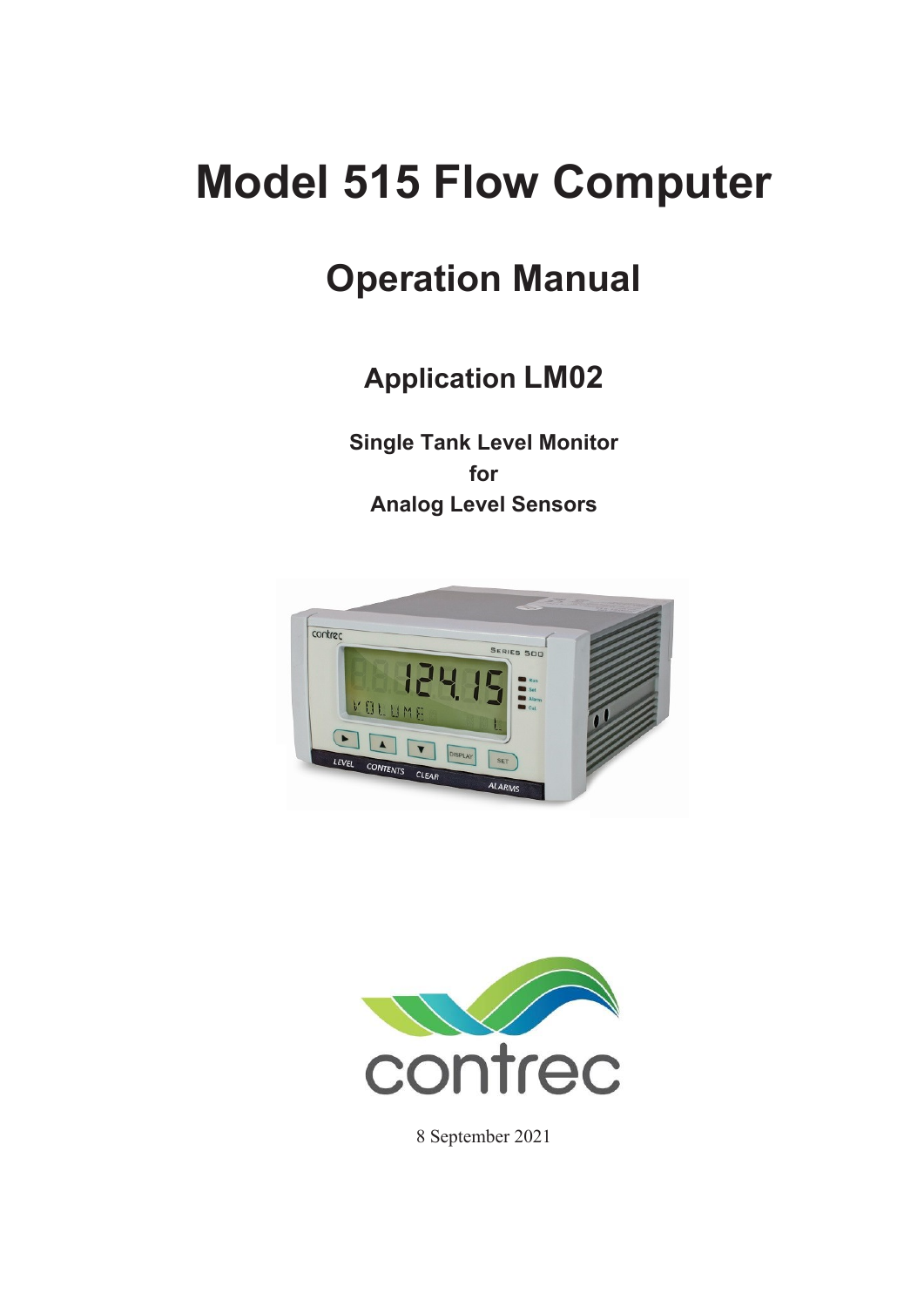#### **Model 515 Level Monitor - Operation Manual**

#### © Contrec Ltd 2021

The instructions given herein cover the general description, installation, operation and maintenance of the subject equipment. Contrec Ltd reserves the right, without prior notice, to make engineering refinements that may not be reflected in this manual.

Should any questions arise which cannot be answered specifically by this manual, they should be directed to Contrec Ltd for further detailed information and technical assistance.

Contrec Ltd will not accept any liability for either direct or consequential damages resulting from the use or misapplication of the contents of this manual.

Part of the software embedded in this product is eCos - Embedded Configurable Operating System, a trademark of Red Hat. Portions created by Red Hat are Copyright © 1998, 1999, 2000 Red Hat, Inc. (http://www.redhat.com). All rights reserved

The software in this product was in part provided by Red Hat and any express or implied warranties, including, but not limited to, the implied warranties of merchantability and fitness for a particular purpose are disclaimed. In no event shall the author be liable for any direct, indirect, incidental, special, exemplary, or consequential damages (including, but not limited to, procurement of substitute goods or services; loss of use, data, or profits; or business interruption) however caused and on any theory of liability, whether in contract, strict liability, or tort (including negligence or otherwise) arising in any way out of the use of this software, even if advised of the possibility of such damage.

#### **Contrec Ltd**

Riverside, Canal Road, Sowerby Bridge, West Yorkshire HX6 2AY UNITED KINGDOM Tel: +44 1422 829944 Email: sales@contrec.co.uk

#### **Website: www.contrec.co.uk**

**Contrec Systems Pty Ltd** 5 Norfolk Avenue Ringwood, Melbourne 3134 AUSTRALIA Tel: +61 4 413 505 114 Email: info@contrec.com.au

**Contrec - USA, LLC**

916 Belcher Drive Pelham AL 35124 USA Tel: +1 (205) 685 3000 Fax: +1 (205) 685 3001 Email: contrec@contrec-usa.com



**Publication No: 515-LM02-OM - 8 September 2021**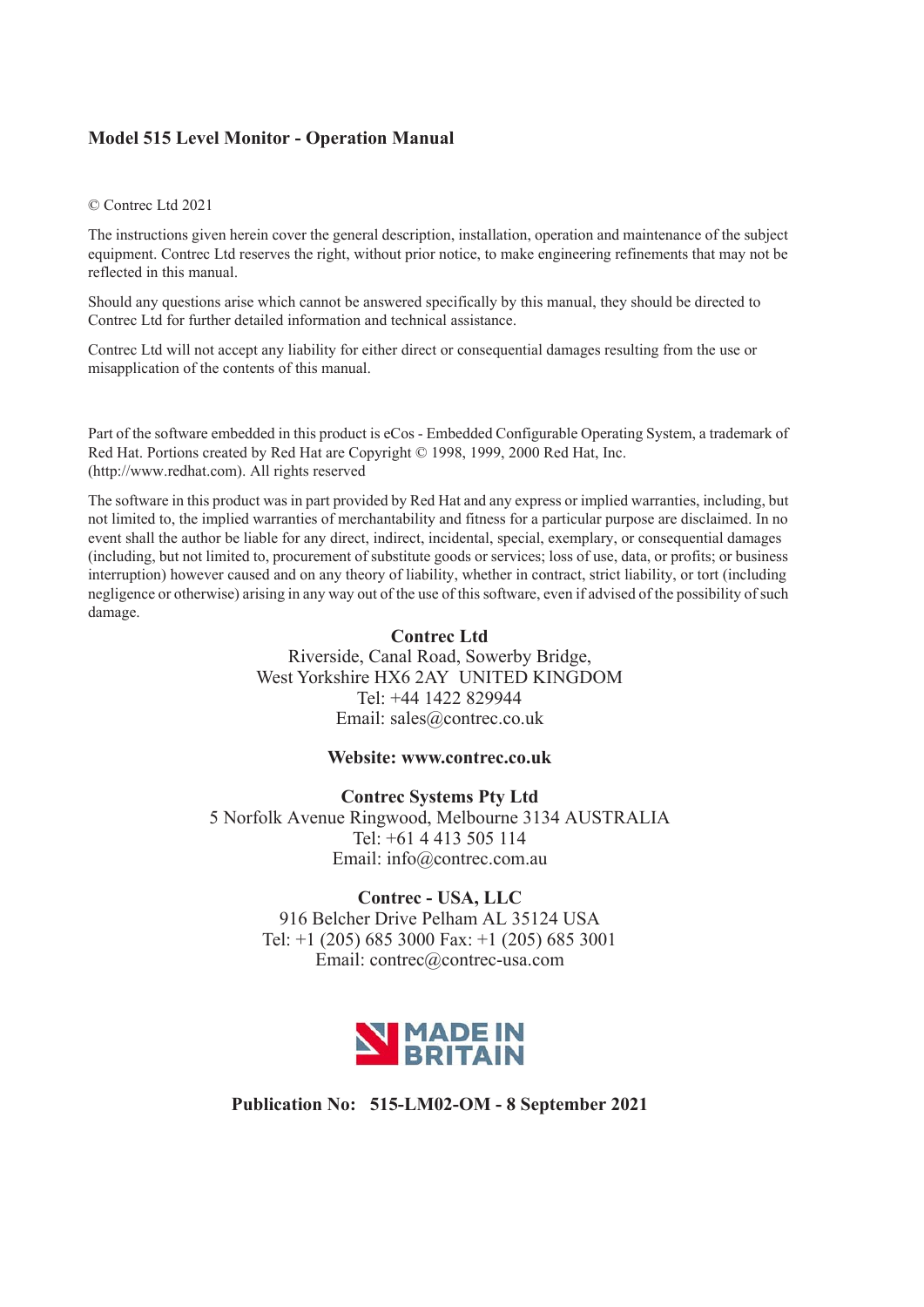

#### **The information in this safety notice is for the prevention of injury to personnel and damage to the instrument.**

#### **The manufacturer assumes no liability for injury or damage caused by misuse of the instrument or for modifications made to the instrument.**

This document must be consulted in all cases where the following "Caution" safety symbol is used :  $\bigwedge$ 

# **Qualified Personnel**

The instrument must be installed, operated and serviced by persons who have been properly trained and authorised. Personnel must read and understand this manual prior to installation and operation of the instrument. Refer to section 3 for further information regarding permitted maintenance operations. The safety of any system incorporating the equipment is the responsibility of the assembler of the system.

### **Static Hazard**

The 500 series flow computer uses high speed CMOS circuitry which is sensitive to static damage. The user should observe accepted safety practices for handling electronic devices, especially during servicing. Once the unit is installed, grounded and interconnected, the chances of static damage are greatly reduced.

## **Voltage Hazard**

Before connecting power to the instrument, ensure that the supply voltage for the AC or DC input is suitable. The AC voltage rating is as stated on the instrument rating plate. Personnel should take all due care to avoid electric shock. **For safe operation it is essential to connect a mains safety earth to the A.C. power inlet.** Do not operate at altitudes above 2000m.

#### **Welding Hazard**

Do not perform electric welding in close proximity to the instrument or its interconnecting cables. If welding in these areas must be performed, disconnect all cables from the instrument. Failure to do so may result in damage to the unit.

#### **Moisture Hazard**

To avoid electrical faults and corrosion of the instrument, do not allow moisture to remain in contact with the instrument. Operate only in a clean, dry and pollutant-free environment.

#### **Operating & Storage Temperature**

Operating: If a heater is being used, **DO NOT** isolate the instrument in temperatures below  $-20^{\circ}$ C.

Storage: **DO NOT** store the equipment below -20°C.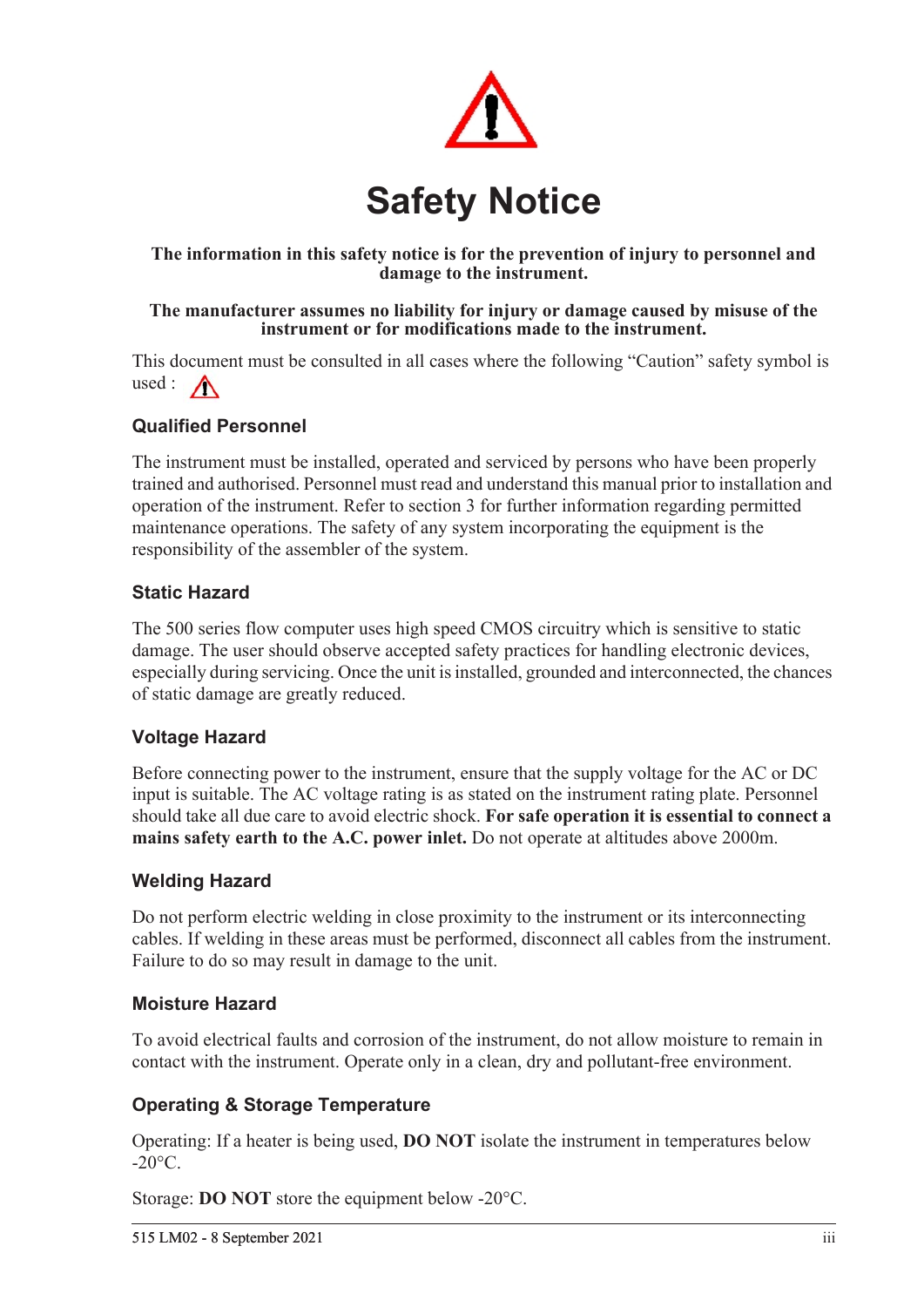## **Disconnection Device**

When powered from a mains supply this unit requires the provision of a suitable mains isolation device, capable of interrupting both poles of the supply and meeting your local wiring regulations, to be suitably located and easily accessible near to the installed instrument. It must be marked as the disconnecting device for the equipment. It must be suitably rated with respect to the cross sectional area of the supply conductors.

## **Instrument Disposal**

Contrec instrumentation should not be thrown into the general waste system.

If within EU member states, this instrument should be disposed of according to the guidelines set by the WEEE (Waste Electrical and Electronic Equipment) directive 2012/19/EU. If outside of the EU, this equipment should be responsibly disposed of according to local and national regulations for EEE (Electrical and Electronic Equipment).

By not discarding of this product along with other house hold waste you are preserving natural resources and reducing waste sent to landfill and incinerators.

Remove batteries and dispose of separately (see *Disposal of Batteries*) before disposal of Contrec instrumentation.

# **Disposal of Batteries**

Batteries have an environmental impact. Safe and responsible disposal should be undertaken.

In all EU member states, as per Directive 2006/66/EC, batteries must not be thrown away with general waste. Contact your local environmental authority for information regarding disposal or recycling of used batteries, alternatively they can be returned directly to Contrec Ltd. for disposal.

Please Contact Contrec Ltd before returning batteries for disposal.

# **Explanation of IEC Symbols Used**

You should familiarise yourself with the following symbols which are used both within this manual and on the instrument itself.

 This document must be consulted in all cases where the following "Caution" safety symbol is used.





╱╲

Protective Earth Terminal.



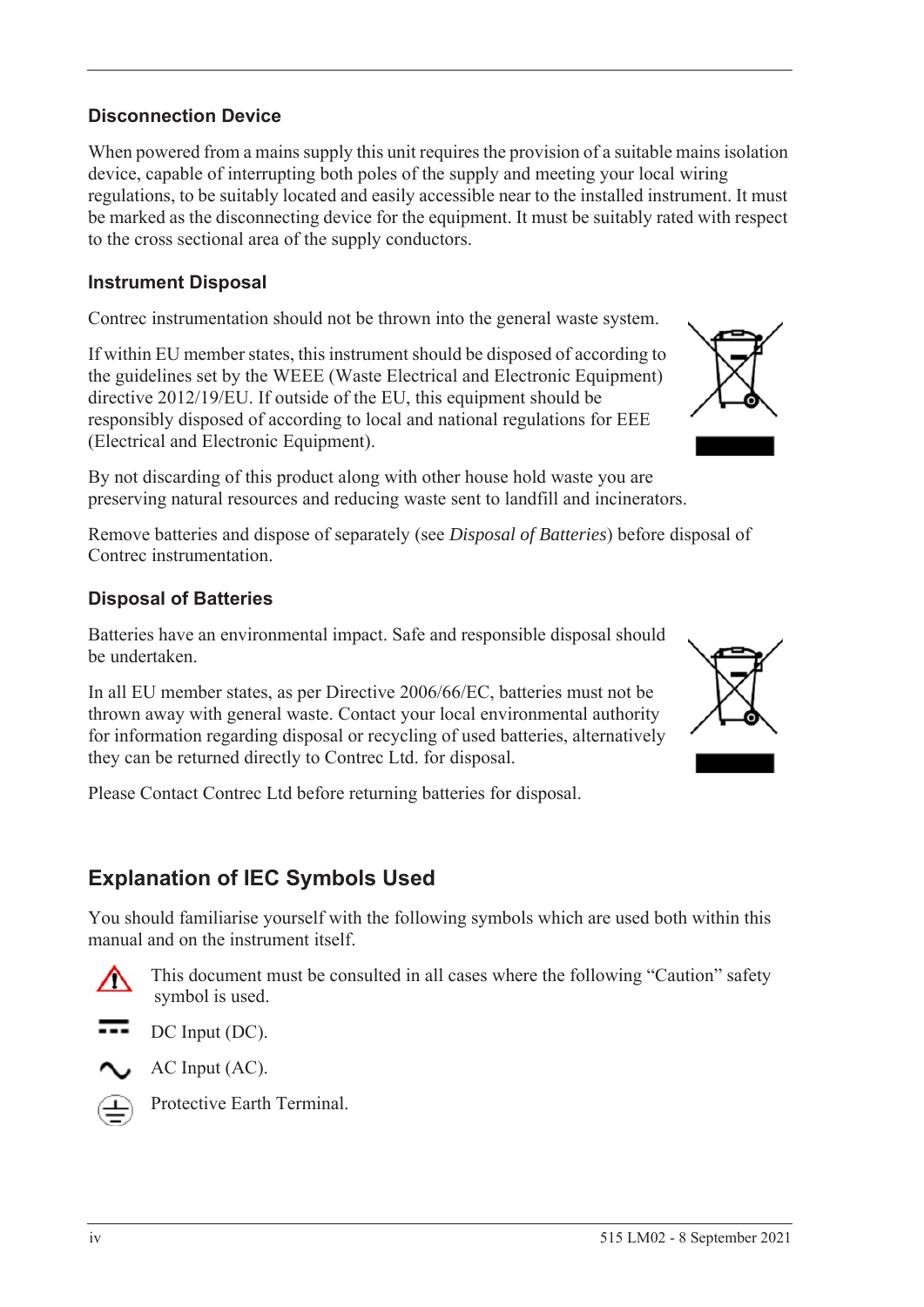| 1 Introduction                                                                                                                                                                                                                            |  |
|-------------------------------------------------------------------------------------------------------------------------------------------------------------------------------------------------------------------------------------------|--|
|                                                                                                                                                                                                                                           |  |
| Calculations de la communication de la communication de la communication de la communication de la communication                                                                                                                          |  |
| Displayed Information and the contract of the contract of the contract of the contract of the 2                                                                                                                                           |  |
| Main Menu Variables and a contract the contract of the contract of the contract of the contract of the contract of the contract of the contract of the contract of the contract of the contract of the contract of the contrac            |  |
| Communications de la communication de la communication de la communication de la communication de la communication de la communication de la communication de la communication de la communication de la communication de la c            |  |
| Isolated Outputs and a contract the contract of the contract of the contract of the S                                                                                                                                                     |  |
| Relay Outputs And All and All and All and All and All and All and All and All and All and All and All and All                                                                                                                             |  |
|                                                                                                                                                                                                                                           |  |
|                                                                                                                                                                                                                                           |  |
| Approvals des de la conservación de la conservación de la conservación de 5                                                                                                                                                               |  |
| 2 Specifications                                                                                                                                                                                                                          |  |
|                                                                                                                                                                                                                                           |  |
| 3 Installation & Maintenance                                                                                                                                                                                                              |  |
| <b>Installation Instructions</b>                                                                                                                                                                                                          |  |
| Cleaning and Decontamination and a substitution of the contract of the state of the state of the Second Second Second Second Second Second Second Second Second Second Second Second Second Second Second Second Second Second            |  |
| Panel Mounting research and contract the contract of the contract of the contract of the P                                                                                                                                                |  |
| Electrical Connection and a constant of the contract of the contract of the contract of the contract of the contract of the contract of the contract of the contract of the contract of the contract of the contract of the co            |  |
| 10<br>Rear Panel Connections and the contract of the contract of the contract of the contract of the contract of the                                                                                                                      |  |
| 11<br>Terminal Designations and a contract the contract of the contract of the contract of the contract of the contract of the contract of the contract of the contract of the contract of the contract of the contract of the contr      |  |
| 12<br>Terminal Wiring Insulation and a contract the contract of the contract of the contract of the contract of the contract of the contract of the contract of the contract of the contract of the contract of the contract of the       |  |
| 12<br>Relay Wiring <b>Experience Communication</b> Contract Communication of the Relay of the Communication of the Communication of the Communication of the Communication of the Communication of the Communication of the Communication |  |
| Mains Power Wiring Address and Address and Address and Address and Address and Address and Address and Address and Address and Address and Address and Address and Address and Address and Address and Address and Address and<br>12      |  |
| 13<br>.<br>In the second complete service of the second complete service services and complete services and complete services<br>Inputs                                                                                                   |  |
| 13<br>Analog Input Connections and a contract the contract of the contract of the contract of the contract of the contract of the contract of the contract of the contract of the contract of the contract of the contract of the co      |  |
| 13<br>Logic Input Connection and a construction of the contract of the contract of the contract of the contract of the contract of the contract of the contract of the contract of the contract of the contract of the contract of t      |  |
| 14<br>Outputs<br>a constitución de la característica de la característica de la característica de la característica de la carac                                                                                                           |  |
| 14<br>Logic Output Connection and a construction of the contract of the contract of the contract of the contract of the contract of the contract of the contract of the contract of the contract of the contract of the contract of       |  |
| 4-20 mA Output Connection and a construction of the contract of the contract of the 15                                                                                                                                                    |  |
|                                                                                                                                                                                                                                           |  |
| RC Network for Interference Suppression and a substantial contract to the settlement of the settlement of the settlement of the settlement of the settlement of the settlement of the settlement of the settlement of the sett<br>17      |  |
| 18<br>Communications research and containing the contract of the contract of the contract of the contract of the contract of the contract of the contract of the contract of the contract of the contract of the contract of the con      |  |
| 18                                                                                                                                                                                                                                        |  |
| 18<br>COM-2 RS-485 Port Option                                                                                                                                                                                                            |  |
| COM-2 Ethernet Port Option<br>19<br>والمتعاونة والمتعاونة والمتعاونة والمتعاونة والمتعاونة والمتعاونة والمتعاونة والمتعاونة                                                                                                               |  |
| 19<br><b>Mains Connection</b>                                                                                                                                                                                                             |  |
| 19<br><b>Earthing and Shielding Example 2018 Shielding Earthing and Shielding Earthing 2018</b>                                                                                                                                           |  |
| Disconnection Device<br>19                                                                                                                                                                                                                |  |
| 19<br>Maintenance Instructions<br>.<br>In the company of the company of the company of the company of the company of the company of the company of th                                                                                     |  |
| 20<br>Battery Replacement and a construction of the construction of the construction of the construction of the construction of the construction of the construction of the construction of the construction of the construction of       |  |
| 20<br><b>Battery Type</b>                                                                                                                                                                                                                 |  |
|                                                                                                                                                                                                                                           |  |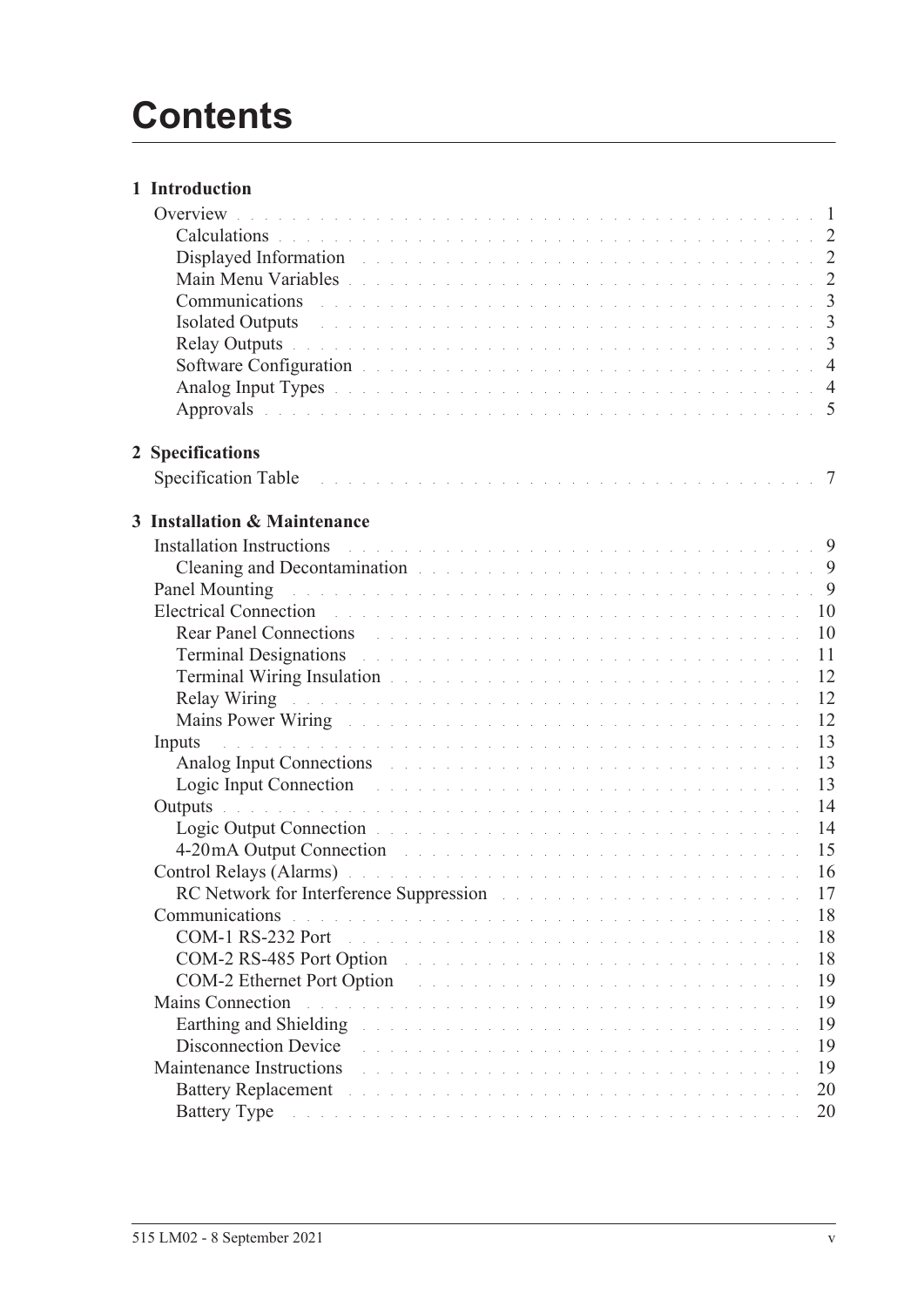| <b>4 Operation</b> |  |
|--------------------|--|
|--------------------|--|

|                                                                                                                                                                                                                                                           |  |  |  |  |  | 21 |
|-----------------------------------------------------------------------------------------------------------------------------------------------------------------------------------------------------------------------------------------------------------|--|--|--|--|--|----|
| Default Variable and a common contract the common contract of the common                                                                                                                                                                                  |  |  |  |  |  | 21 |
| Status LEDs <b>And Alternative Contract Contract Contract Contract Contract Contract Contract Contract Contract Contract Contract Contract Contract Contract Contract Contract Contract Contract Contract Contract Contract Cont</b>                      |  |  |  |  |  | 21 |
| Front Panel Keys and a construction of the construction of the construction of 22                                                                                                                                                                         |  |  |  |  |  |    |
| Main Menu Items received and contract the contract of the contract of the contract of the contract of the contract of the contract of the contract of the contract of the contract of the contract of the contract of the cont                            |  |  |  |  |  | 23 |
| Detail and Basic Menu enterprise to the contract of the contract of the contract of the contract of the contract of the contract of the contract of the contract of the contract of the contract of the contract of the contra                            |  |  |  |  |  | 23 |
| Data Logs (and a conservative conservative conservative conservative conservative conservative conservative conservative conservative conservative conservative conservative conservative conservative conservative conservati                            |  |  |  |  |  | 24 |
| Model Information and a contract the contract of the contract of the contract of the 26                                                                                                                                                                   |  |  |  |  |  |    |
|                                                                                                                                                                                                                                                           |  |  |  |  |  |    |
| Operation of Alarms and all the contract of the contract of the contract of the 28                                                                                                                                                                        |  |  |  |  |  |    |
| <b>5 Instrument Calibration</b>                                                                                                                                                                                                                           |  |  |  |  |  |    |
| Calibration View Mode received and the contract of the contract of the contract of the Contract of the Contract of the Contract of the Contract of the Contract of the Contract of the Contract of the Contract of the Contrac                            |  |  |  |  |  | 30 |
| <b>Calibration Set Mode</b><br>.<br>The contract of the contract of the contract of the contract of the contract of the contract of the contract o                                                                                                        |  |  |  |  |  | 30 |
| Changing the Instrument Settings and a contract of the contract of the settings of the contract of the contract of the contract of the contract of the contract of the contract of the contract of the contract of the contrac                            |  |  |  |  |  |    |
|                                                                                                                                                                                                                                                           |  |  |  |  |  |    |
| Program Backup & Reports and a contract the contract of the contract of the 23                                                                                                                                                                            |  |  |  |  |  | 33 |
| Backup via 500 Series Program Manager and a construction of the construction of the construction of the construction of the construction of the construction of the construction of the construction of the construction of th                            |  |  |  |  |  | 33 |
| Printing Configuration Report and the continuum of the continuum of the continuum of the continuum of the continuum of the continuum of the continuum of the continuum of the continuum of the continuum of the continuum of t                            |  |  |  |  |  |    |
| Upload and Clone of Application Software and a substitution of the state of the state of the state of the state of the state of the state of the state of the state of the state of the state of the state of the state of the                            |  |  |  |  |  | 33 |
|                                                                                                                                                                                                                                                           |  |  |  |  |  | 34 |
| Instrument Settings and a contract of the contract of the contract of the contract of the 36                                                                                                                                                              |  |  |  |  |  |    |
| Units of Measurement entering the contract of the contract of the contract of the state of the 36                                                                                                                                                         |  |  |  |  |  |    |
| Parameters and a communication of the communication of the communication of the communication of the communication of the communication of the communication of the communication of the communication of the communication of                            |  |  |  |  |  | 37 |
| Inputs and a construction of the construction of the construction of the construction of the construction of the construction of the construction of the construction of the construction of the construction of the construct                            |  |  |  |  |  | 38 |
| Outputs and a construction of the construction of the construction of the construction of the construction of the construction of the construction of the construction of the construction of the construction of the construc                            |  |  |  |  |  | 42 |
| Alarms and a construction of the contract of the construction of the construction of                                                                                                                                                                      |  |  |  |  |  | 43 |
| Communications des contracts and the contract of the contract of the contract of the 45                                                                                                                                                                   |  |  |  |  |  |    |
| Time Settings and Data Logging Theorem 2014 Contract the Contract of the Contract of the Contract of the Contract of the Contract of the Contract of the Contract of the Contract of the Contract of the Contract of the Contr                            |  |  |  |  |  | 46 |
| General Setup Parameters and a contract of the contract of the contract of the contract of                                                                                                                                                                |  |  |  |  |  | 48 |
| Test Menu barras de la construcción de la construcción de la construcción de la construcción de 50                                                                                                                                                        |  |  |  |  |  |    |
|                                                                                                                                                                                                                                                           |  |  |  |  |  | 51 |
|                                                                                                                                                                                                                                                           |  |  |  |  |  | 51 |
| Warning Messages entertainment and the contract of the contract of the contract of the contract of the contract of the contract of the contract of the contract of the contract of the contract of the contract of the contrac                            |  |  |  |  |  | 52 |
| <b>Alarm Messages</b><br>and the component of the component of the component of the component of the component of the component of the component of the component of the component of the component of the component of the component of the component    |  |  |  |  |  | 52 |
| <b>6 Communications</b>                                                                                                                                                                                                                                   |  |  |  |  |  |    |
| Overview<br>a construction de la construction de la construction de la construction de la construction de la construction                                                                                                                                 |  |  |  |  |  | 53 |
| Hardware Interconnection<br>a construction of the construction of the construction of the construction of the construction of the construction of the construction of the construction of the construction of the construction of the construction of the |  |  |  |  |  | 53 |
| Protocols<br>a constitución de la característica de la característica de la característica de la característica de la carac                                                                                                                               |  |  |  |  |  | 55 |
| Simple ASCII Protocol<br>and the second contract of the second contract of the second contract of the second contract of the second contract of the second contract of the second contract of the second contract of the second contract of the second    |  |  |  |  |  | 56 |
| <b>Requests Format</b><br>المتعالم والمتعارف والمتعارف والمتعارف والمتعارف والمتعارف والمتعارف والمتعارف والمتعارف والمتعارف والمتعارف                                                                                                                    |  |  |  |  |  | 56 |
| Instrument Responses and a construction of the construction of the construction of the construction of the construction of the construction of the construction of the construction of the construction of the construction of                            |  |  |  |  |  | 57 |
| Corrupted or Invalid Requests<br>.<br>The contract of the contract of the contract of the contract of the contract of the contract of the contract of                                                                                                     |  |  |  |  |  | 60 |
| <b>Modbus RTU Protocol</b><br>.<br>In the first product of the first product of the first product of the first product of the first product of th                                                                                                         |  |  |  |  |  | 61 |
| List of Data Registers and a conservation of the conservation of the conservation of the conservation of the conservation of the conservation of the conservation of the conservation of the conservation of the conservation                             |  |  |  |  |  | 63 |
| Printer Protocol<br>in de la caractería de la caractería de la caractería de la caractería de la caractería de la caractería de la                                                                                                                        |  |  |  |  |  | 67 |
| Types of Printouts and a contract the contract of the contract of the contract of the contract of the contract of                                                                                                                                         |  |  |  |  |  | 68 |
| Printer Data Control                                                                                                                                                                                                                                      |  |  |  |  |  | 71 |
|                                                                                                                                                                                                                                                           |  |  |  |  |  |    |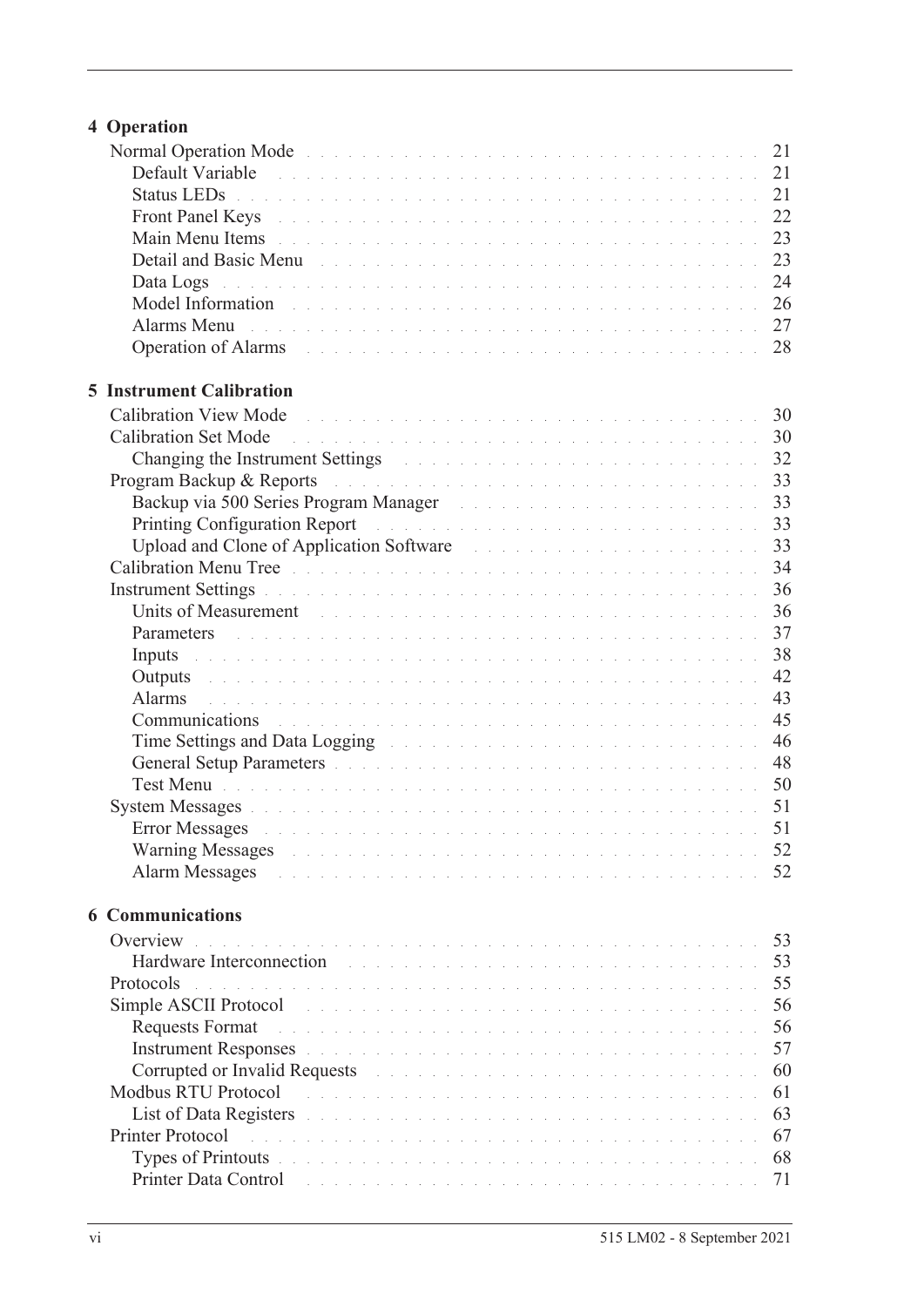| <b>Appendix A Glossary</b>                                                                                                                                                                                                     |  |  |  |  |  |  |
|--------------------------------------------------------------------------------------------------------------------------------------------------------------------------------------------------------------------------------|--|--|--|--|--|--|
| Glossary and the contract of the contract of the contract of the contract of the contract of the contract of the contract of the contract of the contract of the contract of the contract of the contract of the contract of t |  |  |  |  |  |  |
| <b>Appendix B Model Numbers</b>                                                                                                                                                                                                |  |  |  |  |  |  |
| Product Codes et al., and a construction of the construction of the construction of the construction of the T5                                                                                                                 |  |  |  |  |  |  |
| Custom Version Codes and the contract of the contract of the contract of the contract of the contract of the contract of the contract of the contract of the contract of the contract of the contract of the contract of the c |  |  |  |  |  |  |
| Application Information Code entrances and the service contract to the service of the service of the service of the service of the service of the service of the service of the service of the service of the service of the s |  |  |  |  |  |  |
| Appendix C Ethernet Port & Setup                                                                                                                                                                                               |  |  |  |  |  |  |
| Ethernet Port de la communicación de la communicación de la communicación de la 78                                                                                                                                             |  |  |  |  |  |  |
| Connecting 515 Ethernet to Networks/Routers and a connection of the 198                                                                                                                                                        |  |  |  |  |  |  |
| Connecting DataMod via Ethernet entertainment and the connection of the connection of the connection of the connection of the connection of the connection of the connection of the connection of the connection of the connec |  |  |  |  |  |  |
| <b>Index</b>                                                                                                                                                                                                                   |  |  |  |  |  |  |
|                                                                                                                                                                                                                                |  |  |  |  |  |  |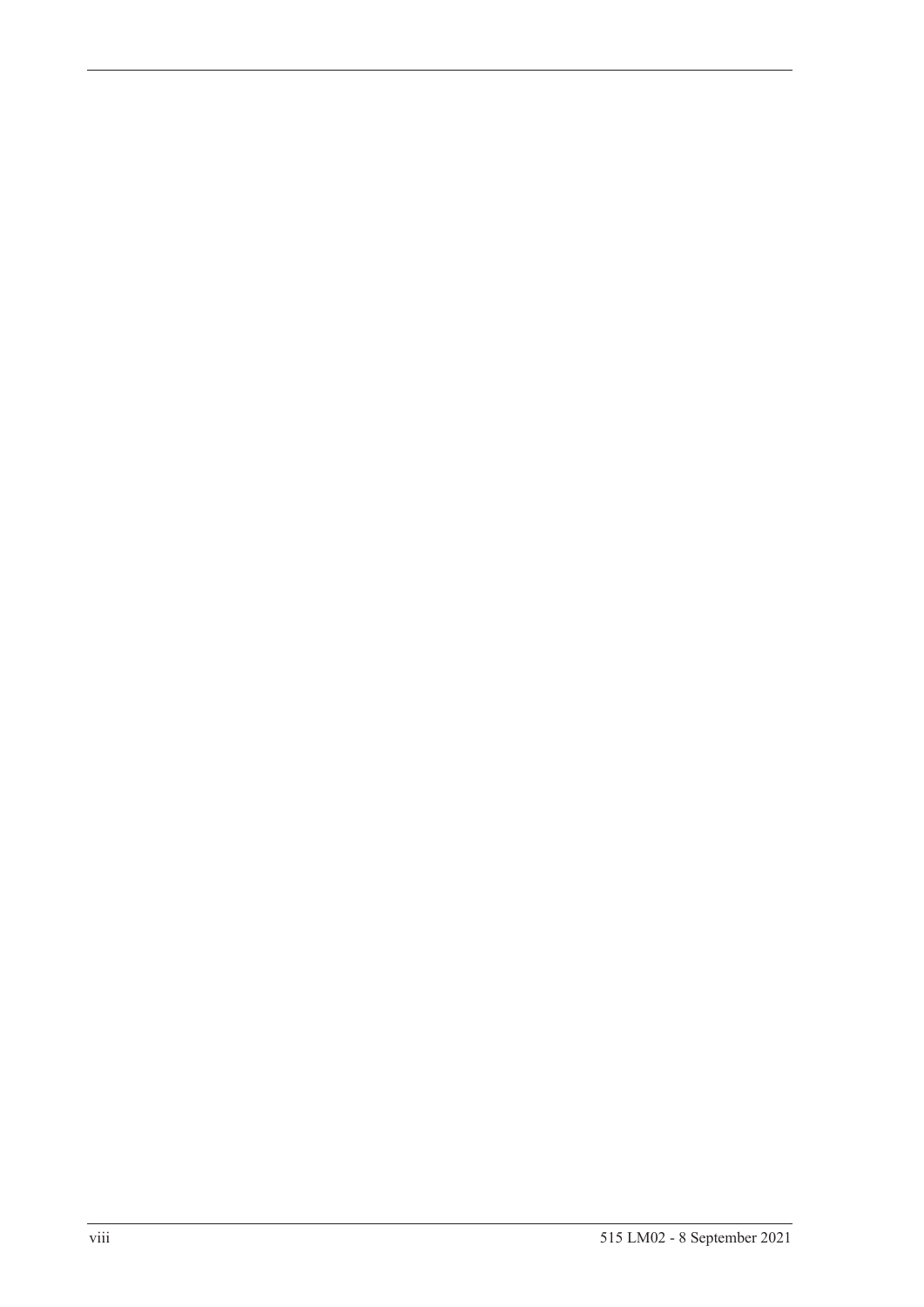# **List of Figures**

| 1                        | Typical Application Diagram and a contract of the contract of the contract of the 4                                                                                                                                            |    |
|--------------------------|--------------------------------------------------------------------------------------------------------------------------------------------------------------------------------------------------------------------------------|----|
| 2                        | 500 Series Instrument Panel Mounting Material Communication of the Series of the Series of the Series of the S                                                                                                                 |    |
| 3                        | Rear Panel Connections - Original and the contract of the contract of the connection of the connection of the connection of the connection of the connection of the connection of the connection of the connection of the conn |    |
| 4                        | Rear Panel Connections - New RS-485 Version                                                                                                                                                                                    |    |
| $\overline{\mathcal{L}}$ | Rear Panel Connections - New Ethernet Version                                                                                                                                                                                  | 11 |
| 6                        |                                                                                                                                                                                                                                | 13 |
| 7                        | Internally Powered Current Loops (1996) and the set of the set of the set of the set of the set of the set of the set of the set of the set of the set of the set of the set of the set of the set of the set of the set of th | 13 |
| 8                        | Logic Input Connection Diagram and a construction of the contract of the contract of the contract of the contract of the contract of the contract of the contract of the contract of the contract of the contract of the contr | 14 |
| 9                        | Output Logic Connection Diagram and a manufacturer of the contract of the contract of                                                                                                                                          | 14 |
| 10                       | Output 4-20mA Connection Diagram                                                                                                                                                                                               | 15 |
| 11                       | Relay Connection Diagram and a connection of the connection of the connection of the connection of the connection of the connection of the connection of the connection of the connection of the connection of the connection  | 16 |
| 12                       |                                                                                                                                                                                                                                | 18 |
| 13                       | Logged Data Display Methods and the contract of the contract of the contract of the contract of the contract of the contract of the contract of the contract of the contract of the contract of the contract of the contract o | 25 |
| 14                       |                                                                                                                                                                                                                                | 34 |
| 15                       | Calibration Menu Tree Sheet 2 and the contract of the contract of the contract of the contract of the contract of the contract of the contract of the contract of the contract of the contract of the contract of the contract | 35 |
| 16                       |                                                                                                                                                                                                                                |    |
| 17                       |                                                                                                                                                                                                                                | 54 |
| 18                       | DataMod - Modbus Connection Settings and a connection of the connection of the Settings and a connection of the Connection of the Connection of the Connection of the Connection of the Connection of the Connection of the Co | 79 |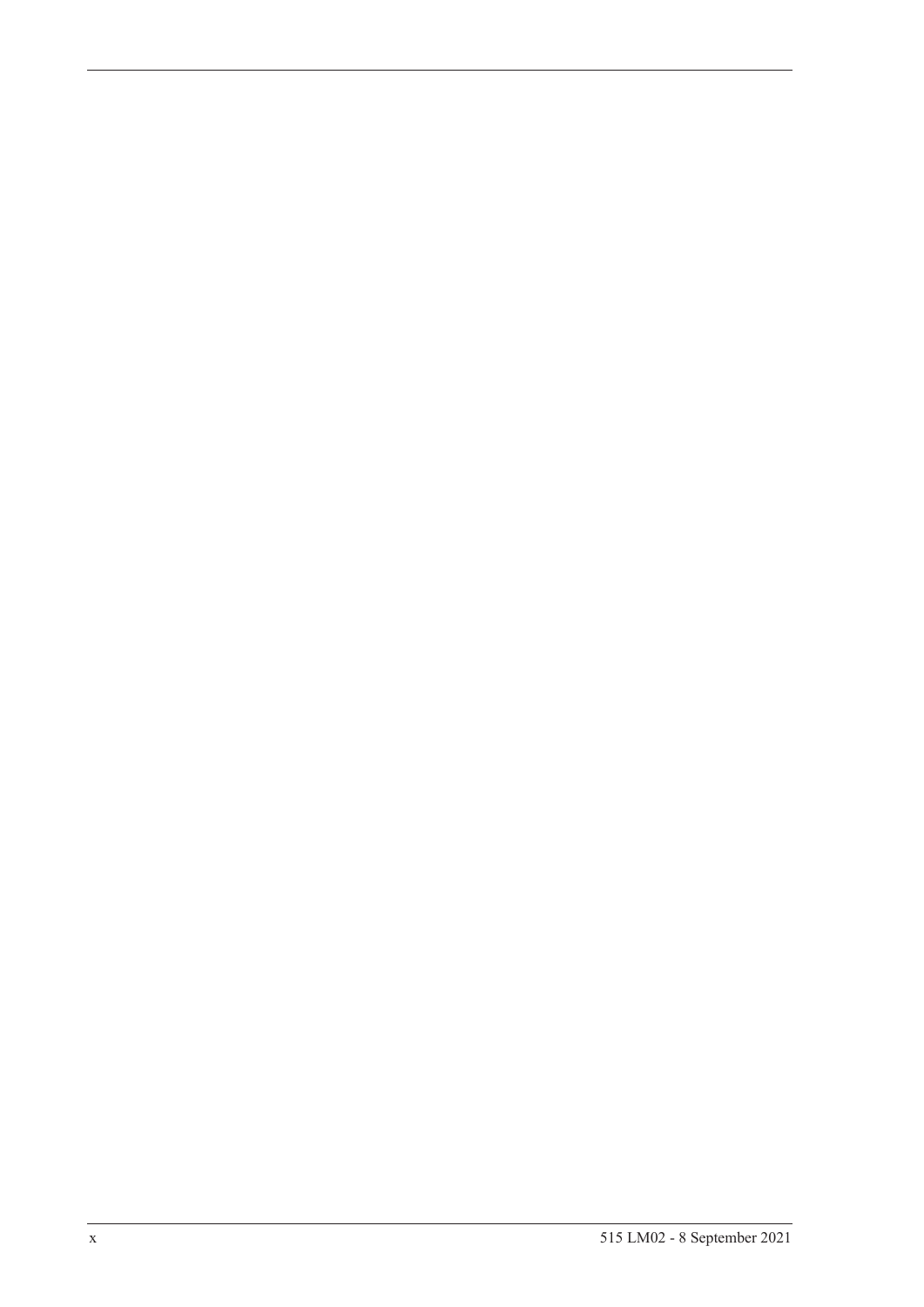# <span id="page-10-0"></span>**Chapter 1 Introduction**

# **Features**

- **•** 20 point level to volume strapping table
- **•** Level control output
- **•** Accepts level and pressure (product head) sensors
- **•** Density correction available for pressure level sensors
- **•** Provides volume to mass conversion via density value
- **•** Freely assignable alarms for high or low levels
- **•** Selection of Detail or Basic main menu to suit operator and application
- **•** Selection of second language and user tags
- RTC logging with over 1000 entries
- **•** 4-20 mA retransmission
- **•** RS232 and RS485 or Ethernet (optional) serial ports
- **•** Modbus RTU, Printer and other serial port protocols
- **•** Front panel adjustment of 8-24 V DC output voltage
- **•** Backlit display

# <span id="page-10-1"></span>**Overview**

The 515 LM02 application monitors and measures the level of product in a single tank. The instrument uses the 4-20mA signal from a wide range of level sensors, including pressure transmitters, ultrasonic sensors and capacitance probes.

The level monitor provides a 20 point strapping table and product density for level to volume and volume to mass conversions. The instrument can display Volume, Percentage Full and Mass as well as Level. Relay alarms are freely assignable as high or low alarms and an open collector output is provided for programmable level control.

A sub-menu gives full details of alarm status and can offer direct access to change the alarm setpoints. The instrument also has density correction available for pressure level sensors to cater for a deviation in product density.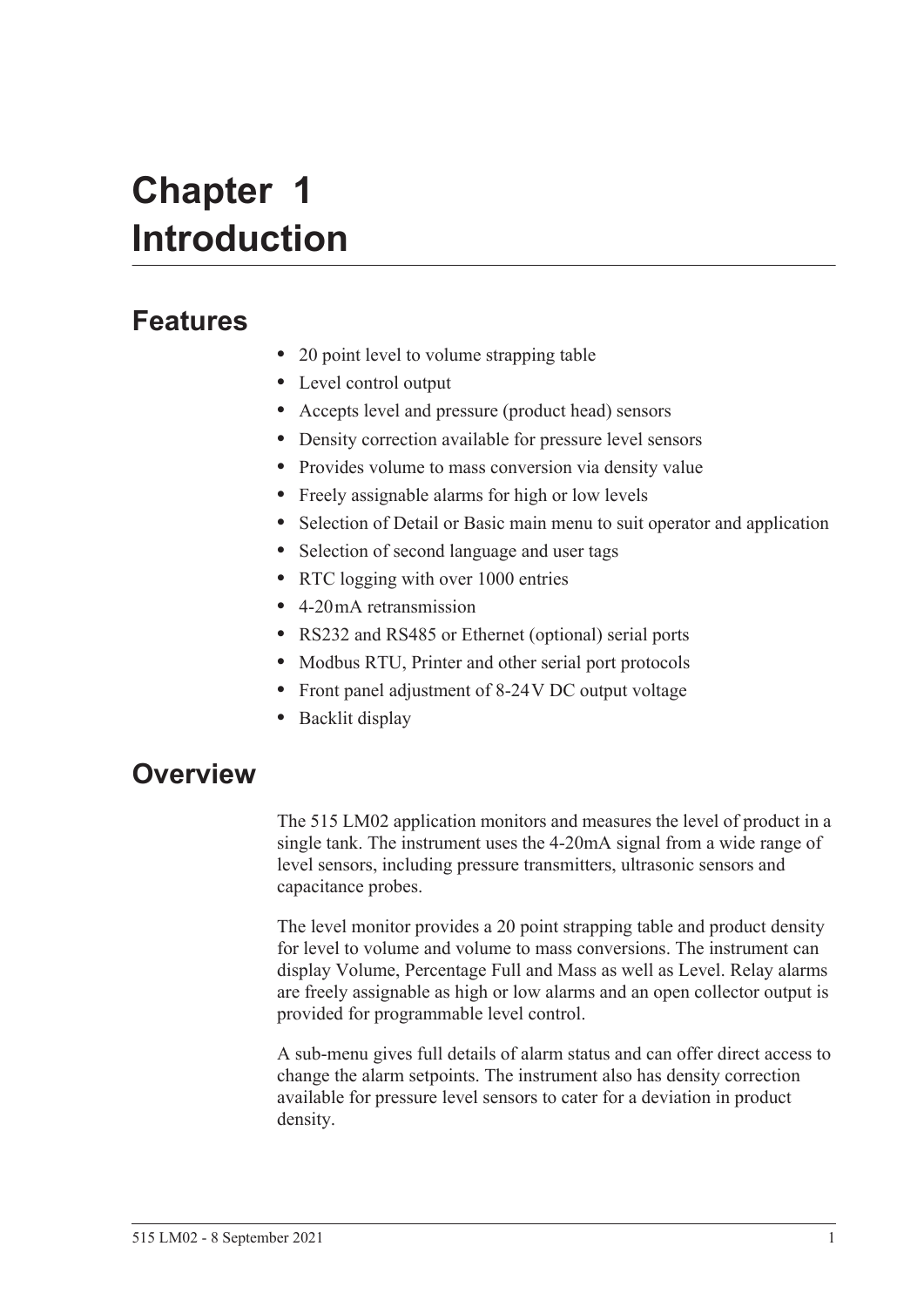# <span id="page-11-0"></span>**Calculations**

The following equations identify the derivation of some of the displayed variables. If your interest is more in the operation of the instrument, you can skip this section and allow the instrument to take care of the calculations.

Calculations are based on the analog input signal representing the product level in the tank.

 $level = (Lmax-Lmin) \times A + Lmin$ 

*volume = (Vmax - Vmin) A\* + V min*

 $mass = volume \times density$ 

#### where:

*A* = normalised input signal with density correction.

 $A^* = A$  for linear tanks.

 $A^* = f(A)$  for non-linear tanks.

 $f(A)$  = level to volume normalised strapping table.

# <span id="page-11-1"></span>**Displayed Information**

<span id="page-11-2"></span>**Main Menu Variables**

The front panel display shows the current values of the input variables and the results of the calculations.

The instrument can be supplied with a real-time clock for data logging of over 1000 entries of the variables as displayed on the main menu.

| Main Menu<br>Variables | <b>Default</b><br><b>Units</b> | Variable<br>Type |  |  |
|------------------------|--------------------------------|------------------|--|--|
| Product Volume         | m <sup>3</sup>                 | Rate             |  |  |
| <b>Product Level</b>   | m                              | Rate             |  |  |
| Volume Full %          | $\frac{0}{0}$                  | Rate             |  |  |
| Product Mass           | kg                             | Rate             |  |  |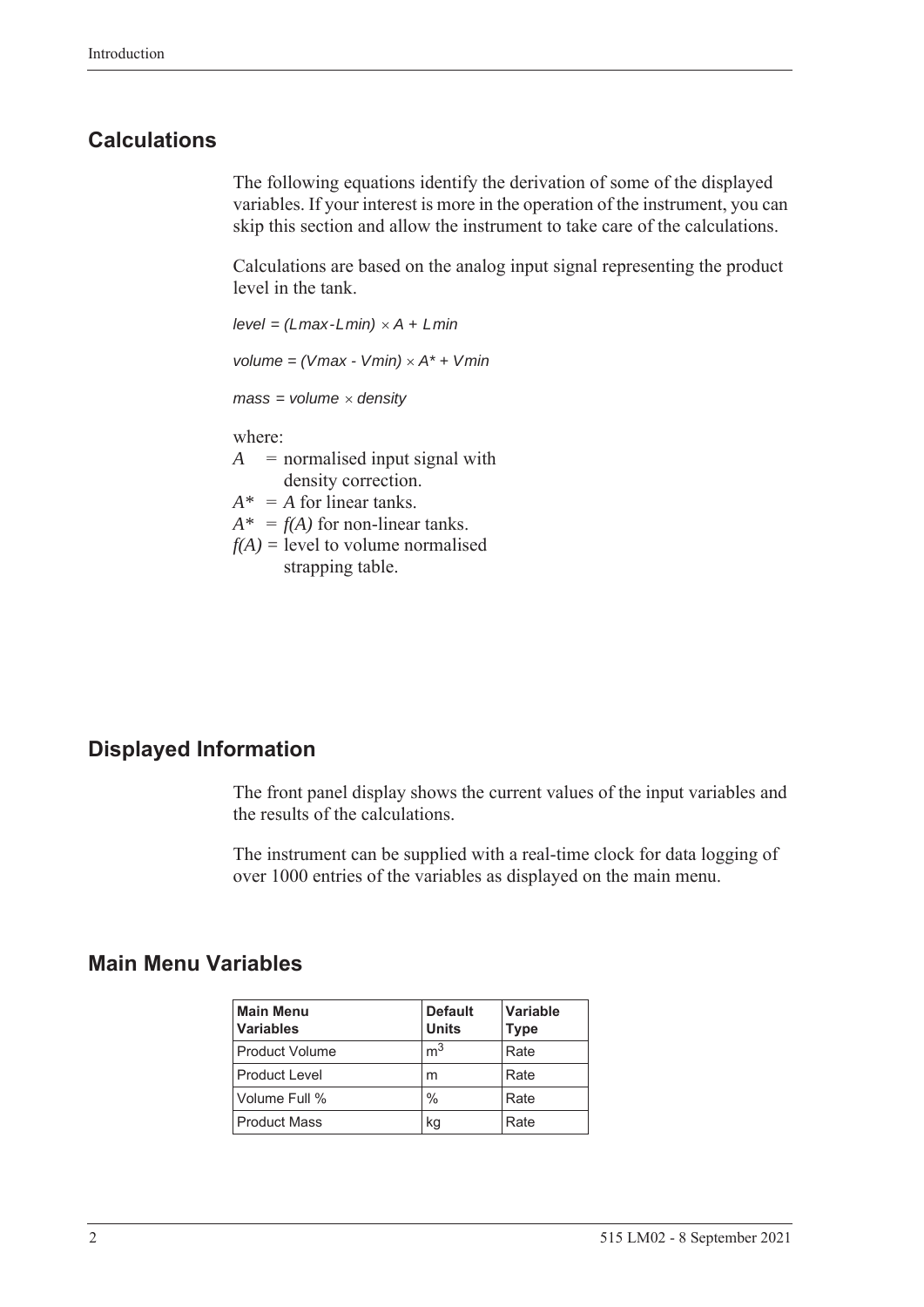### **Units of Measurement**

In the 500 Series instruments there is a wide range of available units of measurement to be selected from. These can be viewed and selected either during initial Software Configuration via the 500 Series Program Manager (see below) or from within the instrument's calibration settings (if access has been granted) as per **[Units of Measurement](#page-45-2)** on page 36.

# <span id="page-12-0"></span>**Communications**

There are two communication ports available as follows:

- **•** COM-1 RS-232 port
- **•** COM-2 RS-485 port (optional) or Ethernet (optional)

All types of ports can be used for remote data reading, while RS-232 and RS-485 serial ports can be used for printouts and for uploading and downloading of the application software to the instrument.

# <span id="page-12-1"></span>**Isolated Outputs**

The instrument can re-transmit any main menu variable. The digital output on OUT1 can be used as logic level to control the level in a tank. If the instrument has the advanced option, OUT2 outputs the assigned variable as a 4-20 mA signal.

# <span id="page-12-2"></span>**Relay Outputs**

The relay alarms can be assigned to any of the main menu variables of a rate type. The alarms can be fully configured including hysteresis. Two relays are standard with an additional two available in the advanced option.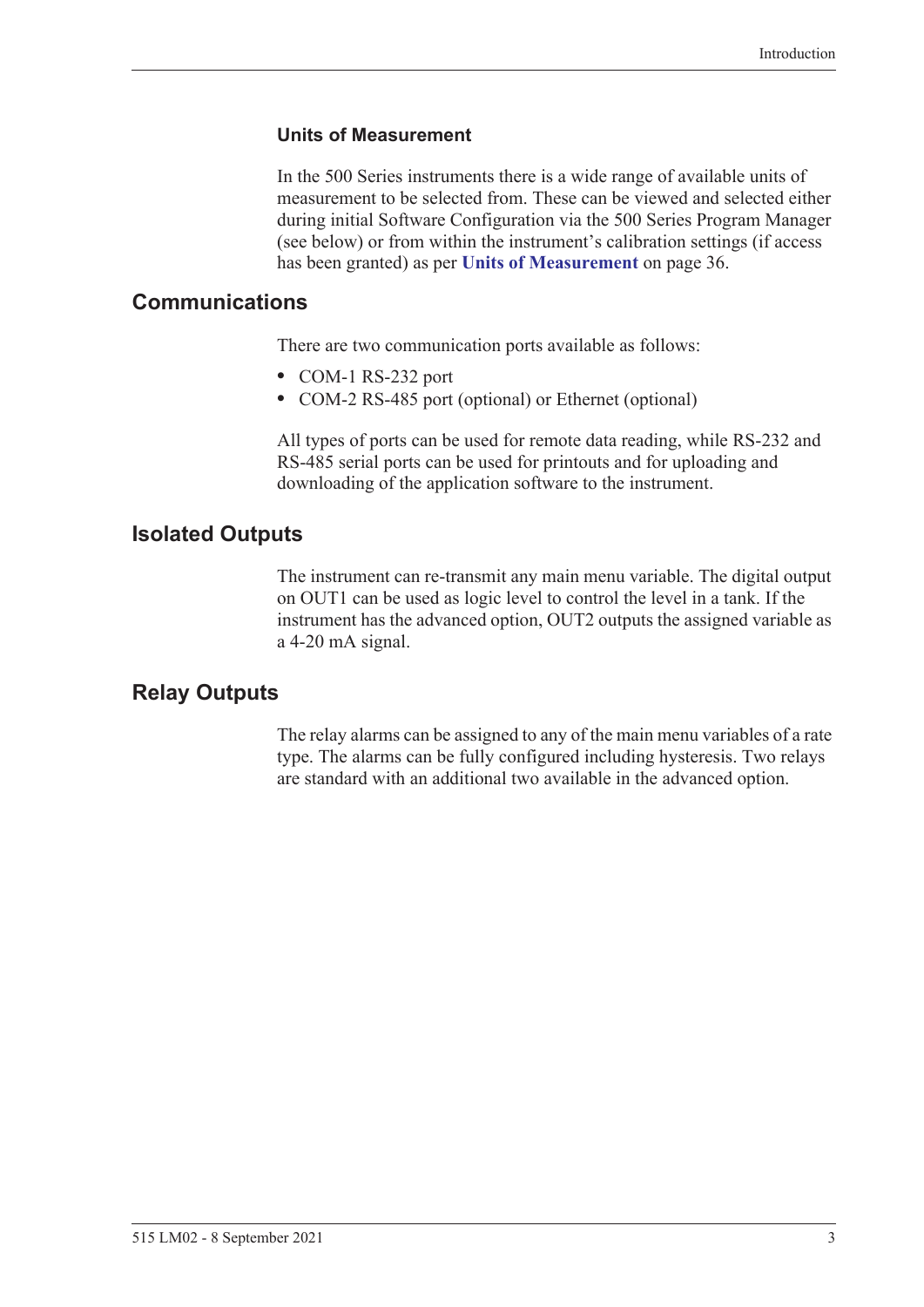# <span id="page-13-0"></span>**Software Configuration**

The instrument can be programmed to suit the particular application needs and the flexible I/O can be assigned as required. Program settings can be changed either via the front panel (depending on assigned access levels) or via the 500 Series Program Manager (500-PM software).

The 500-PM software is a free comprehensive configuration tool and resource centre that can be used to further tailor an instrument to suit specific application needs including units of measurement, custom tags and text, access levels and more.

The software is a Windows based program that is freely available from the download section of the Contrec website. The program can be used to create a custom version of an existing application to be saved for backup purposes and/or to generate a PDF of configuration report for record keeping.

The instrument stores all set-up parameters and logged data in non-volatile memory with at least 30 years retention.

# <span id="page-13-1"></span>**Analog Input Types**

The analog input for this application is fixed to accept a 4-20mA signal.

<span id="page-13-2"></span>

*Figure 1 Typical Application Diagram*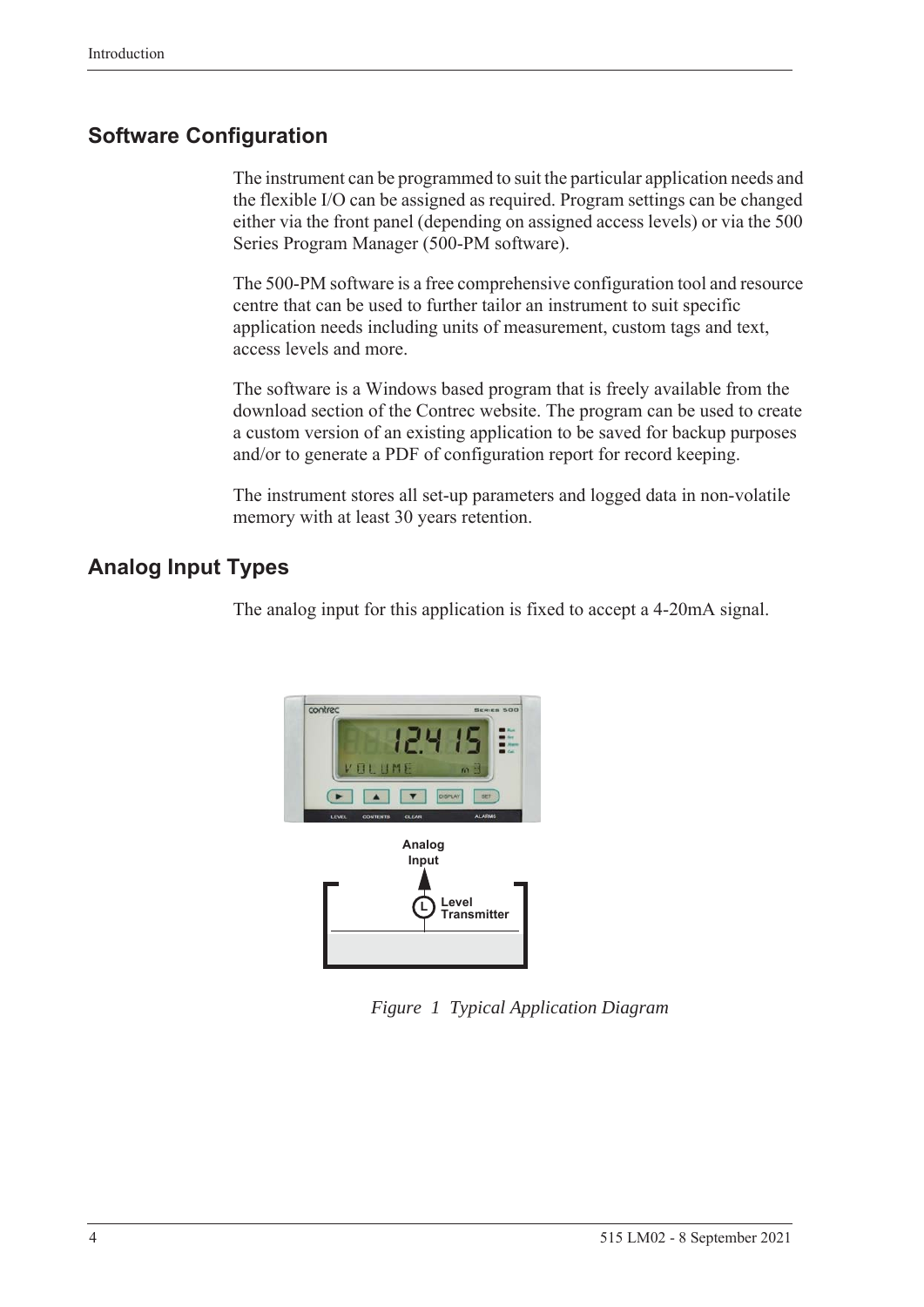# <span id="page-14-0"></span>**Approvals**

This instrument conforms to the EMC-Directive of the Council of European Communities 2014/30/EU, the LVD safety directive 2014/35/EU and the following standards:

- **•** *EN61326:2013* Electrical equipment for measurement, control and laboratory use – EMC requirements: Industrial Environment.
- **•** *EN61010:2010* Safety requirements for electrical equipment for measurement, control, and laboratory use.

In order to comply with these standards, the wiring instructions in **[Chapter](#page-18-5)  [3 - Installation & Maintenance](#page-18-5)** must be followed.

# **FCC Declaration**

This equipment has been tested and found to comply with the limits for a Class A digital device, pursuant to Part 15 of the FCC Rules. These limits are designed to provide reasonable protection against harmful interference when the equipment is operated in a commercial environment. This equipment generates, uses, and can radiate radio frequency energy and, if not installed and used in accordance with the instruction manual, might cause harmful interference to radio communications. Operation of this equipment in a residential area is likely to cause harmful interference, in which case the user will be required to correct the interference at his own expense.

Properly shielded and grounded cables and connectors must be used in order to meet FCC emission limits. Contrec Ltd is not responsible for any radio or television interference caused by using other than recommended cables and connectors or by unauthorized changes or modifications to this equipment. Unauthorized changes or modifications could void the user's authority to operate the equipment.

This device complies with Part 15 of the FCC Rules. Operation is subject to the following two conditions: (1) this device might not cause harmful interference, and (2) this device must accept any interference received, including interference that might cause undesired operation.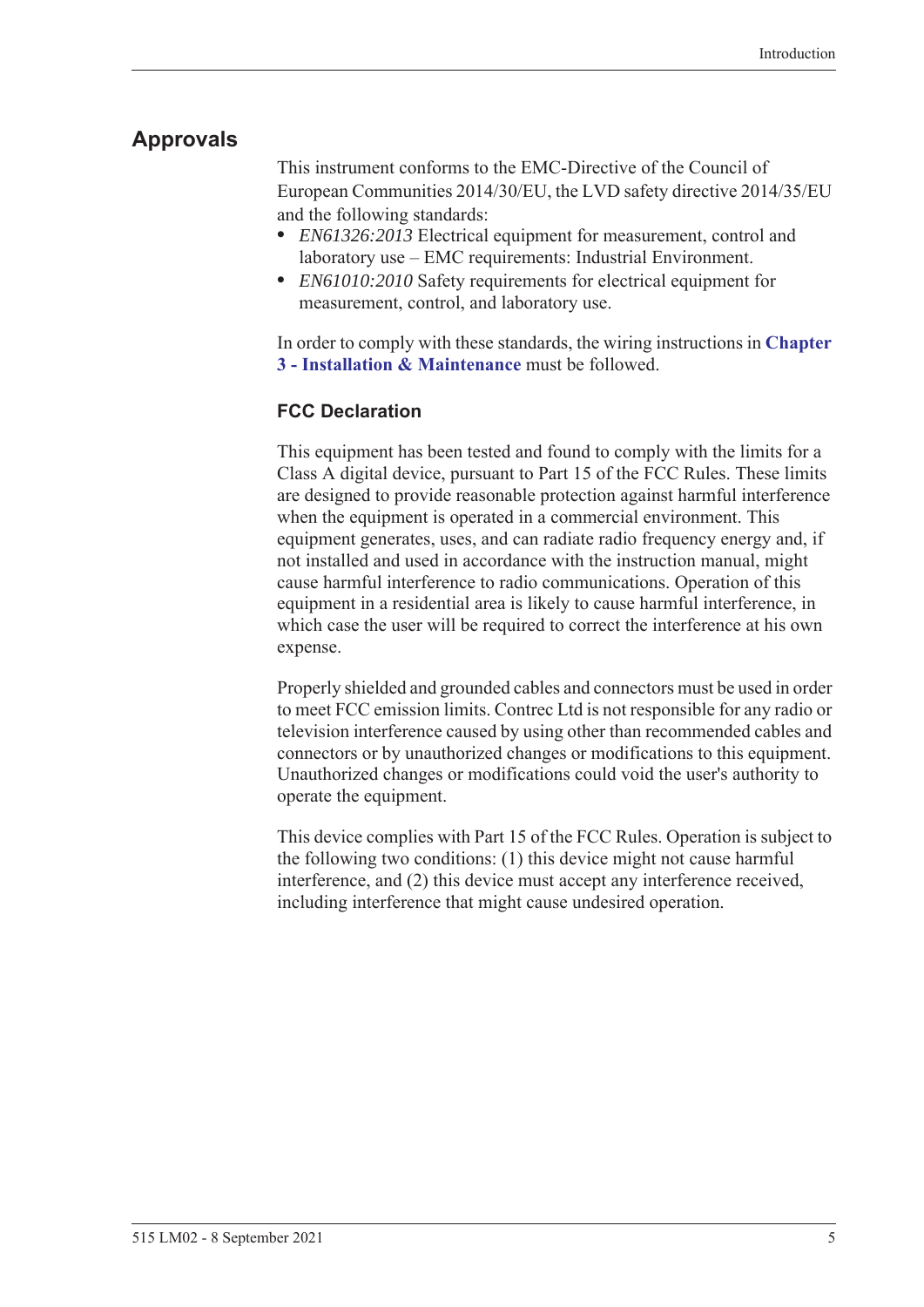Introduction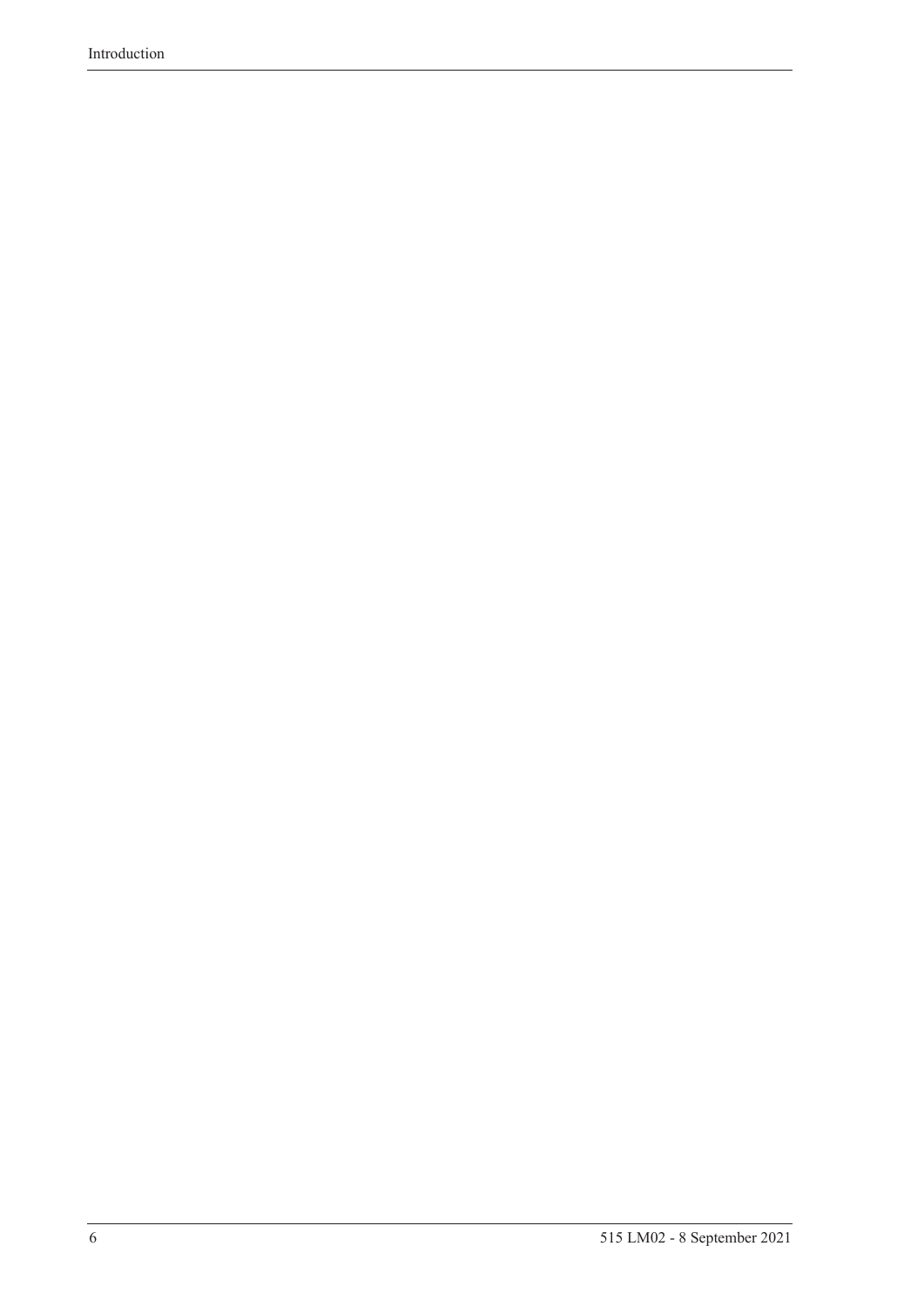# <span id="page-16-0"></span>**Chapter 2 Specifications**

# <span id="page-16-1"></span>**Specification Table**

| <b>Operating Environment</b>            |                                                                                                                                                                    |                               | <b>Real Time Clock (Optional)</b>                                                                                                                 |
|-----------------------------------------|--------------------------------------------------------------------------------------------------------------------------------------------------------------------|-------------------------------|---------------------------------------------------------------------------------------------------------------------------------------------------|
| <b>Temperature</b><br>Humidity          | +5°C to +40°C (standard - no coating)<br>-20°C to +60°C (with conformal coating)<br>-30°C to +60°C (ExD housing with heater)<br>0 to 95% non condensing (conformal | <b>Battery Type</b>           | 3 volts Lithium button cell<br>- For Issue 7 option card, type CR2450N<br>manufactured by Renata only<br>- For conformal coated 'C' version, type |
| <b>Power Supply</b>                     | coating)<br>5% to 85% non condensing (no coating)<br>100-240 V AC (+/-10%) 50-60 Hz (+/-                                                                           |                               | BR2032 manufactured by Panasonic only<br>- For non-conformal coated versions, type<br>BR2032 and CR2032 manufactured by                           |
|                                         | 10%) or 12-28 V DC                                                                                                                                                 | <b>Battery Life</b>           | Panasonic or Sony<br>5 years (typical)                                                                                                            |
| <b>Consumption</b>                      | 10W (max) Overvoltage category II                                                                                                                                  |                               |                                                                                                                                                   |
| <b>Protection</b>                       | Sealed to IP65 (Nema 4X) when panel<br>mounted                                                                                                                     | <b>Analog Input (General)</b> |                                                                                                                                                   |
| <b>Dimensions</b><br>(panel option)     | 147mm (5.8") width<br>74mm (2.9") height                                                                                                                           | <b>Overcurrent</b>            | 100mA absolute maximum rating<br>(30mA for 4-20mA inputs)                                                                                         |
|                                         | 170mm (6.6") depth (behind the panel)                                                                                                                              | <b>Update Time</b>            | $< 1.0$ sec                                                                                                                                       |
|                                         |                                                                                                                                                                    | Configuration                 | $4-20mA$                                                                                                                                          |
| <b>Display</b>                          |                                                                                                                                                                    |                               |                                                                                                                                                   |
| <b>Type</b>                             | Backlit LCD with 7-digit numeric display                                                                                                                           | 4-20mA Input                  |                                                                                                                                                   |
|                                         | and 11-character alphanumeric display                                                                                                                              | Impedance                     | 100 Ohms (to common signal ground)                                                                                                                |
| <b>Digits</b><br><b>Characters</b>      | 15.5mm (0.6") high<br>6mm (0.24") high                                                                                                                             | <b>Accuracy</b>               | $0.05\%$ full scale (20 $^{\circ}$ C)<br>0.1% (full temperature range, typical)                                                                   |
| <b>LCD Backup</b>                       |                                                                                                                                                                    |                               |                                                                                                                                                   |
|                                         | Last data visible for 15min after power<br>down                                                                                                                    | <b>Logic Inputs</b>           |                                                                                                                                                   |
| <b>Update Rate</b>                      | 0.3 second                                                                                                                                                         | <b>Signal Type</b>            | CMOS, TTL, open collector, reed switch                                                                                                            |
|                                         |                                                                                                                                                                    | Overvoltage                   | 30V maximum                                                                                                                                       |
| <b>Non-volatile Memory</b>              |                                                                                                                                                                    |                               |                                                                                                                                                   |
| <b>Retention</b>                        | > 30 years                                                                                                                                                         | <b>Relay Output</b>           |                                                                                                                                                   |
| <b>Data Stored</b>                      | Setup and Logs                                                                                                                                                     | <b>No. of Outputs</b>         | 2 relays plus 2 optional relays                                                                                                                   |
| <b>Approvals</b>                        | $C \in \overline{\mathbb{G}}$ $\circledast$ $\overline{\mathbb{G}}$                                                                                                | Voltage                       | 250 volts AC, 30 volts DC maximum<br>(solid state relays use AC only)                                                                             |
| <b>Electrical &amp;</b><br>Interference | UKCA, CE, CSA compliance                                                                                                                                           | <b>Current</b>                | 3A maximum - mechanical relays<br>1.5A maximum - solid state relays                                                                               |
| <b>Enclosure</b>                        | Ex d Enclosure - ATEX & IECEx available                                                                                                                            |                               |                                                                                                                                                   |
|                                         | for hazardous area (CSA Pending).<br>Field Mount Enclosure - UKCA, CE, CSA                                                                                         | <b>Communication Ports</b>    |                                                                                                                                                   |
|                                         | safe area weather proof enclosure.<br>Other - RoHS compliant                                                                                                       | Ports                         | COM-1 RS-232 port<br>COM-2 RS-485 or Ethernet port (optional)                                                                                     |
|                                         |                                                                                                                                                                    | <b>Baud Rate</b>              | 2400 to 19200 baud                                                                                                                                |
|                                         |                                                                                                                                                                    | <b>Parity</b>                 | Odd, even or none                                                                                                                                 |
|                                         |                                                                                                                                                                    | <b>Stop Bits</b>              | 1 or 2                                                                                                                                            |
|                                         |                                                                                                                                                                    | <b>Data Bits</b>              | 8                                                                                                                                                 |
|                                         |                                                                                                                                                                    | <b>Protocols</b>              | Modbus RTU, Modbus TCP/IP (Ethernet<br>Port), Printer                                                                                             |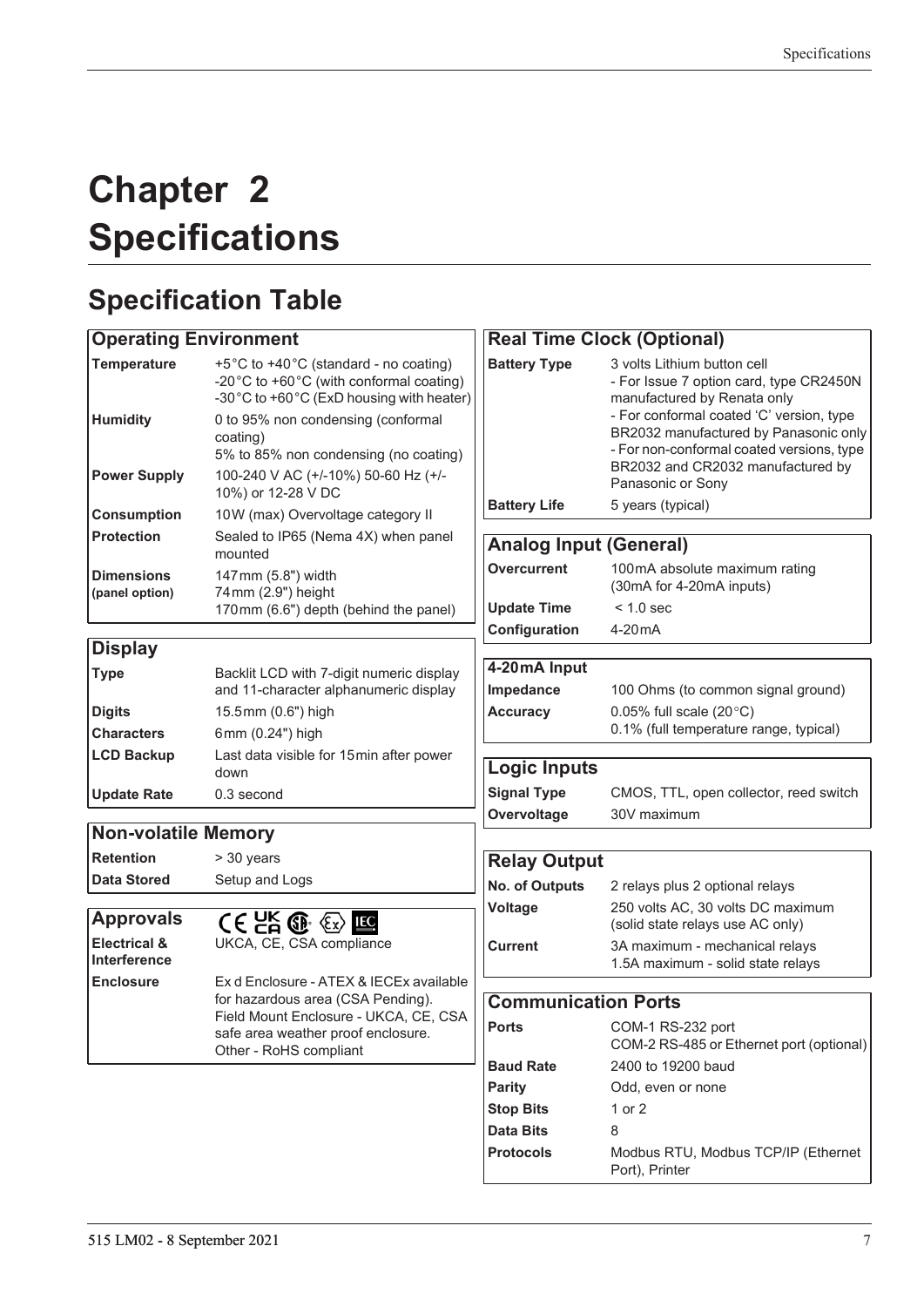| <b>Transducer Supply</b> |                                          |  |  |  |  |  |
|--------------------------|------------------------------------------|--|--|--|--|--|
| Voltage                  | 8 to 24 volts DC, programmable           |  |  |  |  |  |
| <b>Current</b>           | 70mA @ 24V, 120mA @ 12V maximum          |  |  |  |  |  |
| <b>Protection</b>        | Power limited output                     |  |  |  |  |  |
|                          |                                          |  |  |  |  |  |
| <b>Isolated Output</b>   |                                          |  |  |  |  |  |
| No. of Outputs 2 outputs |                                          |  |  |  |  |  |
| Configuration            | Outputs configuration is fixed:          |  |  |  |  |  |
|                          | OUT1 to Digital (on/off), OUT2 to 4-20mA |  |  |  |  |  |
| <b>Digital Output</b>    |                                          |  |  |  |  |  |
| <b>Signal Type</b>       | Open collector                           |  |  |  |  |  |
| <b>Switching</b>         | 200 mA, 30 volts DC maximum              |  |  |  |  |  |
| <b>Saturation</b>        | 0.8 volts maximum                        |  |  |  |  |  |
|                          |                                          |  |  |  |  |  |
| 4-20mA Output            |                                          |  |  |  |  |  |
| <b>Supply</b>            | 9 to 30 volts DC external                |  |  |  |  |  |
| <b>Resolution</b>        | 0.05% full scale                         |  |  |  |  |  |
| <b>Accuracy</b>          | $0.05\%$ full scale (20 $\degree$ C)     |  |  |  |  |  |
|                          | 0.1% (full temperature range, typical)   |  |  |  |  |  |

*Important: Specifications are subject to change without notice.*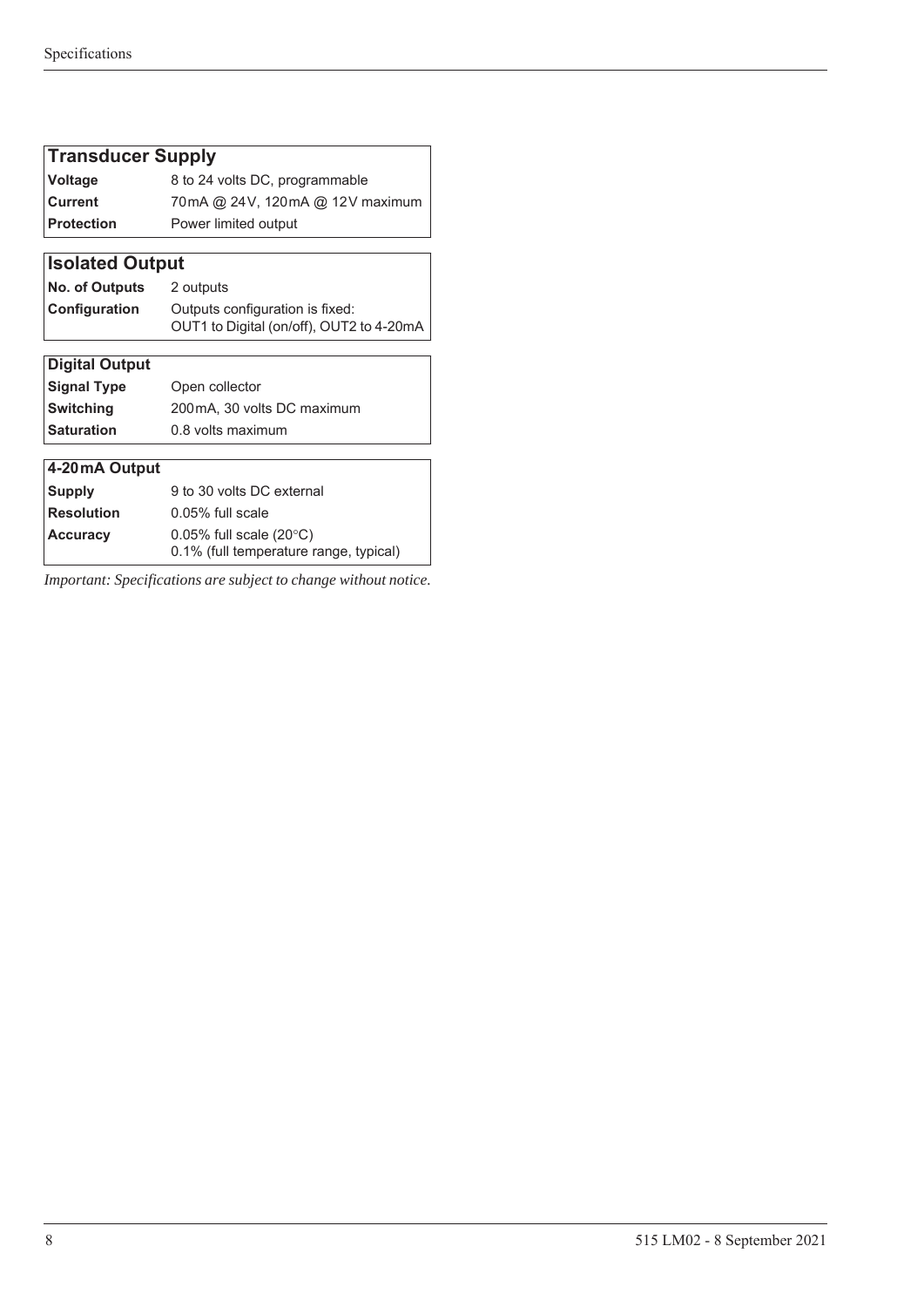# <span id="page-18-5"></span><span id="page-18-0"></span>**Chapter 3 Installation & Maintenance**

# <span id="page-18-1"></span>**Installation Instructions**



The safety of any system incorporating the equipment is the responsibility of the assembler of the system and should be installed such that there is no risk of impact damage.

This instrument is intended for fixed installation only, e.g. within a panel or cabinet, and is not intended for desktop use. It is not suitable for outdoor use unless fitted into an appropriate outdoor enclosure with a minimum type 3, IP54, rating. The instrument has a 'Pollution degree II' rating.

# <span id="page-18-2"></span>**Cleaning and Decontamination**

For general maintenance or to clean an instrument suitable for return to a service centre for repair or inspection, use only a damp cloth and mild detergent. Do not use abrasive cleaners or high pressure water jets. An instrument must be decontaminated before returning. The marking label can be cleaned with 35% Isopropanol or mild detergent.

# <span id="page-18-3"></span>**Panel Mounting**

The instrument should be located in an area with a clean, dry atmosphere that is also relatively free of shock and vibration.

The standard mounting procedure is panel mounting in a cutout that is 139 mm wide by 67 mm high. Two side clips secure the unit into the panel.



[Figure 2](#page-18-4) shows the panel mounting requirements for the 515 instrument.

<span id="page-18-4"></span>*Figure 2 500 Series Instrument Panel Mounting*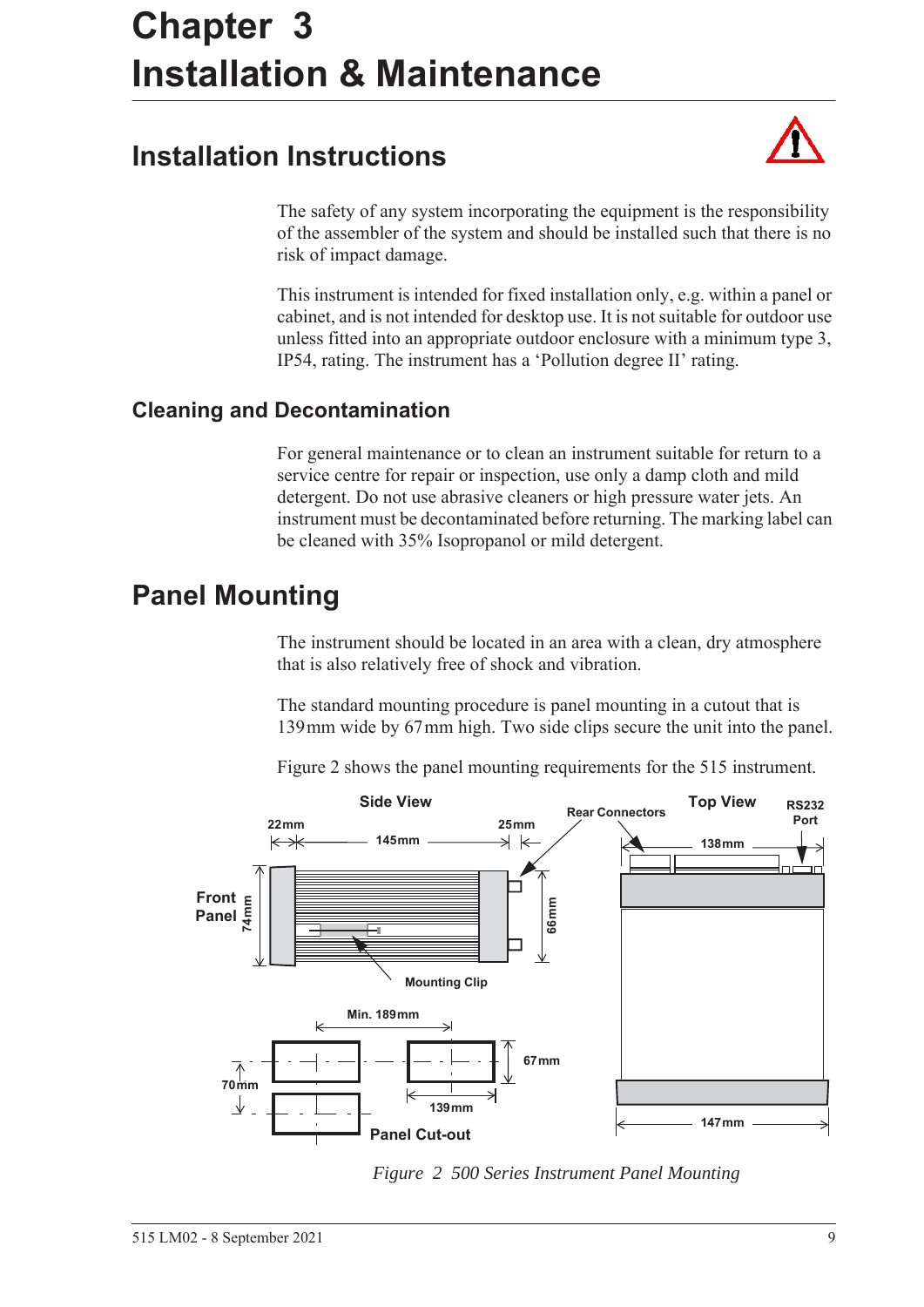# <span id="page-19-0"></span>**Electrical Connection**

# <span id="page-19-1"></span>**Rear Panel Connections**

Note: Depending on the specification and age of the instrument, there are different versions of the upper option card. Ensure the instrument is wired as per the correct terminal designation printed on the rear of the instrument bezel and below.

[Figure 3](#page-19-2) shows the connections on the original rear panel of the instrument where relays 1 to 4 (terminals 32-35) share a single Relay Common (terminal 31). Note: The 5 way relay terminal block is GREEN.



*Figure 3 Rear Panel Connections - Original*

<span id="page-19-2"></span>On the newer rear panel option cards the instrument relays 1 and 2 (terminals 32-33) share Relay Common 1-2 (terminal 31) and relays 3 and 4 (terminals 34-35) share Relay Common 3-4 (terminal 36). Note: On these option cards the 6 way relay terminal block is ORANGE.

[Figure 5](#page-20-1) shows the new option card with the RS-485 port (terminals 19-21).



<span id="page-19-3"></span>*Figure 4 Rear Panel Connections - New RS-485 Version*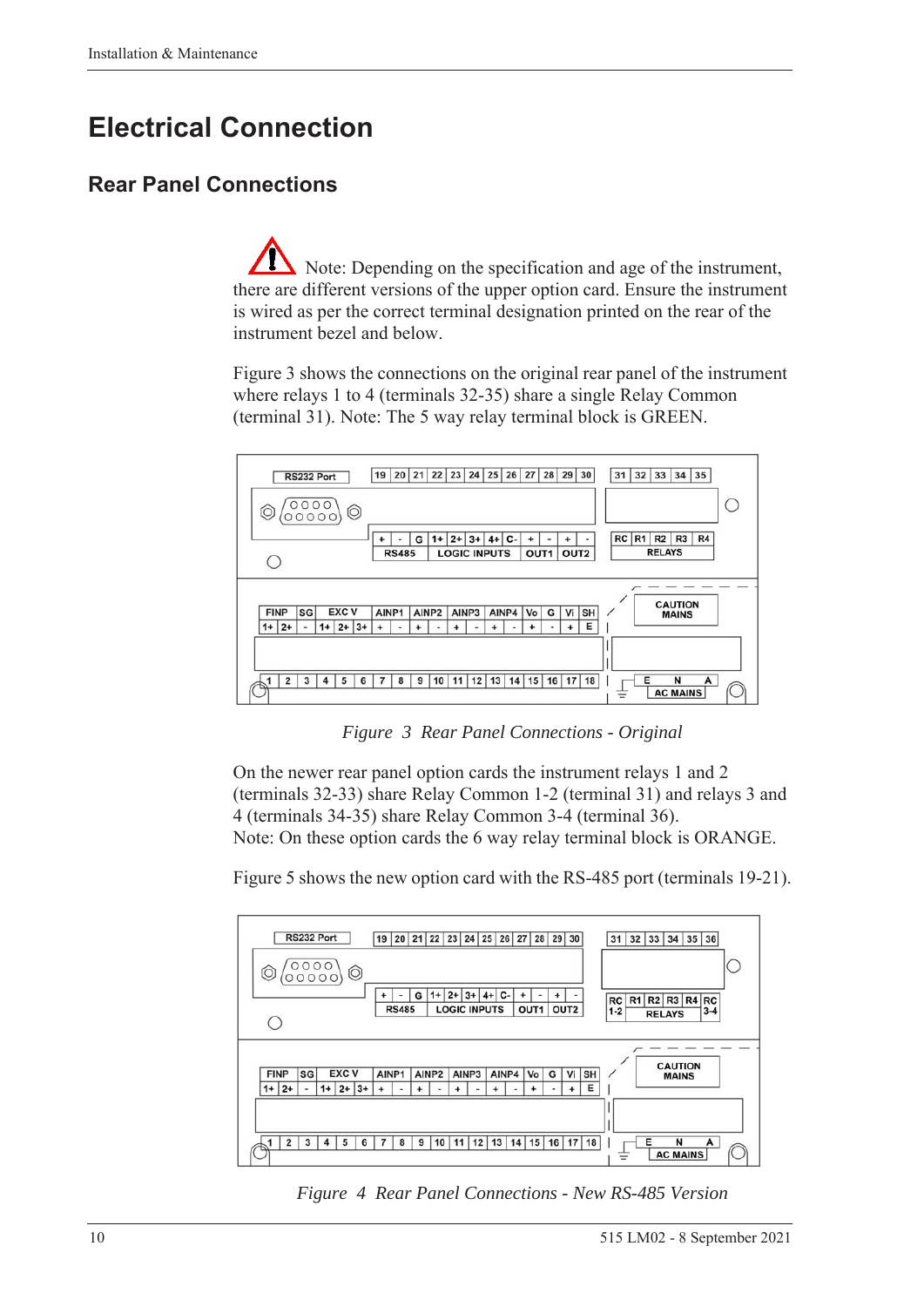[Figure 5](#page-20-1) shows the new option card with the optional Ethernet port in place of RS-485 port (terminals 19-21).



<span id="page-20-1"></span>*Figure 5 Rear Panel Connections - New Ethernet Version*

# <span id="page-20-0"></span>**Terminal Designations**

| <b>Terminal Label</b> |                    |                          | <b>Designation</b>        | <b>Comment</b>     | <b>Terminal Label</b>              |                  |           | <b>Designation</b>  | <b>Comment</b>                                |
|-----------------------|--------------------|--------------------------|---------------------------|--------------------|------------------------------------|------------------|-----------|---------------------|-----------------------------------------------|
| $\mathbf{1}$          | <b>FINP</b>        | $1+$                     | Frequency Input 1+        | Not used           | 19                                 | <b>RS485</b>     | $+$       | RS485 (+)           | Optional RS485 port may                       |
| 2                     | <b>FINP</b>        | $2+$                     | Frequency Input 2+        | Not used           | 20                                 | COM-2            |           | RS485 (-)           | be replaced by Ethernet                       |
| 3                     | SG                 | $\overline{\phantom{a}}$ | Signal ground             |                    | 21                                 | port             | G         | RS485 ground        | port.                                         |
| 4                     | <b>EXC V</b>       | $1+$                     | Excitation Term 1+        | Not used           | 22                                 |                  | $1+$      | Switch 1            |                                               |
| 5                     | <b>EXC V</b>       | $2+$                     | <b>Excitation Term 2+</b> | Not used           | 23                                 |                  | $2+$      | Switch 2            |                                               |
| 6                     | <b>EXC V</b>       | $3+$                     | Excitation Term 3+        | Not used           | 24                                 | <b>LOGIC</b>     | $3+$      | Switch 3            |                                               |
| $\overline{7}$        | AINP1              | $\ddot{}$                | Analog Input ch $1 (+)$   | Level Input        | 25                                 | <b>INPUTS</b>    | $4+$      | Switch 4            | CAL Switch - In field                         |
| 8                     |                    | $\overline{\phantom{a}}$ | Analog Input ch 1 (-)     |                    |                                    |                  |           |                     | access protection                             |
| 9                     |                    | $\ddot{}$                | Analog Input ch $2 (+)$   | Not used           | 26                                 |                  | $C-$      | Signal ground       |                                               |
| 10                    | AINP <sub>2</sub>  | $\overline{\phantom{a}}$ | Analog Input ch 2 (-)     |                    | 27                                 | OUT <sub>1</sub> | $\ddot{}$ | Output ch $1 (+)$   | <b>Digital Output</b>                         |
| 11                    |                    | $\ddot{}$                | Analog Input ch $3 (+)$   | Not used           | 28<br>29                           |                  |           | Output ch 1 (-)     |                                               |
| 12                    | AINP3              | ٠                        | Analog Input ch 3 (-)     |                    |                                    | OUT <sub>2</sub> | $\ddot{}$ | Output ch $2 (+)$   | Analog 4-20mA Output                          |
| 13                    | AINP4              | $\ddot{}$                | Analog Input ch $4 (+)$   | Not used           | 30                                 |                  |           | Output $ch 2$ (-)   |                                               |
| 14                    |                    |                          | Analog Input ch 4 (-)     |                    | 31                                 |                  | RC I      | Relay Common 1-2    | Term 31 - Common 1-4<br>on legacy option card |
| 15 <sup>1</sup>       | l Vo               | $\ddot{}$                | 8-24 volts DC output      | Overload protected | 32                                 |                  | R1        | Relay 1             |                                               |
| 16                    | G                  | $\blacksquare$           | DC Ground                 |                    | 33                                 |                  |           | $R2$ Relay 2        |                                               |
| 17                    | l Vi               | $\ddot{}$                | DC power input            | DC power in 12-28V | $\overline{34}$                    | <b>RELAYS</b>    |           | $R3$ Relay 3        |                                               |
| 18 <sup>1</sup>       | <b>SH</b>          | Ε                        | Shield terminal           |                    | 35                                 |                  |           | R4   Relay 4        |                                               |
| E                     | Ε                  |                          | Mains ground              | AC power in 100-   | 36                                 |                  |           |                     | Term 36 only available on                     |
| N                     | AC<br><b>MAINS</b> | N                        | Mains neutral             | <b>240VAC</b>      |                                    |                  |           | RC Relay common 3-4 | new style option card                         |
| A                     | A                  |                          | Mains active              |                    | RS232 COM-1 port 9-pin serial port |                  |           |                     |                                               |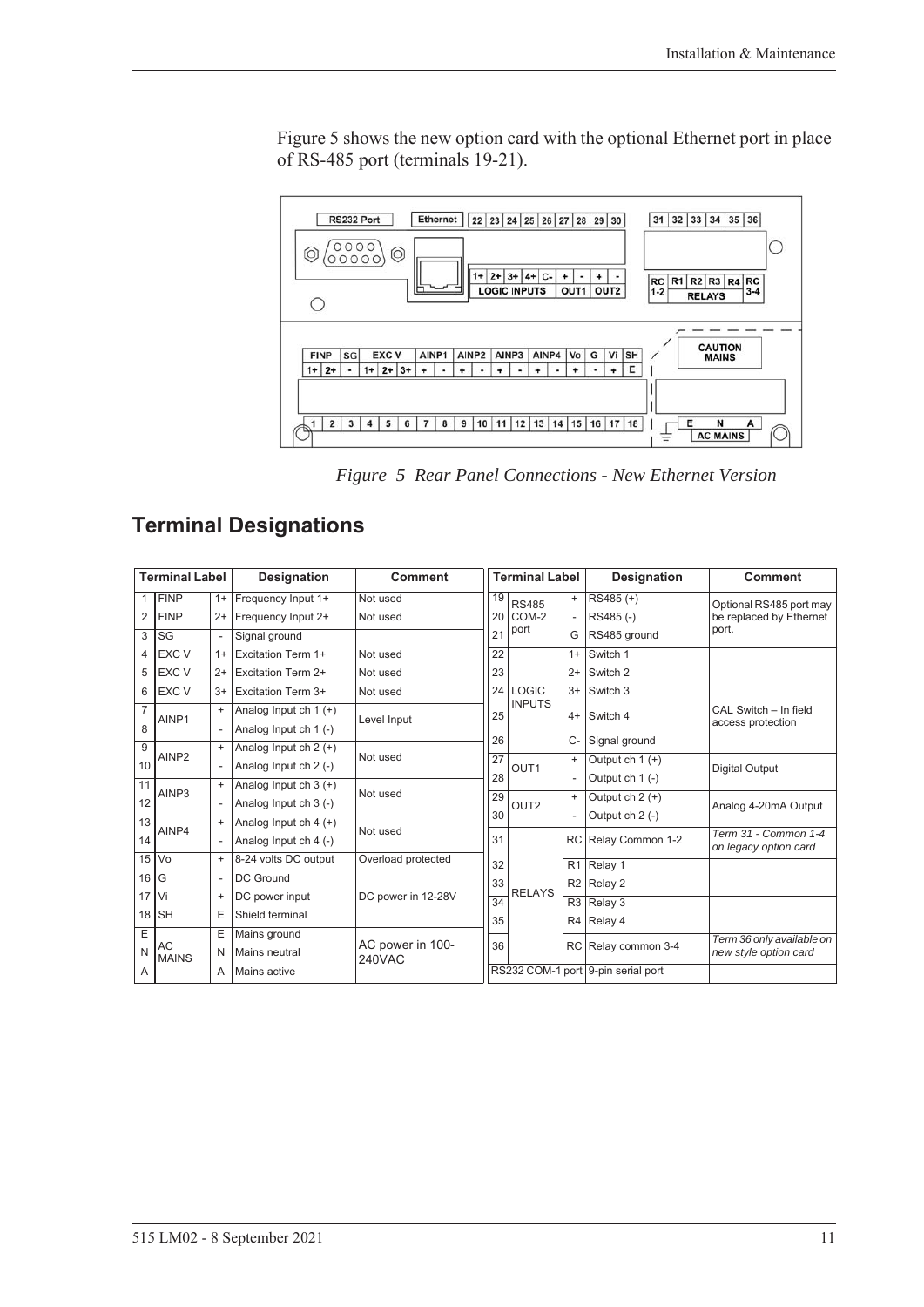Installation & Maintenance

# <span id="page-21-0"></span>**Terminal Wiring Insulation**

Terminal 1-30 are all rated at <35Vdc and wiring with basic insulation is adequate.

Use copper conductors only.

# <span id="page-21-1"></span>**Relay Wiring**

Relay terminals are 31-35 or 31-36 depending on the version of option card fitted. When controlling circuits powered by mains, or voltages >35Vdc, it is necessary to use UL/CSA approved cabling with supplementary insulation and a current capacity suitable for the connected circuit. (0.75mm², 6A current capacity is sufficient).

Use copper conductors only. The maximum current must be  $\leq 5A$  as stated in the Specifications.

# <span id="page-21-2"></span>**Mains Power Wiring**

Only use UL/CSA approved cabling with supplementary insulation and copper conductors. A minimum cable cross section area of 0.75mm² (18 AWG) is required. However, this must be selected with respect to the installed overcurrent protection device and in accordance with the local relevant Electrical Code of Practice as dictated by the Authority Having Jurisdiction (AHJ).

The terminal designations (L/N/E) are clearly indicated just above the mains input connector on the rear panel of the instrument.



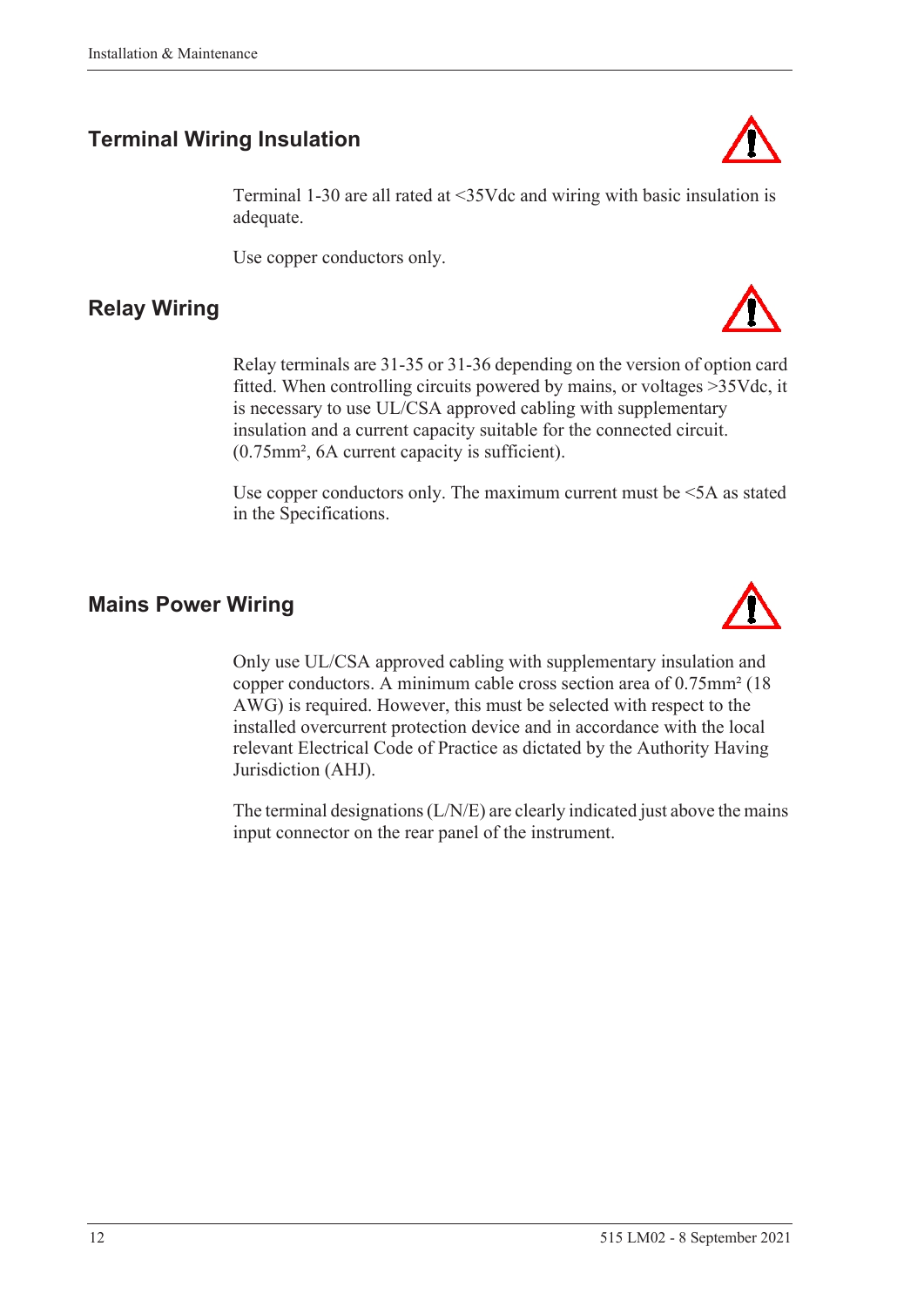# <span id="page-22-0"></span>**Inputs**

# <span id="page-22-1"></span>**Analog Input Connections**

The analog input on this instrument is configured to only accept current signals from 4 to 20 mA.

#### **CAUTION**

Applying levels of input current above the absolute maximum rating (100mA or 30mA for 4-20mA inputs) may cause permanent damage to the input circuitry.

### **4-20 mA Inputs**

For an externally powered current loops, connect the transmitter to the a pair of input terminals as shown in [Figure 6](#page-22-3). Refer to **[Terminal Designations](#page-20-0)** on [page 11](#page-20-0) for specific terminal numbers for this application.



*Figure 6 Externally Powered Current Loop*

<span id="page-22-3"></span>The internal overload-protected power supply has sufficient power for three current loops at 24 V DC (more current loops can be supplied by using a reduced voltage setting). Connect internally powered current loops as shown in [Figure 7.](#page-22-4)



*Figure 7 Internally Powered Current Loops*

# <span id="page-22-2"></span>**Logic Input Connection**

<span id="page-22-4"></span>These input(s) are designed to be connected to CMOS, TTL, open collector signals or a voltage free contact switch. A minimum activation time of 300ms is required to guarantee reading of an input.

It is possible to read the status of all the logic inputs via a Modbus register even if they are not used for a control purpose in the application.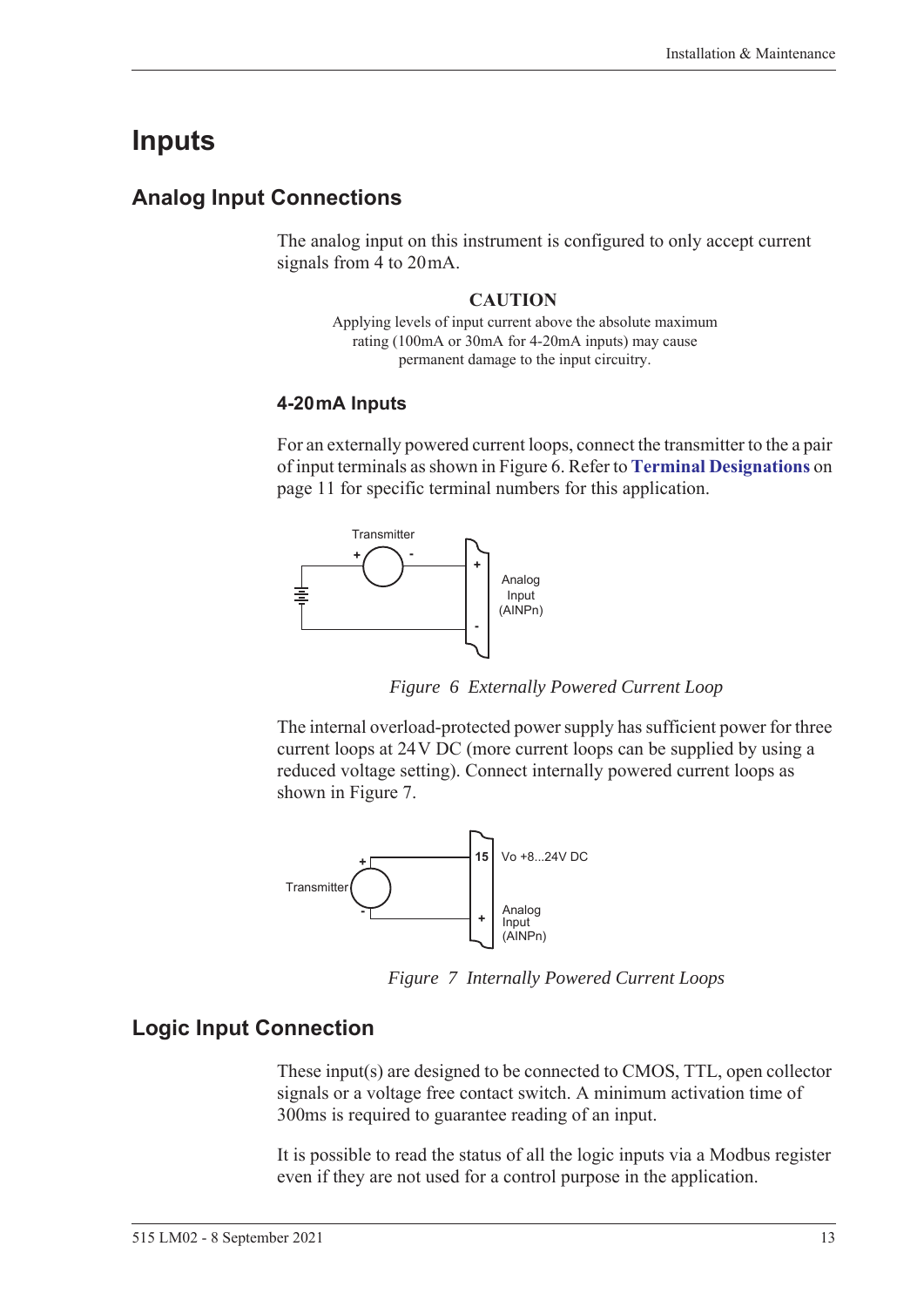

A remote push-button key can be connected to the Logic Inputs as shown below.

*Figure 8 Logic Input Connection Diagram*

# <span id="page-23-0"></span>**Outputs**

<span id="page-23-2"></span>The advanced option for the instrument provides two opto-isolated output ports. For this application the type of outputs are fixed.  $OUT1 = Digital (on$ off) signal and OUT2 = Analog (4-20mA) signal.

### **CAUTION**

Due to the different nature of the two outputs, take care not to have incorrect connections, as damage may occur if an open collector (on-off) output signal is connected to a 4-20 mA loop circuit.

# <span id="page-23-1"></span>**Logic Output Connection**

[Figure 9](#page-23-3) shows a connection example for a logic control output. Output channel 1 uses terminals  $27 (+)$  and  $28 (-)$ .



<span id="page-23-3"></span>*Figure 9 Output Logic Connection Diagram*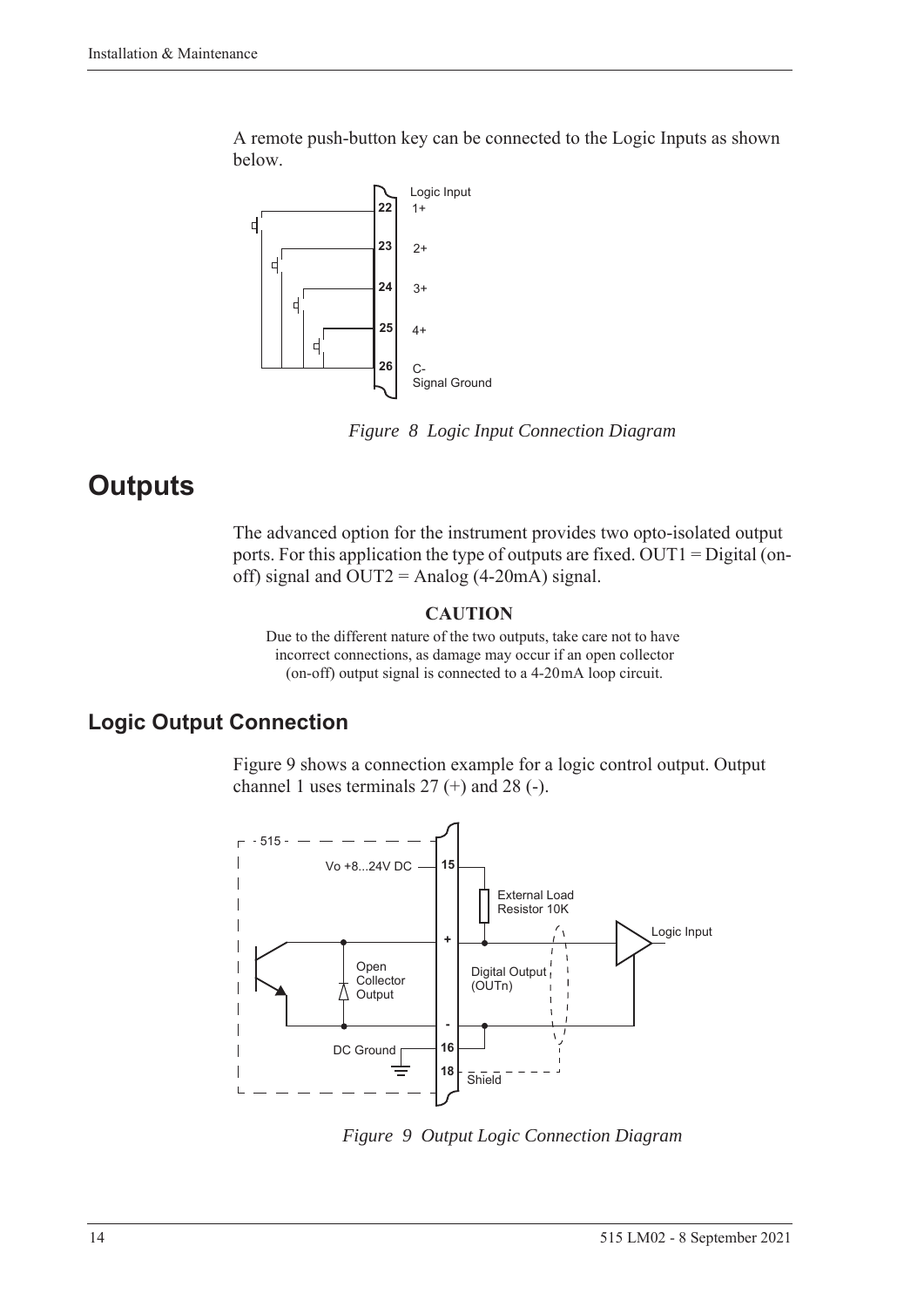# <span id="page-24-0"></span>**4-20 mA Output Connection**

[Figure 10](#page-24-1) shows the connections for a 4-20 mA output. Output channel 2 uses terminals  $29 (+)$  and  $30 (-)$ .

Maximum Load Resistance = (Supply-9) / 0.02 ohms



<span id="page-24-1"></span>*Figure 10 Output 4-20 mA Connection Diagram*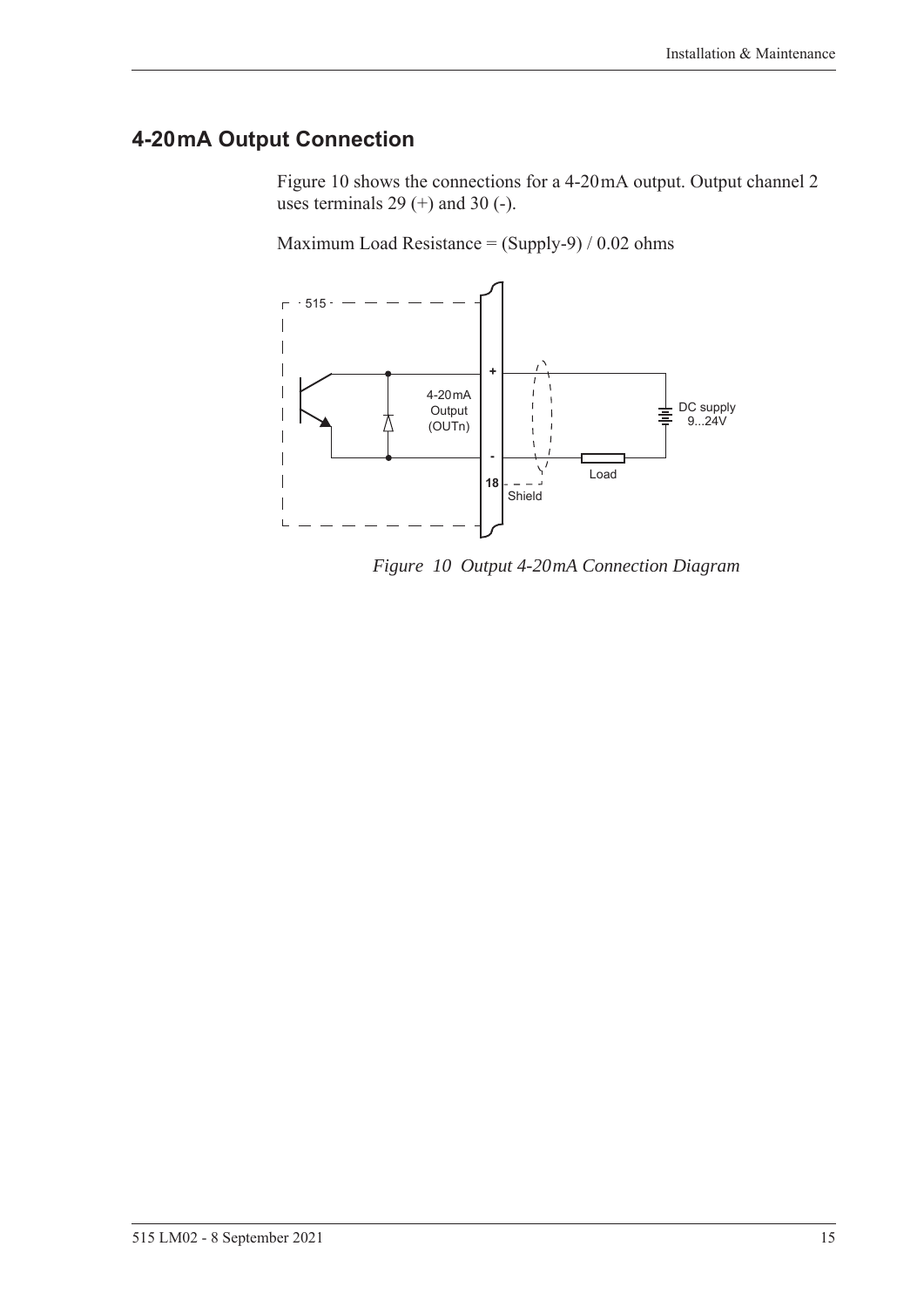# <span id="page-25-0"></span>**Control Relays (Alarms)**

The standard instrument has two alarm relays, which can be used to drive external devices such as external relays, LEDs, and audible alarms. The advanced option has four alarm relays.

The operation of alarm relay(s) can be set to various modes as described in **Alarms** [on page 43.](#page-52-1) On the newer option card the separate common terminal for relays 1 and 2 and another common terminal for relays 3 and 4 allow for different signal or supply types to be connected to the control or alarm devices, as shown in [Figure 11.](#page-25-1)

There is also an equipment failure alarm option. This alarm can have normally closed (open) contacts which open (close) when the instrument displays any error message as listed in **[Error Messages](#page-60-2)** on page 51, or if there is a loss of power to the instrument.

The output characteristics of the relays are:

| Maximum Voltage | 30 volts DC or 250 volts AC |
|-----------------|-----------------------------|
| Maximum Current | 3A for EMR, 1.5A for SSR    |

**Note:** Solid state relays (SSR) use AC voltage only.



<span id="page-25-1"></span>*Figure 11 Relay Connection Diagram*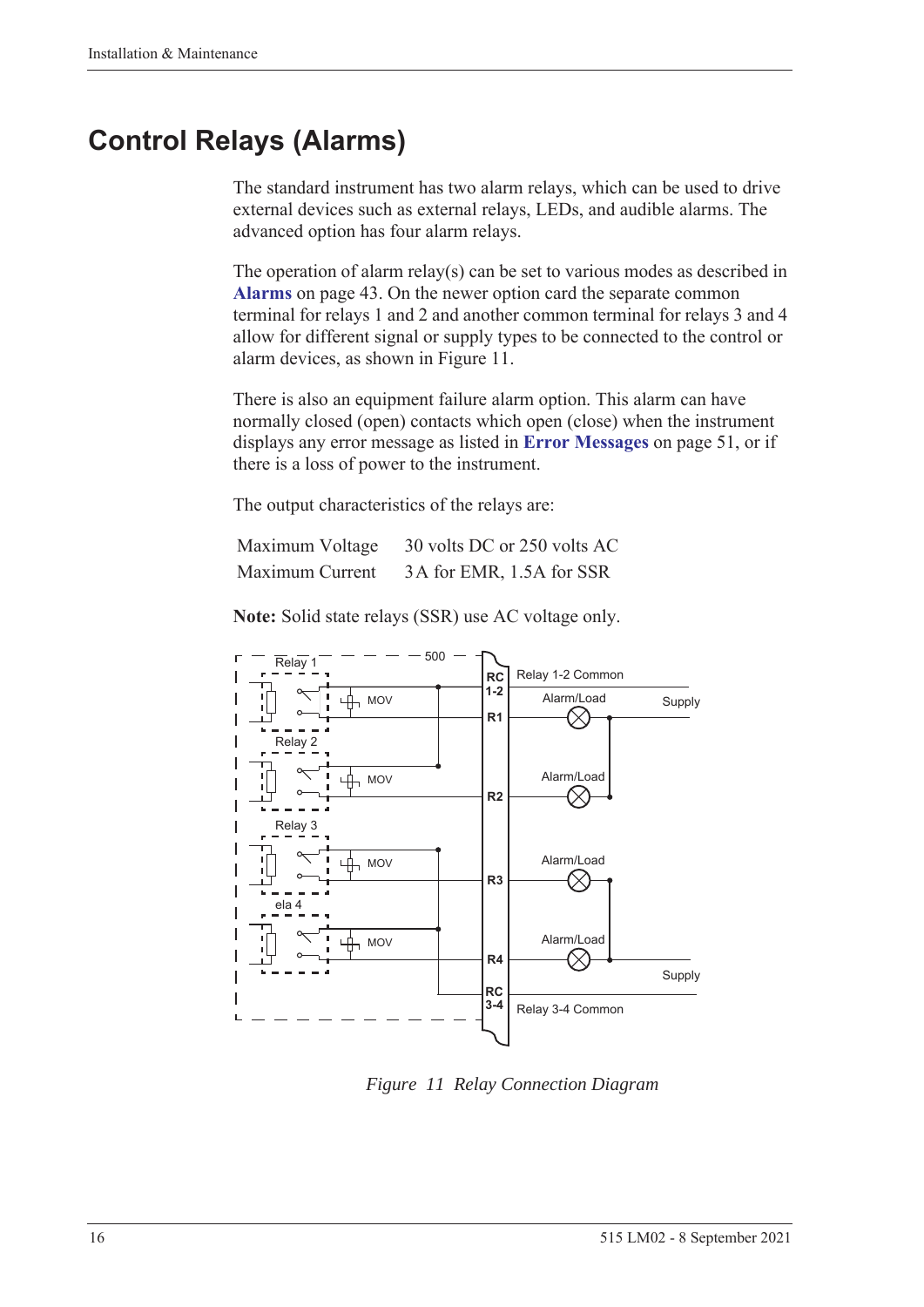# <span id="page-26-0"></span>**RC Network for Interference Suppression**

When driving inductive loads with the relay outputs, it is recommended to use RC suppression networks (often called "Snubbers"), fitted at the load end, for the following reasons:

- **•** To limit the amount of electrical noise caused by arcing across the contacts, which may, in extreme cases, cause the microprocessor to act erratically or cause other unwanted interference with connected signals.
- **•** To protect the relay contacts against premature wear through pitting or SSR (where specified) against premature failure.

RC suppression networks consist of a capacitor and series resistor and are commonly available in the electrical industry. The values of R and C are dependent entirely on the load. However, if the user is unsure of the type of snubber to use, values of  $0.25 \mu$ F and  $100 \Omega$  will usually suffice. Note that only UL and mains approved RC suppression networks should be used.

The basic principle of the operation is that the capacitor prevents a series of sparks arcing across the contact as the contact breaks. The series resistor limits the current through the contact when the contact first makes.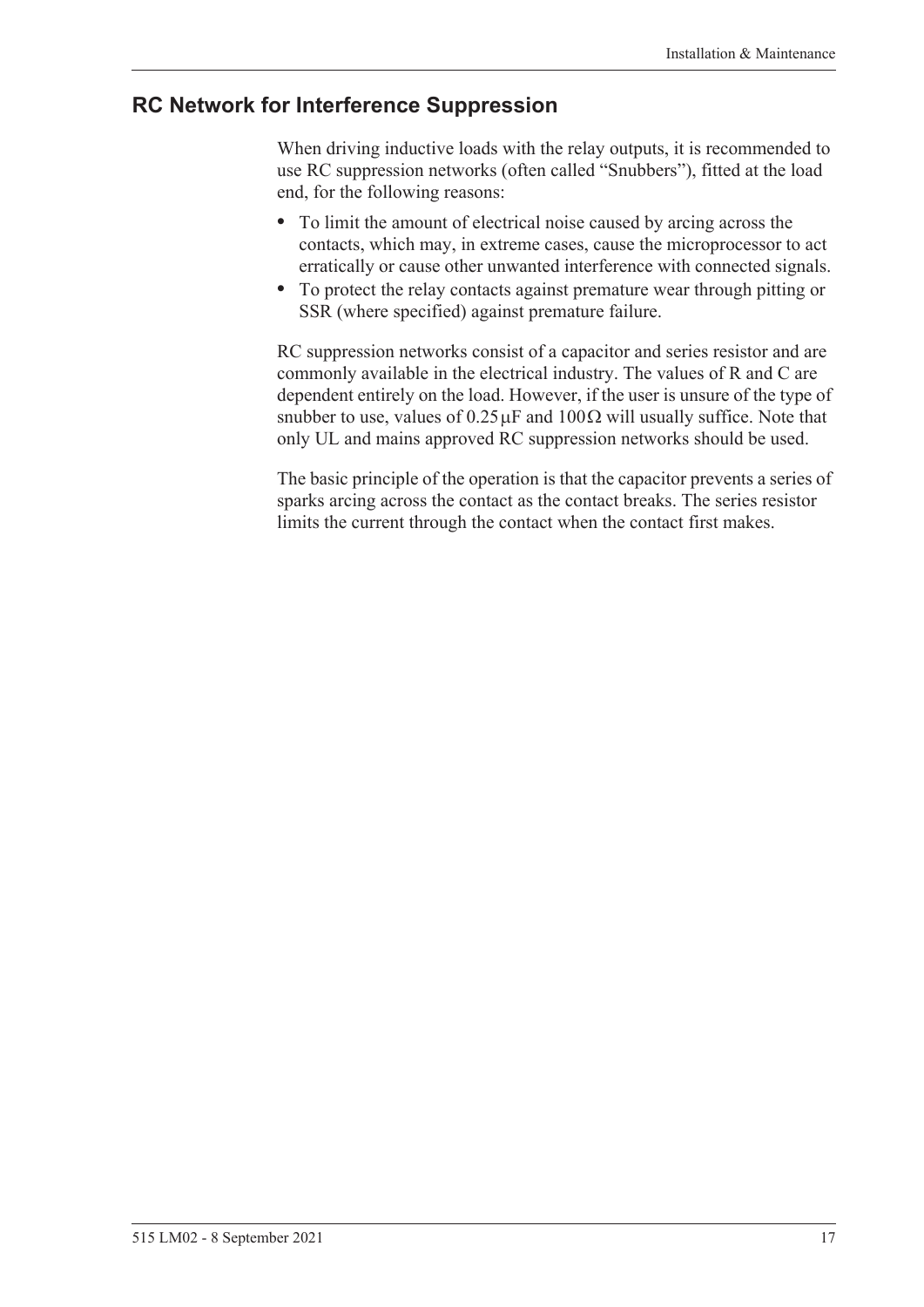# <span id="page-27-0"></span>**Communications**

The communication protocols are described in **[Communications](#page-62-4)** on [page 53.](#page-62-4)

# <span id="page-27-1"></span>**COM-1 RS-232 Port**

The COM-1 RS-232 port has a 9-pin DB female connector and has the following pinout:



**Note:** The instrument does not require a null-modem cable for connection to a personal computer. Refer to **[Hardware Interconnection](#page-62-5)** on [page 53](#page-62-5) for cable termination requirements.

# <span id="page-27-2"></span>**COM-2 RS-485 Port Option**

Up to 32 units can be connected to a common RS-485 bus. Each unit has a unique address that the host computer uses to identify each instrument. [Figure 12](#page-27-3) shows the connection of several instruments to a computer using the RS-485 port.



<span id="page-27-3"></span>*Figure 12 RS-485 Interface Connections*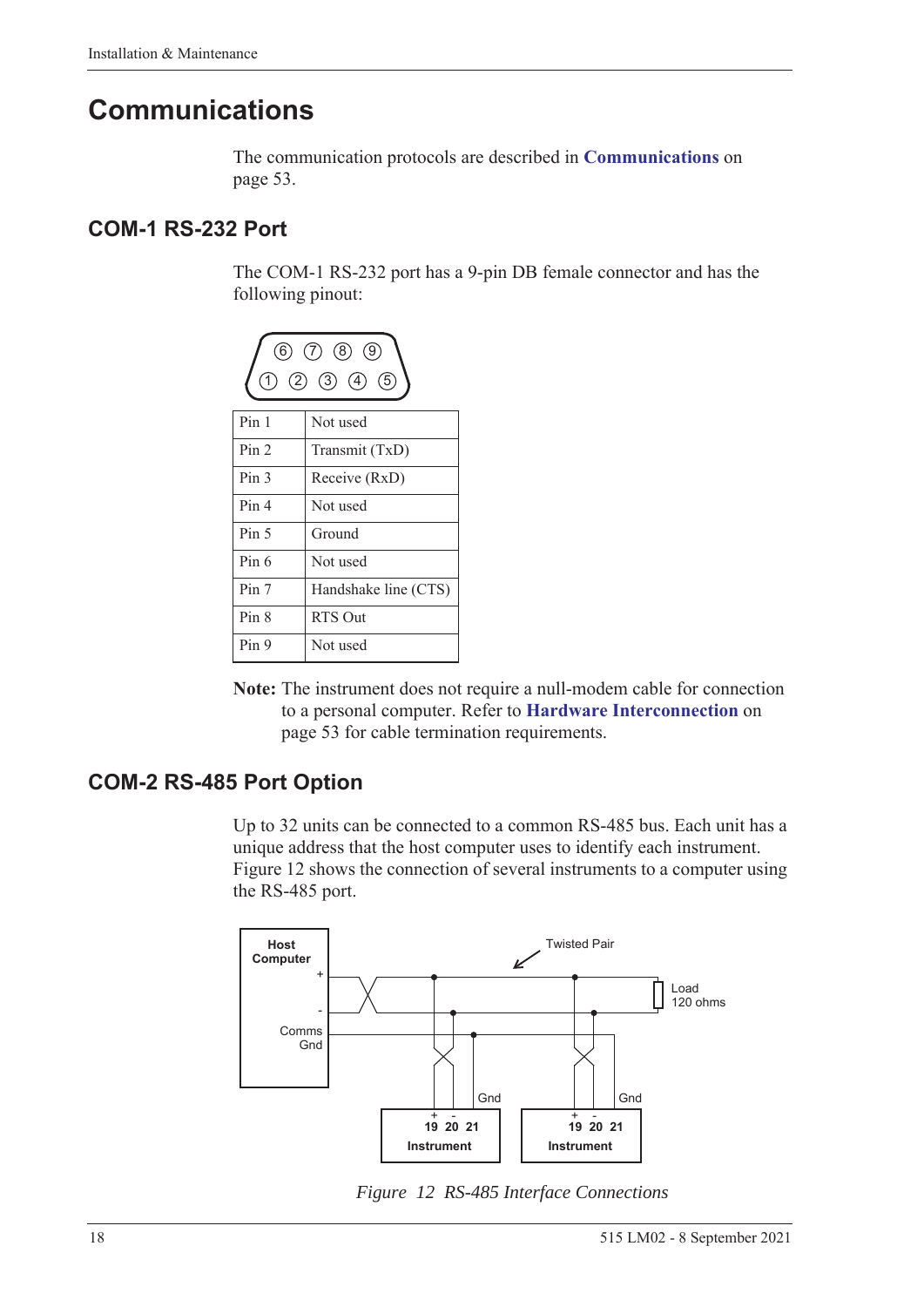### <span id="page-28-0"></span>**COM-2 Ethernet Port Option**

An Ethernet module is an available option, in place of the RS-485 port, if Modbus TCP/IP connection is required. In the programming communication settings, COM-2 should be set to RTU (Modbus), 19200 Baud rate, even parity and 1 stop bit.

# <span id="page-28-1"></span>**Mains Connection**

### <span id="page-28-2"></span>**Earthing and Shielding**

A case earthing point is provided via the mains inlet. Note that this earthing point is for the case only and there is electrical isolation between this point and all electronic circuits. For EMC purposes, or when the instrument is connected to mains, this point must be connected to a good earth.

It is a good practice to use shielded cable for all signal connections to the instrument. Care must be taken to separate signal cables from power cables to minimize interference.

Overall earth should be connected at the instrument end only. This connection should be as short as possible and connected to the earthing point on the rear terminal at pin 18.

# <span id="page-28-3"></span>**Disconnection Device**

When powered from a mains supply this unit requires the provision of a suitable mains isolation device, capable of interrupting both poles of the supply and meeting your local wiring regulations, to be suitably located and easily accessible near to the installed instrument. It must be marked as the disconnecting device for the equipment. It must be suitably rated with respect to the cross sectional area of the supply conductors.

# <span id="page-28-4"></span>**Maintenance Instructions**

Occasionally it may be necessary to open the unit in order to change the Real Time Clock battery. No other service operations are permitted. In order to perform these operations and maintain safety it is essential to follow the instructions below. If mounted in an ExD enclosure, before proceeding, refer to the ExD manual for further information. This work may need to be scheduled and carried out in accordance with the local electrical Code of Practice.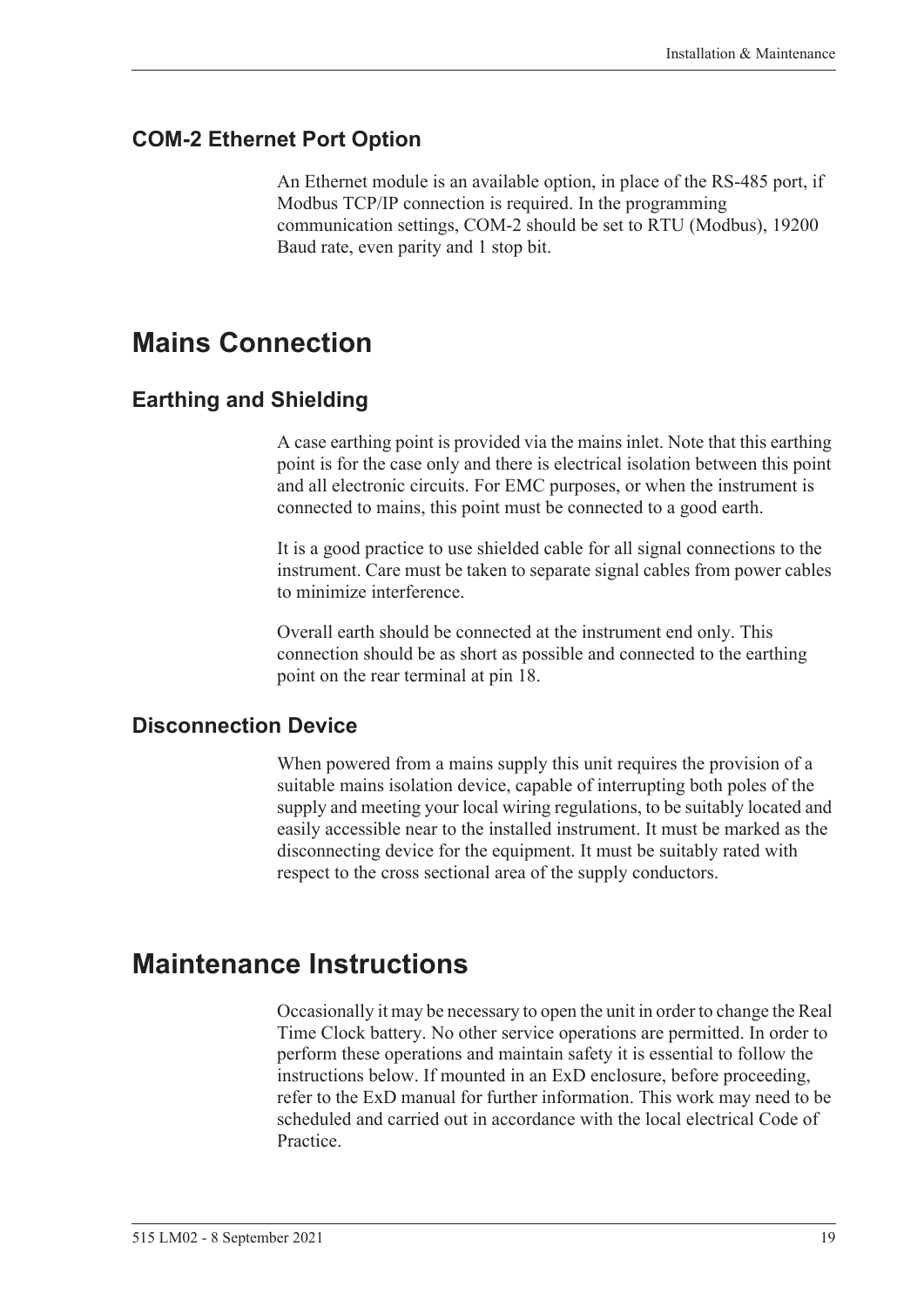# <span id="page-29-0"></span>**Battery Replacement**

#### **INSTRUMENT MUST BE POWERED DOWN**



cables if applicable.

2. Remove the two pan head machine screws on each side of the rear panel.

3. Withdraw the option card from the instrument.

4. Firmly press the battery holder tab to release the coin cell battery.

5. Identify the part number of the coin cell which is clearly marked on one side of the cell.

- 6. Firmly press the replacement coin cell into the holder
- 7. Reverse steps 1-3 for re assembly.

# <span id="page-29-1"></span>**Battery Type**

**Only the battery type and manufacturer stated below should be used.** 



1. Instruments manufactured with issue 7 option card – CR2450N, Manufacturer RENATA ONLY\*

2. Conformal coated "C" version - Type BR2032, manufacturer Panasonic ONLY.

3. Non Conformally coated versions :- BR2032, CR2032, Sony or Panasonic ONLY.

\*Issue 7 option card can be identified with 6 way (31-36) ORANGE relay connector.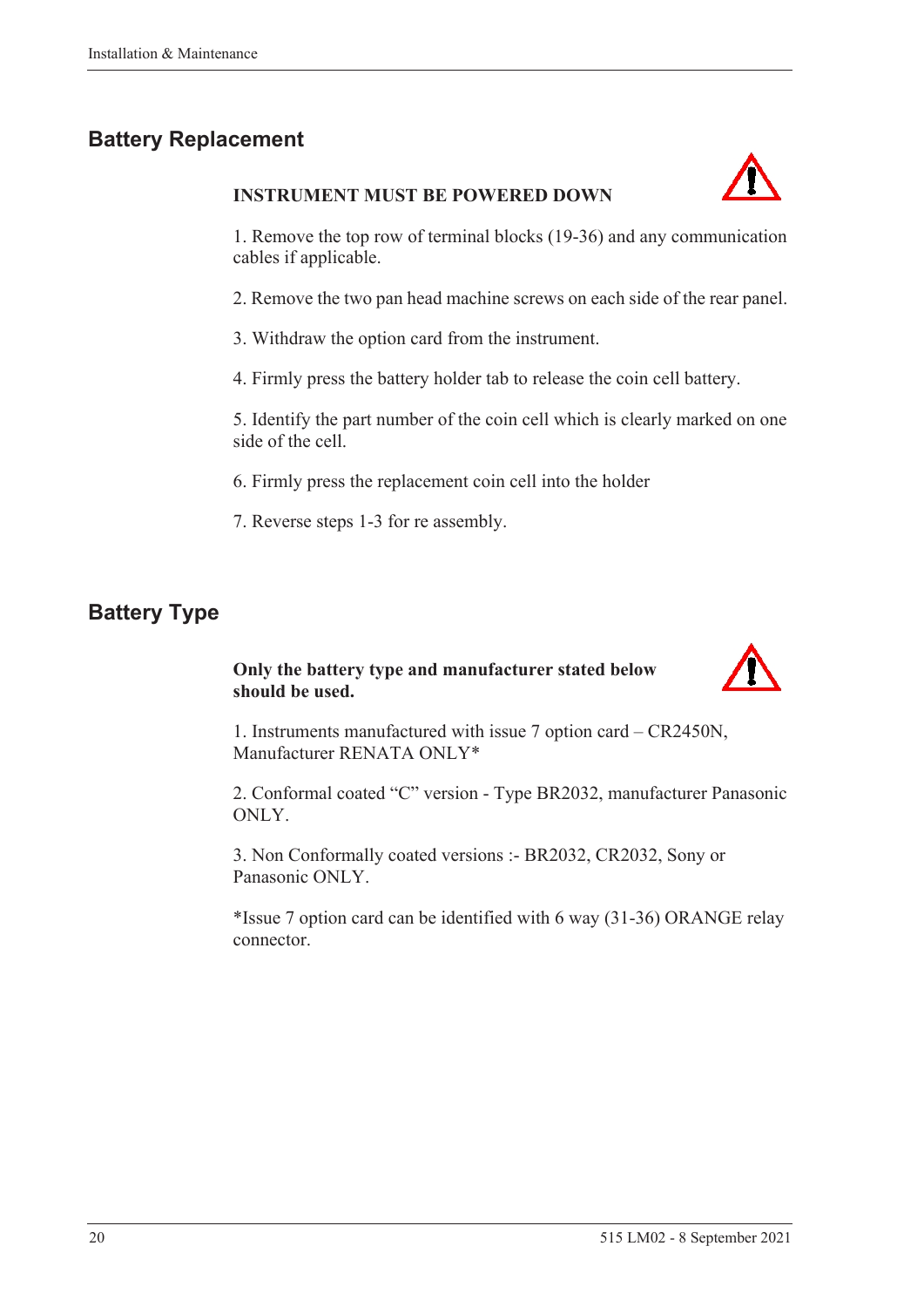# <span id="page-30-0"></span>**Chapter 4 Operation**

# <span id="page-30-1"></span>**Normal Operation Mode**

In normal operation mode, you press the buttons on the front panel to display the values recorded and calculated by the instrument. There are four categories of information that the instrument can display:

- **•** Level variables
- **•** Contents variables
- **•** Alarm setpoints
- **•** Instrument settings

# <span id="page-30-2"></span>**Default Variable**

In some applications, a particular variable is of more interest than others, and for this reason a default variable can be assigned during instrument calibration. The default is used in the following way:

**•** The default variable determines what the display returns to if the display timeout option is enabled and no buttons are pressed for the selected period (usually 30 seconds). It also determines what is displayed on power up.

## <span id="page-30-3"></span>**Status LEDs**

The status LEDs illuminate to show the following conditions:

| Run          |
|--------------|
| <b>Set</b>   |
| <b>Alarm</b> |
| Cal          |
|              |

- **Run** An instrument operation is in progress.
- **Set** The instrument is in Calibrate Set mode.
- **Alarm** The instrument has an error, as indicated on the display panel.
- **Cal** The instrument is in Calibrate View mode.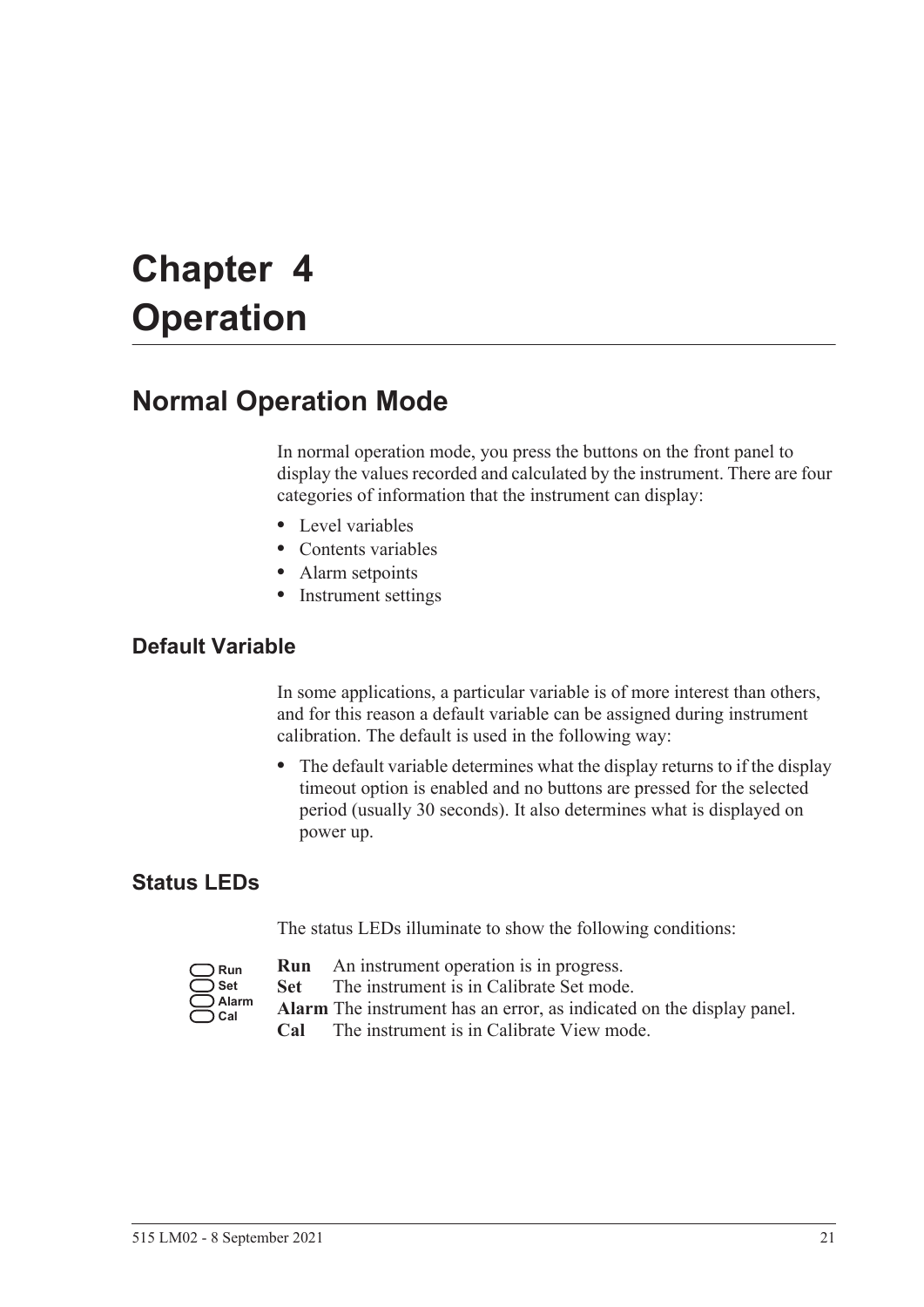# <span id="page-31-0"></span>**Front Panel Keys**

For most actions with the front panel keys, you can hold a key to scroll through the values or options, instead of repeatedly pressing the key.

- **LEVEL** Press the LEVEL key to display the current tank level. If there is more than one level variable, press or hold the **LEVEL** key to display the other level variables in turn.
- **CONTENTS** Press the **CONTENTS** key to display the current tank contents. When a contents variable is displayed, press or hold the **CONTENTS** key to display the other contents variables in turn.
	- Use the key to clear and acknowledge relay alarms or to initiate a **CLEAR CLEAR** printout if the printer option has been selected. The printout is activated with a single press and gives two beeps while the Clear Alarms Key parameter in calibration can be enabled or disabled during instrument calibration and functions as follows:
		- DISABLE The user cannot clear or acknowledge any relay alarms.
		- ENABLE Holding the **CLEAR** key for two seconds will acknowledge and clear all active relays, while individual alarm relays can be cleared in the Alarms Menu with a single press of the clear key.
	- **DISPLAY** Press the **DISPLAY** key to step or scroll through the main menu items.
	- ALARMS Press the **ALARMS** key, while viewing any main menu variable, to enter the alarms menu. For full details see **[Alarms Menu](#page-36-0)** on page 27.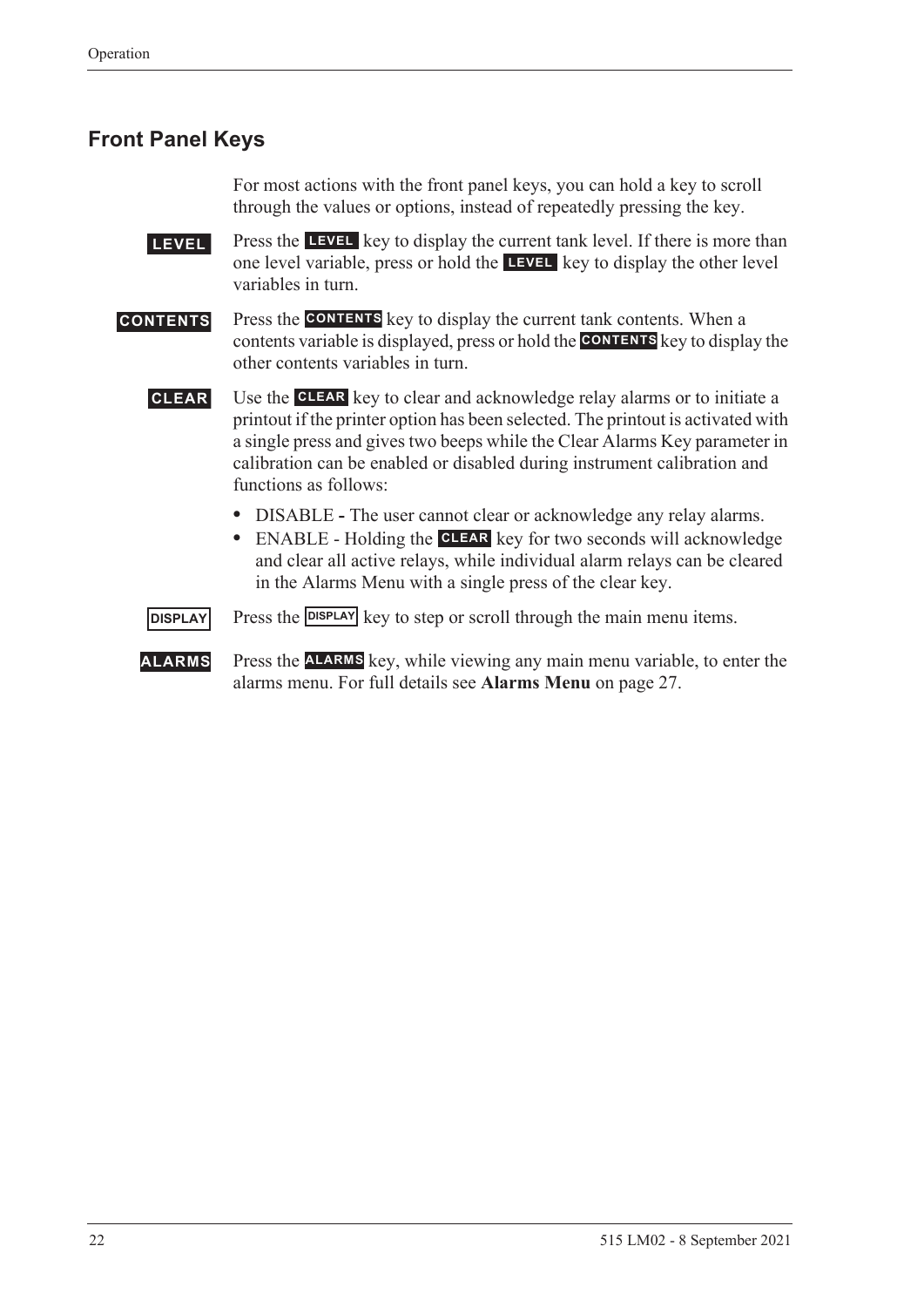# <span id="page-32-0"></span>**Main Menu Items**

The main menu in this instrument consists of the following items. The **DISPLAY** key is used to step or scroll through the list.

| <b>DISPLAY</b>                | <b>Description</b>                                                     | <b>Options</b>                                                                                                 |
|-------------------------------|------------------------------------------------------------------------|----------------------------------------------------------------------------------------------------------------|
| VOLUME                        | Product volume                                                         | Press the <b>ALARMS</b> key to enter the Alarms menu                                                           |
| LEVEL                         | Product level                                                          | Press the <b>ALARMS</b> key to enter the Alarms menu                                                           |
| & FULL                        | Volume full percentage                                                 | Press the <b>ALARMS</b> key to enter the Alarms menu                                                           |
| MR55                          | Product mass                                                           | Press the ALARMS key to enter the Alarms menu                                                                  |
| REPORT PRINT                  | Only shown in Detail<br>Menu if a printer<br>protocol is used          | Hold the $\text{SET}$ key to print log report as defined<br>in the TM/LOG section of calibration.              |
| <b>LOGGE D</b><br><b>IRTR</b> | Only shown in Detail<br>Menu if real-time clock<br>option is installed | Hold the $\text{SET}$ key to display data logs as<br>described in <b>Data Logs</b> on page 24.                 |
| MODEL<br>INFO                 | Only shown in Detail<br>Menu                                           | Hold the $\text{SET}$ key to display the Model<br>information as described in Model Information<br>on page 26. |
| <b>CAL MENU</b>               | Only shown in Detail<br>Menu                                           | Hold the <b>SET</b> key to enter Calibration View<br>mode as described in Calibration View Mode<br>on page 30. |

# <span id="page-32-1"></span>**Detail and Basic Menu**

The 515 instrument has the option to switch the main menu from the full Detail menu to a Basic menu. The Detail menu includes all of the main menu variables and the HOLD SET sub menu items as listed above. In the Basic menu only the application or operator essential main menu variables are shown. The main menu variables to be shown in the basic menu need to be selected in the 500 Series Program Manager prior to the application software being downloaded to the instrument. The 500 Series Program Manager (500-PM) is Windows based configuration and resource tool for the 500 Series and is freely available from the www.contrec.co.uk website.

To switch between the Detail and Basic menu, while in the main menu, press and hold the **DISPLAY** and **SET**) keys together for 5 seconds. When switching to the Detail menu the display will briefly show: d 15 PL AY DETAIL MENU. When switching to the Basic menu the display will briefly show: d ISPLAY BASIC MENU.

When the application software is first installed, the default is the Detail menu. From that point, the menu type is saved and restored on power cycle. The menu type will need to be Detail to access the CAL MENU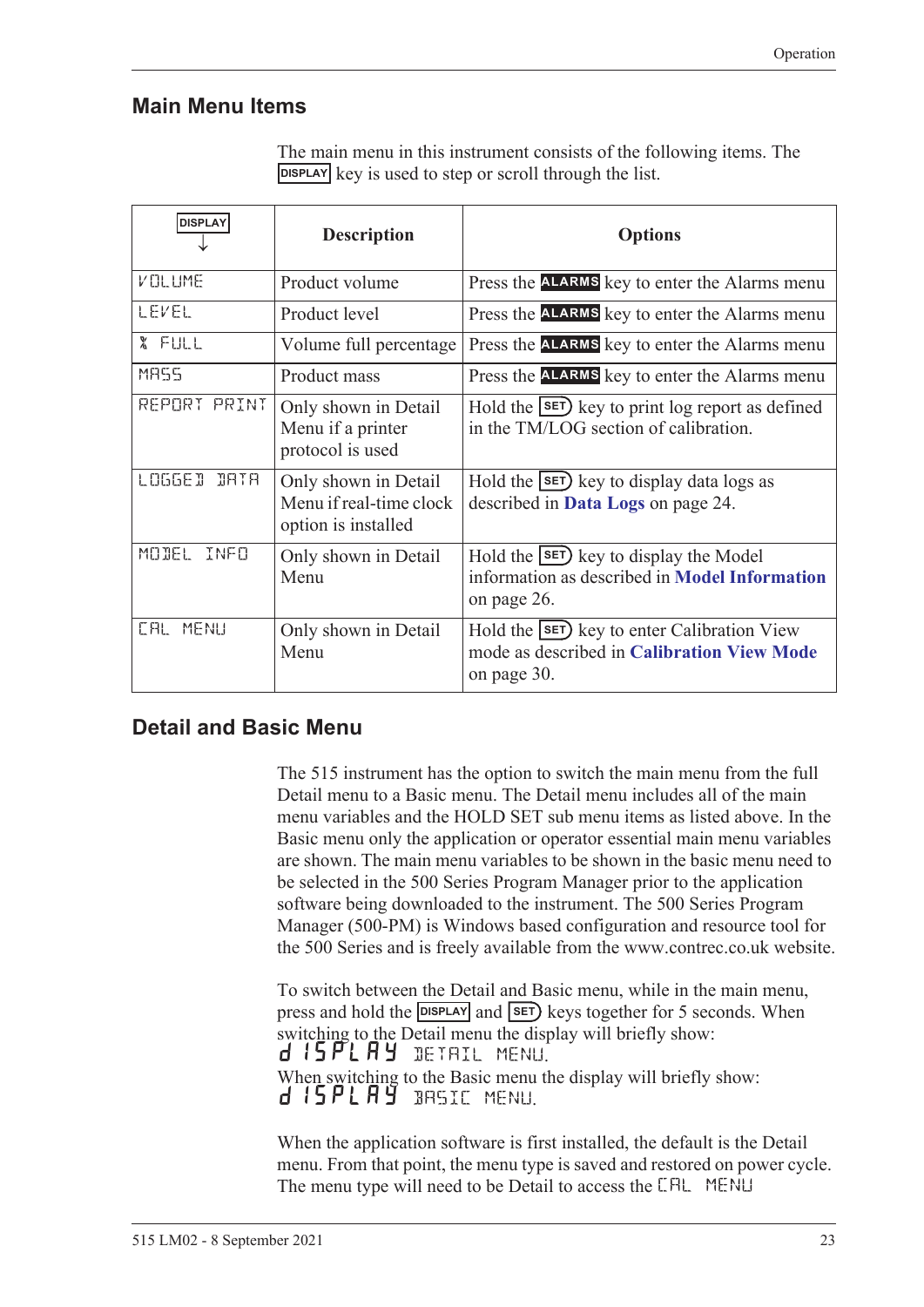# <span id="page-33-0"></span>**Data Logs**

The instrument will log the main-menu variables if real-time clock option is installed. The logs are at fixed intervals of hours, days, weeks, months and years.

The instrument can store a total of 1530 log entries which are distributed over the log intervals as follows:

- 800 hourly logs
- 400 daily logs
- **•** 200 weekly logs
- **•** 100 monthly logs
- 30 yearly logs

If the number of log entries exceeds the programmed number for a particular time interval, the oldest log entry is overwritten by the newest one for that time interval.

The log entries are recorded at the following times:

| <b>HOUR</b> | 00 minutes each hour                                        |
|-------------|-------------------------------------------------------------|
| <b>DAY</b>  | 00 hours and 00 minutes each day                            |
| WEEK        | 00 hours and 00 minutes each Monday                         |
|             | MONTH 00 hours and 00 minutes on the first day of the month |
| YEAR        | 00 hours and 00 minutes on the first day of the year.       |

## **View Data Logs**

Use the following procedure to view the data that has been logged by the instrument:

- **1.** Press the **DISPLAY** key to scroll through the menu to the LOGGE D DATA prompt.
- **2.** Hold the  $\overline{\text{SET}}$  key.

The system displays the hourly log. The timebase and number of the log are shown, for example LH-001.

**3.** While holding the **DISPLAY** key use the **CLEAR** key to print the data for the displayed log if the printer option has been selected.

The following example shows the hourly log number 006 at 15:00 (3:00 pm) on 16 January 2021. The day and month alternate with the year in the bottom right hand corner.

$$
\begin{array}{|c|c|c|}\hline & I5-00\\ \hline \text{LH-BAB} & \text{15/81} \\\hline \end{array}\begin{array}{|c|c|c|}\hline & I5-00\\ \hline \text{LH-BAB} & \text{BBA} \\\hline \end{array}
$$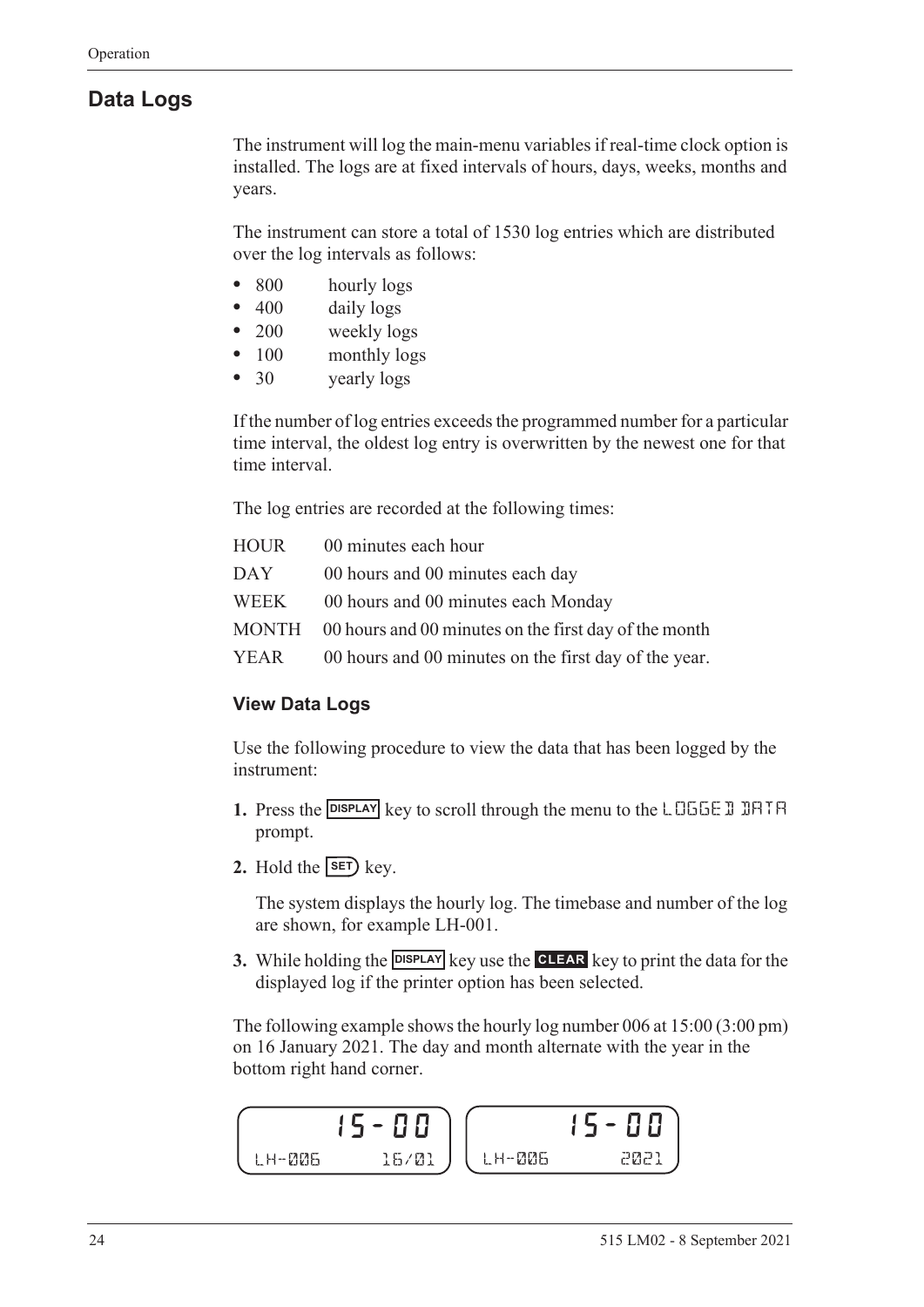

[Figure 13](#page-34-0) shows how to display the logged data.

<span id="page-34-0"></span>*Figure 13 Logged Data Display Methods*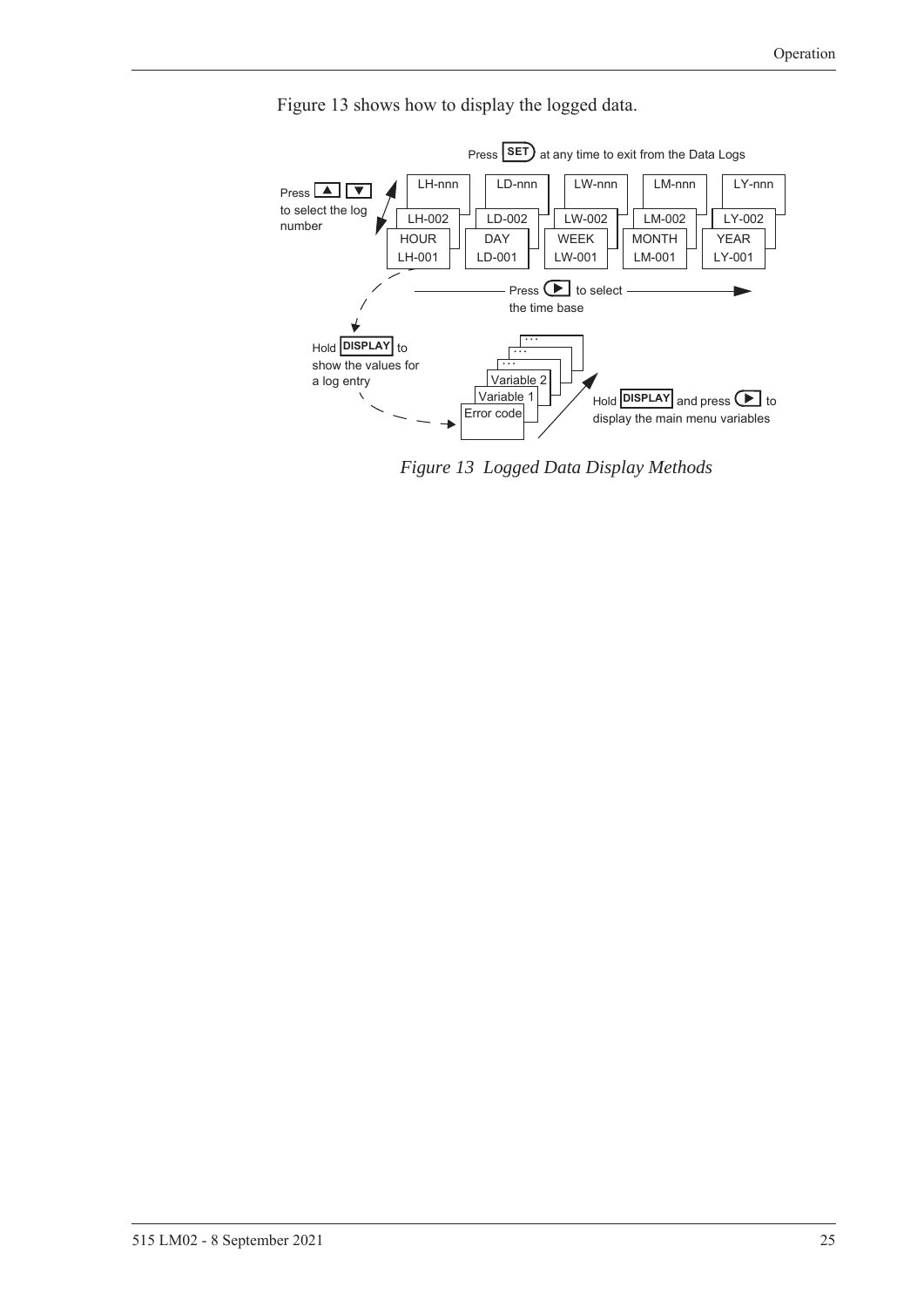# <span id="page-35-0"></span>**Model Information**

The model information items display the hardware, software and application versions of the instrument. This information is mainly for service personnel.

| <b>DISPLAY</b>                     | <b>Description</b>                                                                                                                                                                                                                                                                                                      |
|------------------------------------|-------------------------------------------------------------------------------------------------------------------------------------------------------------------------------------------------------------------------------------------------------------------------------------------------------------------------|
| $2 - 1 - 5 -$<br>515 MODEL         | The hardware model code. Refer to Product Codes<br>on page 75 for more information.                                                                                                                                                                                                                                     |
| $- - 1 - - -$<br>LM02 INPUT        | The Application number and the assignment of the<br>inputs. Refer to Application Information Code on<br>page 76 for more information.                                                                                                                                                                                   |
| 3.0.000<br>S00-PM VERS             | The version of 500-Series Program Manager from<br>which the application software was compiled.                                                                                                                                                                                                                          |
| 026357<br>CUSTOM VERS              | The Customer version code for this installation. Refer<br>to Custom Version Codes on page 76 for more<br>information.                                                                                                                                                                                                   |
| 123456<br><b>ABC123 5/N</b>        | The instrument serial number and unit tag. The serial<br>number is on the top line and unit tag is on the bottom<br>left. Both items are entered when the instrument<br>application software is initially loaded. If the unit tag<br>is not used the default tag, UNIT, will be used.                                   |
| $15 - 15$<br>EDITED 27/08<br>5050  | The time and date when the calibration of the<br>instrument was last edited. The format of the time and<br>date is the same as for the data logs. This example<br>shows 16:15 (4:15pm) on the 27th August 2020.<br>This function is available only if the instrument has                                                |
| [LA55-1<br>FLASH V-019             | the real time clock option.<br>The instrument Class and Flash (bootloader) version.                                                                                                                                                                                                                                     |
| 5<br>POWER EYELE                   | The number of power cycles that have occurred since<br>the application software was installed.                                                                                                                                                                                                                          |
| RESET<br>WIT                       | The number of 'watchdog timer' (WDT) resets that<br>have occurred since the application software was<br>installed. The WDT Reset count is only shown if a<br>WDT Reset has occurred.                                                                                                                                    |
| HOLd.PSE<br><b>CONFIG</b><br>PRINT | If the printer protocol is assigned to one of the<br>communication ports, the prompt to print the full<br>program configuration report will be shown. Hold<br>Reset to start the printing of the configuration report.<br>The report will be in a similar format to the report<br>generated by the 500 Program Manager. |

Press **SET**) at any time to exit from the Model information.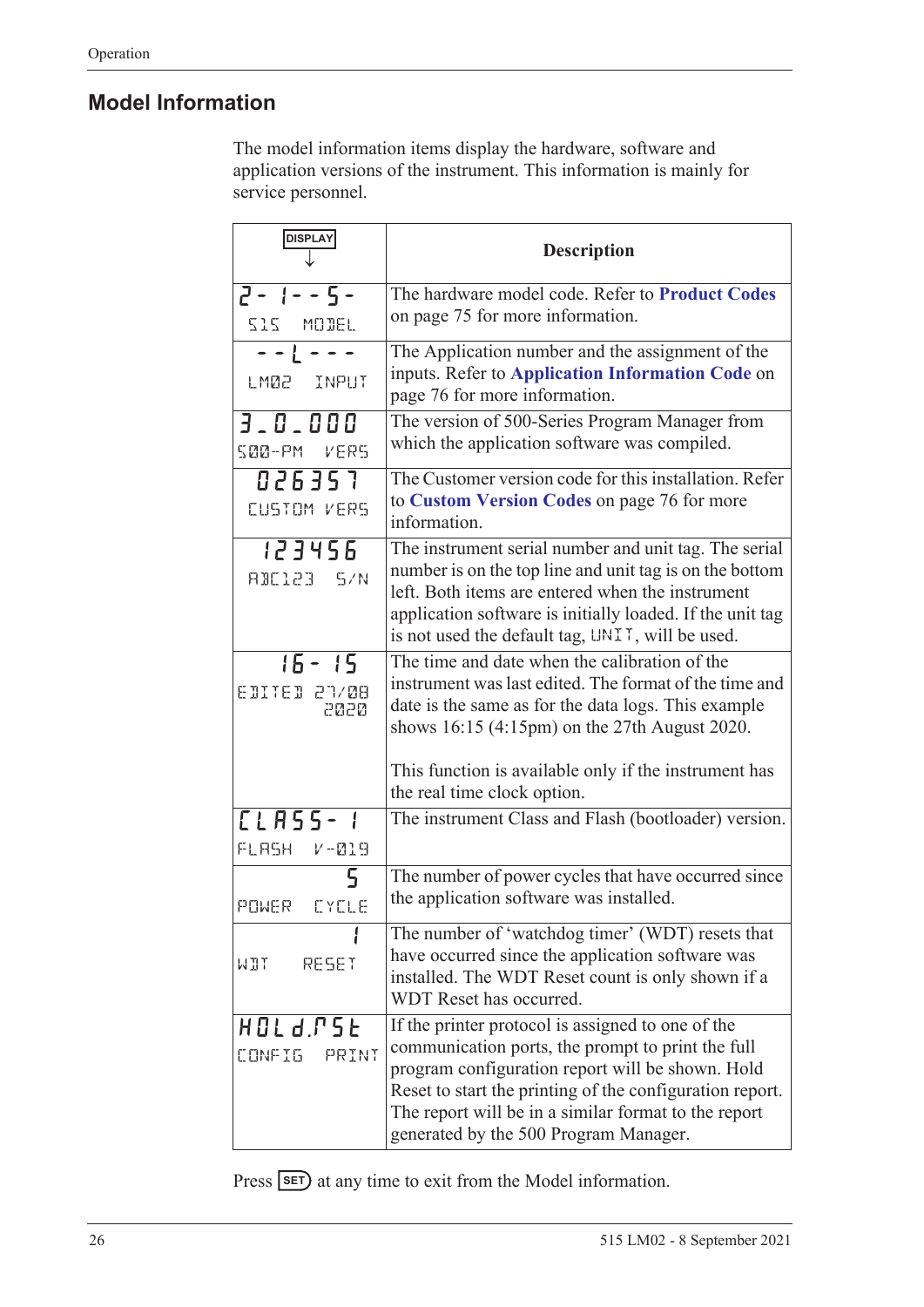#### **Alarms Menu**

The alarms menu allows information about individual alarms to be viewed. If multiple alarms are active at one time it can allow the alarms to be individually acknowledged.

On entering the alarms menu with the **ALARMS** key the **Cal** indicator will illuminate and the first item, ALARM 1, will be displayed.

**DISPLAY** Press the **DISPLAY** key to step or scroll around through the other alarms in the order of the alarm number. The instrument will exit the alarms menu **Whenever the LEVEL or CONTENTS** keys are pressed or a timeout of 30 seconds, with no key presses, expires.

> An alarm menu item consists of the alarm number, type, assignment and setpoint as shown in the following example:



The **Alarm** led indicates the status of the alarm being viewed.

| Led flashing | $=$ Alarm ACTIVE       |
|--------------|------------------------|
| Led solid    | $=$ Alarm ACKNOWLEDGED |
| Led off      | $=$ Alarm IDLE.        |

If the alarm being viewed has been assigned as an Equipment Alarm (AL-NC) it will be displayed in the following form. An Equipment Alarm relay can not be cleared and pressing the **CLEAR** key will have no effect.



The exception status code is the same as that used for communications. For a full list see **[Instrument Exception Status](#page-74-0)** on page 65.

#### **Changing Alarm Setpoints**

**SET**

An alarm setpoint can only be edited if the Direct Edit Access parameter was enabled during instrument calibration. Hold the **SET** key, the display of the setpoint will change from view mode to edit mode after two seconds. Once in edit mode the **Set** indicator will illuminate and the setpoint values are changed in exactly the same way as in calibration set mode. Press the set) key again to exit edit mode and return to the alarm item.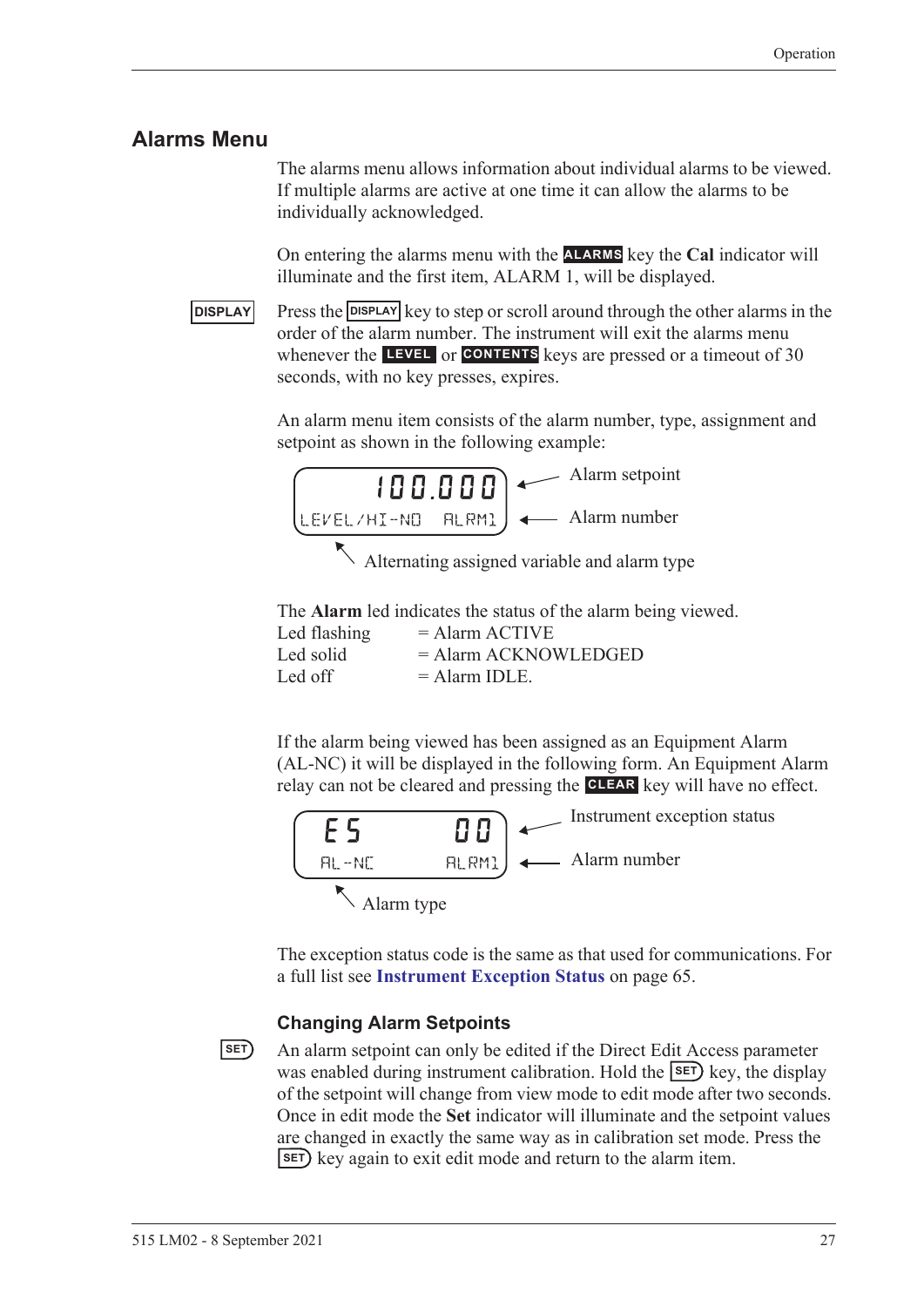## <span id="page-37-0"></span>**Operation of Alarms**

The alarms can be freely assigned to any of the main menu variables as high or low alarms and can also be assigned to be an equipment alarm.

When a high or low alarm condition is detected the relay will activate, the **Alarm** led will flash and the message for that alarm will be scrolled across the display. The alarm will remain active until the alarm condition is no longer true at which point it is automatically cleared and the relay will deactivate, the led will turn off and the message will stop being displayed.

When Clear Alarms Key is enabled the alarm can be acknowledged and the relay cleared from the main menu by pressing the **CLEAR** key for two seconds. This will acknowledge all active alarms, the instrument will sound three beeps, the relays will be deactivated, the **Alarm** led will go from a flashing to solid state and the relevant alarm message will continue to scroll. When the alarm condition is no longer present the led will turn off, the message will stop being displayed and the alarm will be re-armed to activate when the condition is detected again.

If there are multiple alarms present at the same time only the highest priority alarm message will be displayed in the main menu (relays operate regardless of priority). The alarms menu can be used to view the status of all alarms and acknowledge them individually with a short press of the **CLEAR** key (or, like above, acknowledge all active alarms by holding the **CLEAR** key for two seconds). Any acknowledged alarm takes a lower priority than a non-acknowledged alarm. Hence the priority list of alarms on this instrument is as follows:

| Alarm 1 Active       | Highest priority                    |
|----------------------|-------------------------------------|
| Alarm 2 Active       | Alarm led flashing, Relay activated |
| Alarm 3 Active       | Alarm led flashing, Relay activated |
| Alarm 4 Active       | Alarm led flashing, Relay activated |
| Alarm 1 Acknowledged | Alarm led solid, Relay deactivated  |
| Alarm 2 Acknowledged | Alarm led solid, Relay deactivated  |
| Alarm 3 Acknowledged | Alarm led solid, Relay deactivated  |
| Alarm 4 Acknowledged | Lowest priority                     |

The key indication that the alarm being scrolled on the display is acknowledged or not is the status of the **Alarm** led.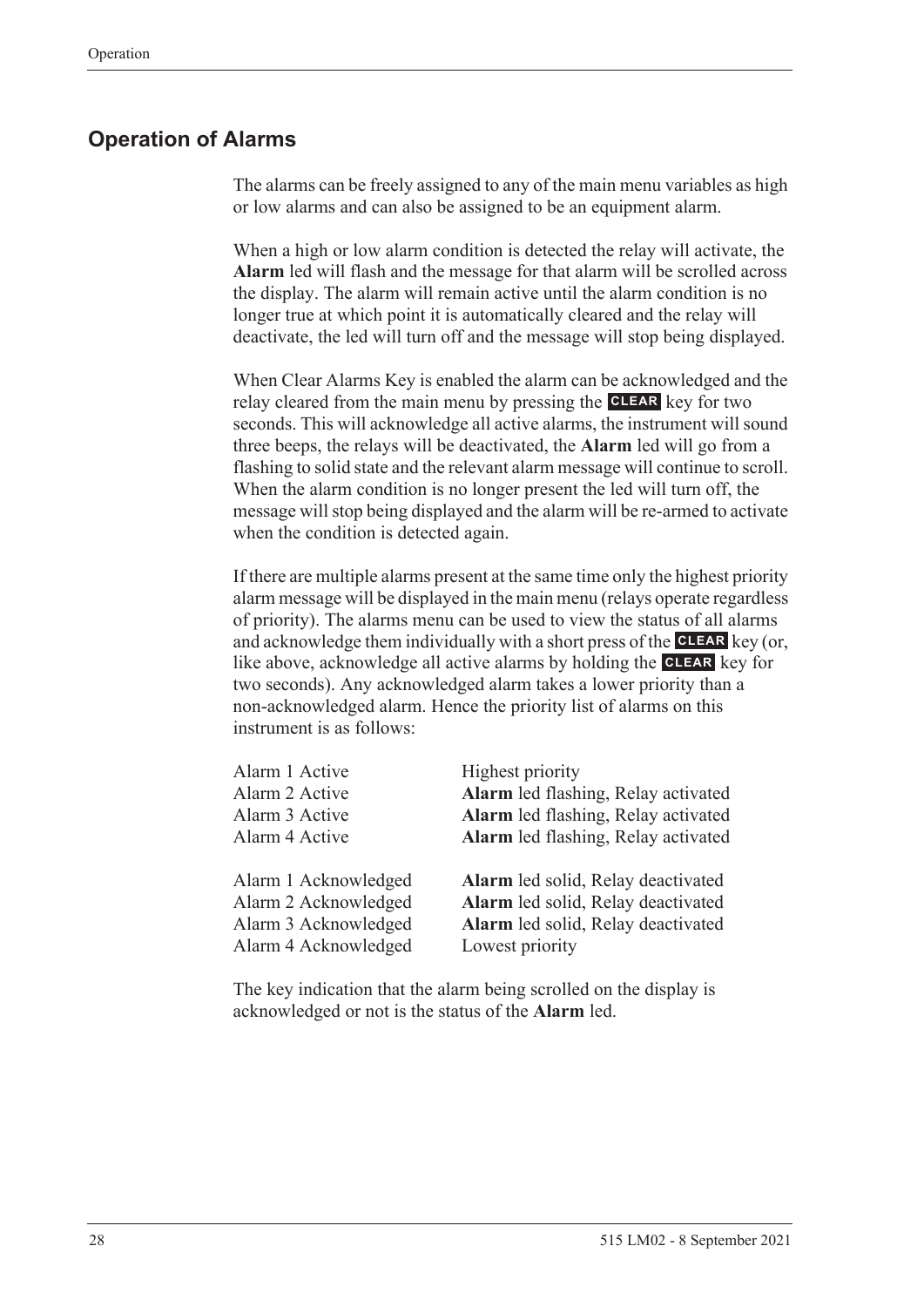# **Chapter 5 Instrument Calibration**

The 500 Series instrument calibration settings can be programmed via the front panel, according to program access levels explained below, or via the 500 Series Program Manager - a freely available Windows based configuration and resource tool.

After an instrument has been configured by either means to suit the application requirements, the settings can be recorded or application software backups or instrument clones created as explained further in .

You can view or change the settings of the instrument according to the access level for each parameter, as set by the 500 Series Program Manager. There are different types of access to the parameters as follows:

- **• Not visible** you cannot display or edit the parameter.
- **• Display only** you can display the parameter, but you cannot change the setting.
- **• Programmable** you can change the setting of the parameter in Calibration Set mode.
- **• Password protected** you can change the setting of the parameter in Calibration Set mode only if you enter the correct password.
- **• CAL switch protected**  you can change the setting of the parameter in Calibration Set mode only if you enter by using the CAL switch on Logic Input 4.
- **Note:** When you enter Calibration Set mode, the instrument prompts to enter a password only if the password setup via the 500 Series Program Manager is non-zero (000000 is the factory default value). Entering any value at the password prompt will allow to change the settings of the "programmable" parameters, but the correct password must be entered to change the password-protected parameters. Likewise, the CAL switch (Logic Input 4) must be used to enter Calibration Set mode to change the CAL switch protected parameters.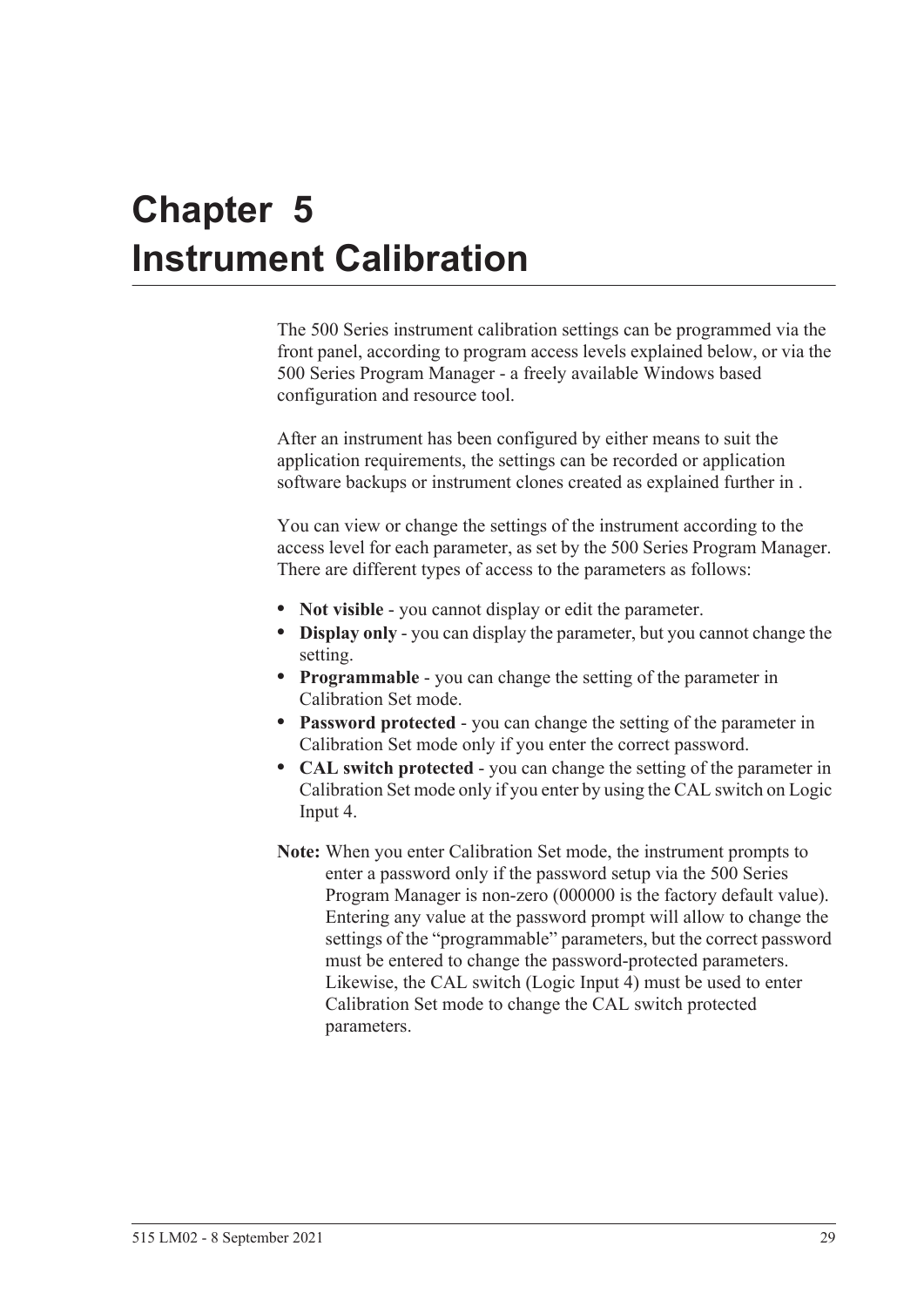# **Calibration View Mode**

Use the following procedure to view the calibration settings of the instrument:

- 1. Press **DISPLAY** to scroll to the **CAL** MENLI prompt.
- **2.** Hold the  $\overline{\text{SET}}$  key.



The instrument beeps once, illuminates the **Cal** indicator and shows CAL on the display panel.

- Press  $\left( \blacktriangleright \right)$  to scroll through the flashing menu headings.
- Press **SET**) to scroll through submenu items.
- Press **DISPLAY** to return to the main calibration menu.
- **3.** To exit from the Calibration View mode, press  $\Box$  to scroll to the END option and press **SET**).

The instrument returns to Normal Operation mode.

# **Calibration Set Mode**

In Calibration Set mode, you can change the settings of the "programmable" parameters. You must enter the system password to change the setting of the "password-protected" parameters and you must use the CAL switch on Logic Input 4 to access the "Cal switch protected" parameters.

Use the following procedure to enter Calibration Set mode:

- **1.** Press **DISPLAY** to scroll to the **CAL** MENLI prompt.
- **2.** Hold the  $\overline{\text{SET}}$  key.



The instrument beeps once, illuminates the **Cal** indicator and shows CAL on the display panel.

- **3.** Press  $\left( \blacktriangleright \right)$  to select any flashing menu heading except END.
- **4.** Hold the **SET** key for two seconds, or if "Cal switch protected" items exist the CAL switch can be closed for two seconds.

The instrument prompts for a password to be entered if the password is non-zero, otherwise the password prompt is skipped.

- **5.** If the password prompt is shown, press  $\boxed{\blacktriangle}$  or  $\boxed{\blacktriangledown}$  to change the value of the current digit. To select the next digit, press  $\Box$ .
- **6.** Press **SET** or use the CAL switch on Logic Input 4 (if "Cal switch protected" items exist) to accept the password and proceed.
- **7.** Proceed and observe the access confirmations.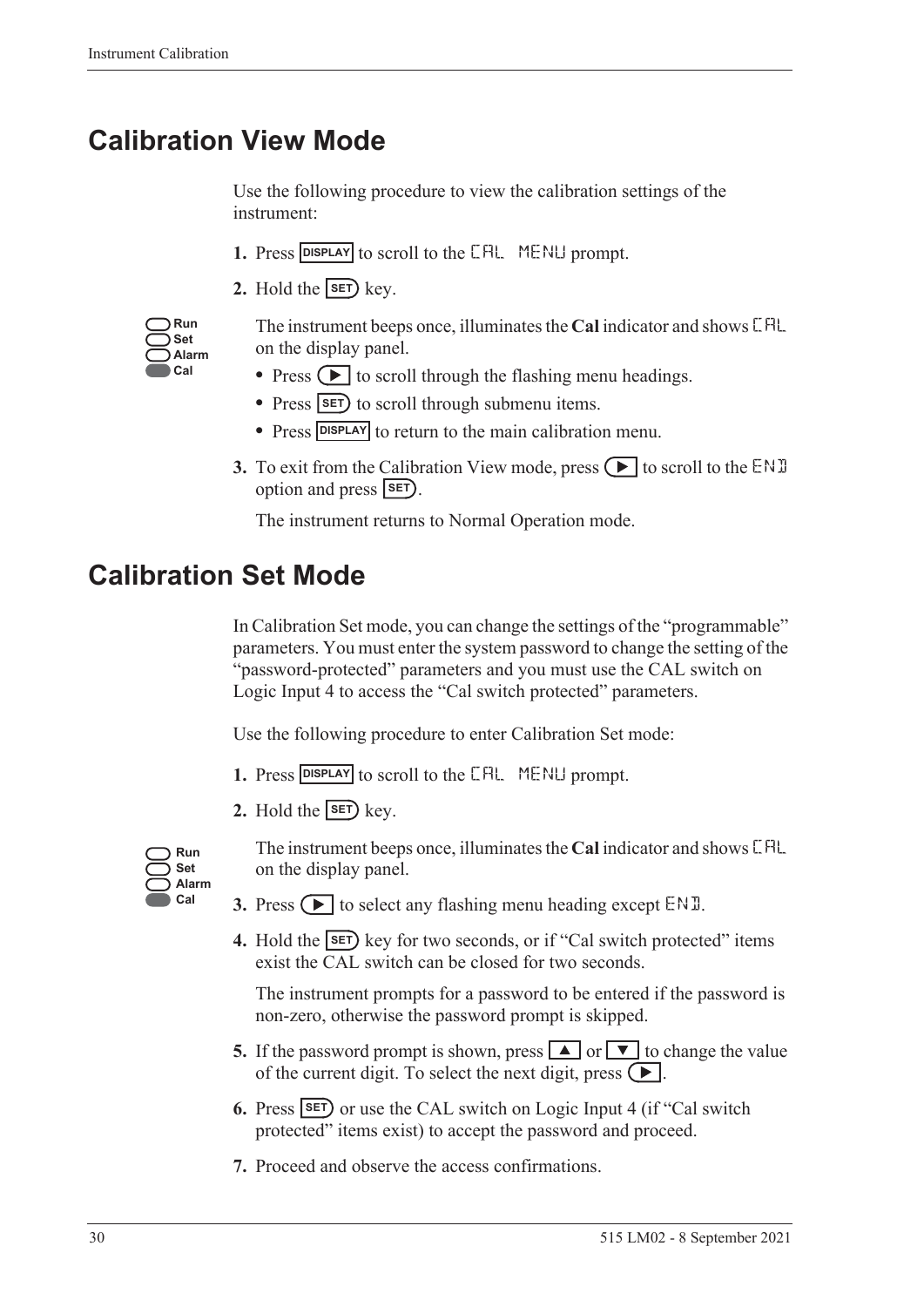**•** If the CAL switch is used and the password is correct, the instrument makes two beeps and displays message:  $-Ed$  it -  $TS$  pw mode

and enables you to change "programmable", "password protected" and "CAL switch protected" parameters.

• If the CAL switch is used but the password has been skipped or is incorrect, the instrument makes one beep and displays message: -EDIT- CAL\_SW MODE

and enables you to change "programmable" and "CAL switch protected" parameters.

- If the **SET**) key is pressed and the password is correct the instrument makes two beeps and displays the message:
	- -EDIT- PASSW MODE and enables you to change the "programmable" and "passwordprotected" parameters.
- If the **SET**) key is pressed but the password has been skipped or is incorrect, the instrument makes one beep and displays the message: -EDIT- PROG MODE

and enables you to change only the "programmable" parameters.



The instrument illuminates both the **Cal** and **Set** indicators.

- **8.** Edit the instrument parameters as required. The programmable values are indicated by the flashing display.
	- To change a numerical value, press **A** to increase a value, or press  $\triangledown$  to decrease a value. Press a key momentarily to change the value one number at a time. Hold a key to scroll through the numbers. To proceed to next digit, press  $(\blacktriangleright)$ .
	- To change an option setting, press  $\Box$  or  $\nabla$  to scroll through the options.
- **9.** Press **SET** to accept the currently displayed value and proceed to the next parameter. You can press **DISPLAY** to briefly view the current edit mode:  $-Ed$   $E - \frac{2}{x}$  XXXXXX MODE, as described in step 6 above. Continue to hold the **DISPLAY** key to return to the main calibration menu.
- **10.**To exit from Calibrate Set mode, press  $\Box$  to scroll through the main calibration menu to  $ENI$ , then press  $SET$ . Otherwise, to quick exit from any menu, you can press and hold **SET** for two seconds or, if "Cal switch protected" items exist, the CAL switch can be closed for two seconds.

**Run Set Alarm Cal**

The instrument makes two beeps and cancels the **Cal** and **Set** indicators.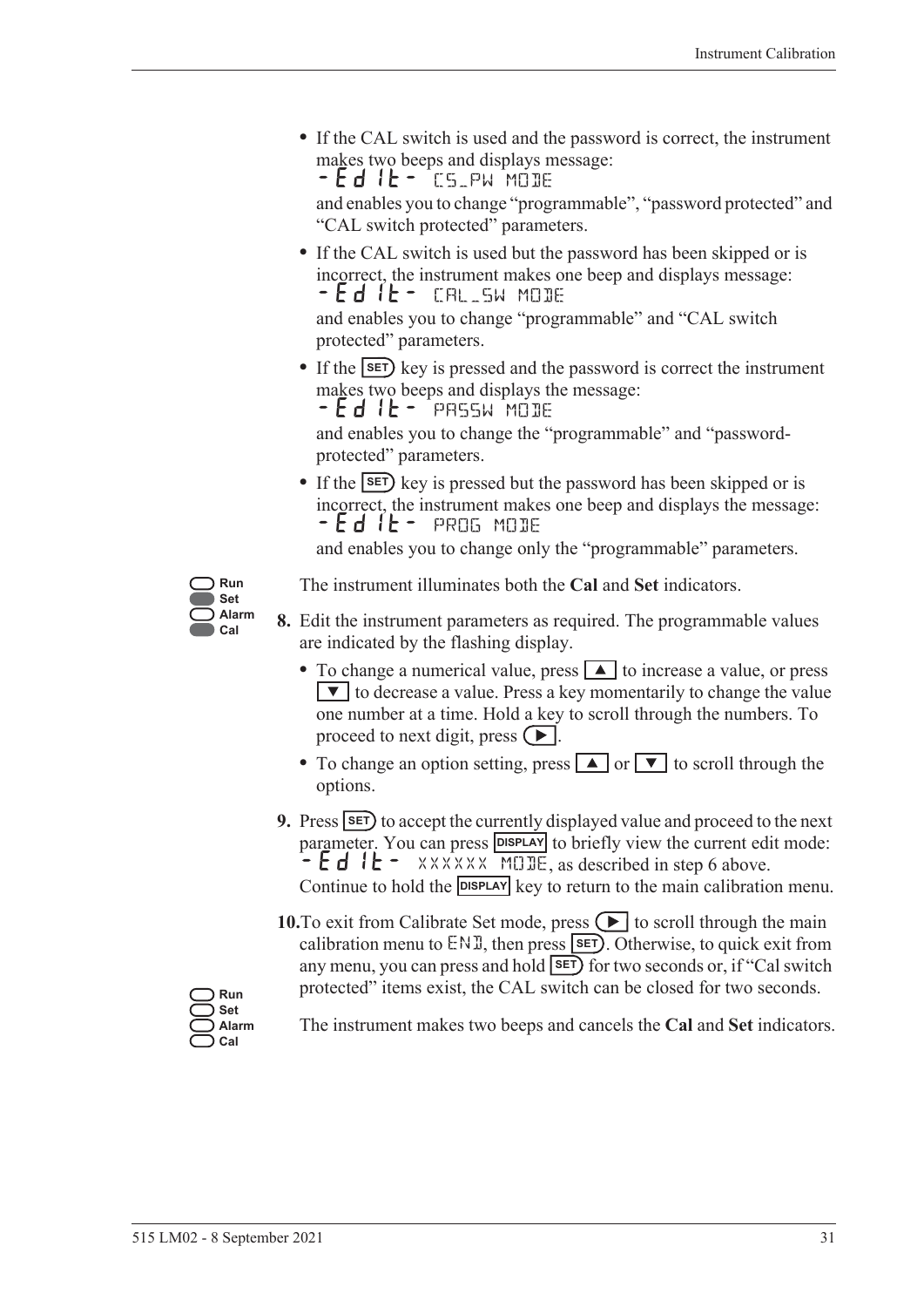## **Changing the Instrument Settings**

In Calibration Set mode, the display flashes the item that can be changed. For option settings, the display flashes the complete option. For a numeric parameter, the display flashes one digit at a time, you can change the value of the flashing digit as required, then move the flashing cursor to change another digit.

**Note:** When you change the setting of a parameter, the instrument records the result as soon as you move to another parameter, or exit from the Calibration Set mode.

#### **Changing Option Settings**

When you display an option that can be changed, the entire option flashes on the display, such as the choices of ODD, EVEN or NONE for the communications parity bit checking. Press  $\boxed{\blacktriangle}$  or  $\boxed{\blacktriangledown}$  to change the option. You can "scroll" through the options in either direction to make a selection as shown below.



#### **Changing Numeric Settings**

The display flashes the digit that can be changed.

第第89.123

Press  $\left( \blacktriangleright \right)$  to select the digit that you wish to change.

Press  $\boxed{\blacktriangle}$  or  $\boxed{\blacktriangledown}$  to increase or decrease the value of the selected digit.

#### **Changing the Decimal Point**

To change the position of the decimal point, press  $\Box$  to move the flashing selection until the decimal point flashes. Press  $\boxed{\blacktriangle}$  or  $\boxed{\blacktriangledown}$  to move the decimal point to the right or left as required.

#### **Units of Measurement**

The calibration of some parameters is based on the units that are defined for the relevant variables. These units of measurement can been viewed in the UNITS menu in Instrument Settings section below.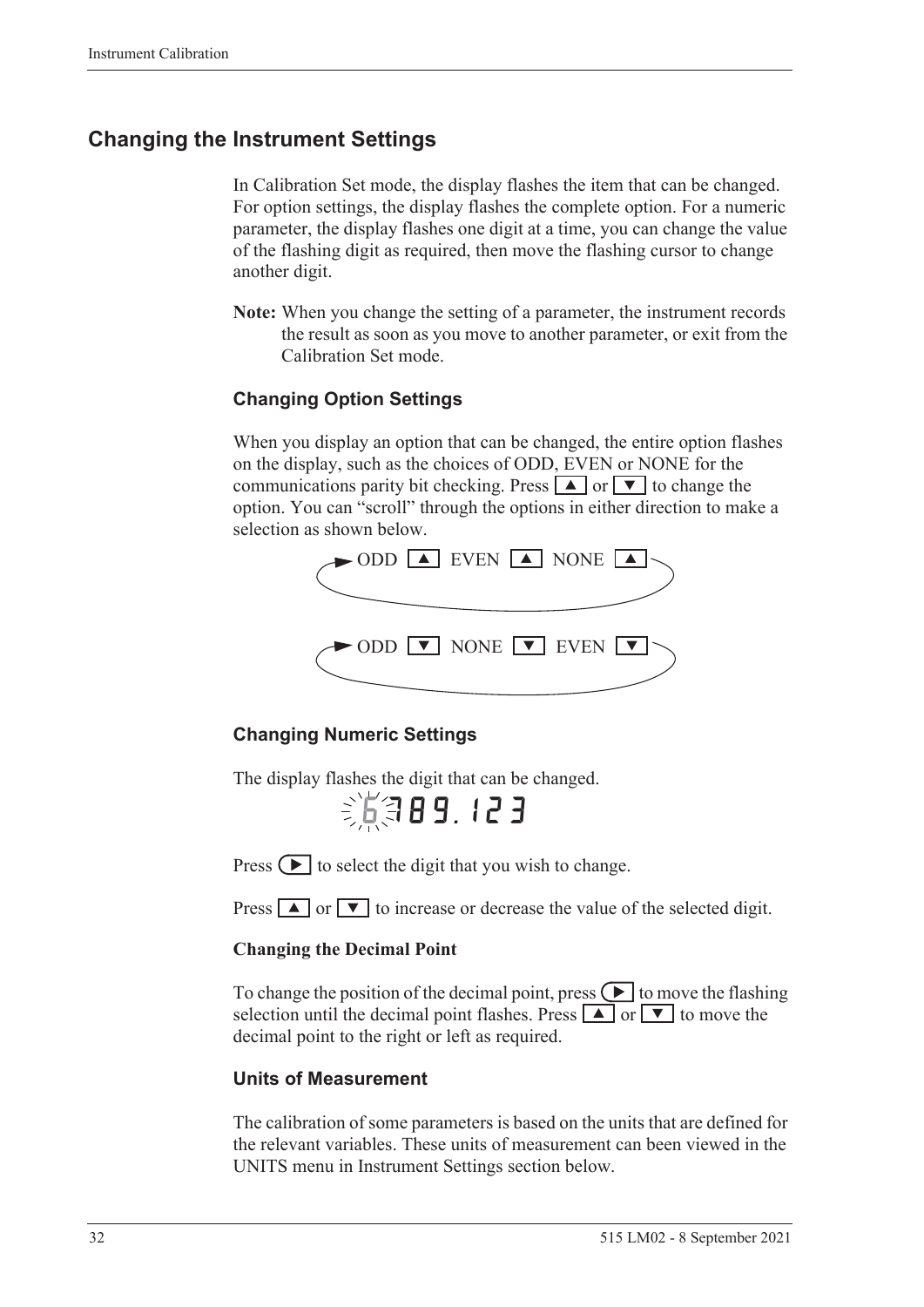# **Program Backup & Reports**

## **Backup via 500 Series Program Manager**

As well as programming the 500 Series instruments via the front panel (according to program access levels), the 500 Series Program Manager (500-PM) can be used to create a custom version of the application software and program parameters preset prior to downloading the application software. Backups of customised applications can be saved as downloadable APX or APL files and the full configuration reports printed or saved as PDF. The 500-PM is a Windows based programming tool and resource centre and is freely available from the Contrec www.contrec.co.uk website.

Instruments are often supplied from the factory with the default application software, but it is by using 500-PM software that program access levels are set, USER text and messages customised and print headers and footers entered.

## **Printing Configuration Report**

To assist in keeping an audit trail of the program settings and changes made via the front panel, the 515 instrument provides the ability to print the configuration to a local printer if one has been connected and assigned to one of the 515 communication ports.

The prompt to hold the Reset key to print the configuration report HOLd.PSE CONFIG PRINT is found at the end of the Model Info menu, described in **[Model](#page-35-0)  [Information](#page-35-0)** on page 26. The report can be lengthy and adequate printer paper must be available. Note: This feature is available in versions 3.0.377 and later.

## **Upload and Clone of Application Software**

To assist in maintaining a backup for important applications and installations, the 500-Series Program Utility software (500-LT, version 3.0.377 or higher) can be used to upload the instruments application software with all of the current program settings.

The 500-LT (PM Lite) program is a Windows based computer program which can be downloaded for free from the Contrec www.contrec.co.uk website and is part of the package when the Contrec 500 Series Program Manager is installed. The 500-LT provides the option to 'Upload Application' or 'Upload Report Only'.

Once uploaded to the 500-LT, the report can be viewed or printed. The application upload is automatically saved as an APX or APL file. The file can be used then or reopened later to download to another 515 instrument (of the same or higher class) to create a clone of the original instrument.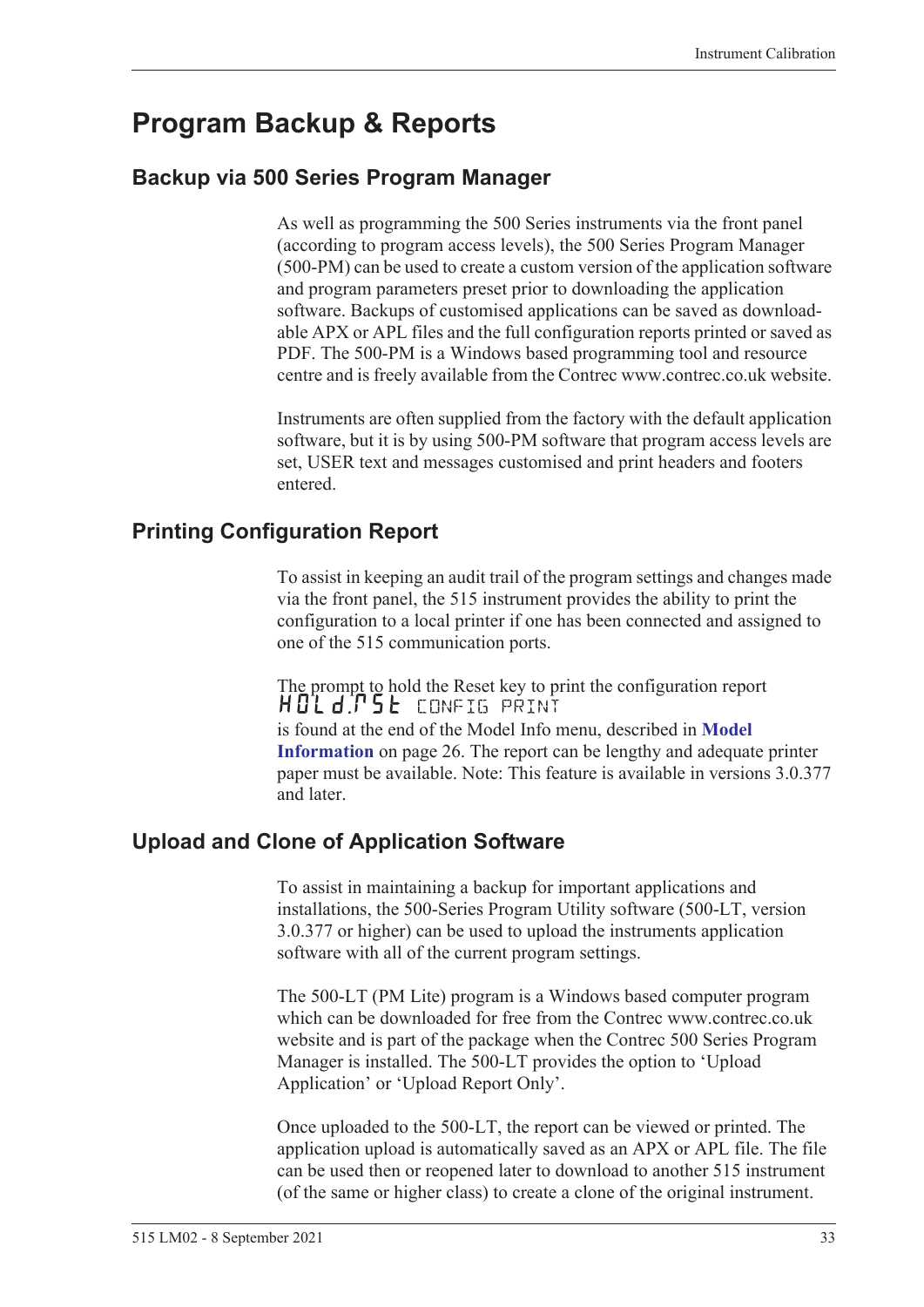# **Calibration Menu Tree**

[Figure 14](#page-43-0) and [Figure 15](#page-44-0) show the keys for moving around the calibration menu tree in Calibration View or Set mode.



<span id="page-43-0"></span>*Figure 14 Calibration Menu Tree Sheet 1*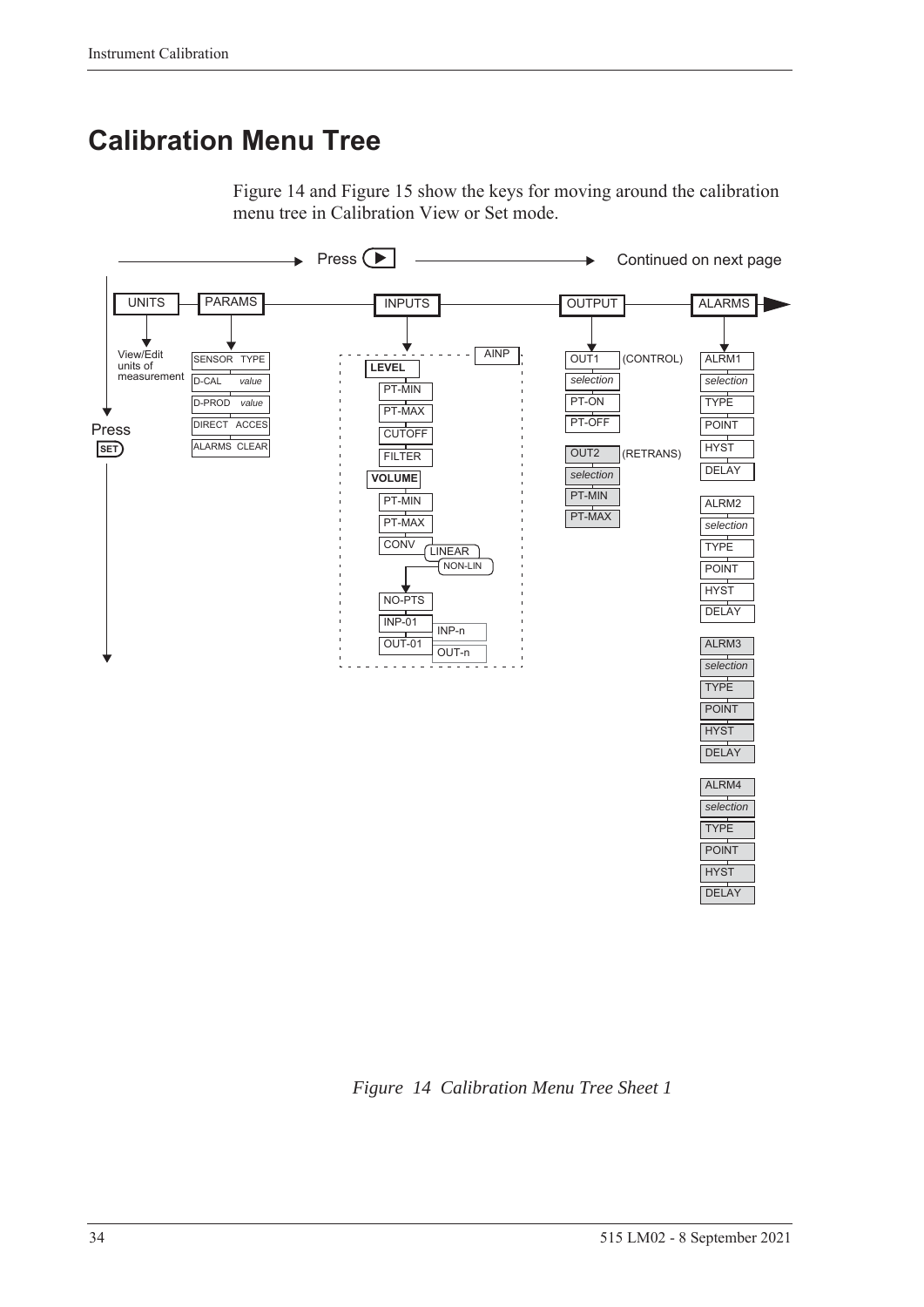

The shaded boxes indicate hardware options

Hold **DISPLAY** at any point to return to the main calibration menu.

Press  $\Box$  at any I/O assignment position to move to the next I/O assignment in the submenu (eg pressing  $\left( \blacktriangleright \right)$  on ALRM1 will move you to ALRM2 if it exists)

<span id="page-44-0"></span>*Figure 15 Calibration Menu Tree Sheet 2*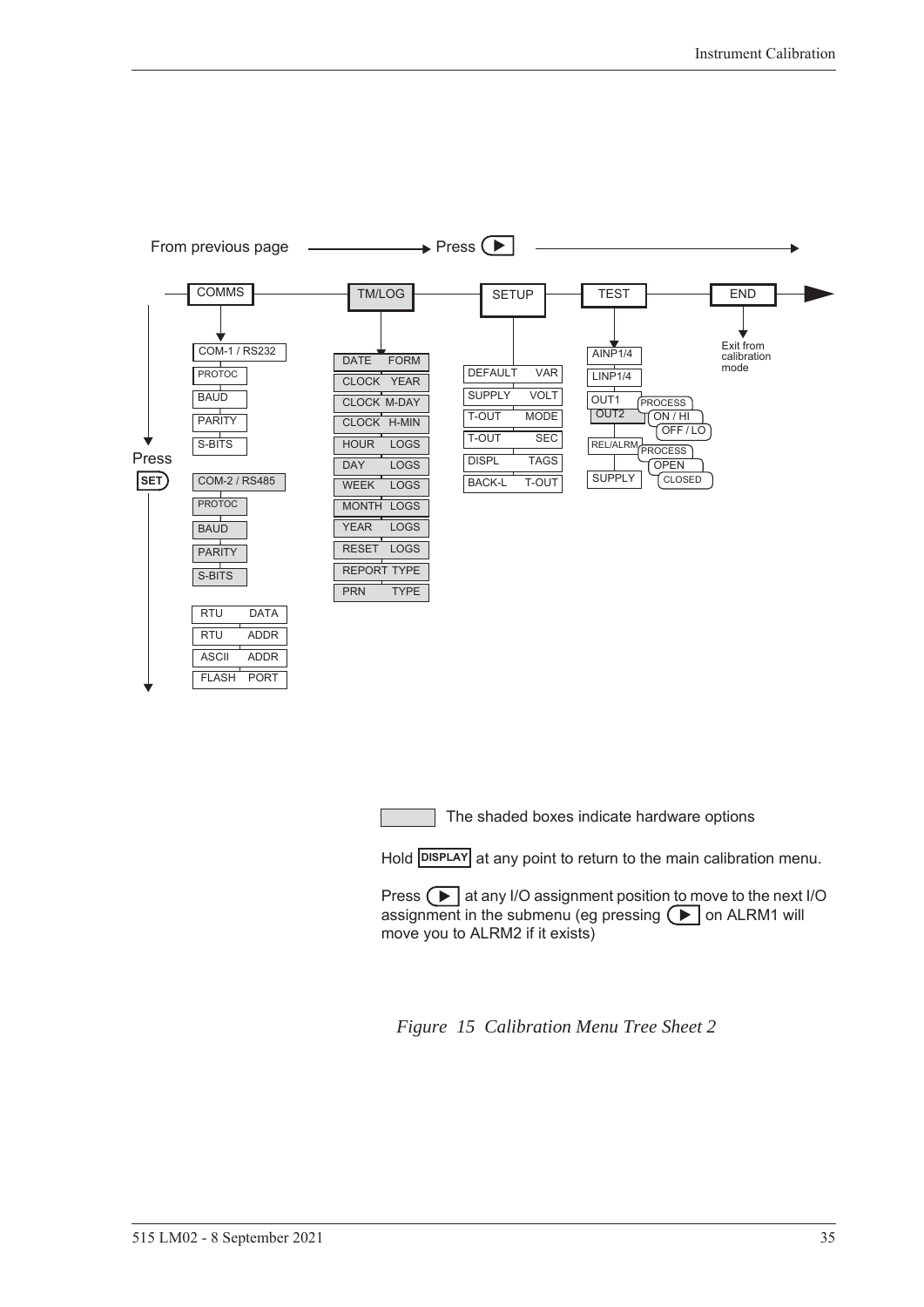# **Instrument Settings**

## **Units of Measurement**

The Units menu allows the units to be viewed and edited if necessary without the reloading of new application software. Any change in units will result in a full reset to initially downloaded settings. Therefore, any required changes to units of measurement should be made before changing any other settings.

| <b>SET</b>                | $\blacktriangleright$ $\rightarrow$ UNITS params inputs outputs alarms comms tm/log setup test end                                                                                                                                                                        |  |
|---------------------------|---------------------------------------------------------------------------------------------------------------------------------------------------------------------------------------------------------------------------------------------------------------------------|--|
| ITER <sub>n</sub><br>unit | The units for main menu or calibration items can be viewed by pressing<br>the $\left  \text{set} \right $ key.                                                                                                                                                            |  |
|                           | The units of measurement are password protected or will be protected by<br>the CAL switch if any instrument setting has an access level of 'CAL<br>Switch Protected'. To edit the units the correct password must be entered<br>or CAL switch used on entry to EDIT mode. |  |
|                           | Press $\boxed{\blacktriangle}$ or $\boxed{\blacktriangledown}$ to select the required units.                                                                                                                                                                              |  |
| <b>ACCEPT</b><br>LINIT5   | The Accept Units prompt will only appear if one or more of the units<br>have been changed.                                                                                                                                                                                |  |
|                           | <b>IMPORTANT:</b> Accepting the change of units will initiate a master<br>reset. All calibration parameters will revert to their default value (i.e.<br>those values included in the downloaded instrument software). Any<br>logged information will be cleared.          |  |
|                           | Press $\Box$ or $\nabla$ to select YES, then press the SET key. The instrument<br>makes three beeps to confirm the reset command.                                                                                                                                         |  |
|                           | The message -RESET- PLEASE WAIT will be displayed as the<br>instrument exits calibration mode and completes a full re-boot sequence.                                                                                                                                      |  |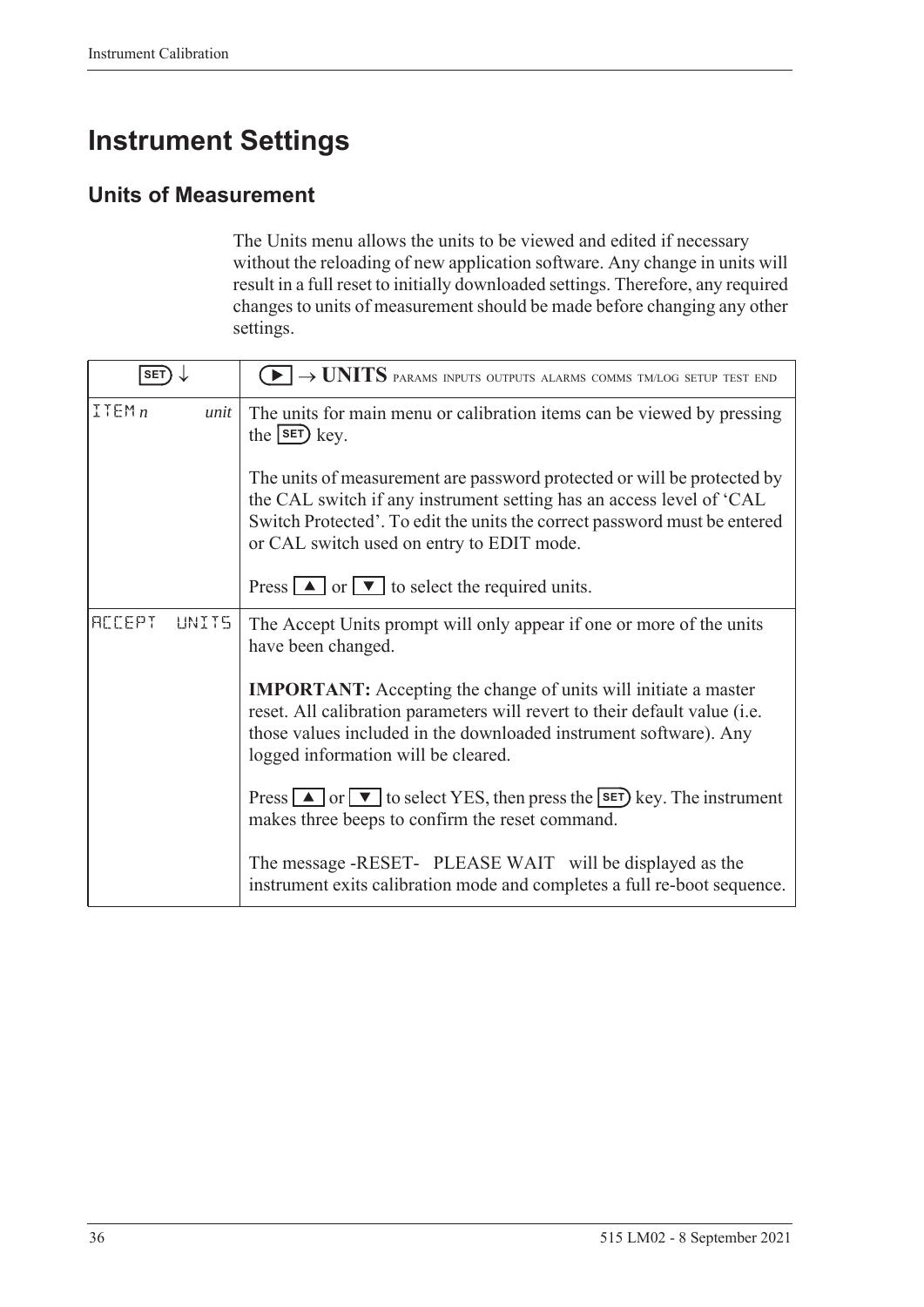## **Parameters**

| SET                           | $\blacktriangleright$ $\rightarrow$ units PARAMS inputs outputs alarms comms tm/log setup test end                                                                                                                                                                                                                                                                                                                                         |
|-------------------------------|--------------------------------------------------------------------------------------------------------------------------------------------------------------------------------------------------------------------------------------------------------------------------------------------------------------------------------------------------------------------------------------------------------------------------------------------|
| SENSOR<br><b>TYPE</b>         | Select the type of sensor being used. A pressure sensor (measuring<br>product head) or a level sensor can be selected.<br>Press $\boxed{\blacktriangle}$ or $\boxed{\blacktriangledown}$ to select LEVEL or PRESSUR.                                                                                                                                                                                                                       |
|                               |                                                                                                                                                                                                                                                                                                                                                                                                                                            |
| $J - L H$<br>unit             | The calibration density is the density of the product at the time of the tank<br>calibration. This parameter is required only when a pressure sensor is<br>selected.                                                                                                                                                                                                                                                                       |
| $I - P$ RO $I$<br>unit        | The product density is used to provide the product mass based on the<br>calculated volume of product.                                                                                                                                                                                                                                                                                                                                      |
| <b>IIRECT</b><br><b>RECES</b> | If the alarm setpoint direct access is enabled then the operator is able to<br>enter edit mode for the setpoint directly from the alarm menu by holding<br>the <b>SET</b> ) key while viewing the setpoint. If disabled the setpoint can only<br>be changed from within calibration set mode. Select the direct access<br>mode as required.<br>Press $\boxed{\blacktriangle}$ or $\boxed{\blacktriangledown}$ to select ENABLE or DISABLE. |
| <b>ALARMS</b><br><b>CLEAR</b> | If the "clear alarms key" is enabled then the operator is able to<br>acknowledge and deactivate the relay of an active alarm by pressing the<br><b>CLEAR</b> key.<br>Holding the clear key for two seconds will acknowledge and clear all<br>active relays, while individual alarm relays can be cleared in the Alarms<br>Menu with a single press of the clear key.<br>Press $\Box$ or $\nabla$ to select ENABLE or DISABLE.              |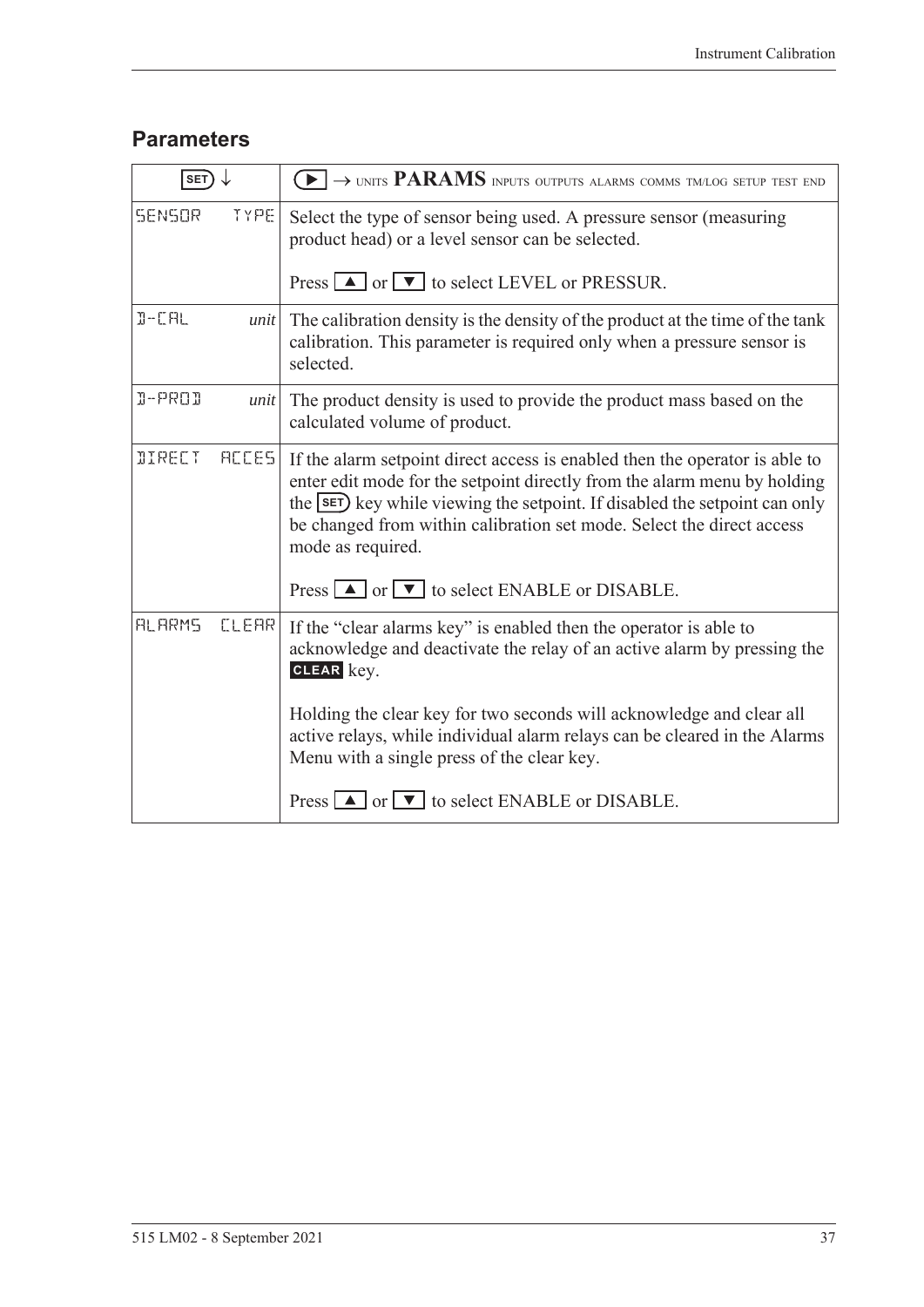# **Inputs**

| SET) $\downarrow$   |              | $\blacktriangleright$ $\rightarrow$ units params INPUTS outputs alarms comms tm/log setup test end                                                                                          |  |
|---------------------|--------------|---------------------------------------------------------------------------------------------------------------------------------------------------------------------------------------------|--|
| <b>Analog Input</b> |              |                                                                                                                                                                                             |  |
| INPUE<br>LEVEL      | <b>AINP1</b> | For this application, the Analog Input is assigned to level.                                                                                                                                |  |
| PT-MIN<br>PT-MAX    | LEVEL        | Enter the value of the level (in the defined engineering units) that<br>corresponds to the minimum input signal (level at 4mA).                                                             |  |
|                     |              | Enter the value of the level (in the defined engineering units) that<br>corresponds to the maximum input signal (level at 20mA).                                                            |  |
|                     |              | For example, if the source signal is 4mA at a minimum level of 2m, enter<br>2 as the minimum point. If the source signal is 20mA at a maximum level<br>of 5m, enter 5 as the maximum point. |  |
|                     |              | If the sensor is inverted the value entered for the minimum point will be<br>greater than the value entered for the maximum point                                                           |  |
| CUTOFF              | <b>AINP1</b> | The Cut-off is the lowest value that the instrument reads from the input<br>sensor. The cut-off setting is the percentage of the span of the input<br>values.                               |  |
|                     |              | All inputs at or below the cut-off value are considered negligible to the<br>instrument and are ignored. In this case, the instrument uses the minimum<br>value (set at PT-MIN).            |  |
| FILTER              | <b>AINP1</b> | Input fluctuations caused by pulsating signal tend to create distortion in<br>the input readings of the level. The instrument has a digital filter that<br>averages out these fluctuations. |  |
|                     |              | As a guide to the degree of filtering to use, the following table shows the<br>response time (in seconds) to reach 90% and 99% of a step change in<br>input.                                |  |
|                     |              | The value A is the filter constant that the user can set.                                                                                                                                   |  |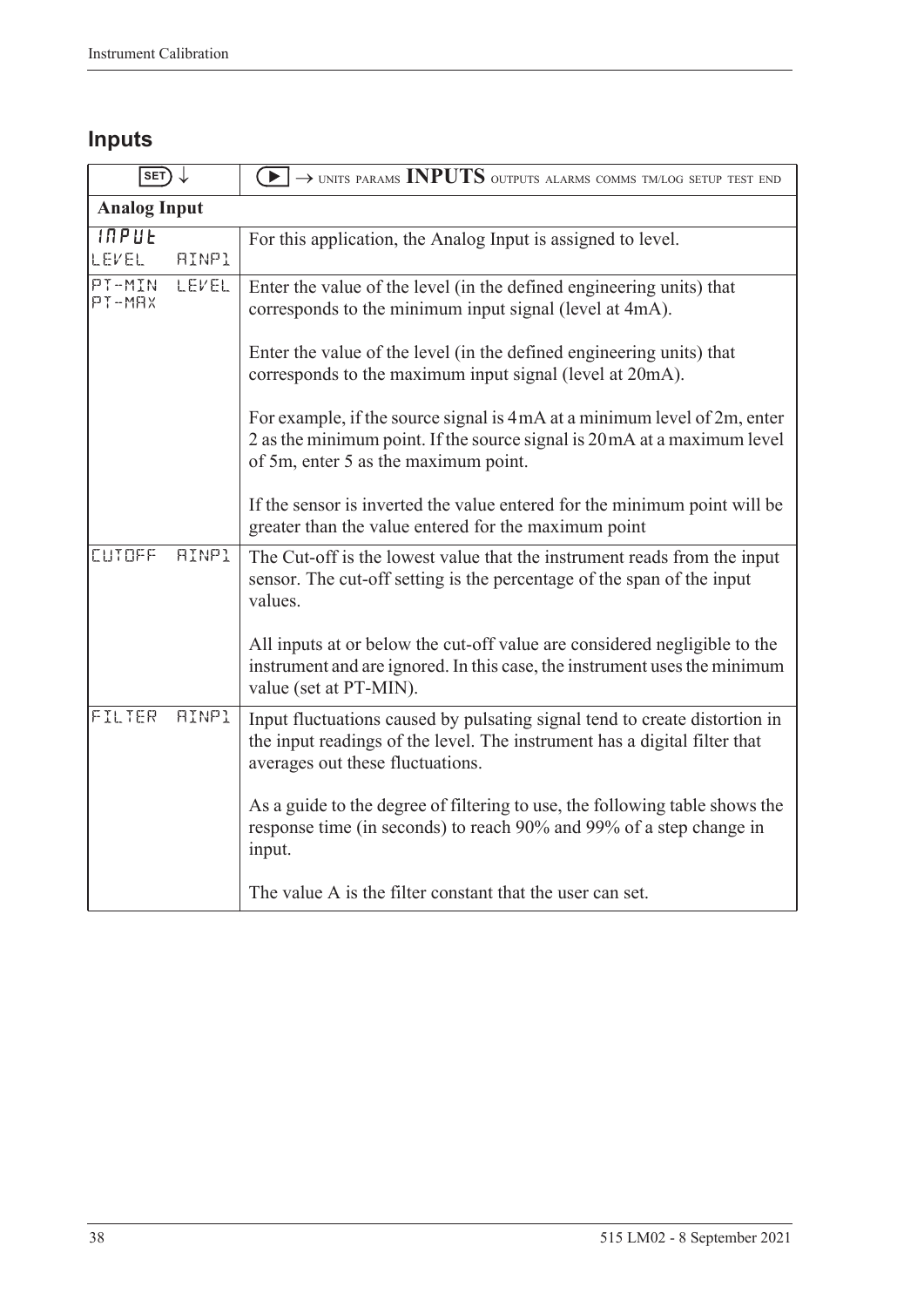| SET)                              |                         | $\left\{ \rightarrow\right\}$ units params INPUTS outputs alarms comms tm/log setup test end                                                                                                                                |                                       |
|-----------------------------------|-------------------------|-----------------------------------------------------------------------------------------------------------------------------------------------------------------------------------------------------------------------------|---------------------------------------|
|                                   | <b>Filter setting A</b> | Seconds to reach 90%<br>of full swing                                                                                                                                                                                       | Seconds to reach 99%<br>of full swing |
|                                   | $\overline{0}$          | $\theta$                                                                                                                                                                                                                    | $\overline{0}$                        |
|                                   | $\overline{2}$          | $\overline{2}$                                                                                                                                                                                                              | $\overline{4}$                        |
|                                   | 4                       | $\overline{4}$                                                                                                                                                                                                              | 8                                     |
|                                   | 6                       | 5                                                                                                                                                                                                                           | 10                                    |
|                                   | 10                      | 8                                                                                                                                                                                                                           | 15                                    |
|                                   | 15                      | 12                                                                                                                                                                                                                          | 23                                    |
|                                   | 20                      | 14                                                                                                                                                                                                                          | 27                                    |
|                                   | 25                      | 18                                                                                                                                                                                                                          | 34                                    |
|                                   | 35                      | 25                                                                                                                                                                                                                          | 48                                    |
|                                   | 45                      | 32                                                                                                                                                                                                                          | 62                                    |
|                                   | 60                      | 42                                                                                                                                                                                                                          | 82                                    |
|                                   | 75                      | 52                                                                                                                                                                                                                          | 102                                   |
|                                   | 90                      | 62                                                                                                                                                                                                                          | 122                                   |
|                                   | 99                      | 68                                                                                                                                                                                                                          | 134                                   |
|                                   | there is no filtering.  | The input filter range is from 0 to 99. A setting of $0$ (zero) means that                                                                                                                                                  |                                       |
| PT-MIN<br>$V \square L$<br>PT-MAX |                         | Enter the value of the tank volume (in the defined engineering units) that<br>corresponds to the level minimum input signal (volume at 4mA).                                                                                |                                       |
|                                   | plus the span value.    | Enter the value of the tank volume (in the defined engineering units) that<br>corresponds to the level maximum input signal (volume at 20mA). The<br>maximum point is the same as the base value (set at the minimum point) |                                       |
|                                   |                         | For example, if the source signal is $4mA$ at a minimum volume of $10m3$ ,<br>enter 10 as the minimum point. If the source signal is 20mA at a<br>maximum volume of $100m3$ , enter 100 as the maximum point.               |                                       |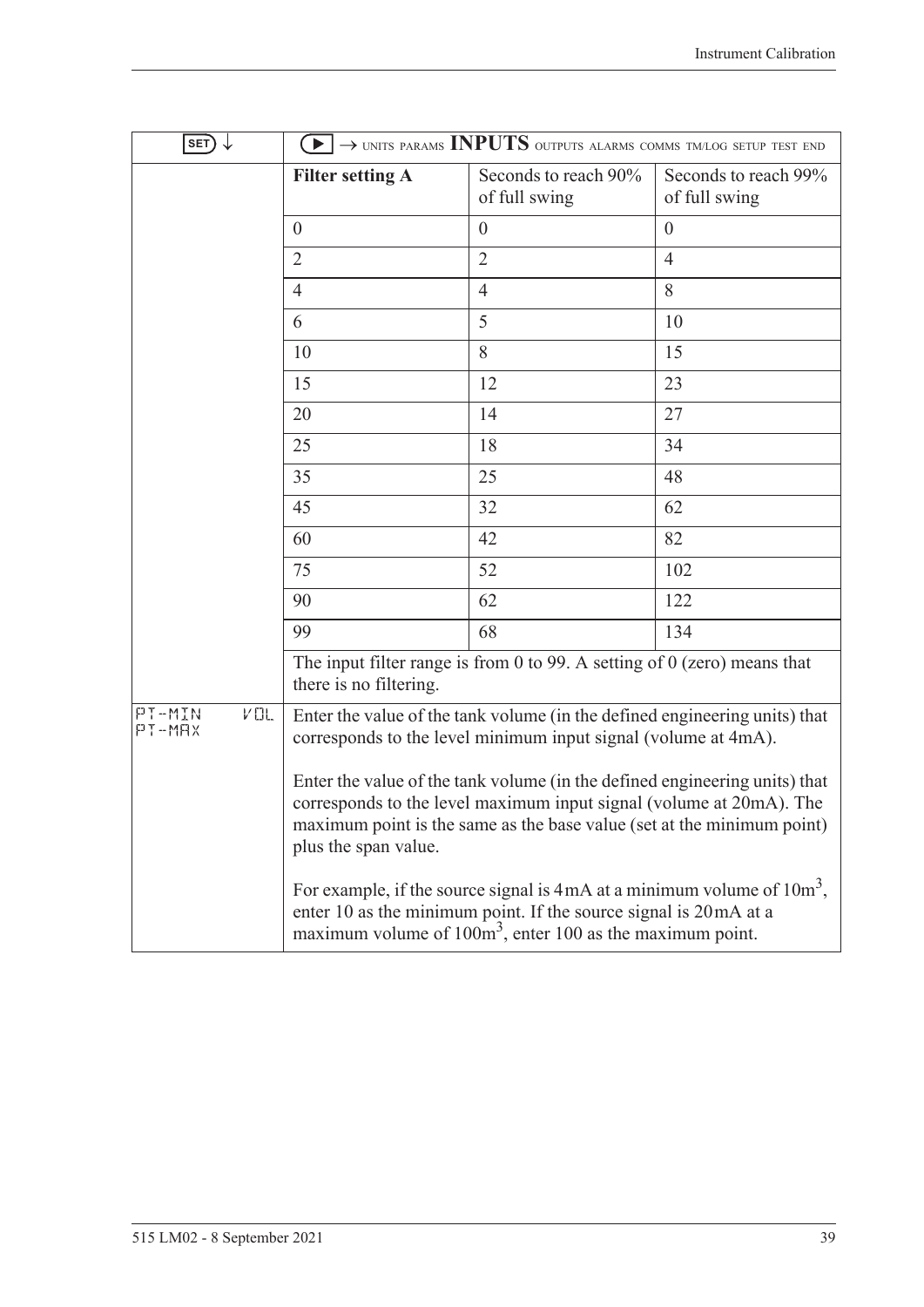| SET)                                 | $\rightarrow$ UNITS PARAMS INPUTS OUTPUTS ALARMS COMMS TM/LOG SETUP TEST END                                                                                                                                                                                                                                                                                                                            |
|--------------------------------------|---------------------------------------------------------------------------------------------------------------------------------------------------------------------------------------------------------------------------------------------------------------------------------------------------------------------------------------------------------------------------------------------------------|
| <b>CONV</b><br>$V \Box L$            | The instrument can be programmed to correct for the non-linearities in<br>irregular shaped tanks. These tanks have a non-linear relationship<br>between the level and volume of liquid which can be corrected with a<br>normalised strapping table.                                                                                                                                                     |
|                                      | Tank volume conversion type can be selected as follows:                                                                                                                                                                                                                                                                                                                                                 |
|                                      | LINEAR level to volume relationship, strapping table not required.<br>$\bullet$<br>NON-LINEAR level to volume relationship, normalised strapping<br>table used for level to volume conversion.                                                                                                                                                                                                          |
|                                      | Use $\Box$ or $\nabla$ to select LINEAR or NON-LINEAR.                                                                                                                                                                                                                                                                                                                                                  |
| NO-PIS<br>$V \Box L$                 | This parameter is available for viewing and editing only when the<br>conversion type is set to Non-linear.                                                                                                                                                                                                                                                                                              |
|                                      | Enter the number of conversion points required for the normalised level<br>to volume tank strapping table.                                                                                                                                                                                                                                                                                              |
|                                      | Press $\Box$ or $\nabla$ to select a number between 1 and 20 for the number<br>of conversion points.                                                                                                                                                                                                                                                                                                    |
| TABLE<br>$INP-Q1$<br>to<br>$INP - n$ | This parameter is available for viewing and editing only when the<br>conversion type is set to Non-linear.                                                                                                                                                                                                                                                                                              |
|                                      | Enter the normalised input value for the conversion point.                                                                                                                                                                                                                                                                                                                                              |
|                                      | Data on tank non-linearity is usually supplied be the tank manufacturer,<br>in the form of strapping tables. If this data is not available, the user will<br>need to determine the relationship between level and volume. This can be<br>done mathematically by equations, or experimentally, by conducting<br>physical measurements. In either case, the data must be entered as<br>normalised values. |
|                                      | The instrument uses linear interpolation between the correction points.<br>An input and an output value are entered for each correction point. The<br>values are normalised between the minimum point $(0.0)$ and the<br>maximum point $(1.0)$ . Only the points between 0 and 1 are required to be<br>entered and should be entered in ascending order.                                                |
|                                      | You can press the <b>DISPLAY</b> key to skip the non-linear points and go to the<br>next item.                                                                                                                                                                                                                                                                                                          |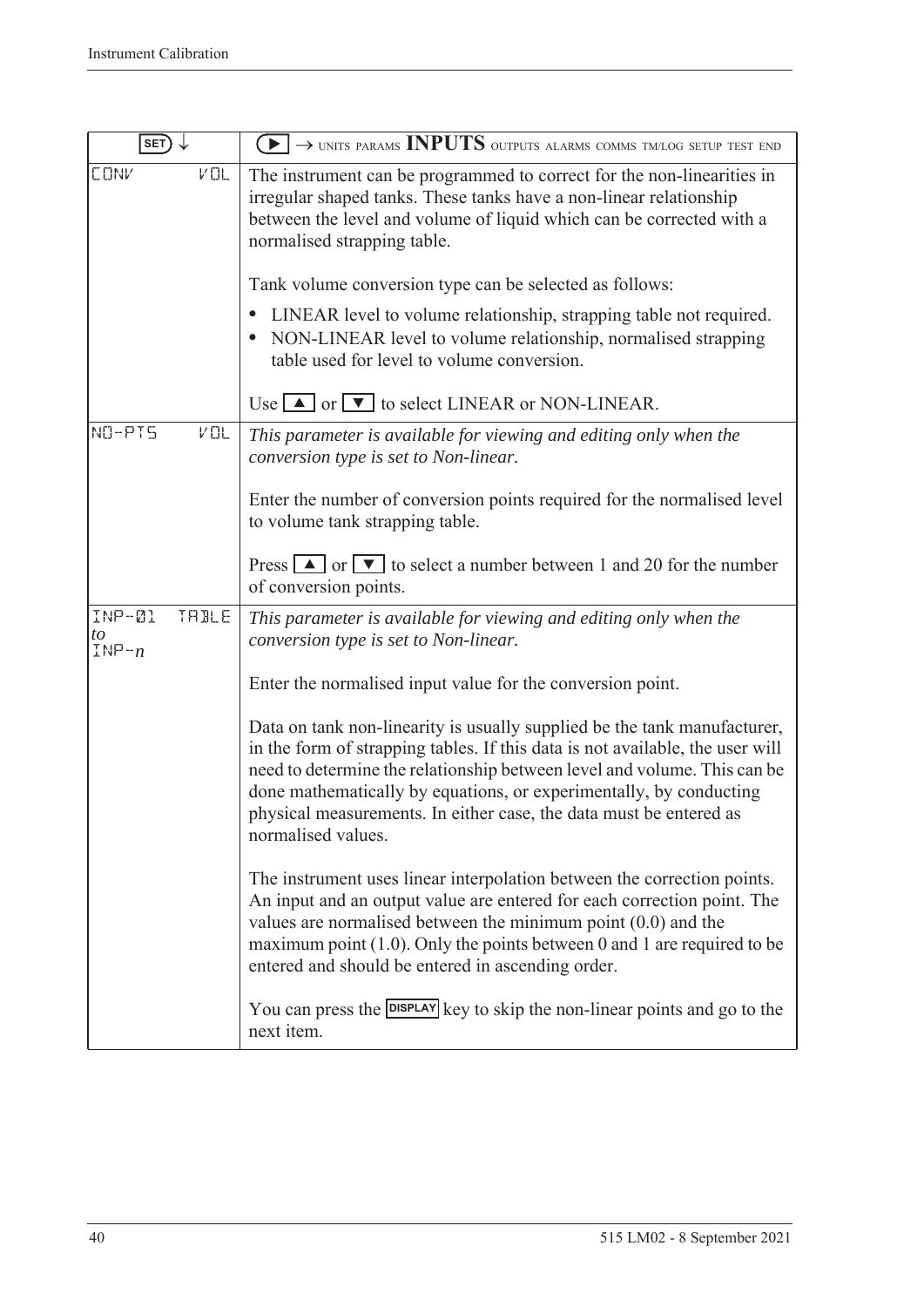| SET) $\downarrow$               | $\blacktriangleright$ $\rightarrow$ units params INPUTS outputs alarms comms tm/log setup test end                                                                                                                                                                                                                                                                      |                    |       |                             |        |
|---------------------------------|-------------------------------------------------------------------------------------------------------------------------------------------------------------------------------------------------------------------------------------------------------------------------------------------------------------------------------------------------------------------------|--------------------|-------|-----------------------------|--------|
|                                 | Example.<br>A spherical tank has a diameter of 10m. The level at the minimum input<br>signal (PT-MIN) is 0.5m and the level at the maximum input signal (PT-<br>MAX) is 10.0m. The corresponding minimum and maximum volume<br>points have been calculated as PT-MIN = $3.796m3$ and PT-MAX =<br>$523.599m3$ . The following 15 point relationship has been determined: |                    |       |                             |        |
|                                 | <b>Correction Points</b><br><b>Example</b>                                                                                                                                                                                                                                                                                                                              | Level<br>(m)       | Input | Volume<br>(m <sup>3</sup> ) | Output |
|                                 | min                                                                                                                                                                                                                                                                                                                                                                     | 0.500              | 0.000 | 3.796                       | 0.000  |
|                                 | $\mathbf{1}$                                                                                                                                                                                                                                                                                                                                                            | 1.094              | 0.063 | 17.421                      | 0.026  |
|                                 | $\overline{2}$                                                                                                                                                                                                                                                                                                                                                          | 1.688              | 0.125 | 39.699                      | 0.069  |
|                                 | $\overline{3}$                                                                                                                                                                                                                                                                                                                                                          | 2.281              | 0.188 | 69.314                      | 0.126  |
|                                 | $\overline{4}$                                                                                                                                                                                                                                                                                                                                                          | 2.875              | 0.250 | 104.951                     | 0.195  |
|                                 | $\overline{5}$                                                                                                                                                                                                                                                                                                                                                          | 3.469              | 0.313 | 145.295                     | 0.272  |
|                                 | $\overline{6}$                                                                                                                                                                                                                                                                                                                                                          | 4.063              | 0.375 | 189.031                     | 0.356  |
|                                 | $\overline{7}$                                                                                                                                                                                                                                                                                                                                                          | 4.656              | 0.438 | 234.844                     | 0.444  |
|                                 | $\overline{8}$                                                                                                                                                                                                                                                                                                                                                          | $\overline{5.250}$ | 0.500 | 281.418                     | 0.534  |
|                                 | $\overline{9}$                                                                                                                                                                                                                                                                                                                                                          | 5.844              | 0.563 | 327.438                     | 0.623  |
|                                 | $\overline{10}$                                                                                                                                                                                                                                                                                                                                                         | 6.438              | 0.625 | 371.590                     | 0.708  |
|                                 | $\overline{11}$                                                                                                                                                                                                                                                                                                                                                         | 7.031              | 0.688 | 412.557                     | 0.786  |
|                                 | $\overline{12}$                                                                                                                                                                                                                                                                                                                                                         | 7.625              | 0.750 | 449.025                     | 0.857  |
|                                 | $\overline{13}$                                                                                                                                                                                                                                                                                                                                                         | 8.219              | 0.813 | 479.678                     | 0.916  |
|                                 | $\overline{14}$                                                                                                                                                                                                                                                                                                                                                         | 8.813              | 0.875 | 503.202                     | 0.961  |
|                                 | $\overline{15}$                                                                                                                                                                                                                                                                                                                                                         | 9.406              | 0.938 | 518.280                     | 0.990  |
|                                 | max                                                                                                                                                                                                                                                                                                                                                                     | 10.000             | 1.000 | 523.599                     | 1.000  |
| $OUT-01$<br>TRBLE<br>to<br>[[]] | This parameter is available for viewing and editing only when the<br>correction type is set to Non-linear.<br>Enter the normalised output value for the correction point.                                                                                                                                                                                               |                    |       |                             |        |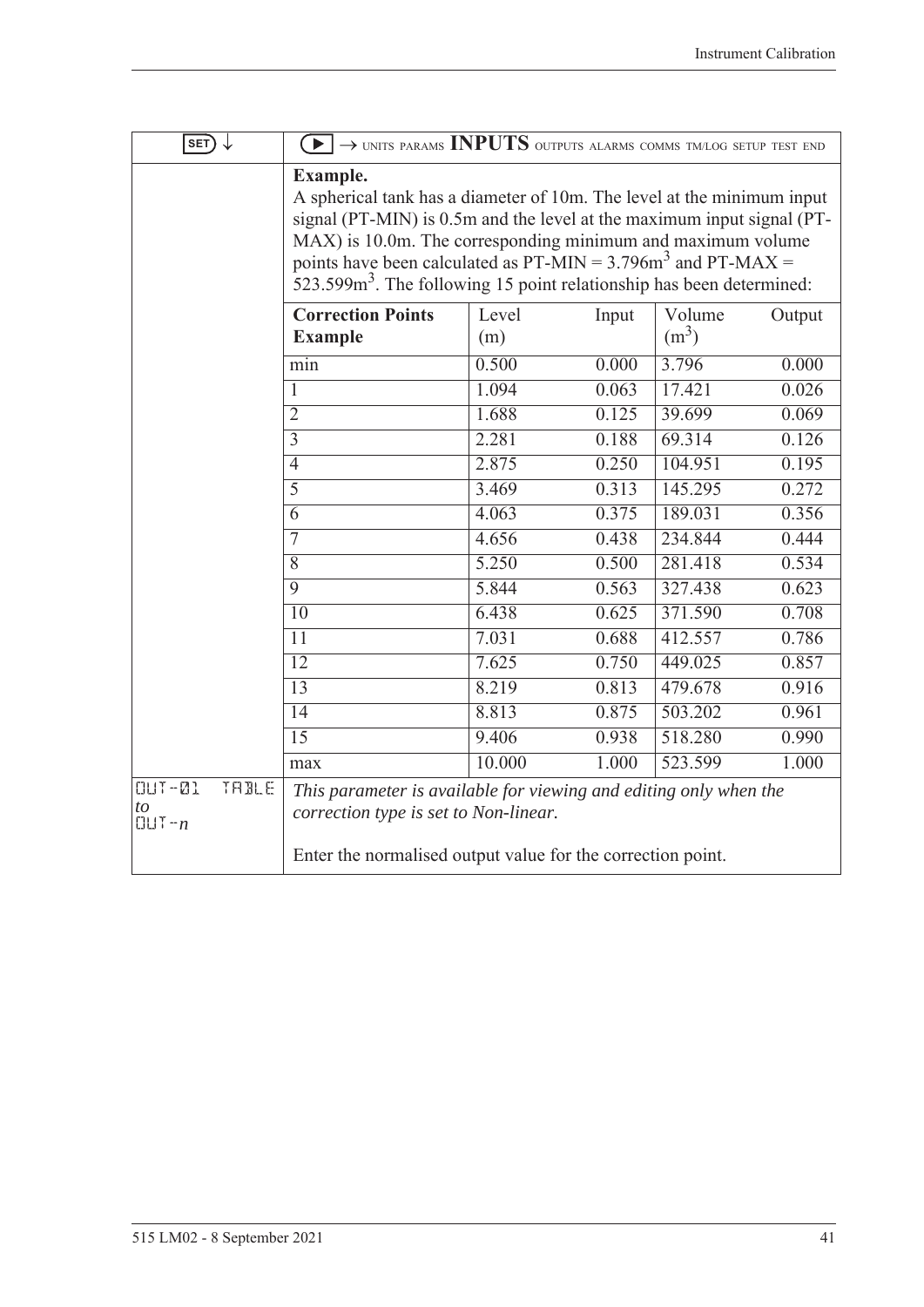# **Outputs**

| SET)                    |                              |                                                                                                                                                                                                                                                                                                                          |
|-------------------------|------------------------------|--------------------------------------------------------------------------------------------------------------------------------------------------------------------------------------------------------------------------------------------------------------------------------------------------------------------------|
| LOGIC                   | COUT1                        | You can assign any of the main menu variables to the logic control<br>output. It can be used to control the amount of product in a tank by<br>activating a pump or valve for refilling the tank.<br>Press $\boxed{\blacktriangle}$ or $\boxed{\blacktriangledown}$ to select the variable that is required as an output. |
| $PT - UN$<br>$PT - QFF$ | <b>COUT1</b><br><b>COUTI</b> | The digital output control ON point determines the value at which the<br>output is activated. The control OFF point determines the value at which<br>the output is deactivated.                                                                                                                                          |
|                         |                              | The control ON point should be lower than the control OFF point.                                                                                                                                                                                                                                                         |
|                         |                              | For example, if the "% FULL" variable is assigned to the control output<br>and it is desired to keep the product in the tank between 30 and 70% full,<br>the PT-ON should be set to 30.0 and the PT-OFF should be set to 70.0.                                                                                           |
|                         |                              | If the product level falls below 30% FULL the output will activate and<br>will remain ON until the product reaches 70% FULL. At which point the<br>output will deactivate and remain OFF until the product once again falls<br>below 30%.                                                                                |
| 4-20                    | STUDR                        | You can assign any of the "rate" main menu variables to the 4-20mA<br>output.                                                                                                                                                                                                                                            |
|                         |                              | Press $\boxed{\blacktriangle}$ or $\boxed{\blacktriangledown}$ to select the variable that is required as an output.                                                                                                                                                                                                     |
| PT-MIN<br>PT-MRX        | AOUT2<br><b>AOUT2</b>        | The output minimum value corresponds to the 4mA point and the output<br>maximum value corresponds to the 20mA point.                                                                                                                                                                                                     |
|                         |                              | Setting the output range differently from the input range enables the<br>instrument to amplify the input signal. You can drive a chart recorder that<br>"zooms in" on a specified range of values instead of displaying the full<br>operating range of the transducer.                                                   |
|                         |                              | For example, if the minimum point is set to 30% and the maximum point<br>is set to 100%, the 4 to 20 mA range would reflect the product level range<br>of 30 to 100%. At level above the maximum and below the minimum<br>points, the output remains at 20mA and 4mA respectively.                                       |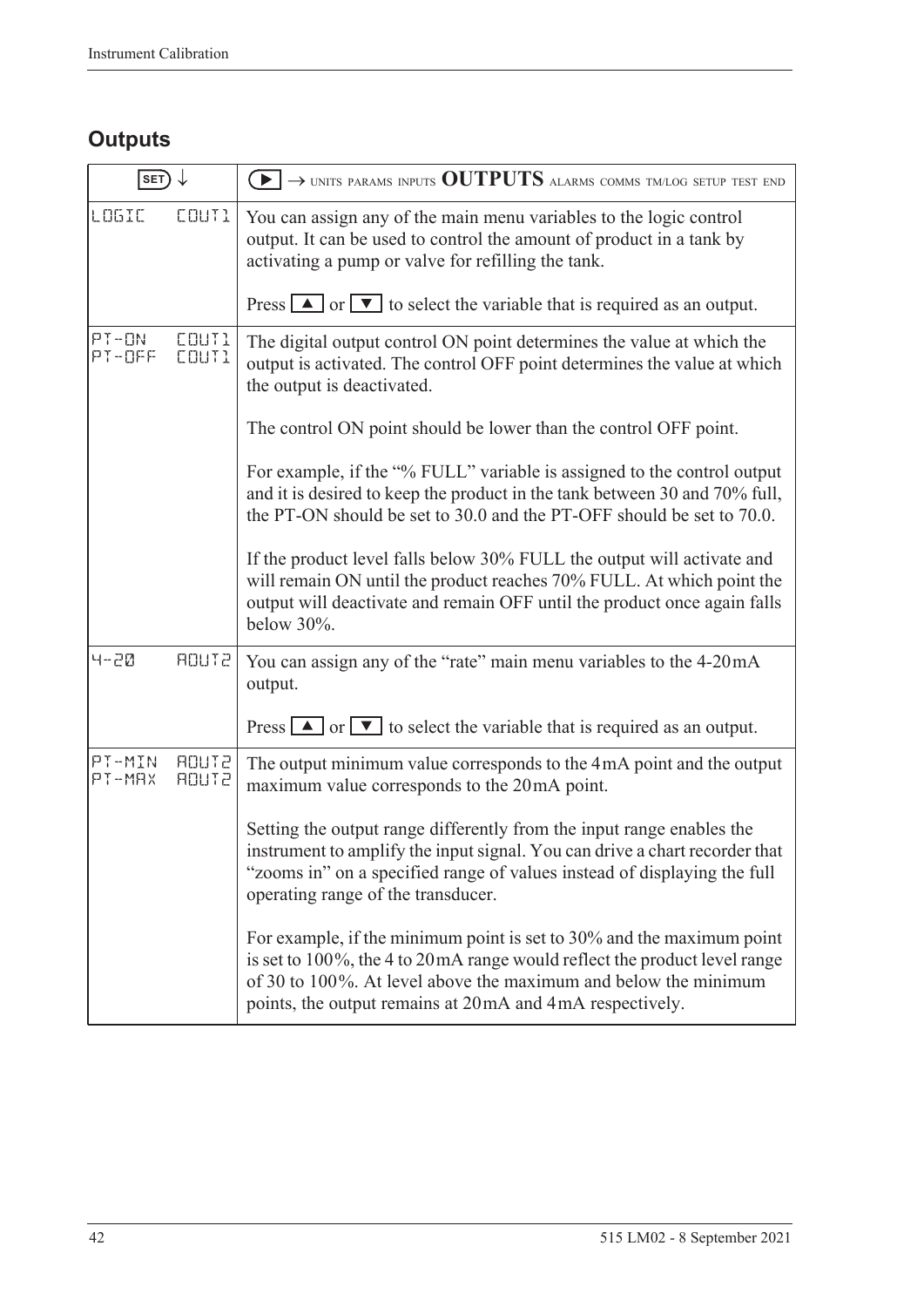## **Alarms**

The alarm relay(s) can be assigned to rate variables such as level, or set as an equipment failure alarm.

The alarm switches "on" whenever an alarm condition exists. The alarm switches "off" when the alarm condition no longer exists. For further details, refer to **[Operation of Alarms](#page-37-0)** on page 28[.](#page-37-0)

#### **Equipment Failure Alarm**

Any alarm relay can be assigned as an equipment failure alarm. This alarm setting can have normally closed (open) contacts that open (close) when the instrument displays any error message as listed in **[Error Messages](#page-60-0)** on page [51.](#page-60-0)

| <b>SET</b> |       | $\rightarrow$ units params inputs outputs $ALARMS$ comms tm/log setup test end                                      |  |
|------------|-------|---------------------------------------------------------------------------------------------------------------------|--|
| RELAY      | FLRMn | Select a rate variable to assign to the alarm relay.                                                                |  |
|            |       | <b>Note:</b> If the alarm type is set to "equipment alarm", this relay assignment<br>setting is ignored.            |  |
|            |       | Press $\boxed{\blacktriangle}$ or $\boxed{\blacktriangledown}$ to select the variable that is required as an alarm. |  |
| TYPE       | FLRMn | The options available for alarm types are as follows:                                                               |  |
|            |       | HI-NO — High Alarm, Normally Open contacts                                                                          |  |
|            |       | HI-NC — High Alarm, Normally Closed contacts                                                                        |  |
|            |       | LO-NO — Low Alarm, Normally Open contacts                                                                           |  |
|            |       | LO-NC — Low Alarm, Normally Closed contacts                                                                         |  |
|            |       | BD-NO — Band Alarm, Normally Open contacts                                                                          |  |
|            |       | BD-NC — Band Alarm, Normally Closed contacts                                                                        |  |
|            |       | AL-NO — Equipment Alarm, Normally Open contacts                                                                     |  |
|            |       | AL-NC — Equipment Alarm, Normally Closed contacts<br>$\bullet$                                                      |  |
|            |       | Press $\boxed{\triangle}$ or $\boxed{\triangledown}$ to select the type of alarm required.                          |  |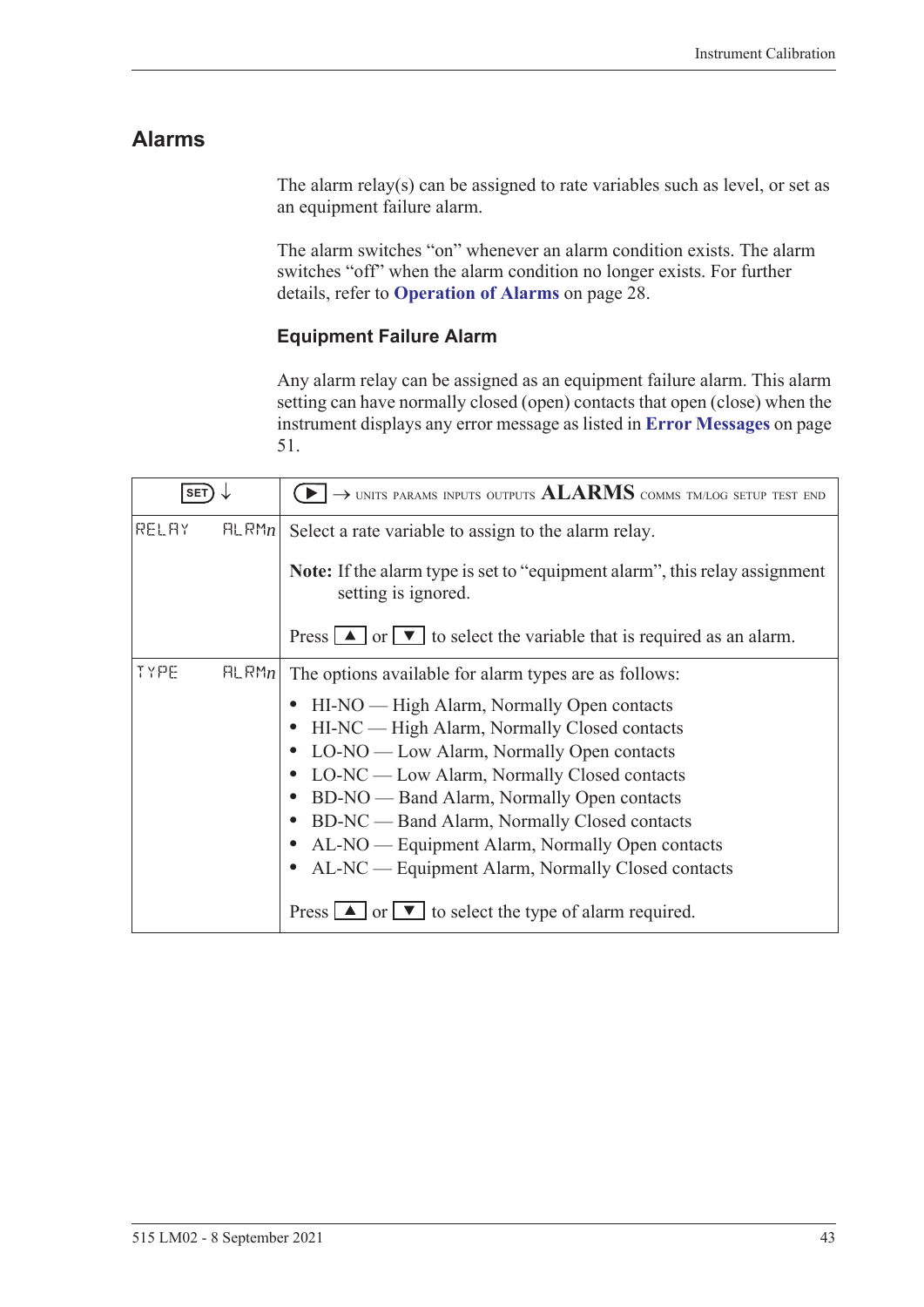| SET)        |       | $\rightarrow$ units params inputs outputs $ALARMS$ comms tm/log setup test end                                                                                                                                                                                                                                                                                                           |
|-------------|-------|------------------------------------------------------------------------------------------------------------------------------------------------------------------------------------------------------------------------------------------------------------------------------------------------------------------------------------------------------------------------------------------|
| POINT       | HLRMn | The Alarm Setpoint is available for viewing and editing for any alarm<br>type except 'equipment alarms'.                                                                                                                                                                                                                                                                                 |
|             |       | The Alarm Setpoint is the value (in engineering units of assigned<br>variable) at which the alarm condition occurs and therefore the alarm is<br>on.                                                                                                                                                                                                                                     |
|             |       | Each alarm is completely independent, e.g. a High alarm does NOT need<br>to have a higher setpoint than the a Low alarm.                                                                                                                                                                                                                                                                 |
| <b>HY5T</b> | HLRMn | The Alarm Hysteresis is available for viewing and editing for any alarm<br>type except 'equipment alarms'.                                                                                                                                                                                                                                                                               |
|             |       | Alarm hysteresis loops occur when the alarm toggles continuously on and<br>off when the process variable is close to the setpoint.                                                                                                                                                                                                                                                       |
|             |       | For a high alarm, the alarm activates when the value of the variable rises<br>above the alarm setpoint and deactivates when the value falls below the<br>alarm setpoint minus the amount of the hysteresis setting (if any).                                                                                                                                                             |
|             |       | For a low alarm, the alarm activates when the value of the variable falls<br>below the alarm setpoint and deactivates when the value rises above the<br>alarm setpoint plus the amount of the hysteresis setting (if any).                                                                                                                                                               |
|             |       | For a band alarm, the alarm activates whenever the value of the variable<br>is outside the setpoint plus or minus the amount of the hysteresis.                                                                                                                                                                                                                                          |
|             |       | For example, with a high alarm setpoint of 200, and a hysteresis setting<br>of zero, a value oscillating between 197 and 202 will cause the alarm to<br>toggle on at 200 and toggle off below 200. However, if the hysteresis is<br>set to 5, the value of the variable must fall below 195 to cancel the alarm.<br>The alarm will reactivate only when the value again rises above 200. |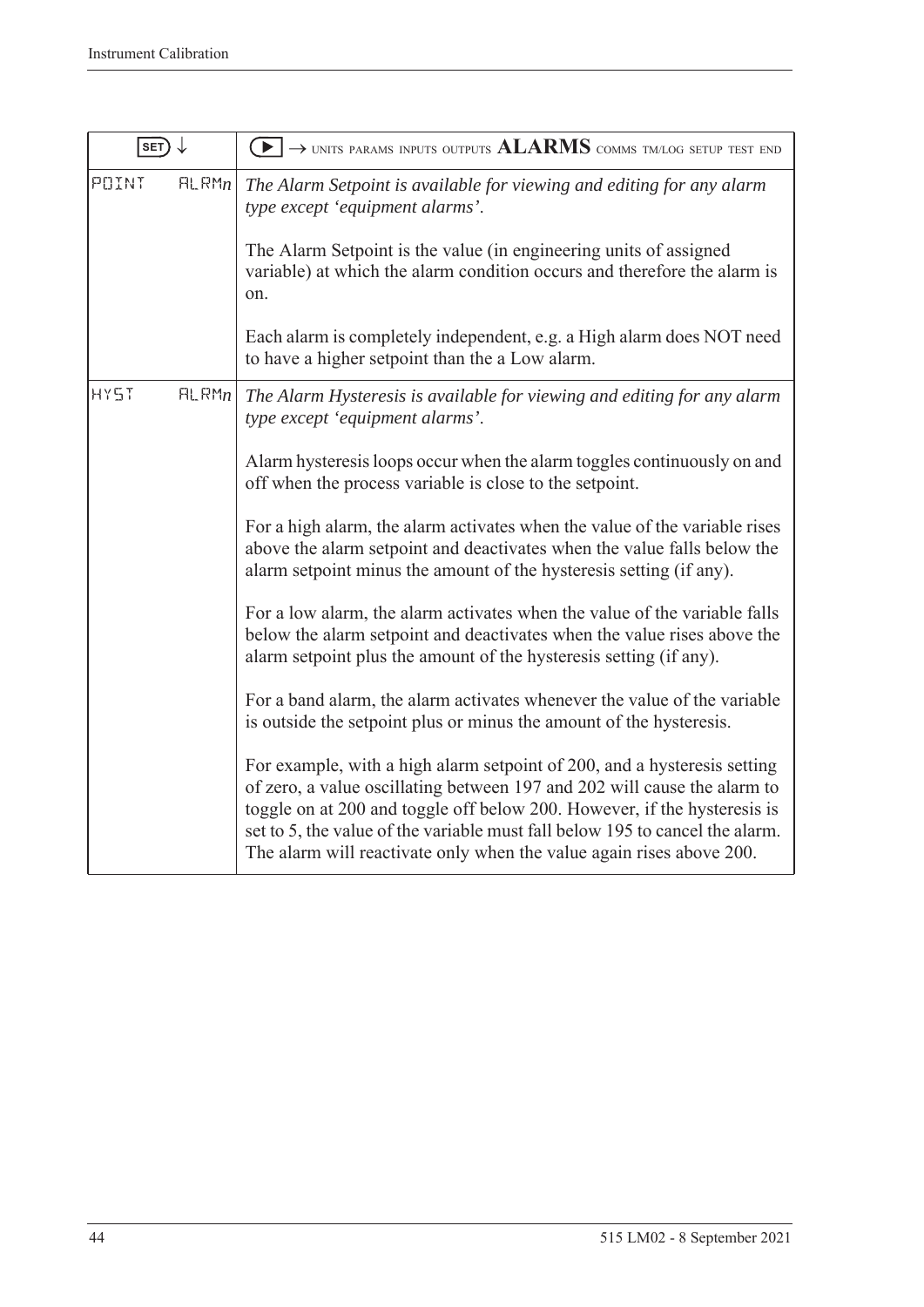## <span id="page-54-0"></span>**Communications**

The instrument has the following communication ports:

- **• COM-1 RS-232 Port** A 9-pin female connector on the rear panel of the instrument.
- **• COM-2 RS-485 or Ethernet Port** (optional) Terminals or socket on the rear panel. Ethernet connection requires COM-2 setting to be: RTU (Modbus), 19200 Baud rate, even parity and 1 stop bit.
- **• COM-3 Port** A special communications port that is only applicable to some applications.

| SET)                     | $\textcolor{blue}{\blacktriangleright} \rightarrow$ units params inputs outputs alarms $\textcolor{blue}{\mathbf{COMMS}}$ tmlog setup test end                                                                                                    |  |
|--------------------------|---------------------------------------------------------------------------------------------------------------------------------------------------------------------------------------------------------------------------------------------------|--|
| PROTOC<br>$CDM - n$      | The Communications Protocols can be assigned to the communication<br>ports as follows (a protocol cannot be assigned to more than one port at<br>a time):                                                                                         |  |
|                          | ASCII<br>- Simple ASCII<br>available for all ports<br>- Modbus RTU<br><b>RTU</b><br>available for all ports                                                                                                                                       |  |
|                          | <b>PRN</b><br>- Printer Protocol<br>available for COM-1 and COM-2<br><b>NONE</b><br>- If a port is not being used, set the protocol to NONE.                                                                                                      |  |
|                          | Printer Protocol (PRN) is only available if the option with Real Time<br>Clock is installed.                                                                                                                                                      |  |
|                          | For the selected port, press $\boxed{\blacktriangle}$ or $\boxed{\blacktriangledown}$ to select the desired protocol.                                                                                                                             |  |
| <b>BAUD</b><br>$CDM - n$ | The Baud setting is the speed of the communication port in data bits per<br>second.                                                                                                                                                               |  |
|                          | The baud rate of the instrument must match the baud rate of the<br>communication device that the instrument is connected to.                                                                                                                      |  |
|                          | Use $\blacksquare$ or $\blacksquare$ to select 2400, 4800, 9600 or 19200 baud.                                                                                                                                                                    |  |
| PARITY<br>$CDM - n$      | The Parity bit helps to detect data corruption that might occur during<br>transmission.                                                                                                                                                           |  |
|                          | The parity bit setting of the instrument must match the parity bit setting<br>of the communication device that the instrument is connected to.                                                                                                    |  |
|                          | Press $\Box$ or $\nabla$ to select EVEN, ODD, or NONE.                                                                                                                                                                                            |  |
| $5 - B175$<br>$CDM - n$  | The Stop bit indicates the end of a transmission. Stop bits can be 1 or 2<br>bit periods in length. The stop bit setting of the instrument must match<br>the stop bit setting of the communication device that the instrument is<br>connected to. |  |
|                          | Press $\boxed{\blacktriangle}$ or $\boxed{\blacktriangledown}$ to select 1 or 2 stop bits.                                                                                                                                                        |  |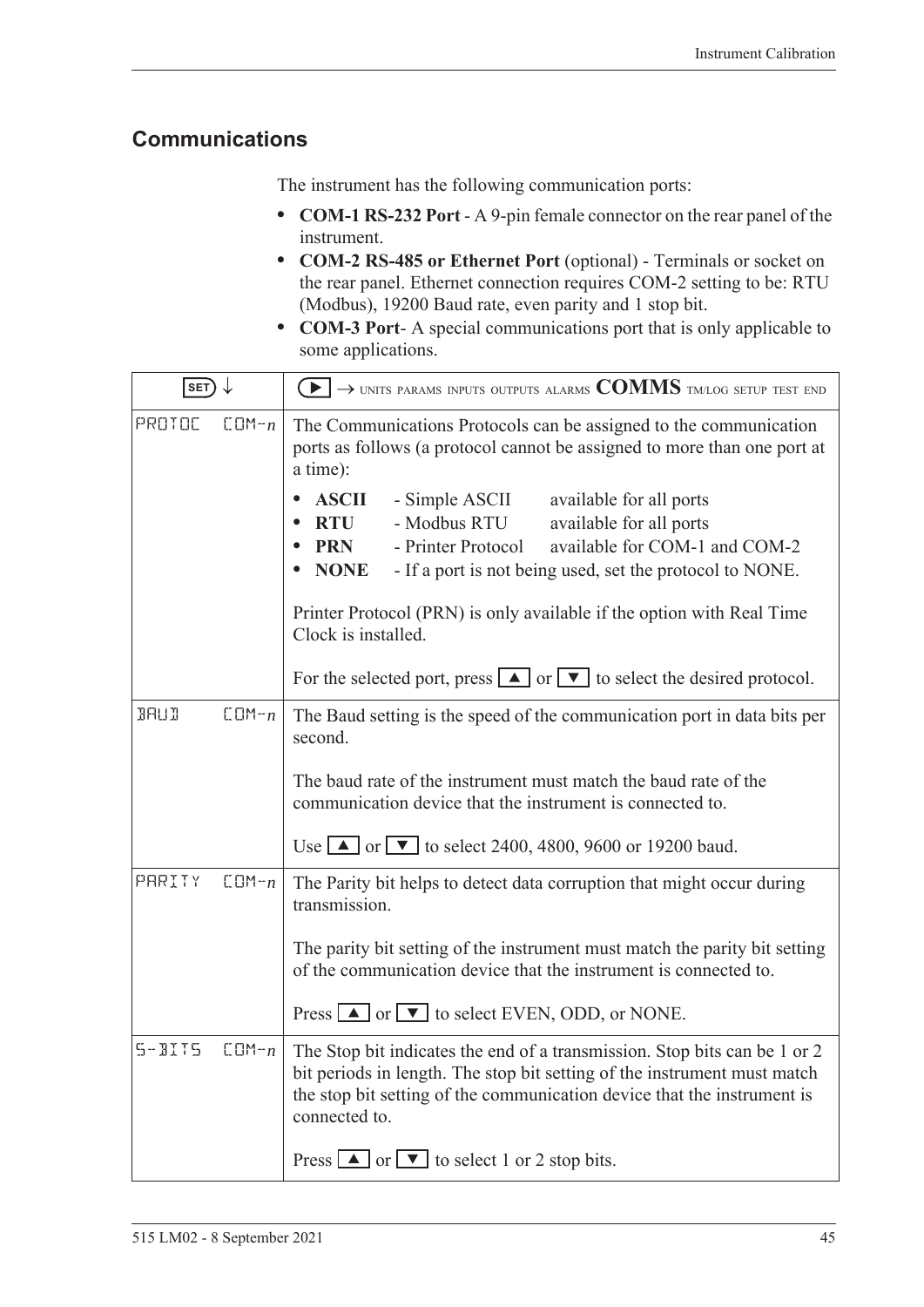| SET)         |             | $\rightarrow$ units params inputs outputs alarms $COMMS$ tm/log setup test end                                                                                                                                                                                                                                           |  |  |  |  |  |  |  |  |
|--------------|-------------|--------------------------------------------------------------------------------------------------------------------------------------------------------------------------------------------------------------------------------------------------------------------------------------------------------------------------|--|--|--|--|--|--|--|--|
| RTU          | <b>IRTR</b> | The Modbus RTU data format for the 2-register (4-byte) values can be<br>set as either floating point or long integer values.<br>Use $\Box$ or $\Box$ to select FLOAT or INTEGER.                                                                                                                                         |  |  |  |  |  |  |  |  |
| RTLI         | AIIR        | The Modbus RTU protocol address must be in the range of 1 to 247.<br>When multiple instruments (slaves) are connected to one communication<br>device (master), each assigned address must be unique.<br><b>Note:</b> The master device uses the RTU address $0$ (zero) for broadcasting<br>to all connected slave units. |  |  |  |  |  |  |  |  |
| <b>ASCII</b> | AIIR        | The ASCII protocol address identifies each communicating device.<br>The address must be in the range of 1 to 255. When multiple instruments<br>(slaves) are connected to one computer (master), each assigned address<br>must be unique.                                                                                 |  |  |  |  |  |  |  |  |
| FLASH        | PORT        | The Flash Driver Port assignment defines the communication port for<br>downloading software into the instrument.<br>The default setting of this assignment is the RS-232 port.<br>Press $\boxed{\blacktriangle}$ or $\boxed{\blacktriangledown}$ to select RS-232 (COM-1), RS-485 (COM-2) or<br>NONE.                    |  |  |  |  |  |  |  |  |

## **Time Settings and Data Logging**

#### **Instrument Clock**

**Note:** The real-time clock is part of the advanced option package.

The instrument has a real-time clock for recording logged events. The clock displays the time and the date. The date format can be set to European format (day/month/year) or American format (month/day/year). The time clock uses the 24-hour format.

The clock will continue to operate for up to 5 years (typically) on the internal battery if there is no power connected to the instrument. Therefore, after an interruption to the power supply, the instrument recommences normal operation although there will be no data recorded during the period without a power supply.

**Note:** If there is an interruption to the power supply and the battery has failed, the instrument displays an error message when the power supply is restored. In this case, you should set the current time and date so that the instrument continues to log data at the correct times.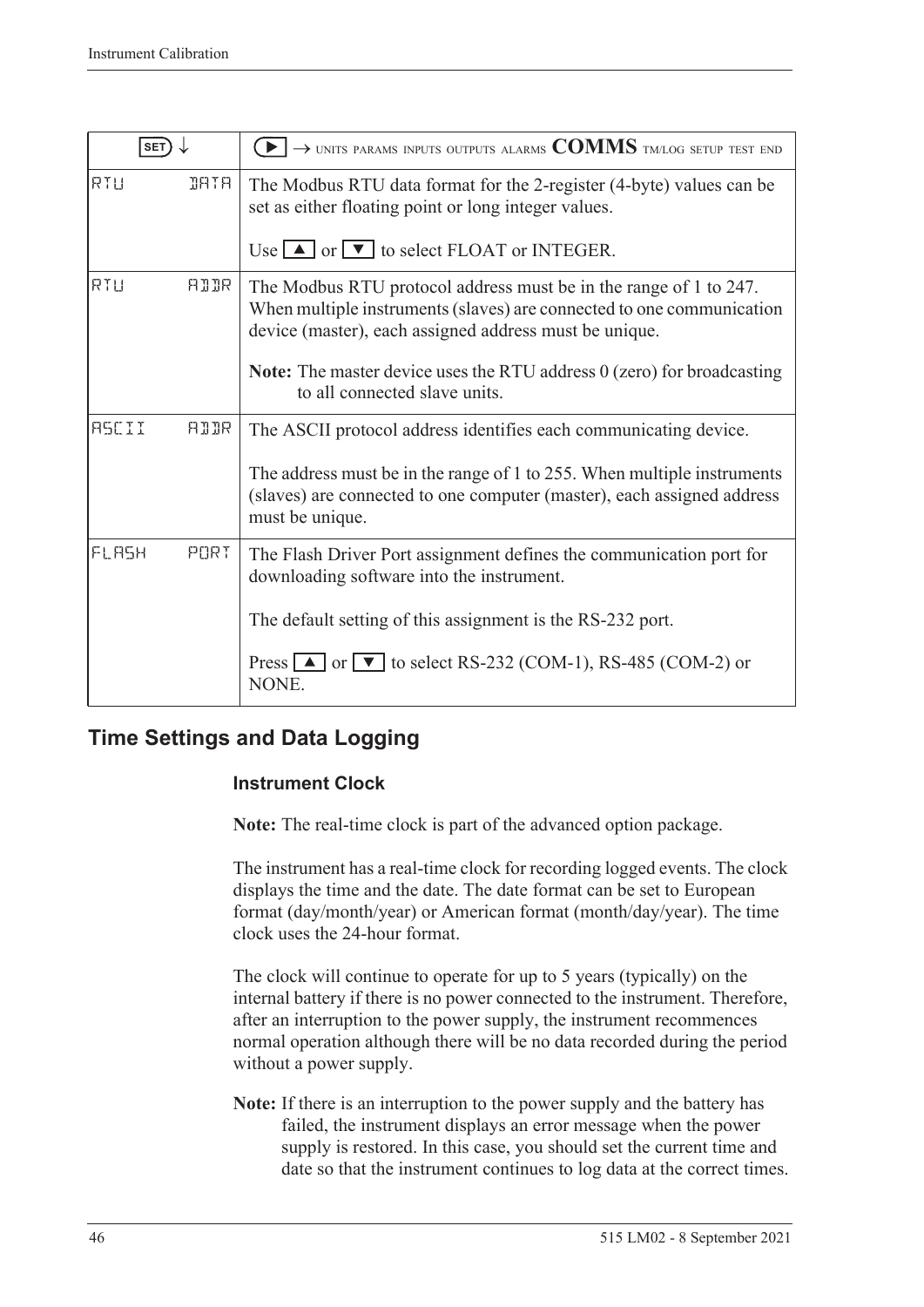#### **Data Logging**

The instrument can store over 1000 log entries of the main-menu variables. There are 800 hourly, 400 daily, 200 weekly, 100 monthly and 30 yearly logs. The log parameters (below) for each timebase are used to determine the number of records to be included in a report print out if the printing option is used.

| SET)         |             | $\blacktriangleright$ $\blacktriangleright$ UNITS PARAMS INPUTS OUTPUTS ALARMS COMMS <b>TM/LOG</b> SETUP TEST END                                                                       |  |  |  |  |  |  |  |  |
|--------------|-------------|-----------------------------------------------------------------------------------------------------------------------------------------------------------------------------------------|--|--|--|--|--|--|--|--|
| <b>JATE</b>  | FORM        | <b>Clock Date Format</b>                                                                                                                                                                |  |  |  |  |  |  |  |  |
|              |             | The European date format is: dd/mm/yyyy or (Day-Month).                                                                                                                                 |  |  |  |  |  |  |  |  |
|              |             | The American date format is: mm/dd/yyyy or (Month-Day).                                                                                                                                 |  |  |  |  |  |  |  |  |
|              |             | Press $\boxed{\blacktriangle}$ or $\boxed{\blacktriangledown}$ to select DAY-M or M-DAY                                                                                                 |  |  |  |  |  |  |  |  |
| <b>CLOCK</b> | YEAR        | The Clock Year defines the current year for the real-time clock.                                                                                                                        |  |  |  |  |  |  |  |  |
| <b>CLOCK</b> | $M - JHY$   | The Clock M-DAY setting defines the current month and date for the<br>real-time clock. This parameter is programmed in Month-Day format for<br>both European and American date formats. |  |  |  |  |  |  |  |  |
| <b>CLOCK</b> | H-MIN       | The Clock H-MIN setting is the current time in hours and minutes for the<br>real-time clock.                                                                                            |  |  |  |  |  |  |  |  |
| HOUR         | <b>LOGS</b> | Set the number of Hourly Logs to appear on the printed log report.                                                                                                                      |  |  |  |  |  |  |  |  |
|              |             | The hourly log entry occurs at 00 minutes each hour.                                                                                                                                    |  |  |  |  |  |  |  |  |
| <b>JAY</b>   | LO65        | Set the number of Daily Logs to appear on the printed log report.                                                                                                                       |  |  |  |  |  |  |  |  |
|              |             | The daily log entry occurs at 00 hours and 00 minutes each day.                                                                                                                         |  |  |  |  |  |  |  |  |
| <b>WEEK</b>  | LO65        | Set the number of Weekly Logs to appear on the printed log report.                                                                                                                      |  |  |  |  |  |  |  |  |
|              |             | The weekly log entry occurs at 00 hours and 00 minutes each Monday.                                                                                                                     |  |  |  |  |  |  |  |  |
| <b>MONTH</b> | LO65        | Set the number of Monthly Logs to appear on the printed log report.                                                                                                                     |  |  |  |  |  |  |  |  |
|              |             | The monthly log entry occurs at 00 hours and 00 minutes on the first day<br>of the month.                                                                                               |  |  |  |  |  |  |  |  |
| YEAR         | LO65        | Set the number of Yearly Logs to appear on the printed log report.                                                                                                                      |  |  |  |  |  |  |  |  |
|              |             | The yearly log entry occurs at 00 hours and 00 minutes on the first day of<br>the year.                                                                                                 |  |  |  |  |  |  |  |  |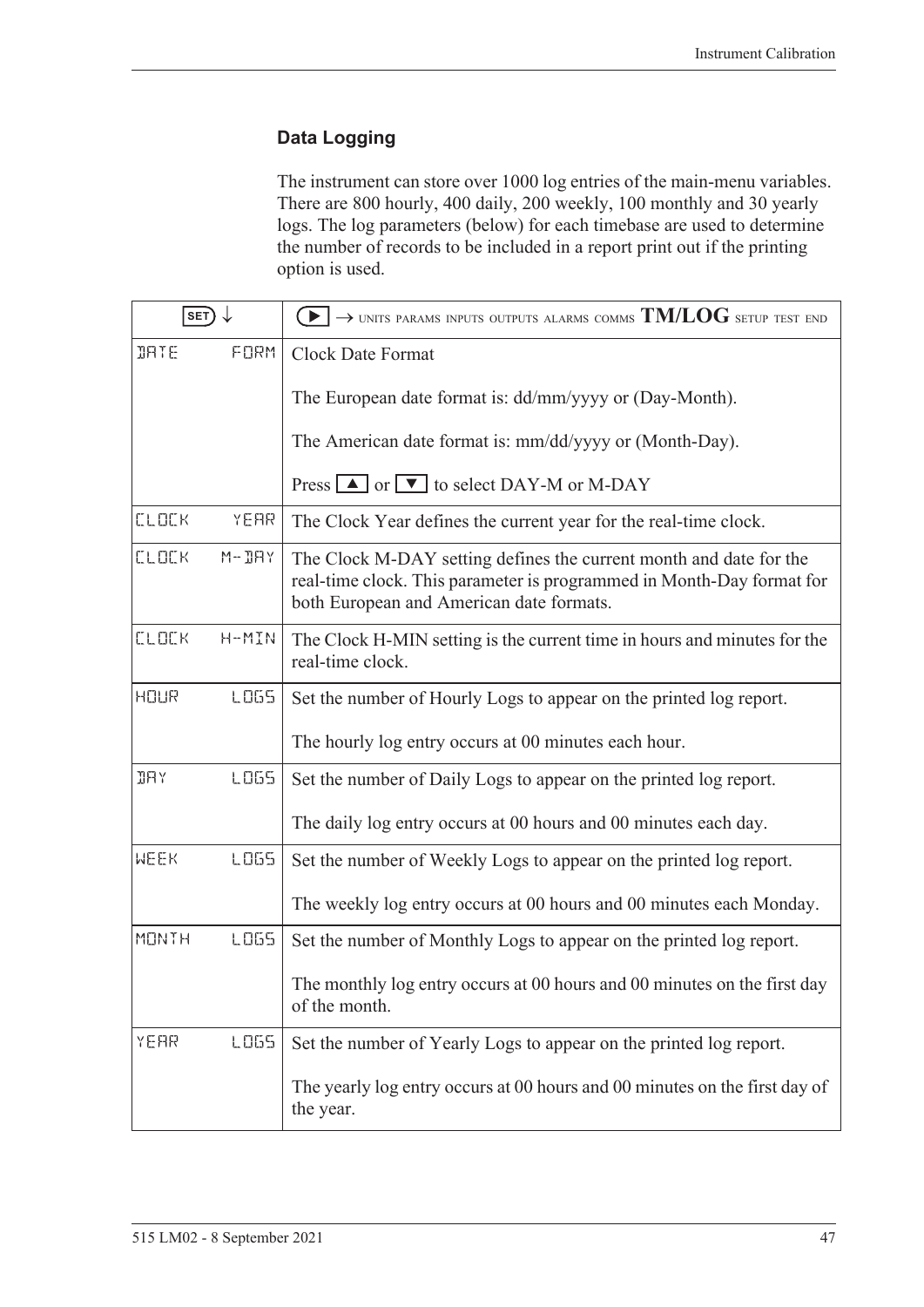| SET)                 | $\rightarrow$ units params inputs outputs alarms comms $\mathrm{TM/LOG}$ setup test end                                                                                                                                                                                                                                                                                                                                                                                                                                                                                                                                       |  |  |  |  |  |  |  |  |
|----------------------|-------------------------------------------------------------------------------------------------------------------------------------------------------------------------------------------------------------------------------------------------------------------------------------------------------------------------------------------------------------------------------------------------------------------------------------------------------------------------------------------------------------------------------------------------------------------------------------------------------------------------------|--|--|--|--|--|--|--|--|
| RESET<br><b>LOGS</b> | Reset the logged data. You may need to reset (clear) the logged data if<br>you change the time/log settings.<br>Press $\Box$ or $\nabla$ to select YES, then press the <b>SET</b> ) key. The instrument<br>makes three beeps to confirm the reset command.                                                                                                                                                                                                                                                                                                                                                                    |  |  |  |  |  |  |  |  |
| TYPE<br>REPORT       | The Printer Protocol Report Type determines the nature of the printout<br>from the REPORT PRINT - HOLD.SET prompt in the main menu. The<br>following report types available in this instrument are:<br><b>REP-01</b><br><b>Hourly Logs Report</b><br>$\bullet$<br><b>REP-02</b><br>Daily Logs Report<br><b>REP-03</b><br><b>Weekly Logs Report</b><br>REP-04<br>Monthly Logs Report<br><b>Yearly Logs Report</b><br><b>REP-05</b><br><b>REP-06</b><br>Previous Day's 24 Hour Report (0Hr - 23Hr, minimum<br>48 hourly logs required)<br>Press $\boxed{\blacktriangle}$ or $\boxed{\blacktriangledown}$ to select Report Type. |  |  |  |  |  |  |  |  |
| TYPE<br>PRN          | The Printer Protocol Printer Type allows the nature of the printer being<br>used to be specified. The following printer types available in this<br>instrument are:<br><b>PRN-01</b><br>Generic computer printer<br>$\bullet$<br>Generic roll printer (prints first line first)<br><b>PRN-02</b><br>Slip printer TM295<br><b>PRN-03</b><br><b>PRN-04</b><br>Label (roll) printer - Citizen CMP30L<br>$\bullet$<br>Press $\boxed{\blacktriangle}$ or $\boxed{\blacktriangledown}$ to select Printer Type.                                                                                                                       |  |  |  |  |  |  |  |  |

# <span id="page-57-0"></span>**General Setup Parameters**

| SET)                         |        | $\rightarrow$ UNITS PARAMS INPUTS OUTPUTS ALARMS COMMS TM/LOG SETUP TEST END                                                                                                                                                       |
|------------------------------|--------|------------------------------------------------------------------------------------------------------------------------------------------------------------------------------------------------------------------------------------|
| <b>JEFAULT</b>               | $V$ RR | Select the main menu variable to display on power up or when the display<br>timeout period has elapsed if it is enabled.<br>Press $\boxed{\blacktriangle}$ or $\boxed{\blacktriangledown}$ to select the default variable display. |
| <b>SUPPLY</b><br><b>VOLT</b> |        | The instrument provides a power-limited supply for external transducers.<br>Press $\Box$ or $\Box$ to set the transducer supply voltage between 8 and 24<br>volts DC as required.                                                  |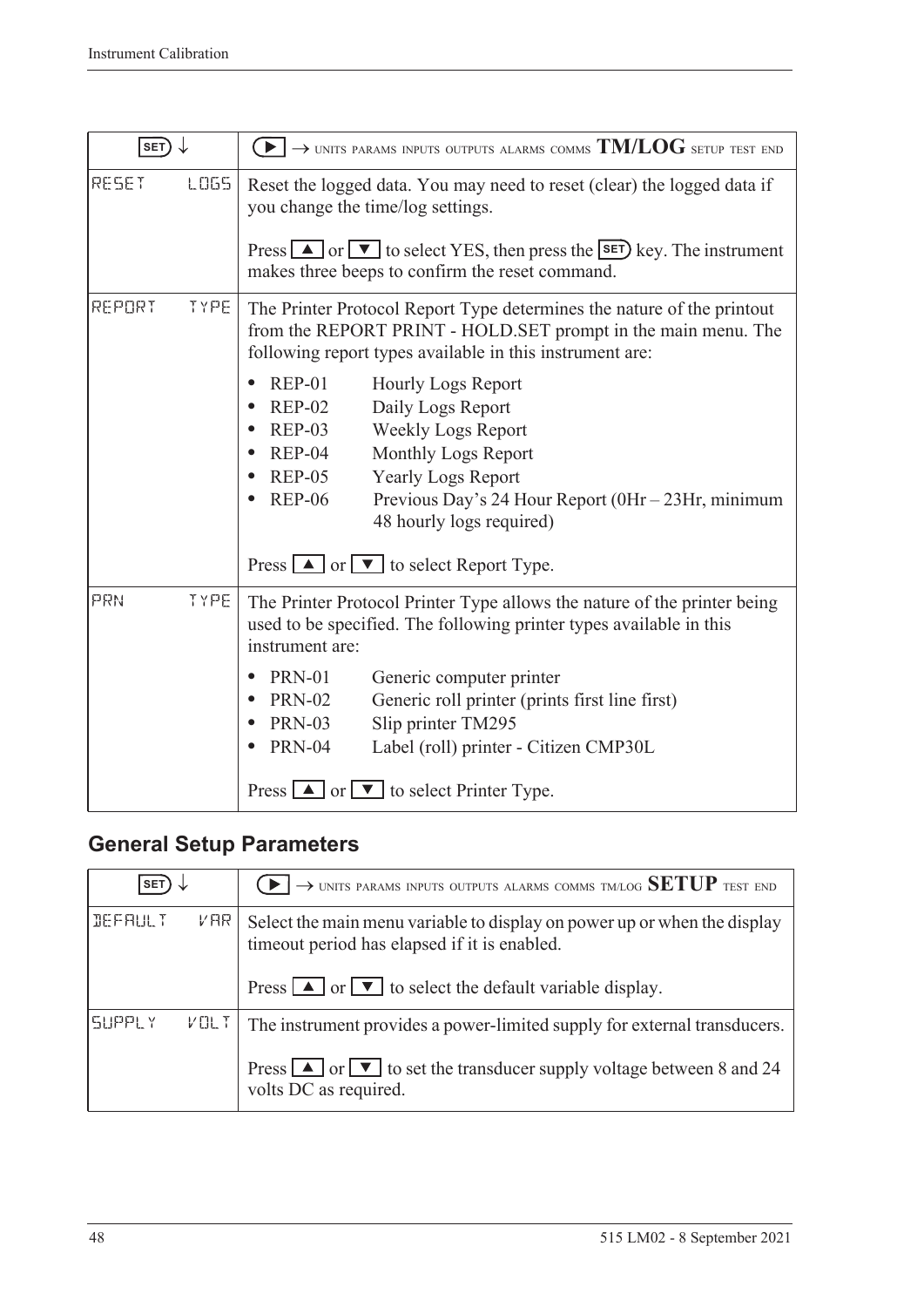| SET)                        | $\blacktriangleright$ $\rightarrow$ units params inputs outputs alarms comms tm/log $\operatorname{SETUP}$ test end                                                                                                                                                          |  |  |  |  |  |  |  |  |  |
|-----------------------------|------------------------------------------------------------------------------------------------------------------------------------------------------------------------------------------------------------------------------------------------------------------------------|--|--|--|--|--|--|--|--|--|
| MODE<br>$T - 111T$          | If the Display Timeout mode is enabled, and there is no user activity for<br>the defined timeout period, the display panel returns to the default<br>display.                                                                                                                |  |  |  |  |  |  |  |  |  |
|                             | This function is useful for the following reasons:                                                                                                                                                                                                                           |  |  |  |  |  |  |  |  |  |
|                             | to return the display to a preferred variable after the user has finished<br>$\bullet$<br>reading other information,<br>to cancel the calibration mode and return to the default display if the<br>user does not exit from the calibration mode for any reason.              |  |  |  |  |  |  |  |  |  |
|                             | Press $\Box$ or $\nabla$ to select the display timeout function as follows:                                                                                                                                                                                                  |  |  |  |  |  |  |  |  |  |
|                             | <b>DISABLE</b> - Timeout is completely disabled.<br>$\bullet$<br><b>EN DISP</b> - Timeout is enabled during Normal mode and Calibration<br>View mode.                                                                                                                        |  |  |  |  |  |  |  |  |  |
|                             | <b>EN EDIT</b> - Timeout is enabled during Calibration Set mode.<br><b>EN ALL</b> - Timeout is enabled for all modes.                                                                                                                                                        |  |  |  |  |  |  |  |  |  |
| <b>SEC</b><br>$T - 11T$     | The Display Timeout period defines the delay for the Display Timeout<br>mode if it is enabled.                                                                                                                                                                               |  |  |  |  |  |  |  |  |  |
|                             | The display timeout period can be from 10 to 99 seconds.                                                                                                                                                                                                                     |  |  |  |  |  |  |  |  |  |
| <b>IISPL</b><br><b>TRGS</b> | The Display Tags option determines whether the instrument displays the<br>default display tags or the user-defined tags. The display tag setting also<br>defines whether the instrument displays the default error and warning<br>messages, or the user-defined messages.    |  |  |  |  |  |  |  |  |  |
|                             | Note: The user-defined tags can be entered into the instrument only by<br>the manufacturer or the distributor.                                                                                                                                                               |  |  |  |  |  |  |  |  |  |
|                             | Press $\Box$ or $\nabla$ to select the Display Tags option as follows:                                                                                                                                                                                                       |  |  |  |  |  |  |  |  |  |
|                             | <b>DEFAULT</b> - the instrument displays the default (English) tags<br>$\bullet$<br>USER - the instrument displays the user-defined tags.                                                                                                                                    |  |  |  |  |  |  |  |  |  |
| $B H E K - L$<br>$T - 11T$  | If the backlight timeout is enabled, and there is no user activity (any keys<br>pressed) for a period of 10 seconds, the display backlight switches off to<br>save power. The backlight switches on when a key is pressed. Select the<br>backlight timeout mode as required. |  |  |  |  |  |  |  |  |  |
|                             | Press $\Box$ or $\nabla$ to select ENABLE or DISABLE.                                                                                                                                                                                                                        |  |  |  |  |  |  |  |  |  |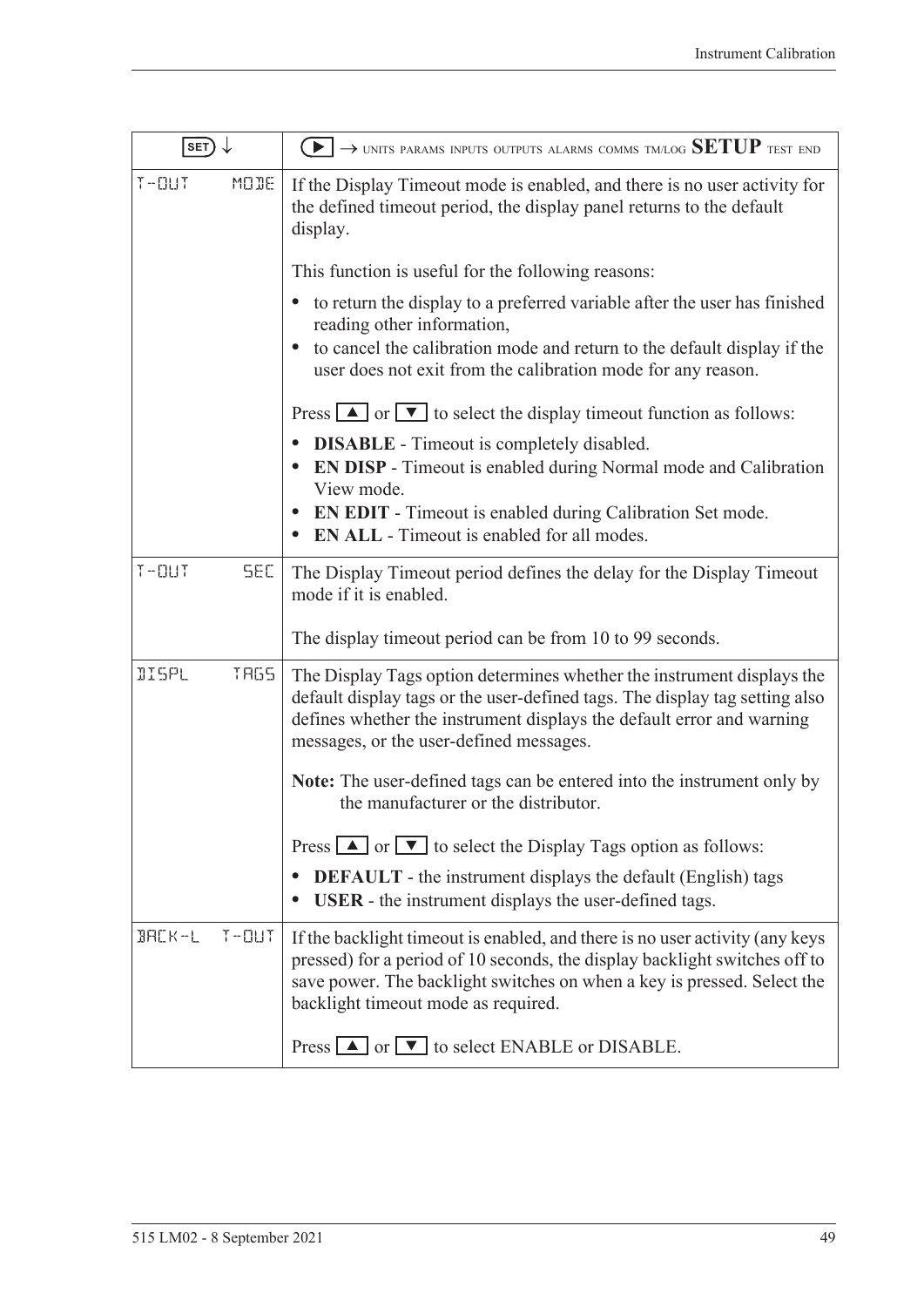## **Test Menu**

The Test menu enables you to view the inputs and outputs to and from the instrument.

In Calibration Set mode, you can control the outputs and the alarms as described in the table below.

| $\overline{\text{SET}}$  |              | $\blacktriangleright$ $\blacktriangleright$ $\dashv$ units params inputs outputs alarms comms tm/log setup $\text{TEST}$ end                                                                                                                                     |
|--------------------------|--------------|------------------------------------------------------------------------------------------------------------------------------------------------------------------------------------------------------------------------------------------------------------------|
| $\text{HIMP}_n$          | units        | The units are displayed according to the calibration setup for the analog<br>input. If unused or set to Default the input is 4-20mA and displayed in<br>mA.                                                                                                      |
| $L$ INP $n$              | STRTE        | You can view the state of the logic inputs. If the input is an open contact<br>or inactive it will display HI. If the input is a closed contact or active it<br>will display LO.                                                                                 |
| UITn                     | <b>STRTE</b> | You can control the state of the outputs. Press the $\Box$ or $\nabla$ keys to set<br>the output state as follows:                                                                                                                                               |
|                          |              | <b>PROCESS</b> - the output depends on the current values of the inputs<br>and the calculations that the instrument performs.                                                                                                                                    |
|                          |              | For a control output, such as a level, the output produces a logic output<br>as follows:                                                                                                                                                                         |
|                          |              | • ON - a control logic output is activated.                                                                                                                                                                                                                      |
|                          |              | • OFF - no output.                                                                                                                                                                                                                                               |
|                          |              | For a 4-20 mA output, such as a volume, the output is as follows:                                                                                                                                                                                                |
|                          |              | • HI - the output is set to 20mA.                                                                                                                                                                                                                                |
|                          |              | • LO - the output is set to 4mA.                                                                                                                                                                                                                                 |
| HLRMn<br>or<br>$REL - n$ | <b>STRTE</b> | You can control the state of the relays (alarms). Press the $\Box$ or $\nabla$<br>keys to set the selected relay as follows:                                                                                                                                     |
|                          |              | <b>PROCESS</b> - the relay operates according to the current values of the<br>inputs and the relay settings as programmed.<br><b>OPEN</b> - the relay output contacts are set to "open".<br>$\bullet$<br>CLOSED - the relay output contacts are set to "closed". |
| <b>SUPPLY</b>            | V            | You can display the actual DC output supply voltage, which may help<br>with troubleshooting.                                                                                                                                                                     |
|                          |              | If the actual supply voltage is lower than the preset value (refer to<br>General Setup Parameters on page 48) it may indicate that the output is<br>overloaded.                                                                                                  |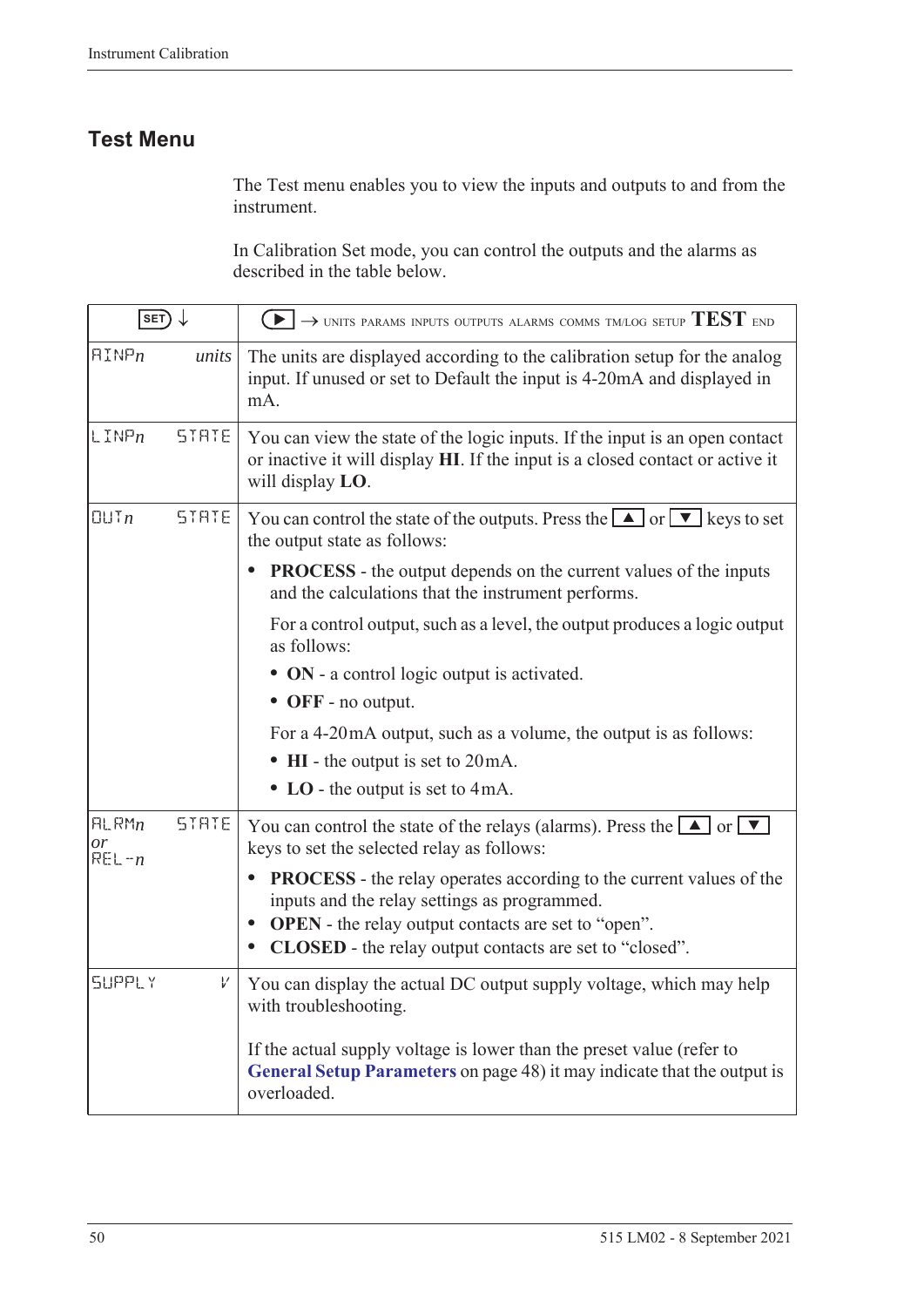# **System Messages**

The instrument displays messages for defined events and fault conditions.

The manufacturer or distributor can enter user-defined text for the messages. This user-defined text is displayed, instead of the default (English) messages, when the Display Tags option in the Setup menu is set to USER.

## <span id="page-60-0"></span>**Error Messages**

#### **Failure of Analog Input Sensor**

If there is a failure of an analog level input sensor, the instrument sets the value of that parameter to 0 and displays the relevant error message. The input sensor and connections need to be inspected and may require replacement.

The instrument also sets the results of calculations that depend on the failed input(s) to 0. For example, if the level sensor fails, the instrument displays a level reading of 0 and the calculated volume and mass as 0.

## **Override Error Condition**

While a fault is being rectified on an analog input for a process parameter, an operator with calibration access can set the Analog Input Signal Type to DEFAULT and the Analog Input Default Point to a typical process value. If there are no other faults, the instrument continues to operate by using the default value.

| <b>Error</b><br><b>Messages</b> | Error<br>Codes | <b>Description</b>                                                                                                                                                                     |
|---------------------------------|----------------|----------------------------------------------------------------------------------------------------------------------------------------------------------------------------------------|
| CPU Card<br>Failure             | 20             | There are failed components on the CPU card and technical<br>support is required.                                                                                                      |
| Power Supply<br>is Low          | 21             | The input and/or output power supply voltage is too low,<br>ensure that:<br>(a) input power supply voltage is within the specified range<br>(b) output power supply is not overloaded. |

The system displays error messages as described in the following table: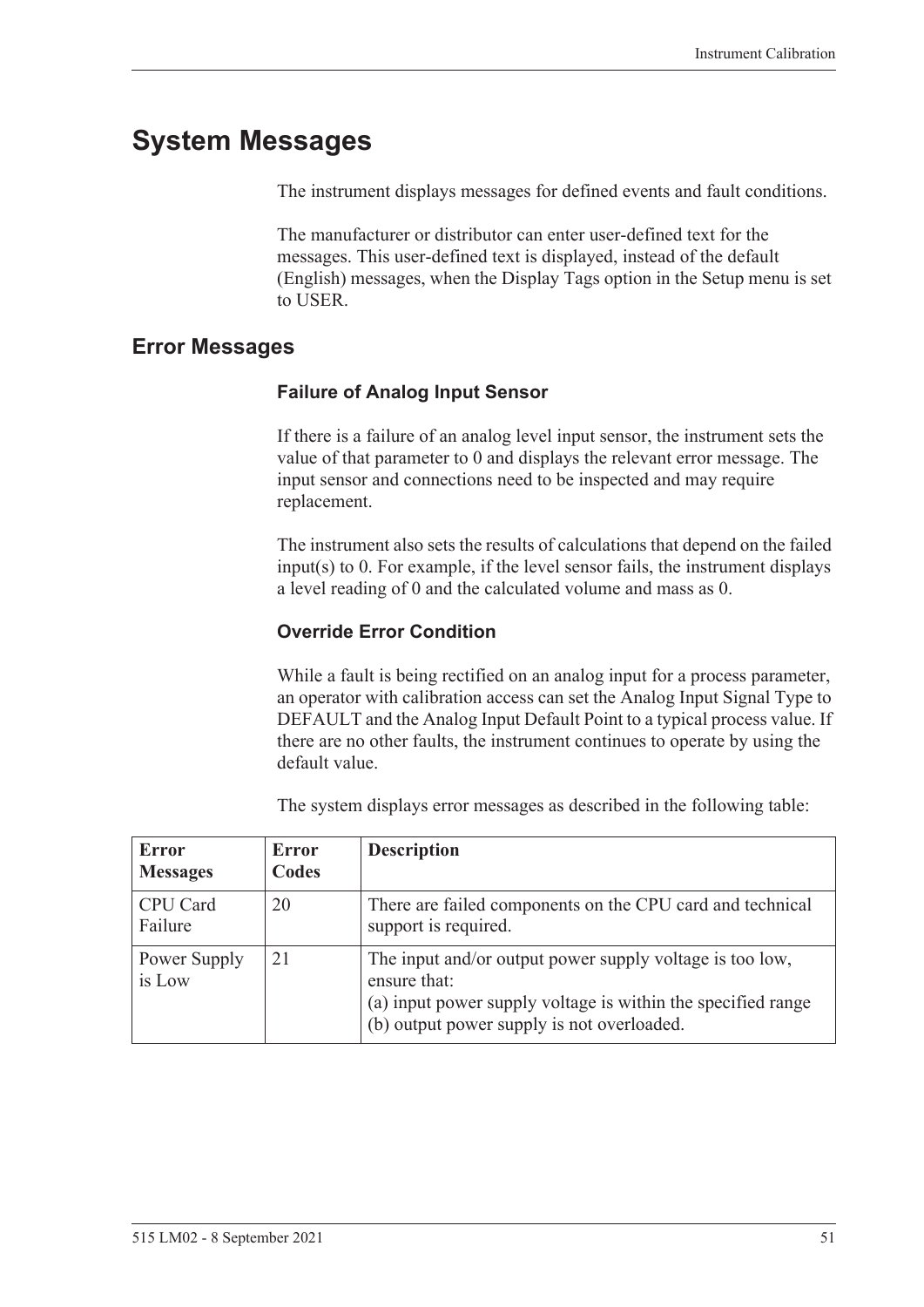| <b>Error</b><br><b>Messages</b>     | Error<br>Codes | <b>Description</b>                                                                                                                                                                                                                                                                                                                                                                                                      |
|-------------------------------------|----------------|-------------------------------------------------------------------------------------------------------------------------------------------------------------------------------------------------------------------------------------------------------------------------------------------------------------------------------------------------------------------------------------------------------------------------|
| New/Failed<br>Battery - Set<br>Time | 22             | The real-time clock has lost the correct time because the<br>battery has failed, or there is a new battery. Set the current time<br>and date (in the TM/LOG menu) to clear the error message and<br>to continue data logging at the correct times.<br><b>Note:</b> The instrument can continue operating with a failed<br>battery, but the correct time will be lost if there are<br>interruptions to the power supply. |
| Analog Input<br>Signal Failure      | 01             | The level sensor (analog input) has failed.<br>It is not possible to override this error condition. The<br>instrument cannot operate without a level input.                                                                                                                                                                                                                                                             |

## **Warning Messages**

The system displays warning messages as described in the following table:

| <b>Warning Messages</b>           | <b>Description</b>                                                                                                                                                         |  |  |  |  |  |  |  |
|-----------------------------------|----------------------------------------------------------------------------------------------------------------------------------------------------------------------------|--|--|--|--|--|--|--|
| Value Has Been Set to<br>Default  | You have entered an invalid value for a parameter. Therefore, the<br>instrument has set the default value.                                                                 |  |  |  |  |  |  |  |
| Over Total Limit -<br>Maximum Set | You have exceeded the maximum number of logging entries for the<br>combined time bases. The instrument has set the current log setting to<br>the remaining maximum number. |  |  |  |  |  |  |  |
| Already Assigned to<br>Other Port | You have tried to assign a particular protocol type to more than one<br>serial communication port. The instrument has set the protocol to<br>NONE.                         |  |  |  |  |  |  |  |

## **Alarm Messages**

The instrument displays alarm messages as described in the following table:

| <b>Alarm Messages</b> | <b>Description</b>                                                                                     |  |  |  |  |  |  |
|-----------------------|--------------------------------------------------------------------------------------------------------|--|--|--|--|--|--|
| Alarm 1 is Active     | The alarm condition, as defined for relay alarm 1 in the ALARMS<br>section of calibration, is present. |  |  |  |  |  |  |
| Alarm 2 is Active     | The alarm condition, as defined for relay alarm 2 in the ALARMS<br>section of calibration, is present. |  |  |  |  |  |  |
| Alarm 3 is Active     | The alarm condition, as defined for relay alarm 3 in the ALARMS<br>section of calibration, is present. |  |  |  |  |  |  |
| Alarm 4 is Active     | The alarm condition, as defined for relay alarm 4 in the ALARMS<br>section of calibration, is present. |  |  |  |  |  |  |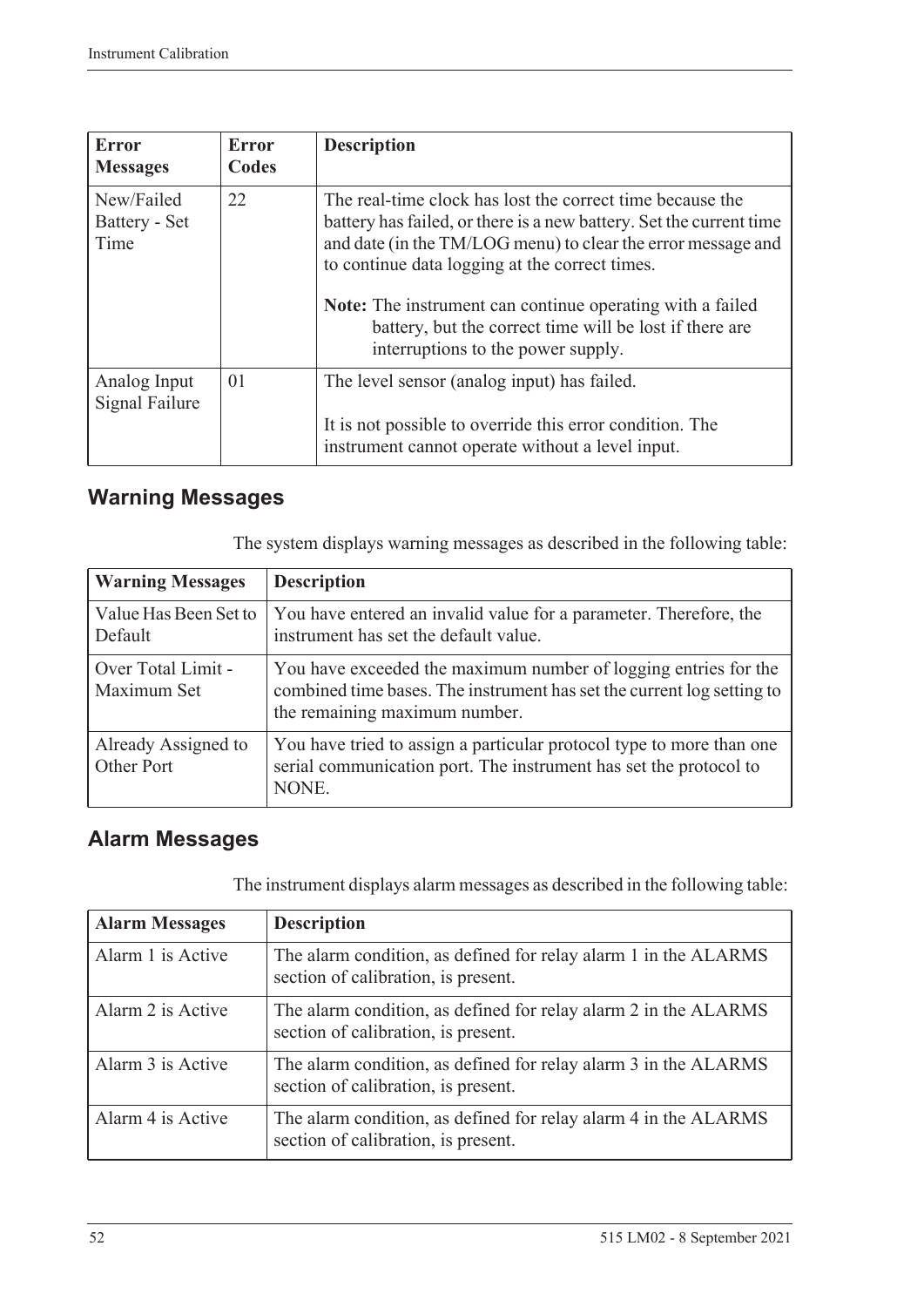# **Chapter 6 Communications**

# **Overview**

This chapter describes the communications between the instrument and another communicating device such as a computer or a printer. You should have relevant information about the devices to which the instrument will be connected. Some connection examples are included in this manual, however, the operation and connection of other devices is outside the scope of this manual.

## **Hardware Interconnection**

The instrument has two communication ports:

- **•** COM-1 RS-232 port on the rear panel (DB9 female connector)
- **•** COM-2 RS-485 port on the rear panel (optional) or Ethernet (optional)

The appropriate interface and protocols are selected during calibration.

#### **COM-1 RS-232 Port**

The COM-1 RS-232 port provides communication between the instrument and one other device such as a host computer or a printer.

**Note:** A printer must have a serial port to be able to be directly connected to the flow computer. It is not possible to communicate directly with a printer via a parallel port.

Computers use either a DB9 or a DB25 connector, and the connections to each type are shown in [Figure 16.](#page-62-0)



<span id="page-62-0"></span>*Figure 16 RS-232 Cable Connections to a Computer*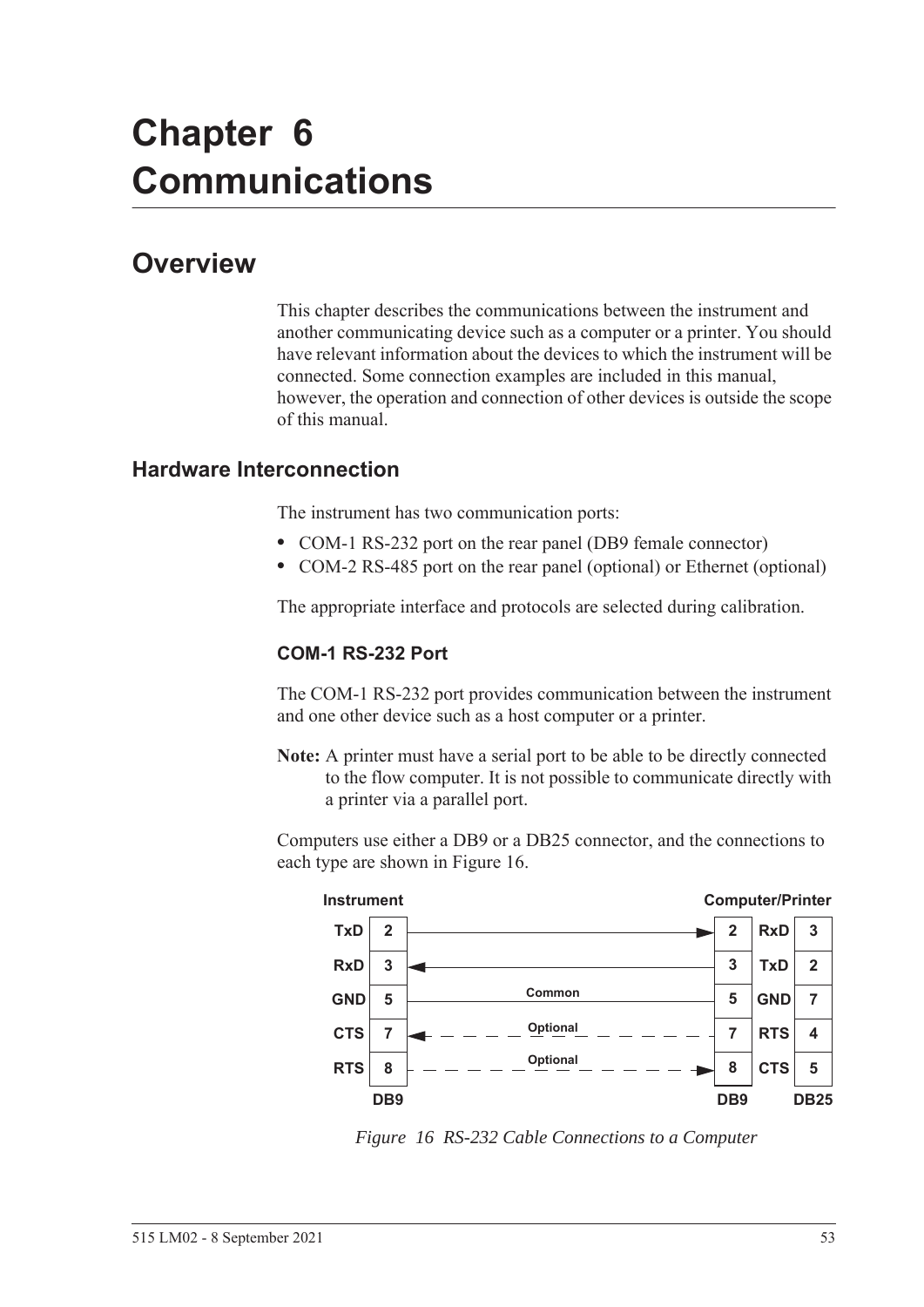**Note:** The instrument requires a cable with straight-through connections. Do not use a null modem cable for RS-232 connection to a computer.

#### **COM-2 RS-485 Port Option**

The COM-2 RS-485 port enables communication with multiple devices. Each device has a unique address so that the "master" device can communicate with specific "slave" devices.

On RS-485 links, an external terminating resistor must be connected at the furthest end of the cable. When multiple instruments are connected, they should be "daisy chained" in a multidrop configuration as shown in Figure [17](#page-63-0). Up to 32 units can be connected to the interface at a maximum distance of 1200 metres.



*Figure 17 RS-485 Connections*

#### <span id="page-63-0"></span>**COM-2 Ethernet Port Option**

An Ethernet module is an available option, in place of the RS-485 port, if Modbus TCP/IP connection is required. In the programming communication settings, COM-2 should be set to RTU (Modbus), 19200 Baud rate, even parity and 1 stop bit.

For further advice and example of Ethernet port usage and setup, refer to **[Ethernet Port & Setup](#page-87-0)** on page 78 in the Appendix.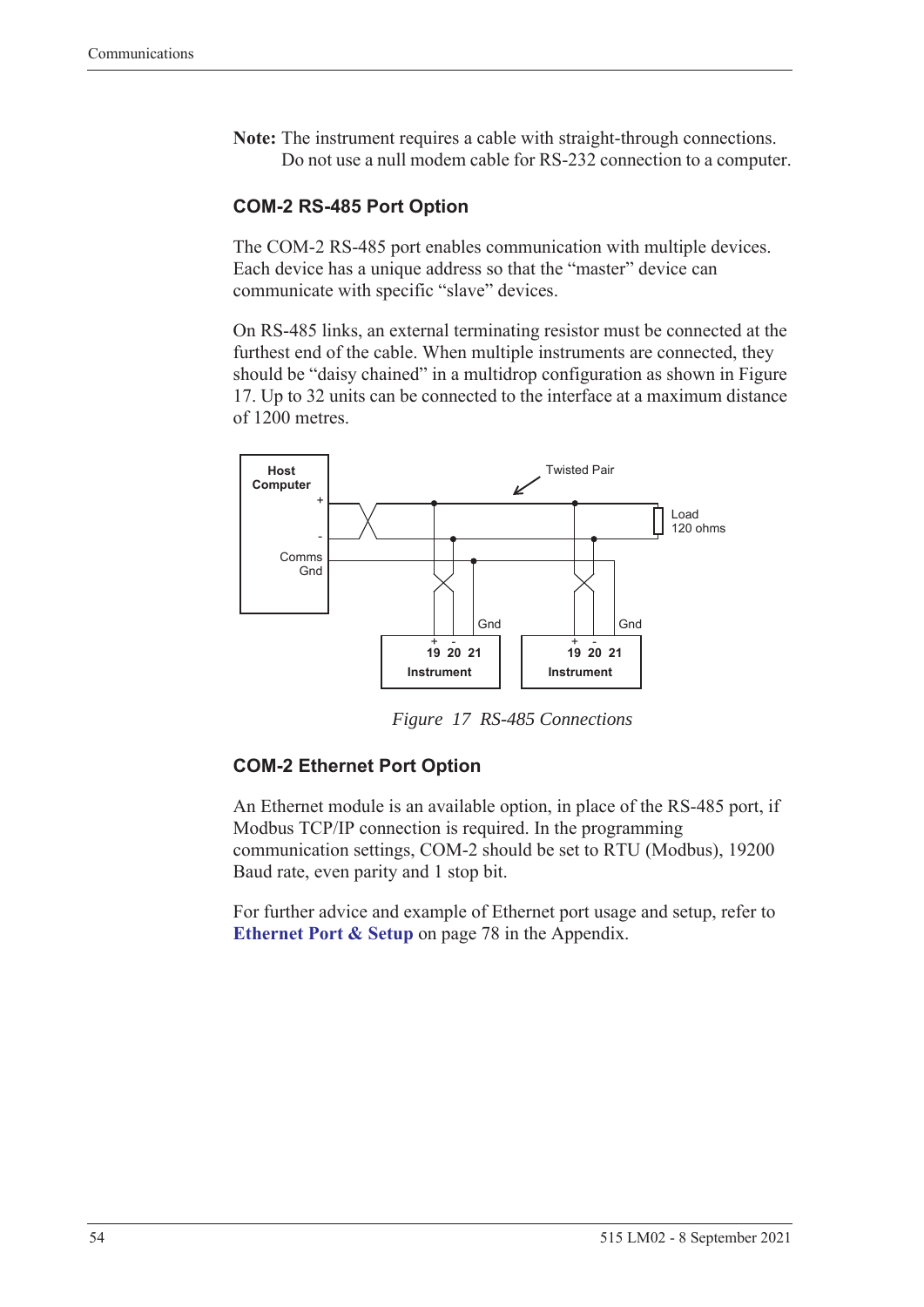## **Protocols**

The communications protocols can be assigned to the communication ports on the instrument as follows:

- **• ASCII** Simple ASCII
- **• RTU** Modbus RTU
- **• PRN** Printer Protocol
- **• NONE** If a port is not being used, set the protocol to NONE.
- **Note:** The Printer Protocol is only available if the option with Real Time Clock is installed. Also a protocol cannot be assigned to more than one port at a time as described in **[Communications](#page-54-0)** on page 45.
- **• ASCII** In this ASCII protocol each command and response is a string of ASCII characters. This proprietary protocol is developed by Contrec to allow for simple information interchange. The main advantages of this mode are that it allows extended time intervals to occur between characters without causing a timeout error and that messages can be sent and monitored easily with a simple ASCII terminal.
- **• Modbus RTU** Modbus RTU is an industry-standard protocol which allows the instrument to be easily connected to computers running supervisory software systems. The main advantage of this mode is that its greater character density allows better data throughput than ASCII mode, however each message must be transmitted in a continuous stream.
- **• Printer** In the Printer protocol there is a selection of printer types. Please refer to the **[Printer Protocol](#page-76-0)** on page 67 for full details.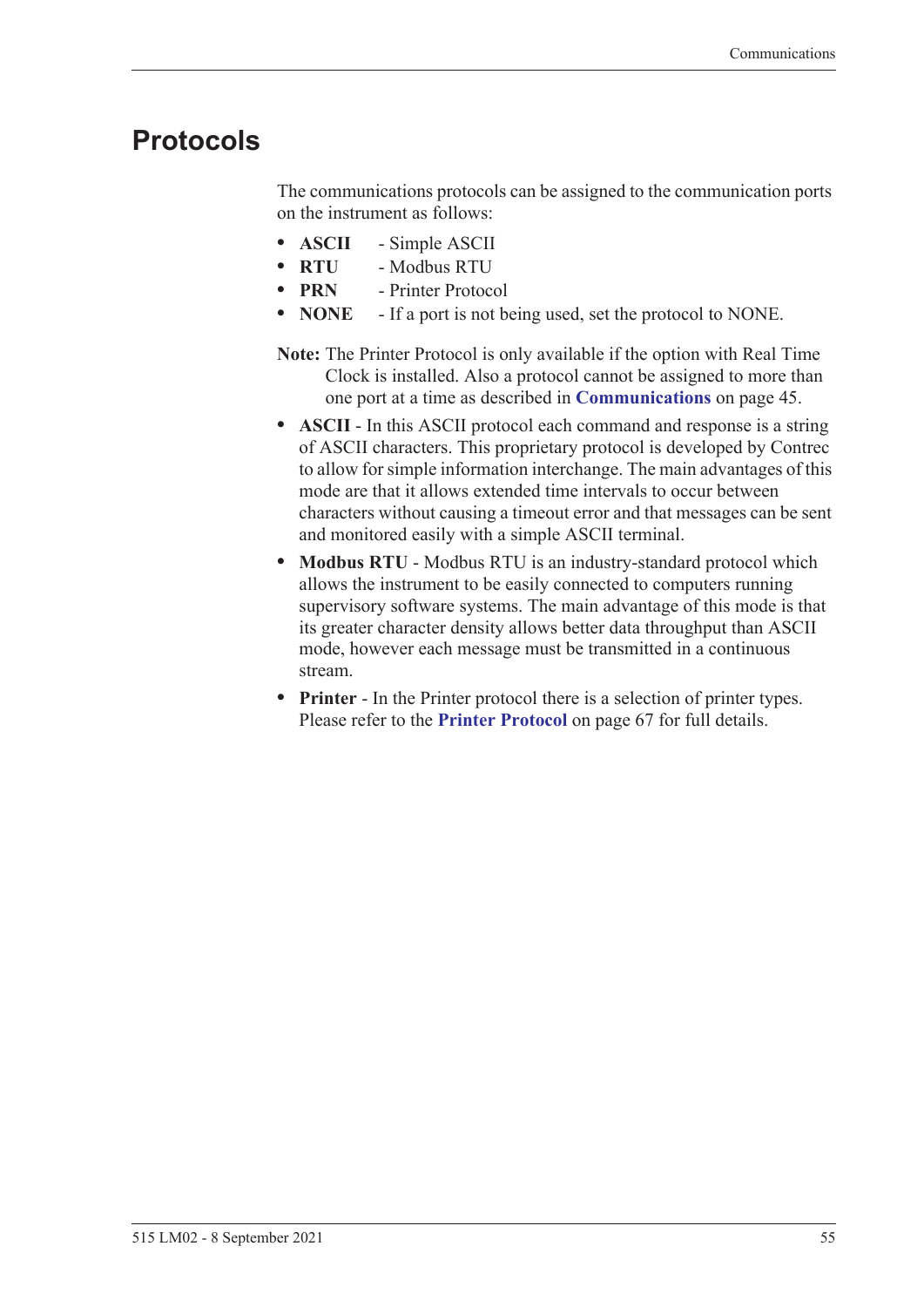# **Simple ASCII Protocol**

**Note:** Not all ASCII commands are applicable for Batch Controller applications.

This simple ASCII protocol requires that all requests are initiated with a colon (:) and terminated with a carriage return  $\binom{C_R}{R}$ . The message termination can include a linefeed before the carriage-return  $(\mathsf{L}_\mathsf{F}^\mathsf{C}(\mathsf{R})$ , but it is the carriage-return that acts as the message termination.

All responses by the instrument are terminated with a linefeed and a carriage-return  $\left( {}^{\mathsf{L}}_F\right)^{\mathsf{C}}$ <sub>F</sub> $\right)$ .

## **Requests Format**

The format of a request to the instrument is as follows:



Each request must include the address and command portions. The underlined section is an optional part of the request string.

#### **Address**

In multipoint communications, each instrument must have a unique address and it is essential in the request for identifying a particular instrument. However, it may be set to 000, for special broadcast commands. For singleinstrument communications, the address can also be set to 000 in the request.

Refer to **Communications** on page 58 for setting the instrument address.

**Note:** The instrument always responds with its address in the header regardless of the type of request.

## **Log Type and Number**

The log type and number enables a communicating device to retrieve data from the instrument. The data can be from the existing logs or from the current process variables.

The log request is optional. If the log request is not included, or the log number is set to 000, the instrument returns the current process variables. If the log request is included, the log number defines the specific log entry by counting backwards. The most recent log entry for a timebase is 001.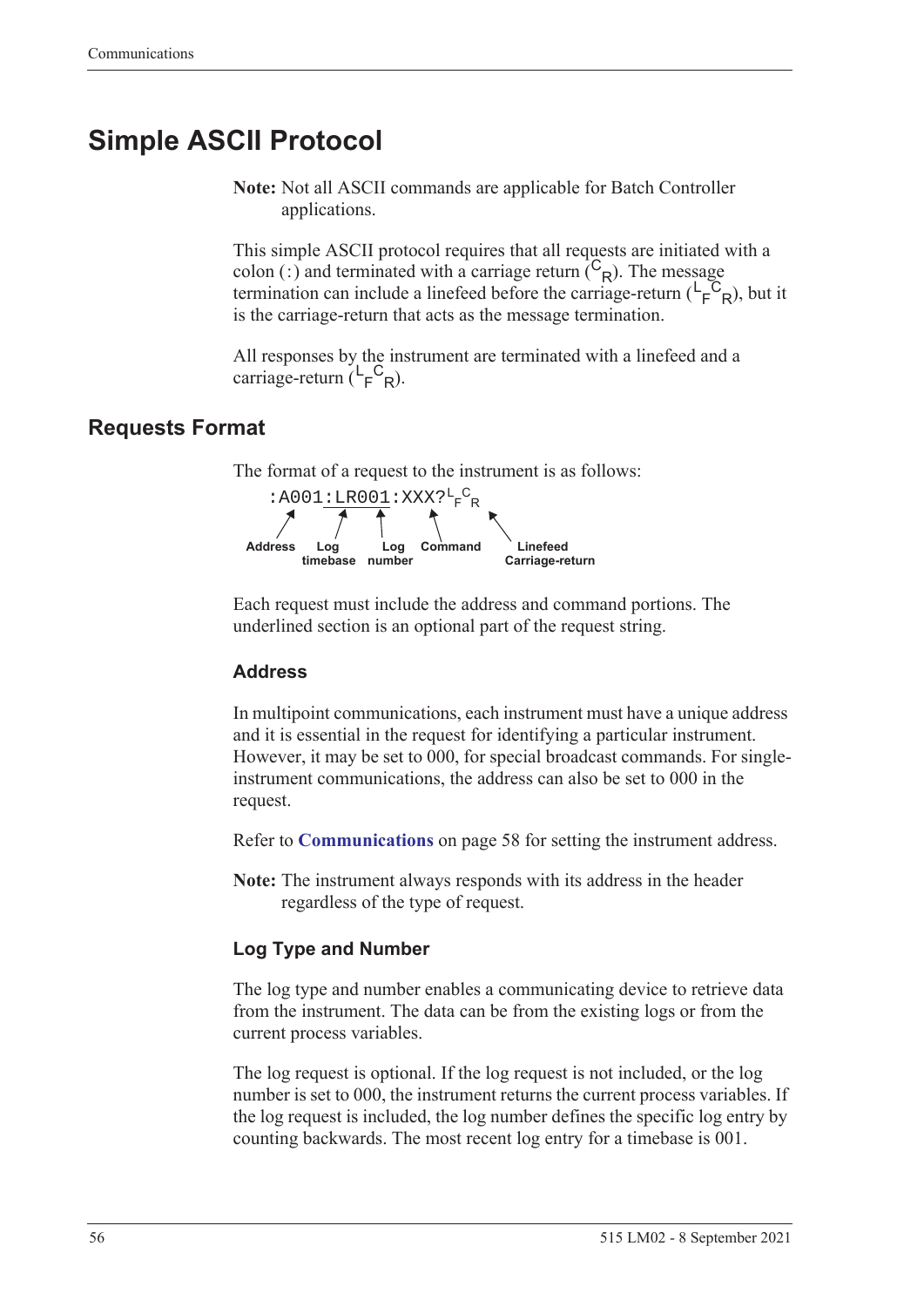The "last edit" log records the process variables at the time of the last exit from the calibration edit mode. There is only one "last edit" log, therefore, if a number is included in the request, the instrument ignores the number and returns the data at the time of the last edit. Likewise, there is only one set of current process variables, therefore it also ignores any log number included in that request.

The types of the logs applicable to this instrument are as follows:

| Log Type                                    |
|---------------------------------------------|
| LE - last edit log                          |
| LR - logged records (non-timebased logging) |

The number of the log entry is the same as shown on the front panel of the instrument. For example, a request for LR003 would return the data for the log entry two batches prior to the most recent batch log entry.

#### **Instrument Responses**

The instrument response time to any enquiry is not more than 300 ms. The responses from the instrument are in the following format:

```
HEADER<sup>L</sup>F<sup>C</sup>R
DATA<sup>L</sup>F<sup>C</sup>R
DATA<sup>L</sup>F<sup>C</sup>R
.
.
.
DATA<sup>L</sup>F<sup>C</sup>R
L_p^CR
```
The components of the response message are as follows:

#### **Header**

The format of the response header from the instrument is as follows:



The instrument **Exception Status** codes that the instrument returns for the ASCII protocol are the same as those described for the Modbus RTU protocol in **[Instrument Exception Status](#page-74-1)** on page 65.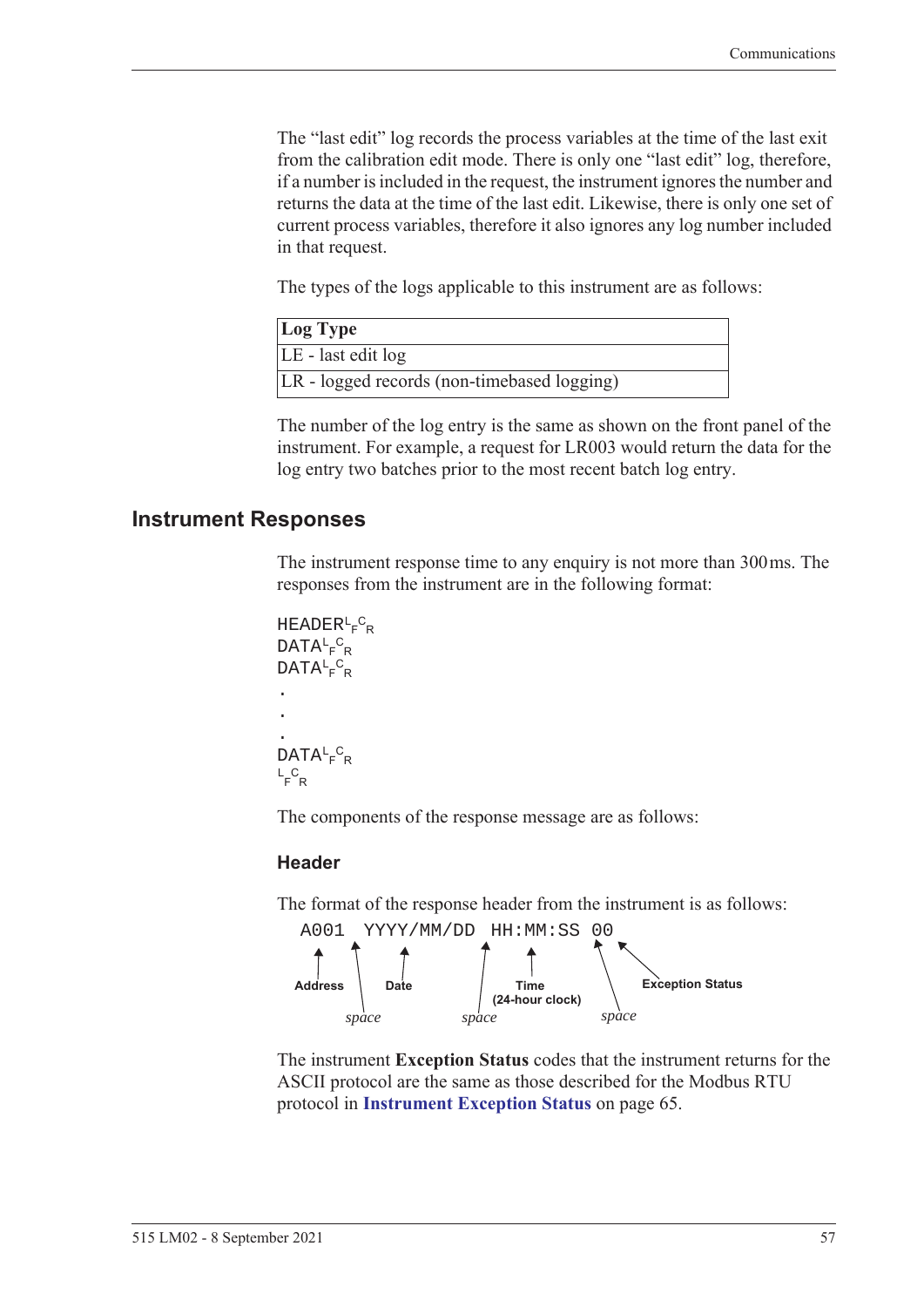#### **Data**

The format of the data variables from the instrument is as follows:

|                       |  |  |  |  |  |  |  | 89123.456                                                                                                                                                     |  |  |  |  |  |  | VOLUME |  |  |
|-----------------------|--|--|--|--|--|--|--|---------------------------------------------------------------------------------------------------------------------------------------------------------------|--|--|--|--|--|--|--------|--|--|
|                       |  |  |  |  |  |  |  |                                                                                                                                                               |  |  |  |  |  |  |        |  |  |
| Value (aligned right) |  |  |  |  |  |  |  | $\begin{bmatrix} \frac{9}{8} \\ \frac{6}{8} \end{bmatrix}$ Unit (aligned left) $\begin{bmatrix} \frac{9}{8} \\ \frac{6}{8} \end{bmatrix}$ Item (aligned left) |  |  |  |  |  |  |        |  |  |

**Note:** The decimal point in the Value is always at character position 8. Therefore whole numbers are aligned right at the decimal point, with trailing zeroes.

#### **Variables Request**

The variables request asks the instrument to return the value of one or more requested variables.

| Command Description                |                                                                                                                                                 |
|------------------------------------|-------------------------------------------------------------------------------------------------------------------------------------------------|
| $\mathsf{RVA?}$                    | Return all variables                                                                                                                            |
| :RVD?                              | Return the default variable                                                                                                                     |
| $\vert :RV0? \dots \vert$<br>:RV9? | Return the specific variable. The numbers relate to the<br>position in the variables menu. For example, V0 is Energy,<br>V1 is Power and so on. |

#### **Variables Request and Response Example**

The following request is for the only instrument that is connected to the communication port to return the values of all main menu variables.

: A 0 0 1 : R V A ?  $L_F$   $C_R$ 

The following is an example of a hypothetical instrument response. Refer to on page 3 for the list of variables that would be returned for this application.

A001 2020/03/14 18:25:00  $F$   $\circ$ <sub>R</sub> 9.116 m3 VOLUME <sup>F</sup> <sup>C</sup> R 4.573 m LEVEL <sup>L</sup>  $F$   $\circ$ R 65.230 % %FULL <sup>L</sup>  $F$   $\circ$ <sub>R</sub> 8627.100 KG MASS <sup>L</sup> <sup>F</sup> <sup>C</sup> R L <sup>F</sup> <sup>C</sup> R

The following message to an instrument, requests the current value for the default variable:

: A 0 0 1 : R V D ?  $L_F$   $C_R$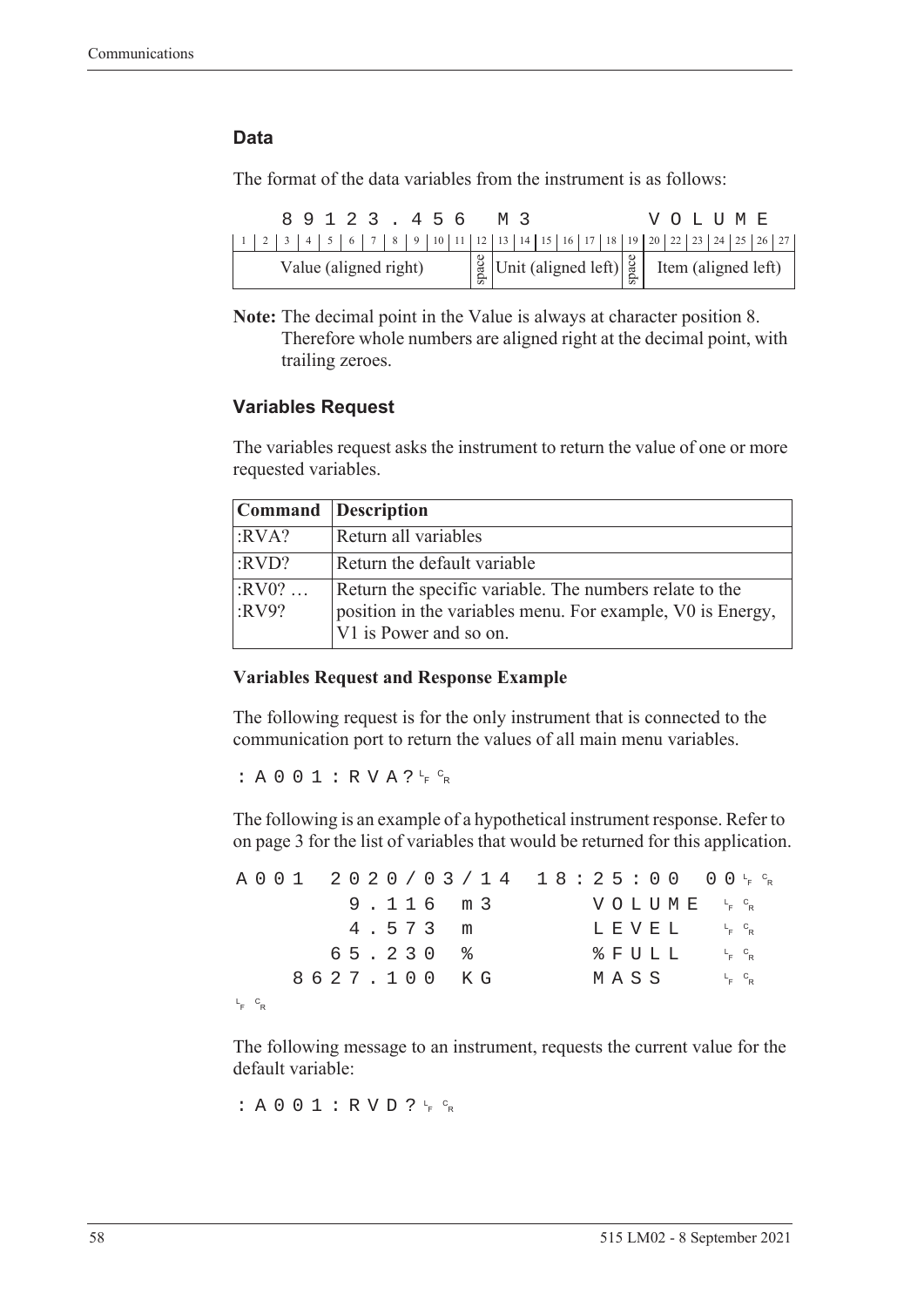The instrument response would be similar to the following:

A001 2020/03/14 18:25:00 <sup>F</sup> <sup>C</sup> R  $9.455$  m 3  $F$   $\circ$ R L <sup>F</sup> <sup>C</sup> R

#### **Log Request**

The log request asks the instrument how many logs will be included in a printed log report. These are the values described in **Time Settings and Data Logging** on page 59.

|      | Command Description                                      |
|------|----------------------------------------------------------|
| RLR? | Return the number of log records (non-timebased logging) |

#### **Log Response Example**

The following message asks the instrument with address 001 to return the number of logs that the instrument stores:

 $: A 0 0 1 : R L R ? \nmid R$ 

The instrument response would be similar to the following:

A001 2020/03/14 18:25:00  $F$   $\circ$ R  $24r$ <sub>F</sub>  $c_R$ L <sup>F</sup> <sup>C</sup> R

#### **Clear Data Request**

The clear data request asks the instrument to clear the data in the selected registers.

|      | Command Description                             |
|------|-------------------------------------------------|
| RCL? | Clear the logs except for the "last edited" log |

#### **Clear Data Request Example**

The following message asks the instrument with address 001 to clear the logged data that the instrument stores:

: A 0 0 1 : R C L ?  $L_F$   $c_R$ 

The instrument response would be similar to the following:

A001 2020/03/14 18:25:00  $F$   $C_R$ L <sup>F</sup> <sup>C</sup> R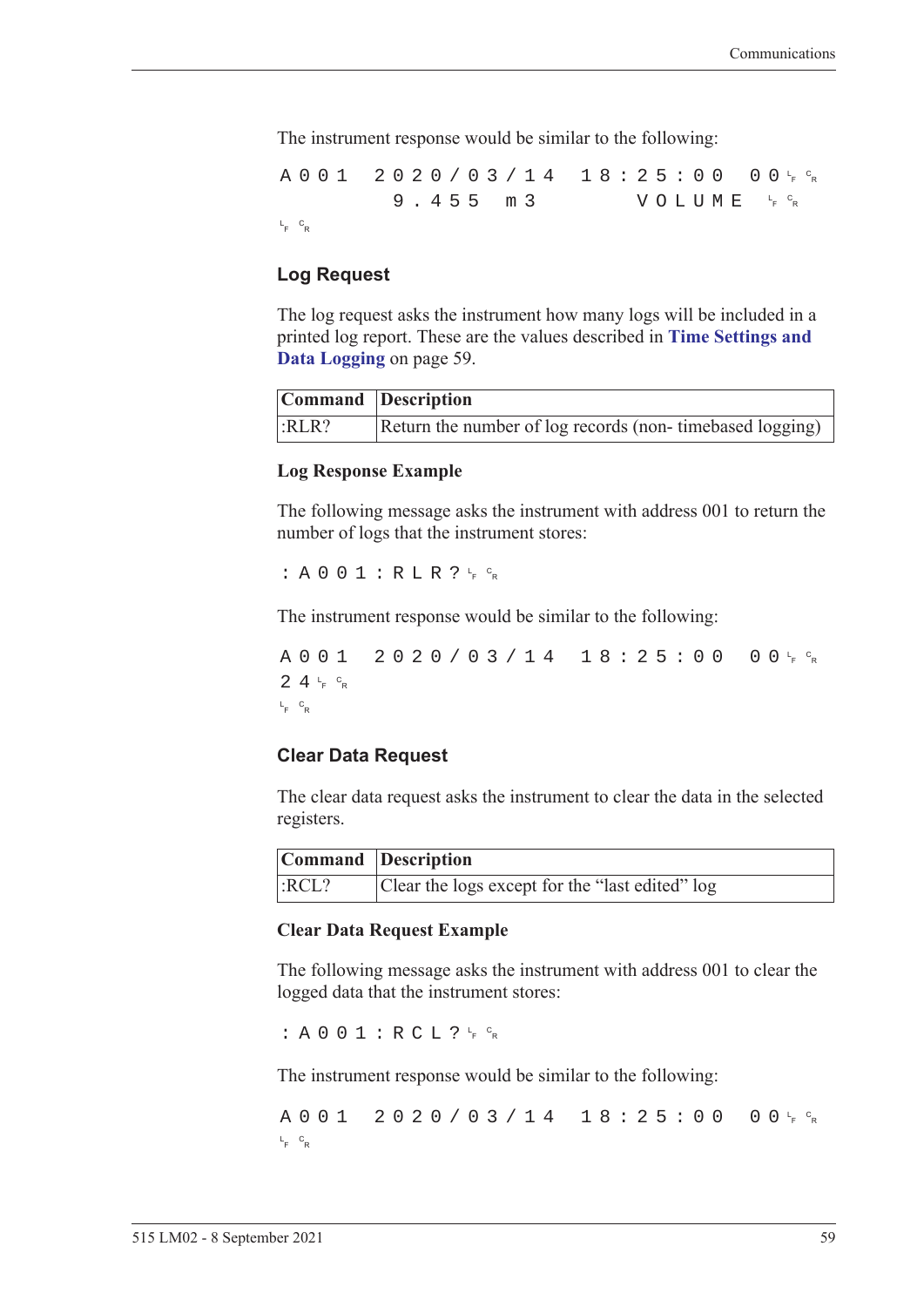#### **Instrument Information Request**

The Instrument Information request asks the instrument to return the general information about the model and version codes. The instrument exception status is returned as a part of the header as it is with the header for all command responses.

|                                                                     | Command Description                                          |  |  |  |
|---------------------------------------------------------------------|--------------------------------------------------------------|--|--|--|
| RIG?<br>Return the general information about the instrument such as |                                                              |  |  |  |
|                                                                     | Model number, Application number, Version and Serial         |  |  |  |
|                                                                     | numbers etc. These items are returned as a block in the same |  |  |  |
|                                                                     | format as shown on the display in the "Model Info" menu.     |  |  |  |

#### **Instrument Information Response Example**

The following message asks the instrument with address 001 to return the general information about the instrument:

 $: A 0 0 1 : R I G ? \nvert F \nvert R$ 

The following is an example of a hypothetical instrument response:

|             | A 0 0 1 2 0 2 0 / 0 3 / 1 4 1 8 : 2 5 : 0 0 0 0 0 F CR                                                                                |  |  |  |  |  |  |  |                                           |  |  |  |  |  |  |
|-------------|---------------------------------------------------------------------------------------------------------------------------------------|--|--|--|--|--|--|--|-------------------------------------------|--|--|--|--|--|--|
|             | 5 1 5                                                                                                                                 |  |  |  |  |  |  |  | $M$ O D E L 2 - 1 - - S - $L_{F}$ $C_{R}$ |  |  |  |  |  |  |
|             | $LMO2$ INPUT $- - L - - - \frac{1}{2} C_R$                                                                                            |  |  |  |  |  |  |  |                                           |  |  |  |  |  |  |
|             | $L M O 2$ $V ER S$ 3.0.000 <sup><math>L F R R</math></sup>                                                                            |  |  |  |  |  |  |  |                                           |  |  |  |  |  |  |
|             | CUSTOM VERS $0000014R$                                                                                                                |  |  |  |  |  |  |  |                                           |  |  |  |  |  |  |
|             | UNIT                                                                                                                                  |  |  |  |  |  |  |  | $S/N$ 123456 $L_{R}^{C}$                  |  |  |  |  |  |  |
| $L_F$ $C_R$ |                                                                                                                                       |  |  |  |  |  |  |  |                                           |  |  |  |  |  |  |
|             | 1   2   3   4   5   6   7   8   9   10   11   12   13   14   15   16   17   18   19   20   21   22   23   24   25   26   27   28   29 |  |  |  |  |  |  |  |                                           |  |  |  |  |  |  |

## **Corrupted or Invalid Requests**

If the instrument receives a corrupted or incomplete request, there is no response. The instrument discards any partial request and waits for the next enquiry.

If the instrument receives a request message in the correct format, but for a non-existent option, it returns only the message header. For example, if the instrument received the following request variables message :A001:RVT? it will return only the header because there is no T option for the 'Variables Request' message.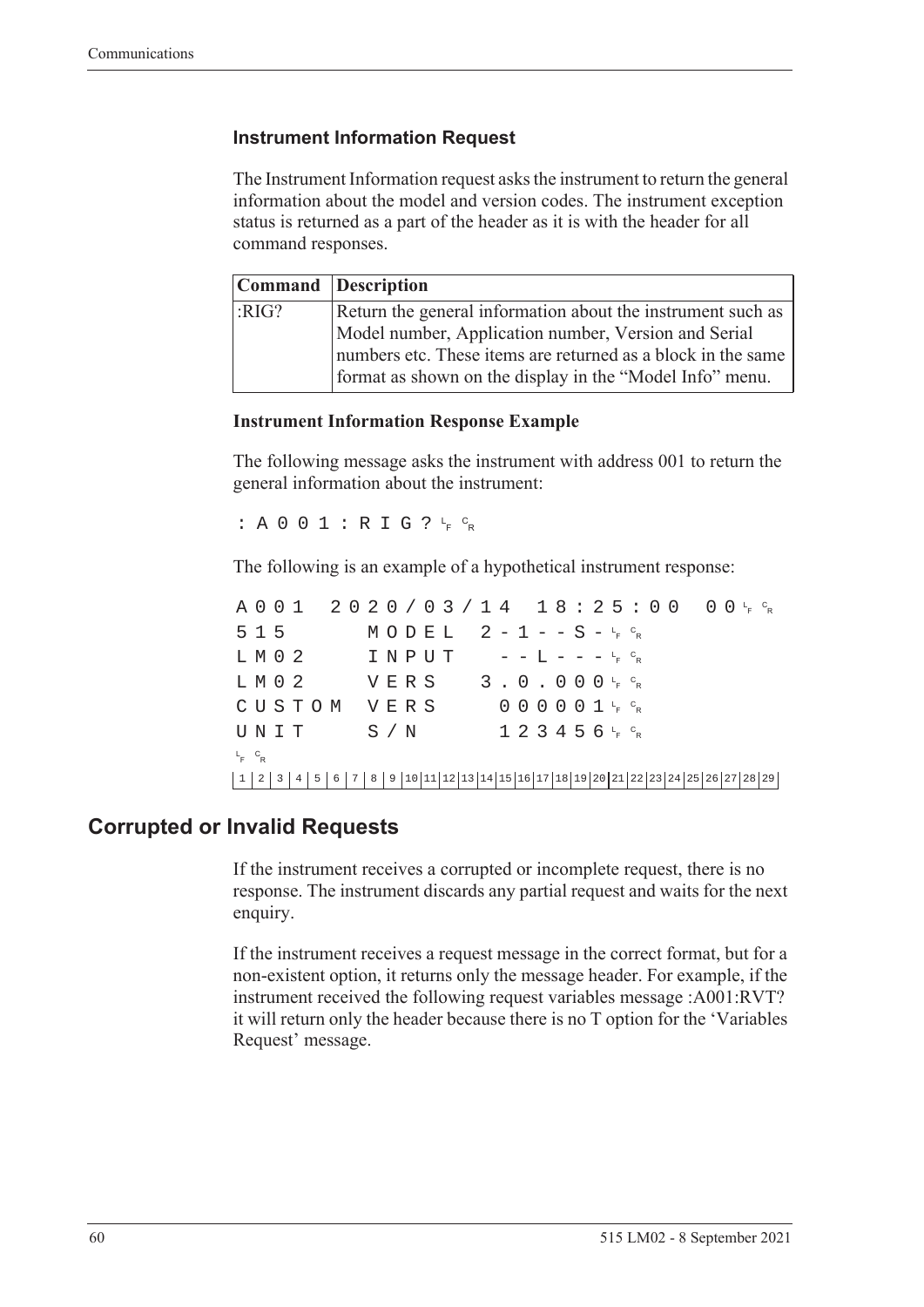# **Modbus RTU Protocol**

Modbus RTU (remote terminal unit) is an industry standard protocol that allows the instrument to be easily interfaced to other communication devices.

The instrument implements the Modbus protocol as detailed in the *Modicon Modbus Protocol Reference Guide* PI-MBUS-300 Rev J (June 1996).

#### **Message Format**

In RTU mode, messages start with a silent interval of at least 3.5 character times. The first field transmitted is the device address. Following the last transmitted character, a similar interval of at least 3.5 character times marks the end of the message. A new message can begin after this interval. The entire message frame must be transmitted as a continuous stream. A typical message frame is shown below:

| <b>Address</b> | <b>Function</b> | Data    | <b>CRC</b> Check |
|----------------|-----------------|---------|------------------|
| $ 1$ byte      | 1 byte          | n bytes | 2 bytes          |

Except for broadcast messages, when a master device sends a query to a slave device, it expects a normal response. One of four possible events can occur from the master's query:

- **•** If the slave device receives the query without a communication error, and can handle the query normally, it returns a normal response.
- **•** If the slave does not receive the query due to a communication error, no response is returned. The master program has to process a timeout condition for the query.
- **•** If the slave receives the query, but detects a communications error (parity or CRC), no response is returned. The master program has to process a timeout condition for the query.
- **•** If the slave receives the query without a communication error, but cannot handle it (for example, if the request is to read a nonexistent register), the slave will return an exception response informing the master of the nature of the error.

#### **Instrument Address**

The address of the instrument is programmable in the range from 1 to 247. Some addresses are reserved according to PI-MBUS-300 and have a special meaning:

- 0 = Broadcast, no response required from slave devices
- **•** 248 to 255 Reserved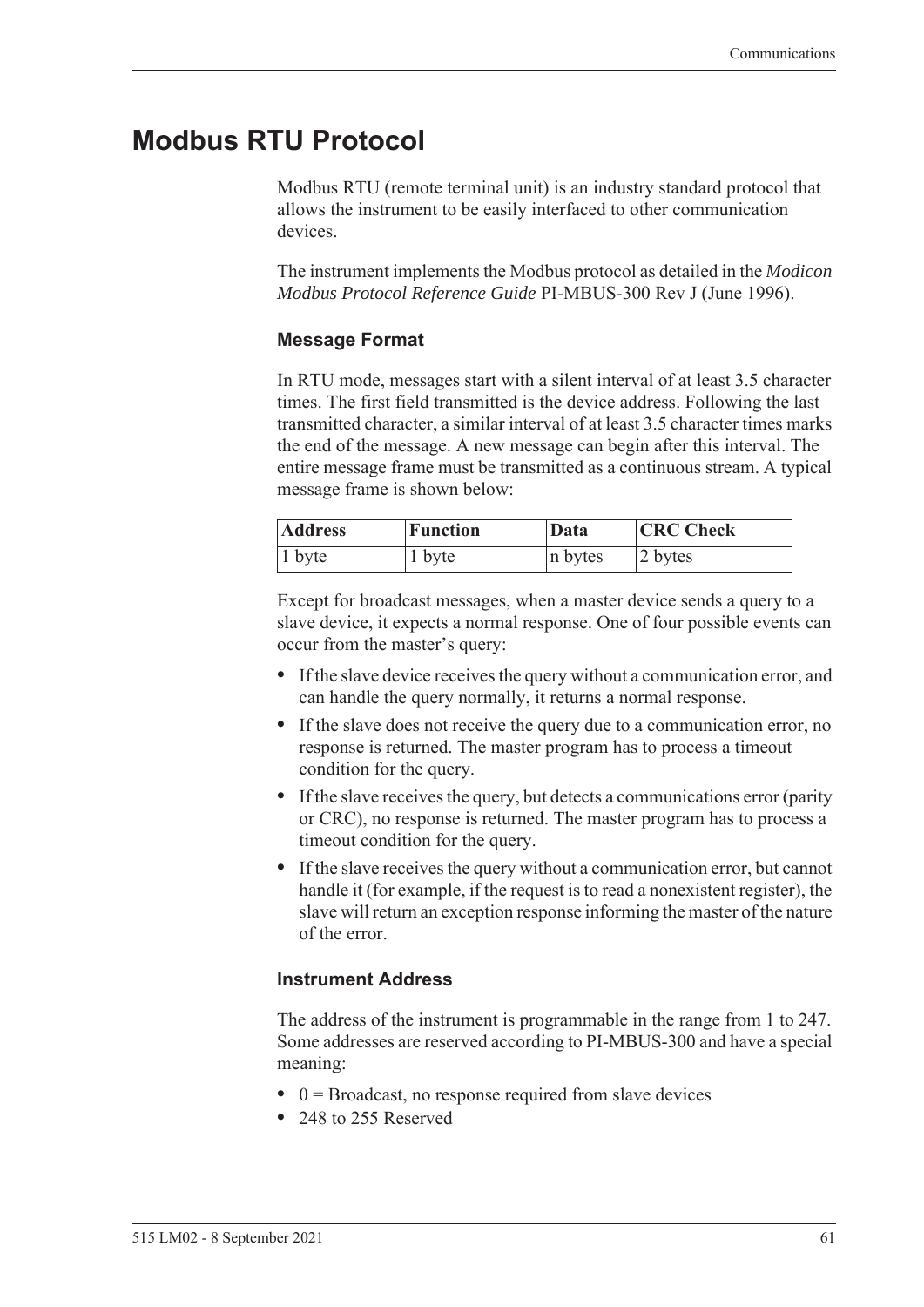#### **Function Codes**

| Code            | <b>Name</b>           | <b>Description</b>                                                    |
|-----------------|-----------------------|-----------------------------------------------------------------------|
| 03              | Read data register(s) | Obtain the content of one or more 2-byte<br>data registers.           |
| 06              | Preset data register  | Preset one 2-byte data register.                                      |
| $\overline{07}$ | Read status register  | Obtain the content of 1-byte status register.                         |
| 16              |                       | $ $ Preset data register(s) Preset one or more 2-byte data registers. |

The instrument accepts the following function codes:

#### **Exception Response**

The instrument forms an exception response by adding 80H to the function code and using an exception code as the 1-byte data field in the returned frame. Implemented exception codes are as follows:

| Code | <b>Name</b>          | <b>Description</b>                                                                                                                                   |
|------|----------------------|------------------------------------------------------------------------------------------------------------------------------------------------------|
| 01   | Illegal function     | The function code is not a legal action for<br>the slave.                                                                                            |
| 02   | Illegal data address | The data address is not a legal address for<br>the slave.                                                                                            |
| 03   | Illegal data value   | The data value is not a legal value for the<br>slave.                                                                                                |
| 05   | Acknowledge          | The slave has accepted the request and is<br>processing it, but a long duration of time<br>will be required to do so.                                |
| 06   | Slave device busy    | The slave is engaged in processing a long<br>duration program command. The master<br>should re-transmit the message later when<br>the slave is free. |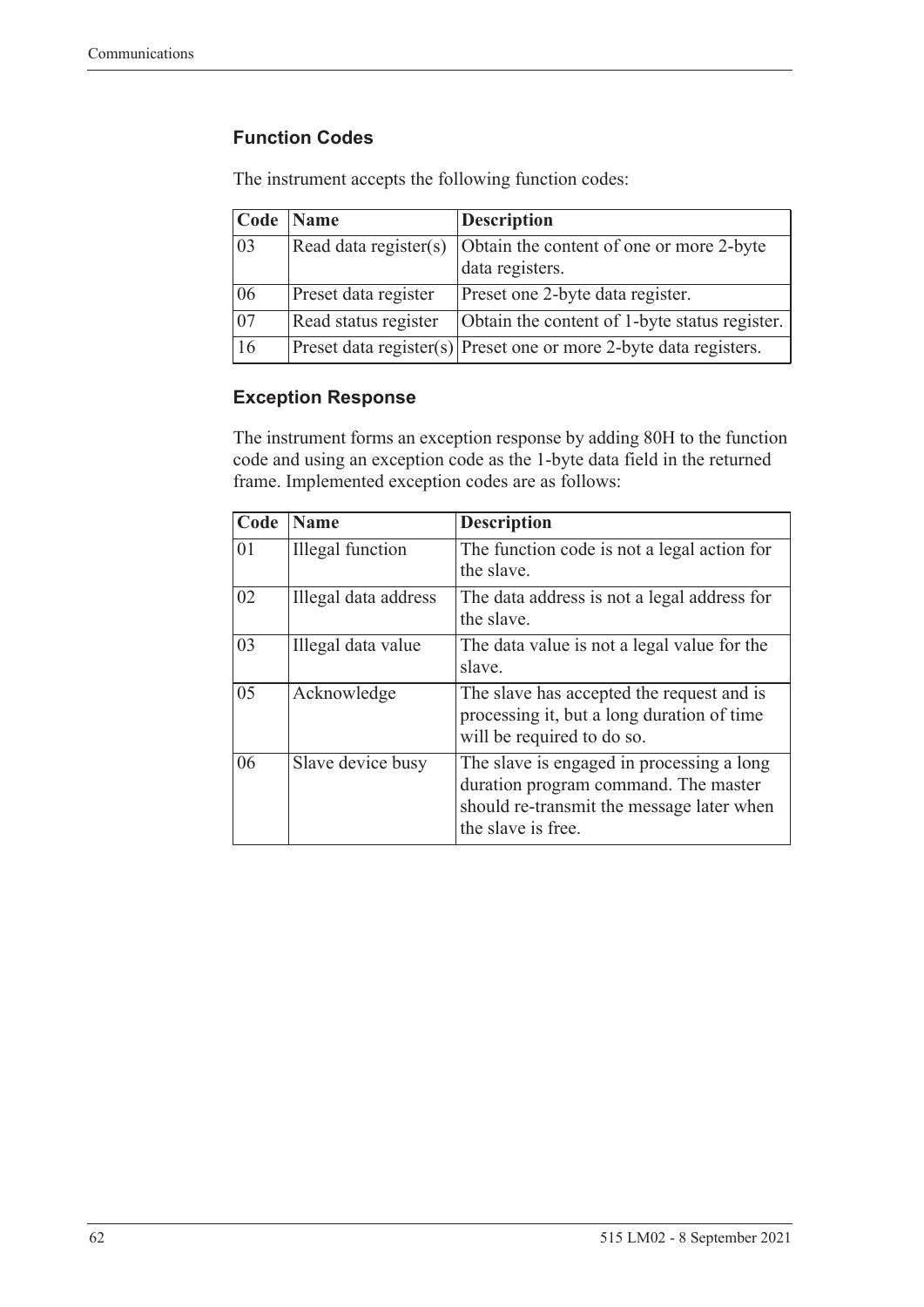### **List of Data Registers**

The following tables describe the addresses and meaning of the data registers in the instrument. The registers are grouped in blocks that relate to a particular function of the instrument. The data values are expressed in the engineering units that were selected for the variables when the instrument settings were configured.

**Note:** Conventional numbering of registers often starts from 1, therefore be aware that "register 1" in this case has "address 0" and so on.

The data registers represent different data types as specified in the tables:

- I Integer, 2 bytes (Holding Register)
- L Long Integer, 4 bytes (2 registers)
- P Programmable Format, 4 bytes (2 registers)

The "Programmable Format" data type for 4-byte (2 registers) data values can be set as either Floating Point or Long Integer via the "Data Type" program item as described in **[Communications](#page-54-0)** on page 45.

The Floating Point variable is represented in IEEE-754 Floating Point 4-byte format and requires two 2-byte data registers:

| <b>IEEE-754</b> | <b>Modicon Registers</b>    |
|-----------------|-----------------------------|
| 1st byte        | low byte (register $X$ )    |
| 2nd byte        | high byte (register X)      |
| 3rd byte        | $ low byte (register X+1) $ |
| 4th byte        | high byte (register $X+1$ ) |

This means that two data registers must be read or written to obtain, or preset, one data value.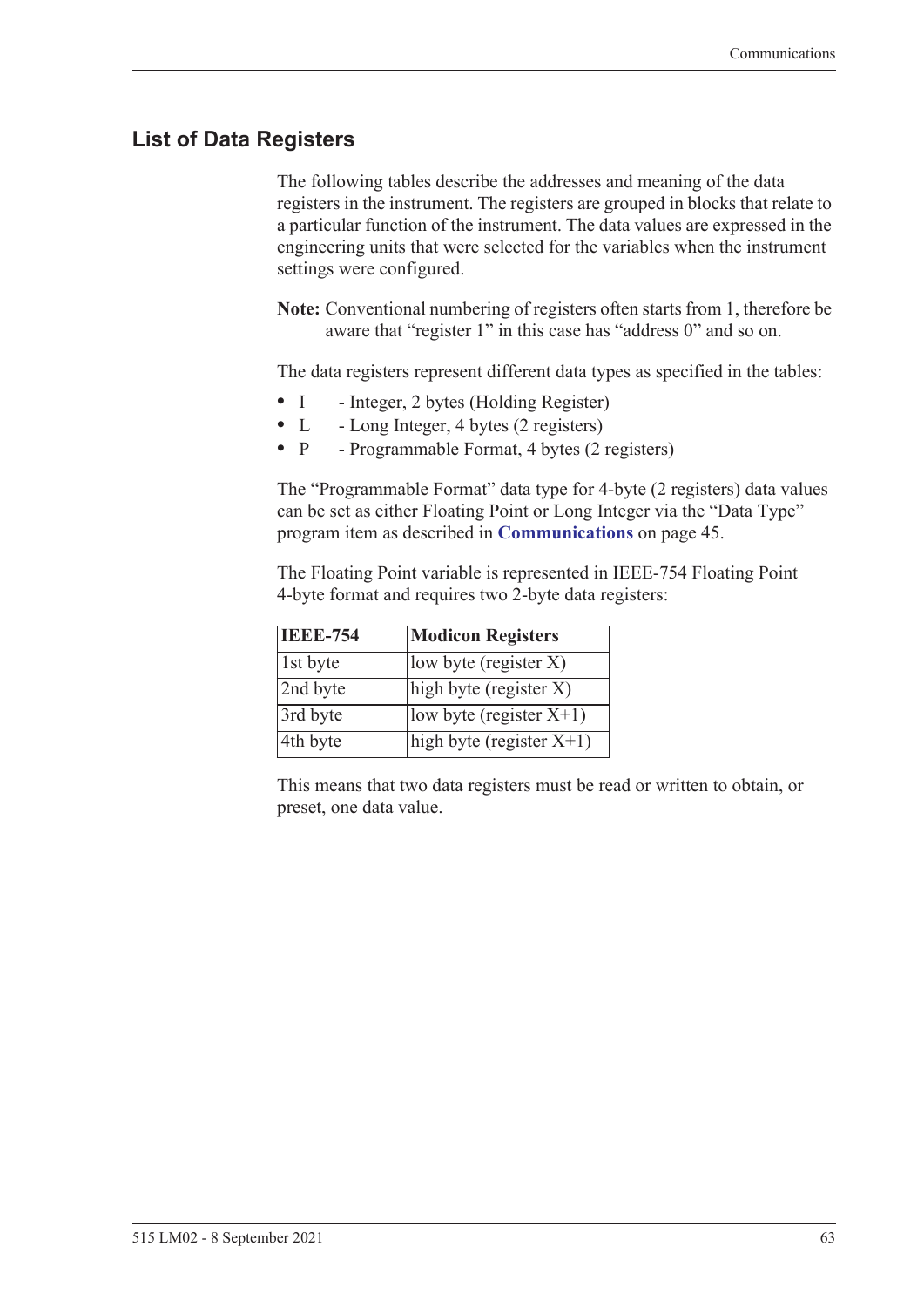### **Current and Logged Process Data**

This block of registers is available for the retrieval of current or logged process data with its matching time and date information.

Use the log timebase and log number to retrieve the logged information from the appropriate register. If a particular log number does not exist, or the instrument does not have the optional real-time clock, the time and date stamp and associated variables are set to zero.

| <b>Register</b> | <b>Name</b>            | <b>Comments</b>                                                                                                                  | <b>Read Only or</b><br><b>Read/Write</b> | <b>Type</b>             |
|-----------------|------------------------|----------------------------------------------------------------------------------------------------------------------------------|------------------------------------------|-------------------------|
| $\overline{1}$  | <b>Product Volume</b>  |                                                                                                                                  | $\overline{\mathsf{R}}$                  | $\overline{\mathsf{P}}$ |
| $\overline{3}$  | <b>Product Level</b>   |                                                                                                                                  | $\overline{R}$                           | $\overline{\mathsf{P}}$ |
| $\overline{5}$  | Volume Full Percentage |                                                                                                                                  | $\overline{R}$                           | $\overline{\mathsf{P}}$ |
| $\overline{7}$  | <b>Product Mass</b>    |                                                                                                                                  | $\overline{\mathsf{R}}$                  | $\overline{\mathsf{P}}$ |
| $\overline{9}$  |                        |                                                                                                                                  | $\mathsf{R}$                             | $\overline{P}$          |
| $\overline{11}$ |                        |                                                                                                                                  | $\mathsf{R}$                             | $\overline{P}$          |
| $\overline{13}$ |                        |                                                                                                                                  | $\overline{\mathsf{R}}$                  | $\overline{\mathsf{P}}$ |
| 15              |                        | <b>Process Variables</b>                                                                                                         | $\overline{\mathsf{R}}$                  | $\overline{\mathsf{P}}$ |
| $\overline{17}$ |                        |                                                                                                                                  | $\overline{R}$                           | P                       |
| 19              |                        |                                                                                                                                  | $\overline{R}$                           | P                       |
| $\overline{21}$ |                        |                                                                                                                                  | $\overline{R}$                           | $\overline{P}$          |
| $\overline{23}$ |                        |                                                                                                                                  | $\overline{R}$                           | $\overline{P}$          |
| $\overline{25}$ |                        |                                                                                                                                  | $\overline{R}$                           | $\overline{P}$          |
| $\overline{27}$ |                        |                                                                                                                                  | ${\sf R}$                                | $\overline{P}$          |
| $\overline{29}$ |                        |                                                                                                                                  | $\overline{\mathsf{R}}$                  | $\overline{\mathsf{P}}$ |
| $\overline{31}$ | Year                   |                                                                                                                                  | R/W                                      |                         |
| $\overline{32}$ | Month                  | Current Date/Time or                                                                                                             | $\overline{R/W}$                         |                         |
| $\overline{33}$ | <b>Date</b>            | Logged Date/Time Stamp                                                                                                           | $\overline{R/W}$                         | I                       |
| $\overline{34}$ | Hour                   | (see register 38 Log Number).                                                                                                    | $\overline{R/W}$                         |                         |
| $\overline{35}$ | Minute                 | Only current Date/Time can be edited                                                                                             | R/W                                      | I                       |
| $\overline{36}$ | Second                 |                                                                                                                                  | $\overline{\mathsf{R}}$                  | I                       |
| $\overline{37}$ | Log Type               | 00 - hourly or log records<br>$01 - \text{daily}$<br>02 - weekly<br>03 - monthly<br>04 - yearly<br>05 - last edit of calibration | R/W                                      | L                       |
| 38              | Log Number             | If set to 0, current variables and Date/Time<br>are retrieved                                                                    | R/W                                      |                         |
| 39              | <b>Clear Data</b>      | 01 - clear logs                                                                                                                  | $\overline{W}$                           | I                       |
| 40              | Reserved               |                                                                                                                                  |                                          |                         |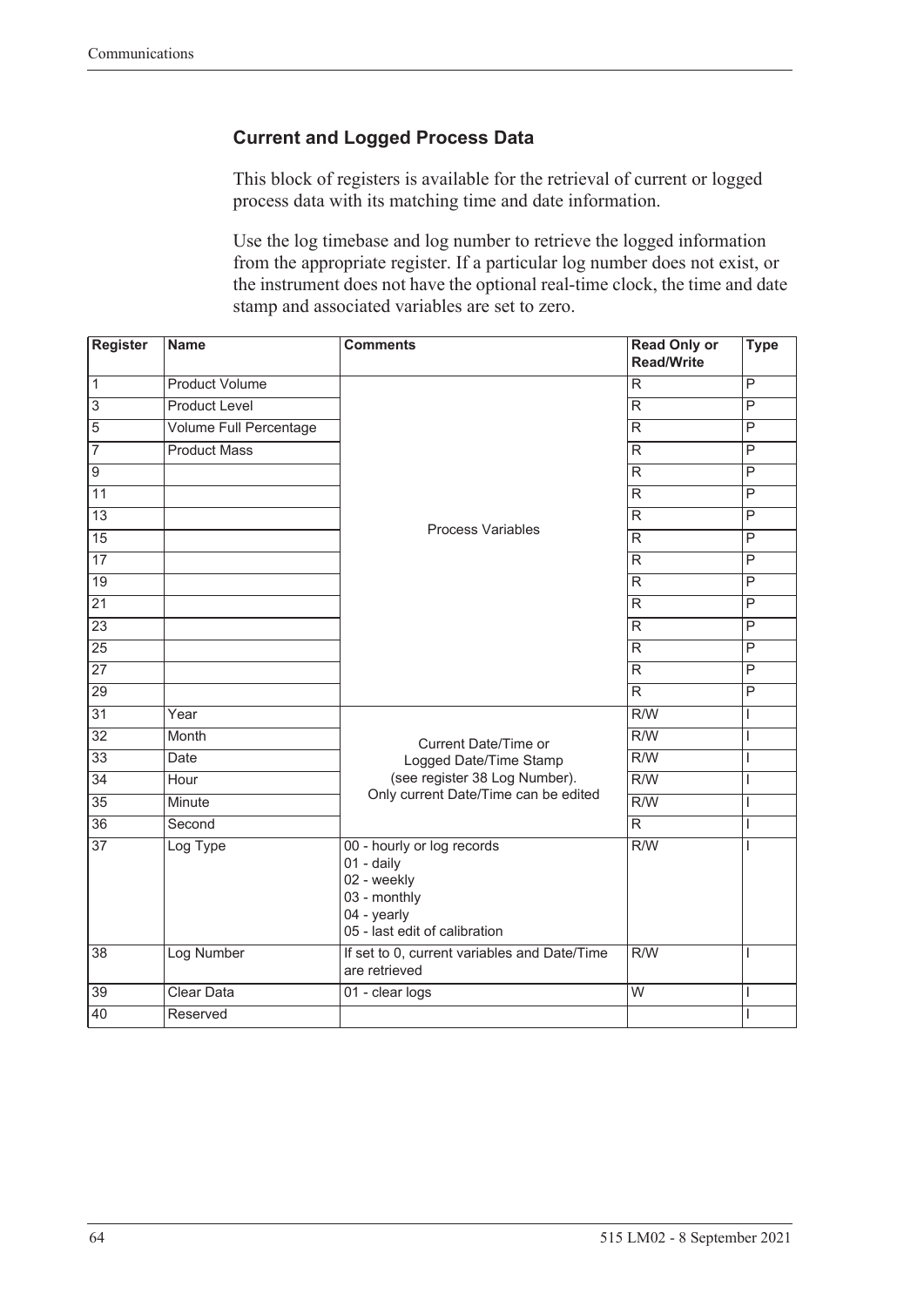### <span id="page-74-0"></span>**Instrument Exception Status**

This register is available to verify the status of the instrument.

| <b>Register</b> | <b>Name</b> | <b>Comments</b>                        | <b>Read Only or</b><br><b>Read/Write</b> | <b>Type</b> |
|-----------------|-------------|----------------------------------------|------------------------------------------|-------------|
| 41              | Exception   | $00 = no error$                        | R                                        |             |
|                 | Status      | 01 = analog input 1 failure            |                                          |             |
|                 |             | 02 = analog input 2 failure            |                                          |             |
|                 |             | 03 = analog input 3 failure            |                                          |             |
|                 |             | $04$ = analog input 4 failure          |                                          |             |
|                 |             | 05 = invalid calibration parameter     |                                          |             |
|                 |             | 06 = invalid reference parameter       |                                          |             |
|                 |             | $07$ = invalid property                |                                          |             |
|                 |             | 08 to 09 reserved                      |                                          |             |
|                 |             | $10$ = process parameters out of range |                                          |             |
|                 |             | $11 =$ input is over limit             |                                          |             |
|                 |             | $12$ = flow error detected             |                                          |             |
|                 |             | $20 =$ system failure                  |                                          |             |
|                 |             | $21$ = power supply is low             |                                          |             |
|                 |             | $22$ = new or failed clock battery     |                                          |             |
|                 |             | 23 to 29 reserved                      |                                          |             |
|                 |             | $30 =$ alarm 1 active                  |                                          |             |
|                 |             | $31$ = alarm 2 active                  |                                          |             |
|                 |             | $32$ = alarm 3 active                  |                                          |             |
|                 |             | $33$ = alarm 4 active                  |                                          |             |

### **Instrument Configuration, Control and I/O**

This block of registers is available in some applications to give access to important information in the instrument.

| <b>Register</b> | <b>Name</b>        | <b>Comments</b>                                                             | <b>Read Only or</b><br><b>Read/Write</b> | Type |
|-----------------|--------------------|-----------------------------------------------------------------------------|------------------------------------------|------|
| 42              | Reserved           |                                                                             |                                          |      |
| 43              | Logic Inputs       | 0 to 15 Binary representation of logic inputs                               | R                                        |      |
|                 |                    | B0 = 0/1 (LSB)input 1 activated/deactivated                                 |                                          |      |
|                 |                    | $B1 = 0/1$ input 2 activated/deactivated                                    |                                          |      |
|                 |                    | $B2 = 0/1$ input 3 activated/deactivated                                    |                                          |      |
|                 |                    | B3 = 0/1input 4 activated/deactivated                                       |                                          |      |
| 44              |                    | Operation Mode   Representation of operation mode                           | R                                        |      |
|                 |                    | $0 =$ Idle/Local<br>Idle state                                              |                                          |      |
| 45              | <b>Relay State</b> | 0 to 15 Binary representation of relay status.<br>$0 =$ open; $1 =$ closed. | R                                        |      |
|                 |                    | $B0 =$ relay 1 (LSB)<br>$B1 =$ relay 2<br>$B2 =$ relay 3<br>$B3 =$ relay 4  |                                          |      |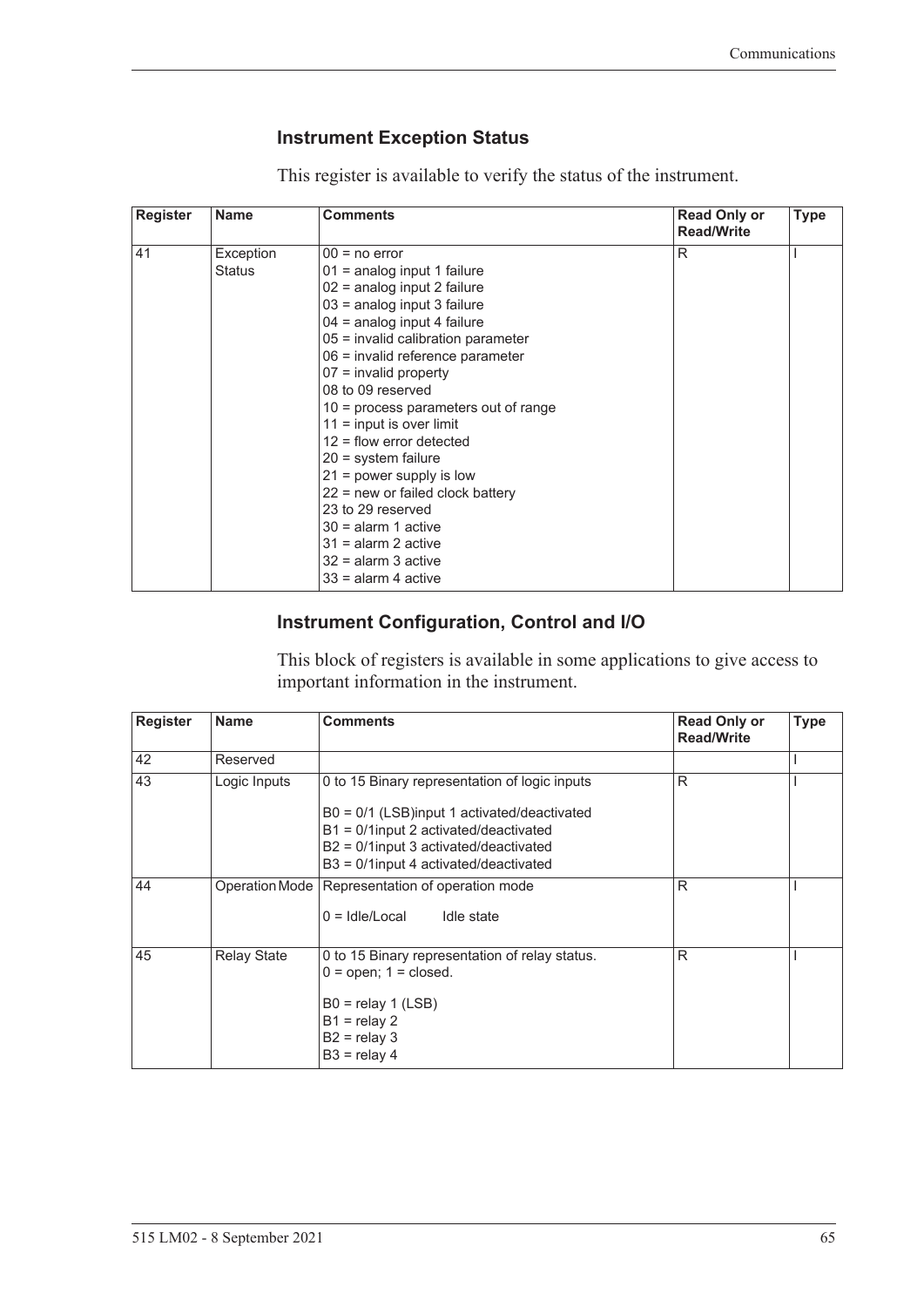| <b>Register</b> | <b>Name</b>             | <b>Comments</b>                                                                                                                                                                                                                           | <b>Read Only or</b><br><b>Read/Write</b> | <b>Type</b> |
|-----------------|-------------------------|-------------------------------------------------------------------------------------------------------------------------------------------------------------------------------------------------------------------------------------------|------------------------------------------|-------------|
| 46              | <b>Relay Control</b>    | 0 to 15 Binary representation of relay control.<br>$0 =$ open; $1 =$ close.<br>$B0 =$ relay 1 (LSB)<br>$B1 =$ relay 2<br>$B2 =$ relay 3<br>$B3 =$ relay 4                                                                                 | R/W                                      |             |
| 47              | Relay Control<br>Source | 0 to 15 Binary representation of relay control source.<br>$0 =$ Local (controlled by instrument operation) $1 = RTU$<br>(controlled by Modbus register 46).<br>$B0 =$ relay 1 (LSB)<br>$B1 =$ relay 2<br>$B2 =$ relay 3<br>$B3 =$ relay 4 | R/W                                      |             |
| 48 to 50        | Reserved                |                                                                                                                                                                                                                                           |                                          |             |
| 51 to 99        | Reserved                |                                                                                                                                                                                                                                           |                                          | P           |
| 101             | Analog Inp.1            | Raw analog input data.                                                                                                                                                                                                                    | R                                        | P           |
| 103             | Analog Inp.2            | 4-20mA inputs are read in Amperes.                                                                                                                                                                                                        | R                                        | P           |
| 105             | Analog Inp.3            | 0-5V or 1-5V inputs are read in Volts<br>RTD inputs are read in degrees Kelvin.                                                                                                                                                           | R                                        | P           |
| 107             | Analog Inp.4            | Unused inputs are configured as 4-20mA.                                                                                                                                                                                                   | R                                        | P           |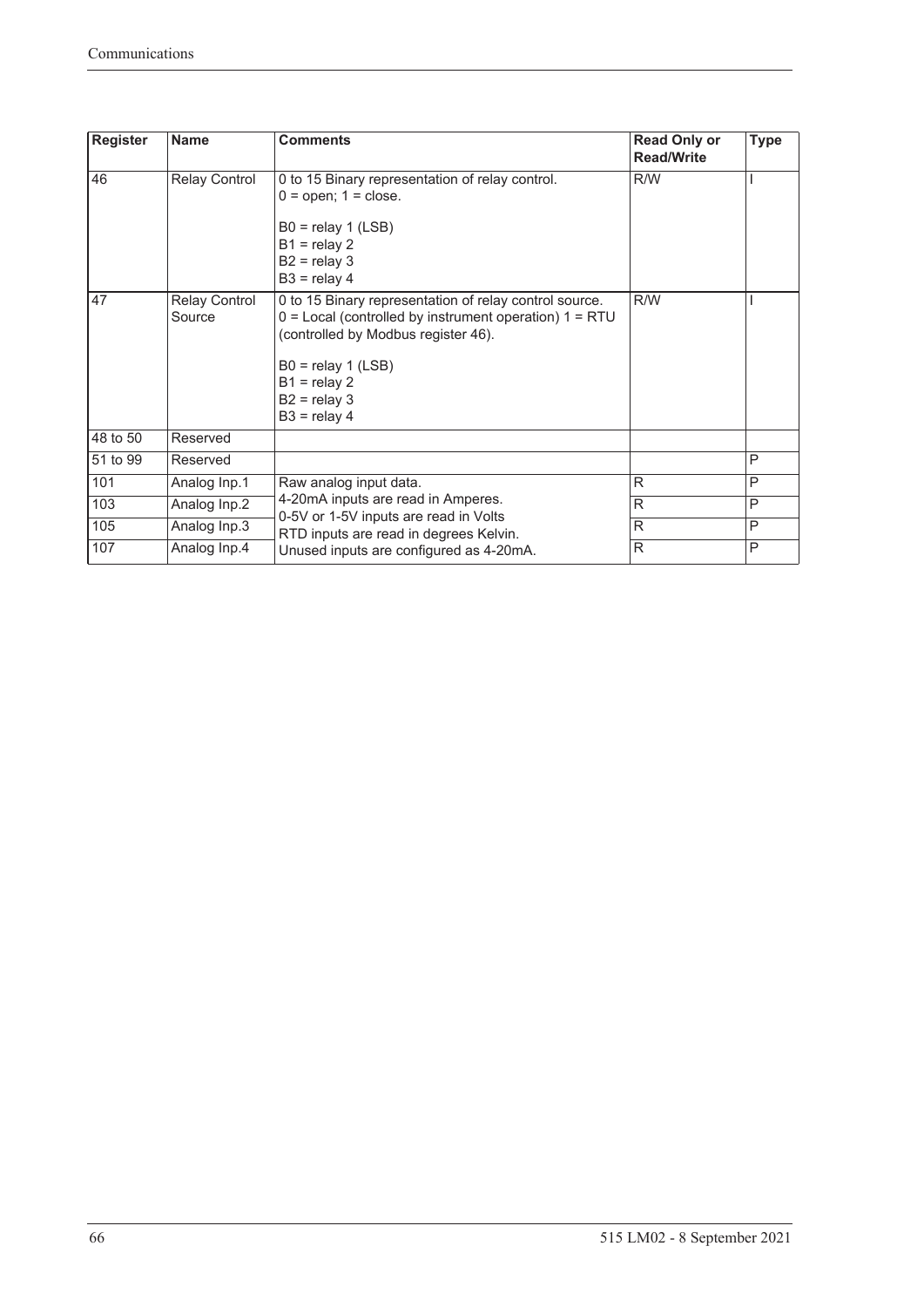## **Printer Protocol**

<span id="page-76-1"></span>A printer protocol is available in the 500 Series. It provides the ability to print out live data, individual logged data and to do some report-style printing of logged data. The method of printing these and the format of the printouts is described below.

**Note:** Printer output is only available if the Real Time Clock option is fitted.

The selection of Printer Protocol can be made for the Communications Protocol options for the RS232 or RS485 port. A list of log report types and printer types available at the end of the TM-LOG calibration menu.

### <span id="page-76-2"></span>**Report Types**

The list of report types is as follows:

- REP-01 Hourly Logs Report
- **•** REP-02 Daily Logs Report
- **•** REP-03 Weekly Logs Report
- **•** REP-04 Monthly Logs Report
- **•** REP-05 Yearly Logs Report
- REP-06 Previous Day Hourly Logs (0Hr 23Hr, minimum 48 hourly logs required)

The number of logs printed in each report are determined by the values programmed for each timebase in the TM-LOG menu.

### <span id="page-76-3"></span>**Printer Types**

The list of available printers is as follows:

- PRN-01 Generic computer printer
- **•** PRN-02 Generic roll printer (printing first line first)
- **•** PRN-03 Slip Printer TM295
- **•** PRN-04 Label (roll) printer Citizen CMP30L

### <span id="page-76-0"></span>**Customizing a Printout**

A customized printout can be provided which can have up to 4 header lines and 3 footer lines. It is also possible to include or exclude each main menu items on the printout. If any customizing of the printout is required discuss this with the distributor.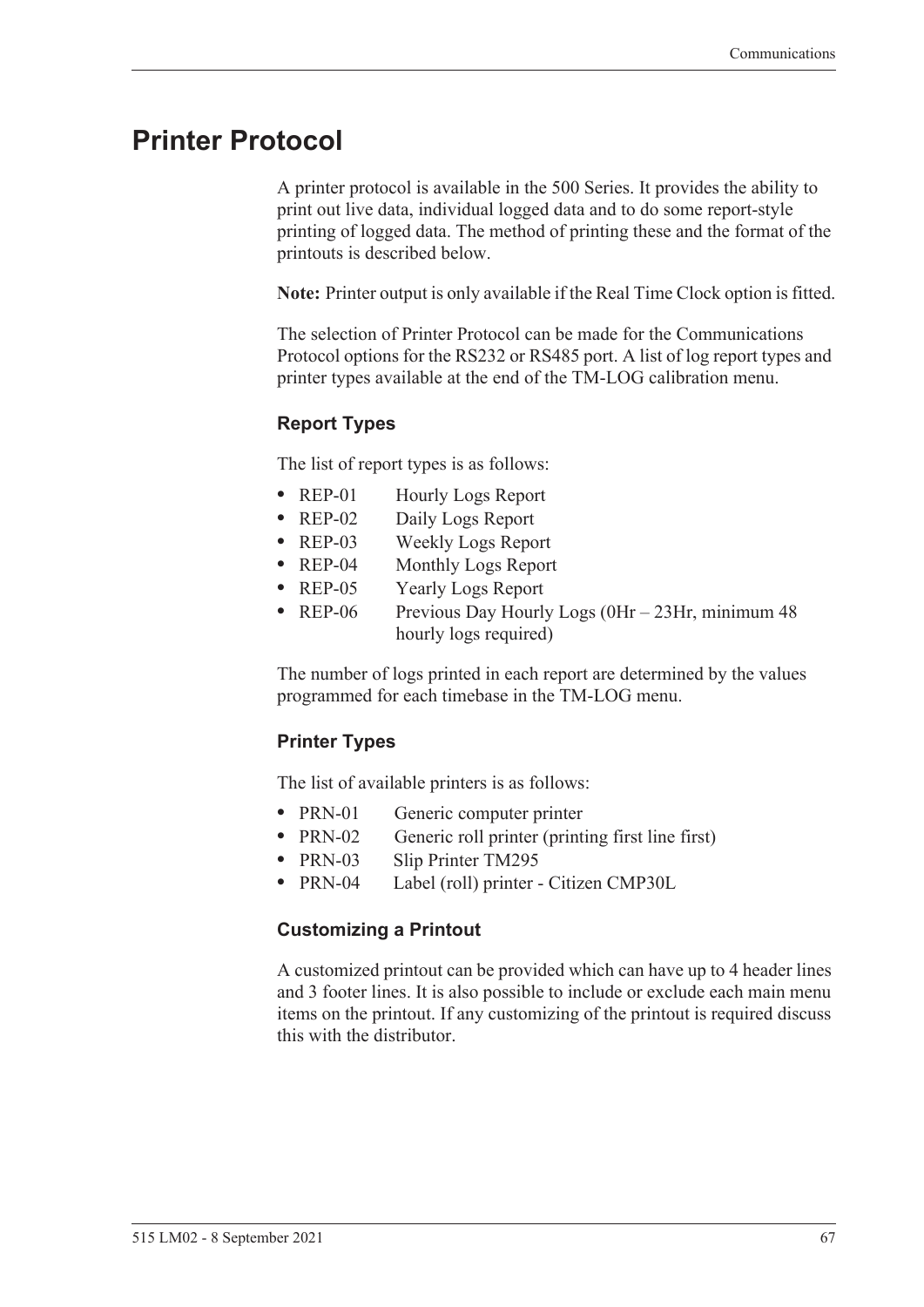### <span id="page-77-2"></span>**Types of Printouts**

### <span id="page-77-1"></span>**Live Data**

The CLEAR key, when in main menu, is shared as the PRINT key if the printer protocol has been selected. A printout will be initiated whenever this key is pressed. If printing is not required, do not select printer protocol.

The format of this printout will be:

*Custom Header Line 1 Custom Header Line 2 Custom Header Line 3 Custom Header Line 4*

*Current Docket No.* 

*Instrument Serial No. & Tag*

*Current Date & Time & Status Variable unit value Variable unit value etc.*

*Custom Footer Line 1 Custom Footer Line 2 Custom Footer Line 3 ------------------------------------------- <separation line>*

(Note that blank header and footer lines are not printed).

#### **Docket Number**

The docket number that appears on the live data printout indicates the print number.

#### **Instrument Serial Number and Unit Tag**

The instrument serial number and unit tag is the same as the information shown in the Model Info menu. For more details refer to **[Model](#page-35-0)  [Information](#page-35-0)** on page 26.

### <span id="page-77-0"></span>**Individual Log Data**

When in the Log Menu and while holding the DISPLAY key to view the data of the log of interest the RESET key can be pressed to initiate a printout of that log entry. The printout will have the time and date stamp corresponding to when the log was taken. After the print has been initiated there will be the opportunity to scroll to view another log entry and print again.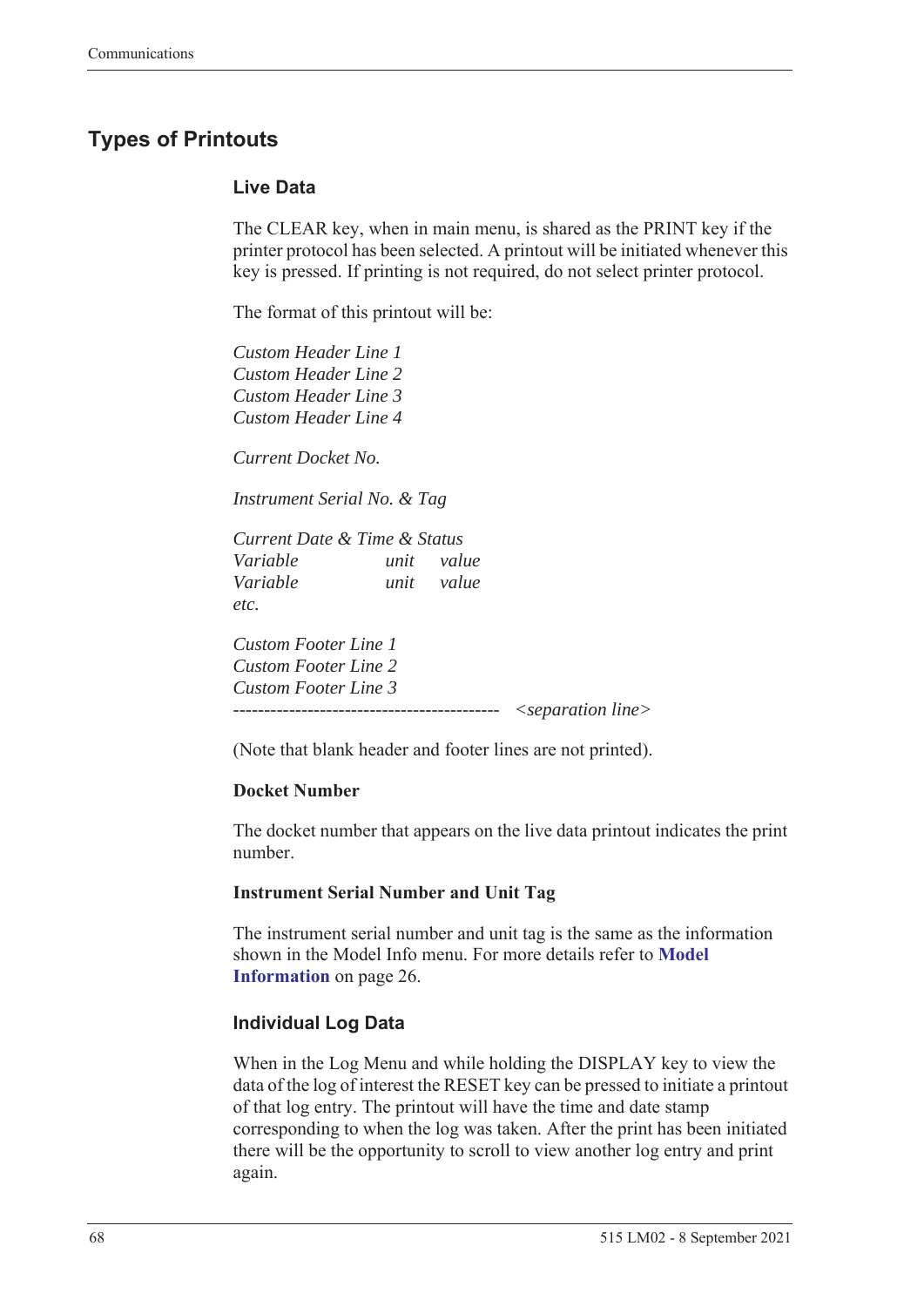*Custom Header Lines*

*Instrument Serial No. & Tag*

*Log Date & Time & Status Variable unit value Variable unit value etc.*

*Custom Footer Lines* 

*-------------------------------------------- <separation line>*

#### <span id="page-78-0"></span>**Log Report Printing**

As there is the likelihood that the reports can be of a considerable length it is strongly recommended that only the 80 Column printer with Z fold (tractor feed) paper be used. This is just as much for the memory storage of printer as it is for the reliable paper supply.

There is a HOLD.SET REPORT PRINT prompt under the main menu with the ability to print the pre-selected type of report. Pressing and holding the SET key for two seconds will initiate the printout. Any of the Log Reports will have the following format:

*Custom Header Lines*

| Title of Report                                    |  | $\langle$ internally set, indicates report type $\rangle$ |
|----------------------------------------------------|--|-----------------------------------------------------------|
| Current Date & Time<br>Instrument Serial No. & Tag |  |                                                           |
| Log No. Date & Time & Status                       |  |                                                           |
| Variable unit value                                |  |                                                           |
| Variable unit value<br>etc.                        |  |                                                           |
|                                                    |  |                                                           |
| Log No. Date & Time & Status                       |  |                                                           |
| Variable unit value                                |  |                                                           |
| Variable unit value                                |  |                                                           |
| etc.                                               |  |                                                           |
|                                                    |  |                                                           |
| Log No. Date & Time & Status                       |  |                                                           |
| Variable unit value                                |  |                                                           |
| Variable unit value                                |  |                                                           |
| <b>ETC</b>                                         |  |                                                           |
| Custom Footer Lines                                |  |                                                           |

*Custom Footer Lines -------------------------------------------- <separation line>*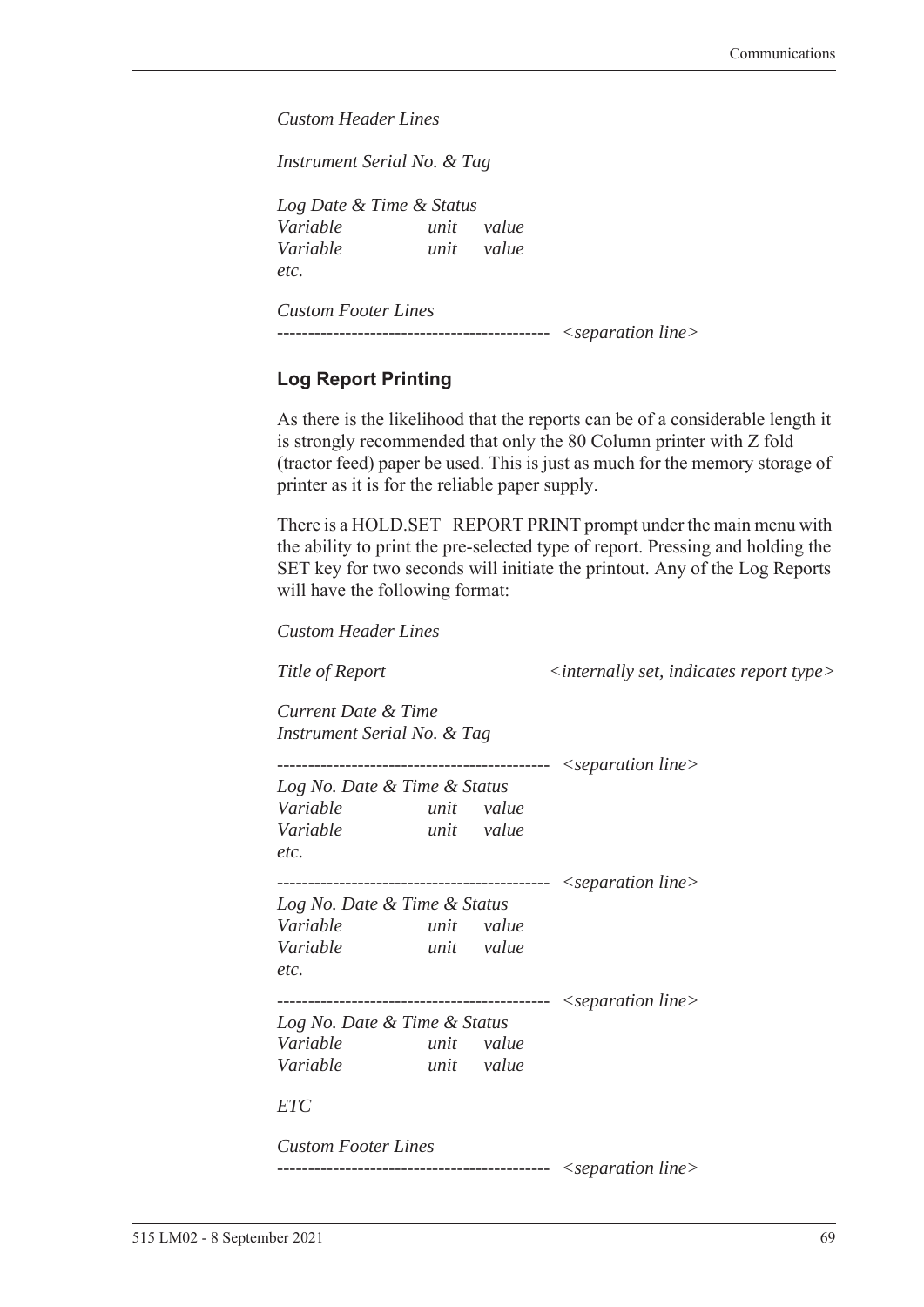Reports such as "All Hourly Logs" will print in the historical order, and for those logs that have no data (e.g. unit was powered off at the time) the print will show "Data not available", i.e.

*Log No. Date & Time & Status Variable unit value Variable unit value etc. -------------------------------------------- <separation line> Log No. Data Not Available -------------------------------------------- <separation line> Log No. Date & Time & Status Variable unit value Variable unit value etc.*

If the unit is programmed for 0 logs for a particular time base then the report for that time base will only consist of the header and ID information and a "Data Not Available" message. Likewise for the 0Hr to 23Hr report to print the complete report there must be a minimum of 48 hourly logs programmed otherwise "Data Not Available" will be printed for the missing logs.

*Custom Header Lines*

*Title of Report*

*Current Date & Time Instrument Serial No. & Tag*

*Data Not Available*

*Custom Footer Lines* 

*-------------------------------------------- <separation line>*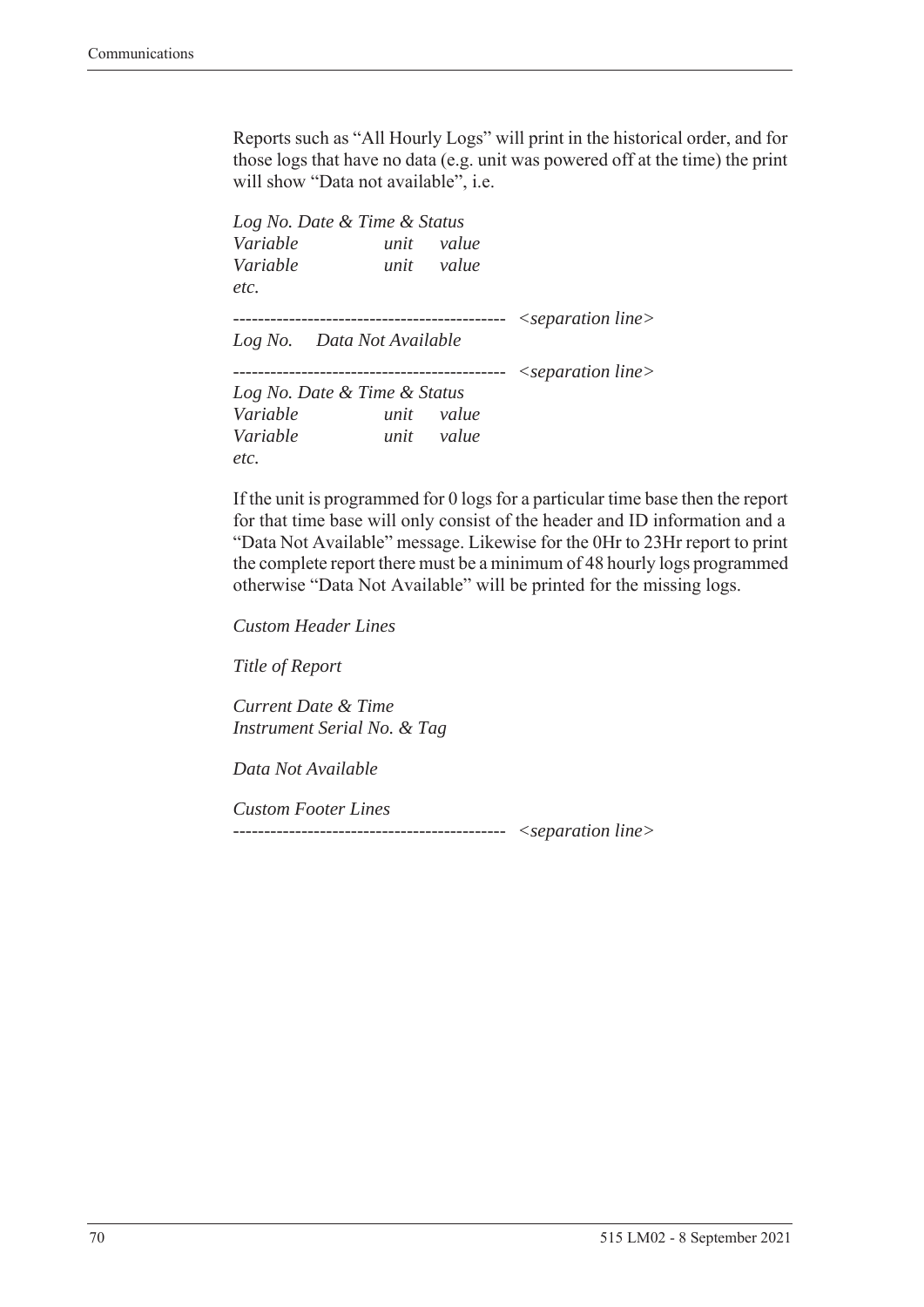### <span id="page-80-0"></span>**Printer Data Control**

Some printers have limited data buffers and are therefore unable to collect all the print data being transmitted. The 500 Series has the capability of software handshaking. The Xon/Xoff characters can be used by any of the printer types to control the flow of data to ensure that data is not lost.

Some printers will also transmit an Xoff character in response to other events such as printer being off-line, print head not engaged or power being removed. The specific behaviour of the printer being used should be noted.

#### <span id="page-80-1"></span>**Error Messages**

There are two printer error messages that can be displayed.

#### **PAPER OUT**

This message is related to the Printer Type PRN-03 TM295 Slip printer. It is standard procedure with this printer to check for paper status before printing. If a print is attempted but there is no paper the PAPER OUT message will be scrolled. The instrument will continue to poll the printer for paper and if paper is detected before a communications timeout expires the print will commence.

#### **COMMS TIMEOUT**

This message is relevant for all printer types and will be activated for the following conditions.

1. If the flow of data is stopped due to software or hardware handshaking and is not allowed to resume before the communications timeout.

2. If Printer Type is PRN-03 Slip printer and a paper status is requested but no response is received within the timeout period.

3. Paper Out has been detected for Printer Type PRN-03 but no paper is inserted within the timeout period.

When a communications timeout error has been activated the message COMMS TIMEOUT will be scrolled once, the request to print will be cleared and the instrument will return to its normal mode.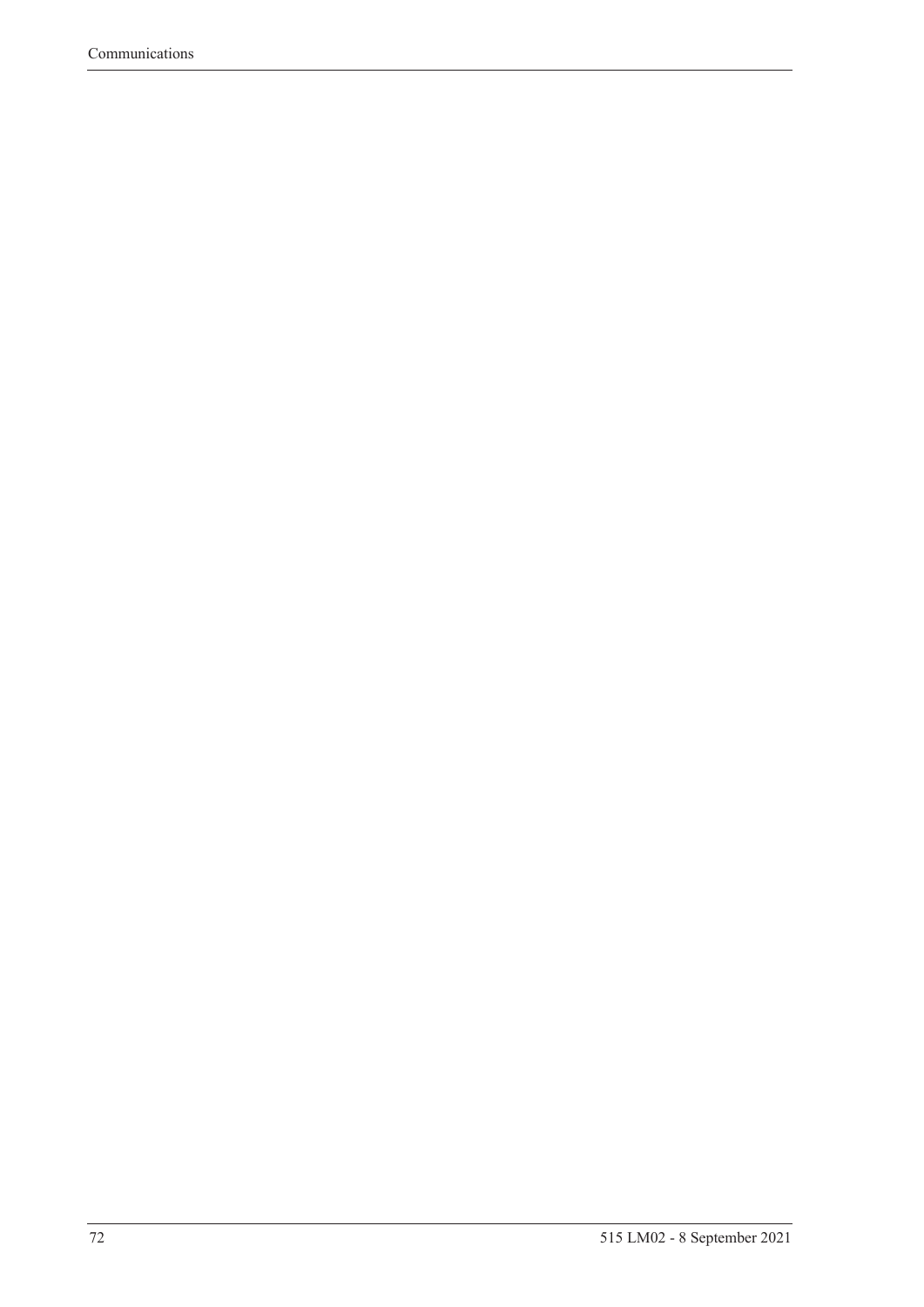# <span id="page-82-1"></span>**Appendix A Glossary**

<span id="page-82-0"></span>

| <b>500-PM</b><br><b>Software</b>       | The 500 Series Program Manager (500-PM software) is a Windows based<br>program that is freely available from the download section of the Contrec<br>website. The program is a comprehensive configuration tool and resource<br>centre that can be used to tailor an instrument to suit specific application<br>needs including program settings, units of measurement, custom tags/text,<br>access levels and more. Custom versions can be saved and configuration<br>reports generated as a PDF. |
|----------------------------------------|---------------------------------------------------------------------------------------------------------------------------------------------------------------------------------------------------------------------------------------------------------------------------------------------------------------------------------------------------------------------------------------------------------------------------------------------------------------------------------------------------|
| <b>ASCII</b>                           | American Standard Code for Information Interchange. For the ASCII<br>protocol, the instrument receives and transmits messages in ASCII, with all<br>command strings to the instrument terminated by a carriage return. Replies<br>from the instrument are terminated with a line-feed and a carriage-return.                                                                                                                                                                                      |
| <b>Modbus RTU</b>                      | The Modbus protocol is a message structure for communications between<br>controllers and devices regardless of the type of network. In RTU (remote<br>terminal unit) mode, each 8-bit byte in a message contains two 4-bit<br>hexadecimal characters. This mode has greater character density than<br>ASCII and allows better data throughput than ASCII for the same baud rate.                                                                                                                  |
| <b>Normalised</b><br>Input             | A normalised input ranges from 0 to 1.000. For 4-20 mA input, the signal is<br>set to 0 at 4mA and the signal is set to 1.000 at 20mA.                                                                                                                                                                                                                                                                                                                                                            |
| <b>Passive Output</b><br><b>Signal</b> | Requires an external power supply.                                                                                                                                                                                                                                                                                                                                                                                                                                                                |
| Watchdog<br>Timer (WTD)                | The WDT is used to monitor the activity of the micro processor and will<br>force a reboot if the micro processor stops, while power is applied, due to<br>any internal or external influences.                                                                                                                                                                                                                                                                                                    |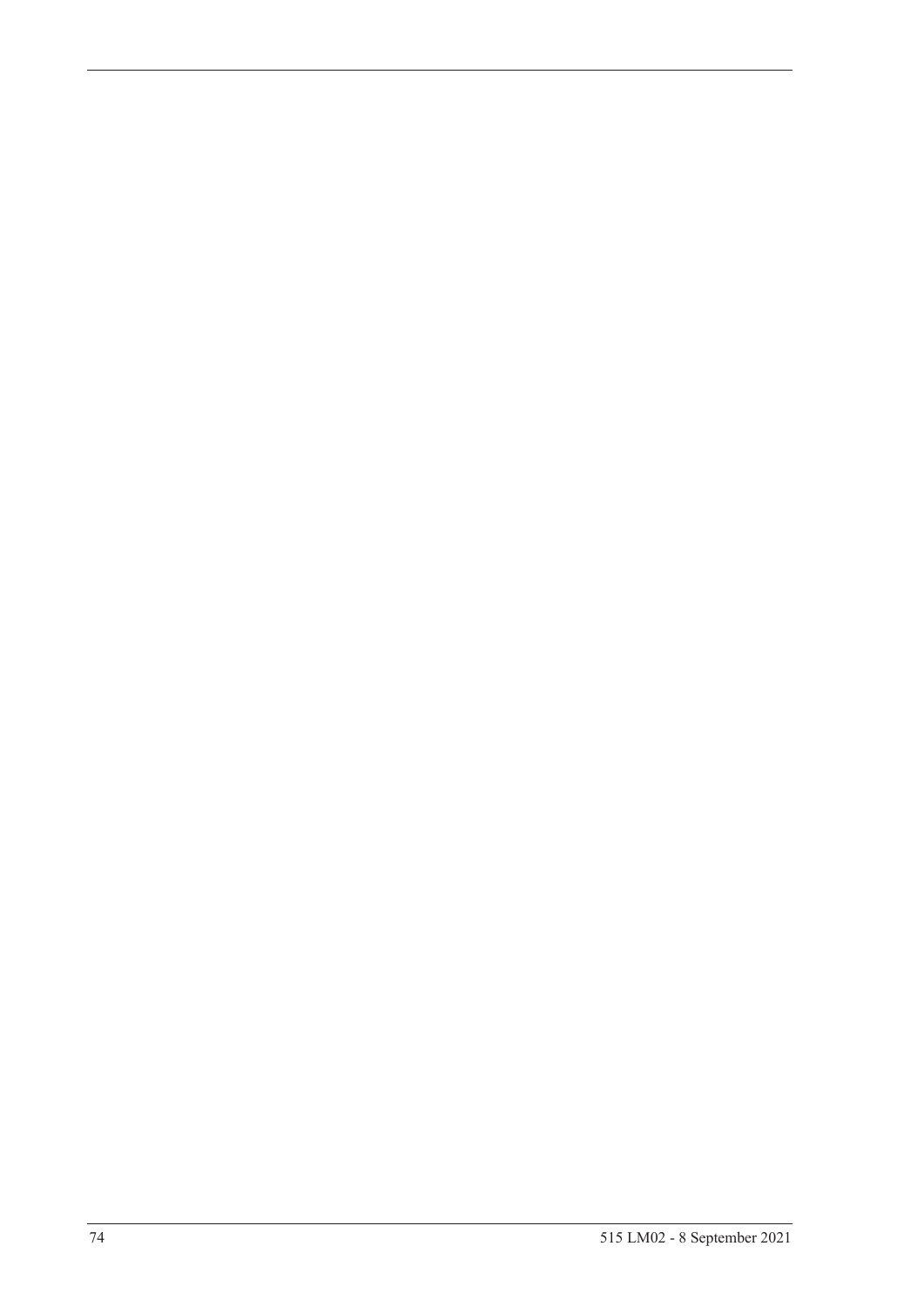# <span id="page-84-1"></span>**Appendix B Model Numbers**

## <span id="page-84-0"></span>**Product Codes**

| <b>Model</b>                                                                                                                                                                                                                            | <b>Supplementary Code</b> |              |                |   |                                                                                                                                        |                                                                                                                              |                                                                                                                          | <b>Description</b>                                                                                                        |  |  |
|-----------------------------------------------------------------------------------------------------------------------------------------------------------------------------------------------------------------------------------------|---------------------------|--------------|----------------|---|----------------------------------------------------------------------------------------------------------------------------------------|------------------------------------------------------------------------------------------------------------------------------|--------------------------------------------------------------------------------------------------------------------------|---------------------------------------------------------------------------------------------------------------------------|--|--|
| 515                                                                                                                                                                                                                                     |                           |              |                |   |                                                                                                                                        |                                                                                                                              | $-LM02$                                                                                                                  |                                                                                                                           |  |  |
|                                                                                                                                                                                                                                         | $\mathbf{1}$              |              |                |   |                                                                                                                                        |                                                                                                                              |                                                                                                                          | Panel mount enclosure                                                                                                     |  |  |
|                                                                                                                                                                                                                                         | 2/7                       |              |                |   |                                                                                                                                        |                                                                                                                              |                                                                                                                          | Field mount enclosure (NEMA 4X / IP66)<br>(7 specifies heater included)                                                   |  |  |
| <b>Enclosure</b>                                                                                                                                                                                                                        | 3/5                       |              |                |   |                                                                                                                                        |                                                                                                                              |                                                                                                                          | Explosion proof Ex d (IECEx/ATEX), metric glands<br>(5 specifies heater included)                                         |  |  |
|                                                                                                                                                                                                                                         | 4/6                       |              |                |   |                                                                                                                                        |                                                                                                                              |                                                                                                                          | Explosion proof Ex d (CSA), NPT glands<br>(6 specifies heater included)                                                   |  |  |
|                                                                                                                                                                                                                                         |                           | 0            |                |   |                                                                                                                                        |                                                                                                                              |                                                                                                                          | 4 logic inputs, 1 isolated output, 2 relays (only relay type 1 is<br>available), RS232 (DB9) communication port           |  |  |
| <b>Output Options</b>                                                                                                                                                                                                                   |                           | $\mathbf{1}$ |                |   |                                                                                                                                        |                                                                                                                              | 4 logic inputs, 2 isolated outputs, 4 relays, real-time clock data<br>logging, RS232 (DB9) and RS485 communication ports |                                                                                                                           |  |  |
| $\overline{2}$                                                                                                                                                                                                                          |                           |              |                |   |                                                                                                                                        | 4 logic inputs, 2 isolated outputs, 4 relays, real-time clock data<br>logging, RS-232 (DB9) and Ethernet communication ports |                                                                                                                          |                                                                                                                           |  |  |
|                                                                                                                                                                                                                                         |                           |              | $\mathbf{1}$   |   |                                                                                                                                        |                                                                                                                              |                                                                                                                          | Electromechanical relays only                                                                                             |  |  |
| <b>Relay Type</b>                                                                                                                                                                                                                       |                           |              | $\overline{2}$ |   |                                                                                                                                        |                                                                                                                              |                                                                                                                          | 2 electromechanical and 2 solid state relays                                                                              |  |  |
|                                                                                                                                                                                                                                         |                           |              | $\overline{3}$ |   |                                                                                                                                        |                                                                                                                              |                                                                                                                          | Solid state relays only (not yet available)                                                                               |  |  |
| <b>Power Supply</b>                                                                                                                                                                                                                     |                           |              |                | U |                                                                                                                                        |                                                                                                                              |                                                                                                                          | Inputs for 12-28VDC and 100-240 VAC, 50-60Hz<br>(Previous Models: $A = 110/120$ VAC, $E = 220/240$ VAC)                   |  |  |
|                                                                                                                                                                                                                                         |                           |              |                | D |                                                                                                                                        |                                                                                                                              |                                                                                                                          | Input for 12-28VDC power only                                                                                             |  |  |
| <b>Display Panel Options</b>                                                                                                                                                                                                            |                           |              |                |   | S                                                                                                                                      |                                                                                                                              |                                                                                                                          | Standard option (now with backlight & LCD backup)<br>(original Full option: F, with Infra-Red comms, no longer available) |  |  |
| C<br><b>PCB Protection</b>                                                                                                                                                                                                              |                           |              |                |   | Conformal coating - required for maximum environmental<br>operating range. Recommended to avoid damage from<br>moisture and corrosion. |                                                                                                                              |                                                                                                                          |                                                                                                                           |  |  |
| N                                                                                                                                                                                                                                       |                           |              |                |   | None - suitable for IEC standard 654-1 Climatic Conditions up<br>to Class B2 (Heated and/or cooled enclosed locations)                 |                                                                                                                              |                                                                                                                          |                                                                                                                           |  |  |
| <b>LM02</b><br><b>Application Pack Number</b>                                                                                                                                                                                           |                           |              |                |   | Defines the application software to be loaded into the<br>instrument                                                                   |                                                                                                                              |                                                                                                                          |                                                                                                                           |  |  |
| For example: Model No. 515.111USC<br>Displayed on the 500 Series as:<br>Note: The first character represents the CPU installed<br>(factory use only). The remaining 6 characters only<br>represent hardware that affects the operation. |                           |              |                |   | $2 - 1 - - 5 -$<br>MODEL<br>515                                                                                                        |                                                                                                                              |                                                                                                                          |                                                                                                                           |  |  |

**Note:** Example full product part number is 515.111USC-LM02 (This is the number used for placing orders).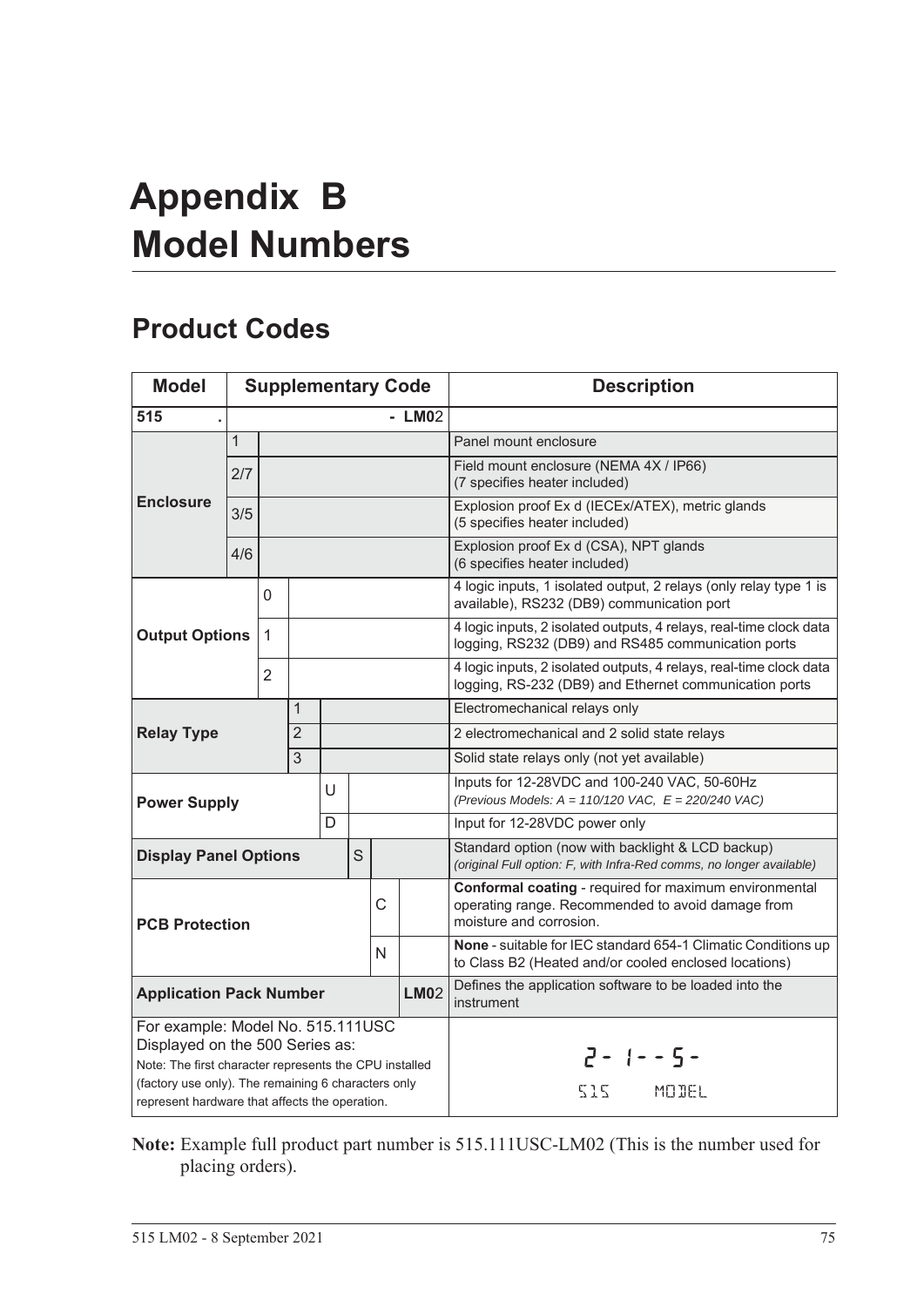# <span id="page-85-1"></span>**Custom Version Codes**

|                                         | Code |                |                               | <b>Description</b>                                            |
|-----------------------------------------|------|----------------|-------------------------------|---------------------------------------------------------------|
|                                         | 00   |                |                               | <b>Factory Default Application</b>                            |
|                                         | 01   |                |                               | Contrec Systems Pty. Ltd. Melbourne Australia                 |
|                                         | 02   |                |                               | Contrec Limited. West Yorkshire UK                            |
| <b>Origin Code</b>                      | 03   |                |                               |                                                               |
| <b>Identifies</b><br><b>Distributor</b> | 04   |                |                               | Contrec - USA, LLC. Pelham AL 35124 USA                       |
|                                         | 05   |                |                               | Flowquip Ltd. Halifax UK                                      |
|                                         | 06   |                |                               |                                                               |
|                                         | etc. |                |                               |                                                               |
|                                         |      | $\Omega$       |                               | English (Default)                                             |
|                                         |      | $\overline{1}$ |                               | German                                                        |
|                                         |      | $\overline{2}$ |                               | Dutch                                                         |
| <b>User Language</b>                    |      | 3              |                               | French                                                        |
|                                         |      | $\overline{4}$ |                               | Spanish                                                       |
|                                         |      | $\overline{5}$ |                               |                                                               |
|                                         |      | etc.           |                               |                                                               |
|                                         | 000  |                |                               | Distributor's own choice. Possibly a code that identifies the |
| <b>Distributor's Code</b><br>$\cdots$   |      |                | customer and the application. |                                                               |
|                                         |      |                | 999                           |                                                               |
| For example: 02 3 157                   |      |                |                               | 023157                                                        |
| Displayed on the 500 Series as:         |      |                |                               | CUSTOM VERS                                                   |

# **Application Information Code**

The Application Information code is an aid for users and service personnel to determine the type of inputs that are used in a particular application. The Application Information code is displayed on the instrument as shown below.

<span id="page-85-0"></span>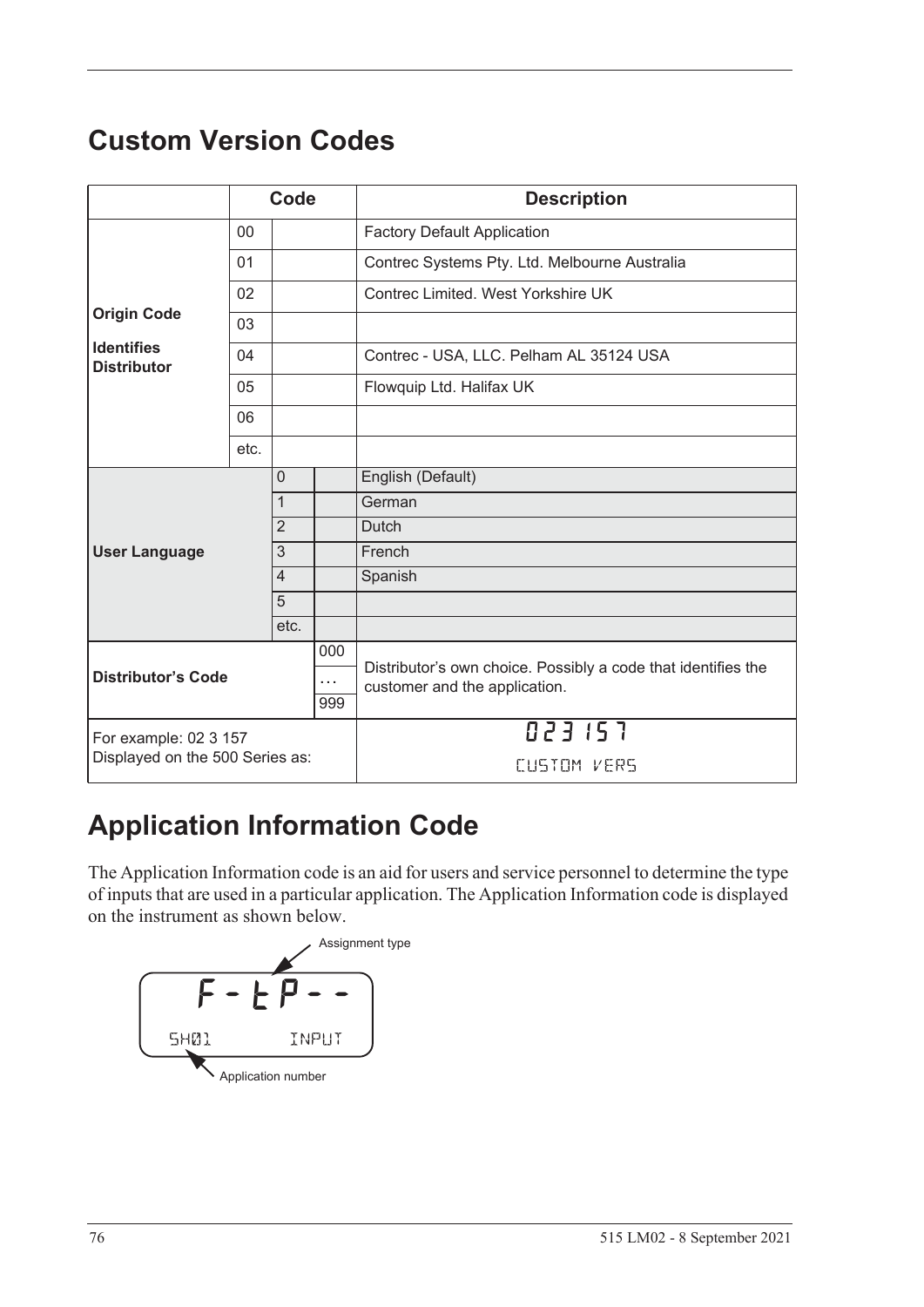The Application number identifies the application as in the following examples:

- **•** SH01 superheated steam flow computer for frequency flow meter
- **•** ST03 saturated steam flow computer for analog flow meter and temperature input

The Input Assignment type indicates the physical input that is assigned to each input on the instrument. The code is made up from six characters as follows:

| FINP1   FINP2   AINP1   AINP2   AINP3   AINP4 |  |  |  |
|-----------------------------------------------|--|--|--|
|                                               |  |  |  |

The codes are as follows:

- - not used in this application
- **A** indicates a generic analog input such as for density or level etc.
- **•** C indicates a user code input
- d indicates a density input
- **•** F indicates a generic flow input such as for volume or mass, (frequency or analog)
- H indicates a high flow input for stacked inputs
- **•** L indicates a low flow input for stacked inputs or for a dedicated level input
- **•** P indicates a pressure input
- **q** indicates a quadrature input
- **t** indicates a temperature input.

For example,  $F - F - i$  is an instrument with FINP1 (frequency input 1) assigned to a flow input, AINP1 assigned to a temperature input and AINP2 assigned as a pressure input. The other inputs are not used.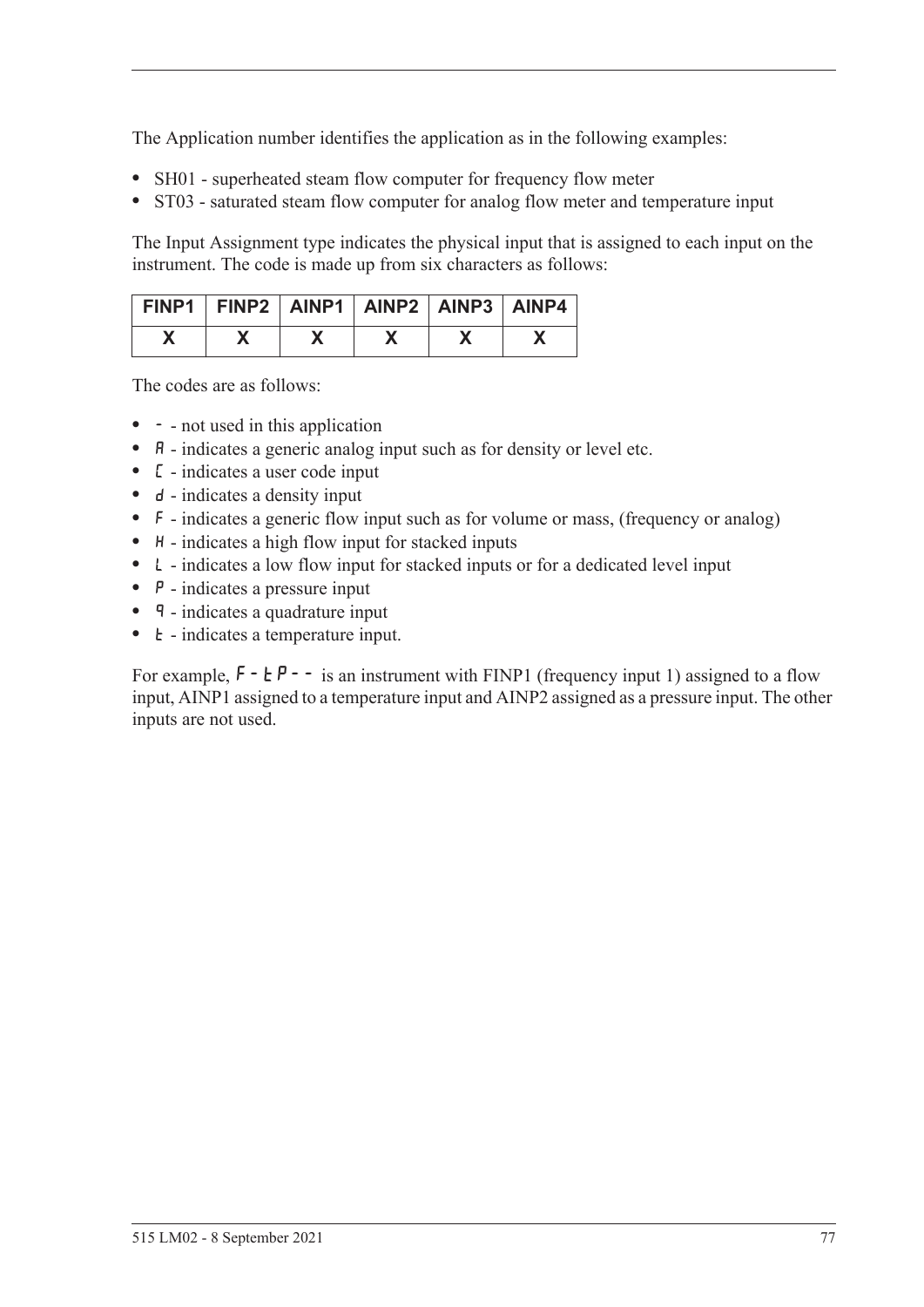# **Appendix C Ethernet Port & Setup**

# **Ethernet Port**

The optional Ethernet port simplifies the communication network and avoids the need for an external 3rd party Serial to Ethernet converter. It allows communications via an existing Ethernet network. In some installations you will need to speak with your network (IT) administrator in order to correctly set up your network. Applications, such as DataMod (available via Contrec), can communicate over the Ethernet network to perform remote monitoring and Data Logging operations.

Within the instrument's calibration menus the Ethernet port uses the settings for the RS-485 port that need to match a supplied Ethernet unit as follows:

- **•** Protocol: RTU
- **•** Baud Rate: 19200
- **•** Data Bits: 8
- **•** Parity: Even
- **•** Stop Bits: 1

Data mapping follows the same convention applied to Modbus registers.

# **Connecting 515 Ethernet to Networks/Routers**

Ethernet 515s are set as default to DHCP (Dynamic Host Configuration Protocol), which should allow your network/router to automatically find and assign an IP address to the instrument (providing there are addresses available). If your network cannot locate the instrument you may need to run the 'Digi Discovery' tool (Contrec guide available on request) or enter the Ethernet module's MAC address within your router settings. If required, the instrument can also be set to a static IP address, however it is strongly advised that only IT competent persons access and edit site network and 515 Ethernet settings. All Ethernet instruments are supplied with the Ethernet module MAC address printed on the outside of the enclosure and also printed directly onto the Ethernet Module itself (the Option card would need to be removed to view the physical Digi Ethernet module).

Contrec Limited will not be held responsible for any changes made to customer router and network settings. Further guides on how to access the module settings and discovering IP address' can be supplied upon request.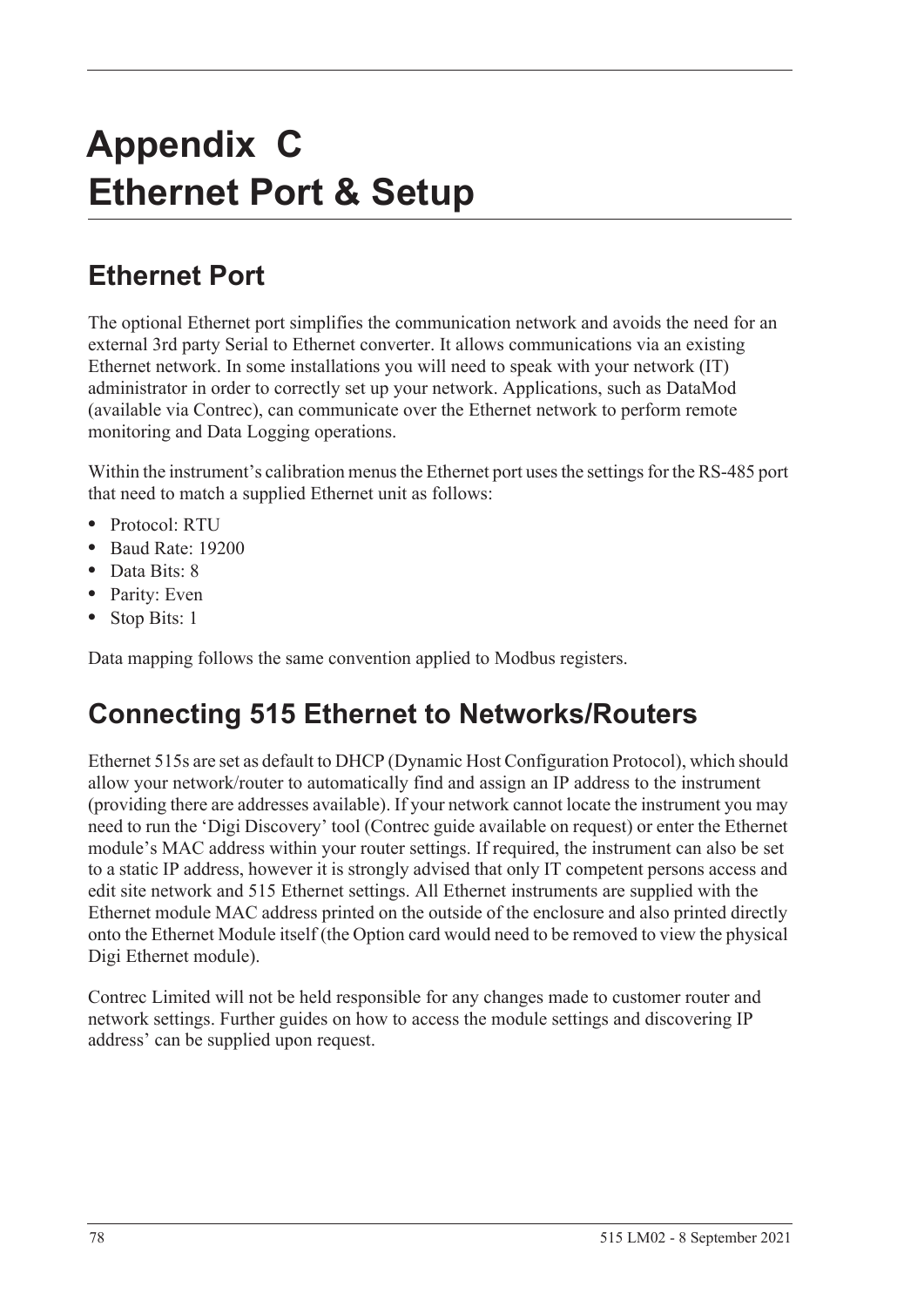# **Connecting DataMod via Ethernet**

Using the IP address that you or the network/router has assigned to the 515 instrument, enter this into the **Host Name / IPv4 Address** tab within DataMod's Modbus Connection Settings as per [Figure 18.](#page-88-0)

Ensure all other settings are correct as per the **Datamod User Guide** and the **515 Ethernet Guide - Establishing a Connection to Datamod**. Both of these documents are available from Contrec on request.

| Transmission Mode-        |                  |                     |                   |
|---------------------------|------------------|---------------------|-------------------|
| C RTU Serial              | <b>CONTINUES</b> |                     | C RTU over TCP/IP |
| -RTU Serial Settings-     |                  |                     |                   |
| Serial Port:              |                  | Baud Rate (bps):    |                   |
| COM1                      |                  | 19200               |                   |
| -Data Bits-               |                  | -Parity-            |                   |
| C 7 bits C 8 bits         |                  | C None              |                   |
|                           |                  | $C$ Odd             |                   |
| -Stop Bits-               |                  |                     |                   |
| $C$ 1 bit $C$ 2 bits      |                  | $G$ Even            |                   |
| <b>TCP/IP Settings</b>    |                  |                     |                   |
| Host Name / IPv4 Address: |                  |                     | Port:             |
| 192.168.0.7               |                  |                     | 502               |
|                           |                  |                     |                   |
|                           |                  |                     |                   |
| Receive Timeout (sec): 2  |                  | Slave Unit Address: | 1                 |
| <b>Maximum Retries:</b>   | 2                |                     |                   |
|                           |                  | ,                   |                   |
|                           |                  | ок                  | Cancel            |

<span id="page-88-0"></span>*Figure 18 DataMod - Modbus Connection Settings*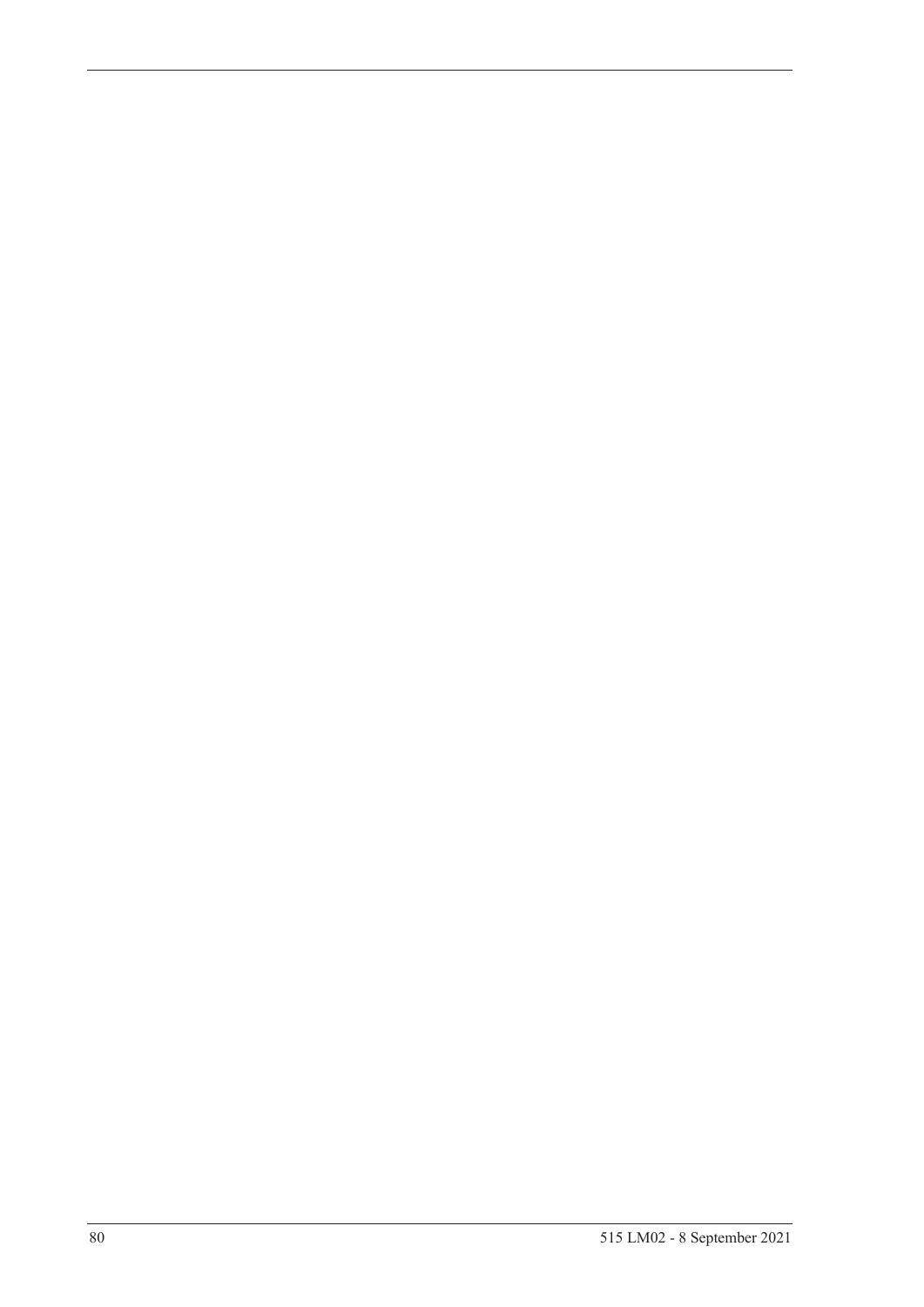# **Index**

**Numerics** 4-20mA input [13](#page-22-0) output [14](#page-23-0) 500 Series Program Manage[r 4](#page-13-0) 500-PM software [4,](#page-13-0) [73](#page-82-0) **A** address, instrumen[t 56](#page-65-0) alarm connection [16](#page-25-0)

equipment failur[e 43](#page-52-0) hysteresi[s 44](#page-53-0) relays [43](#page-52-1) setpoin[t 44](#page-53-1) alarms menu [27](#page-36-0) message[s 52](#page-61-0) setpoints [27](#page-36-1) ALARMS ke[y 22](#page-31-0) alarms menu [43](#page-52-2) analog input connection[s 13](#page-22-1) failur[e 51](#page-60-0) application cod[e 76](#page-85-0) approvals [5](#page-14-0) FCC Declaration [5](#page-14-1) ASCII protoco[l 56](#page-65-1)

### **B**

back panel [10](#page-19-0) backup program [33](#page-42-0) Program Manage[r 33](#page-42-1) basic men[u 23](#page-32-0) battery faile[d 52](#page-61-1) lif[e 46](#page-55-0) ne[w 52](#page-61-1) battery replacemen[t 20](#page-29-0) battery typ[e 20](#page-29-1) baud rat[e 45](#page-54-1)

**C** CAL switch-protected parameter [29](#page-38-0) calibration backup, reports [33](#page-42-0) menu [34](#page-43-0) set mode [30](#page-39-0) view mode [30](#page-39-1) cleaning [9](#page-18-0) CLEAR key [22](#page-31-1) clock batter[y 46](#page-55-0) date format [47](#page-56-0) real-tim[e 46](#page-55-1) codes application information [76](#page-85-0) customer versio[n 76](#page-85-1) exception [65](#page-74-0) product numbe[r 75](#page-84-0) comm port COM-1 RS-232 [53](#page-62-0) COM-2 RS-485 [54](#page-63-0) communication connection[s 18](#page-27-0) protocols [55](#page-64-0) communication[s 3,](#page-12-0) [53](#page-62-1) menu [45](#page-54-2) connections alar[m 16](#page-25-0) communication [53](#page-62-2) communication[s 18](#page-27-0) electrical [10](#page-19-1) input [13](#page-22-2) mains [19](#page-28-0) output [14](#page-23-1) CONTENTS key [22](#page-31-2) control mode[s 28](#page-37-0) customer version codes [76](#page-85-1) customizing a printout [67](#page-76-0)

### **D**

daily logging [47](#page-56-1)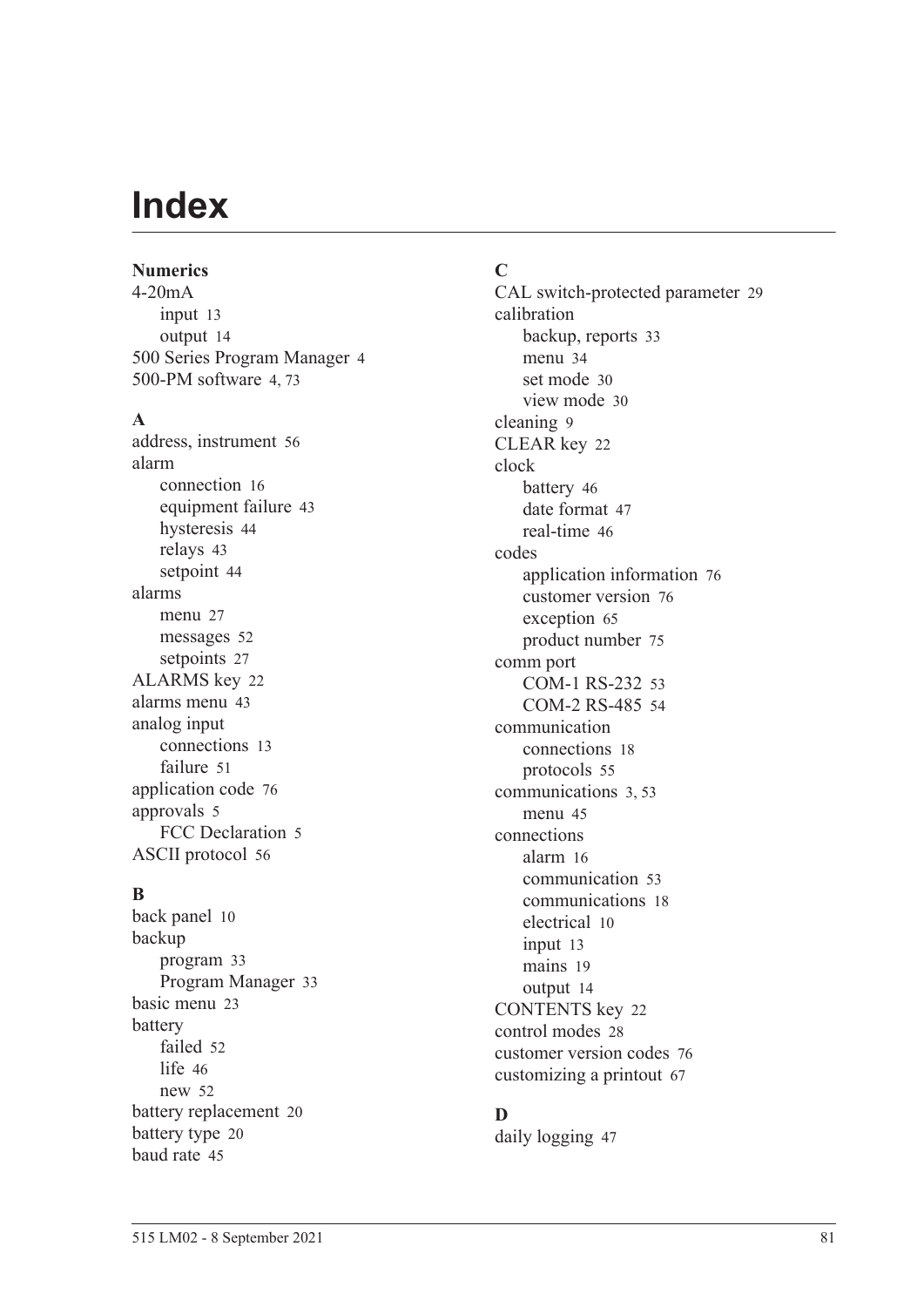data log viewin[g 24](#page-33-0) data logging daily [47](#page-56-1) hourl[y 47](#page-56-2) monthly [47](#page-56-3) weekl[y 47](#page-56-4) yearly [47](#page-56-5) date format [47](#page-56-0) declaration FCC [5](#page-14-1) decontamination [9](#page-18-0) default variable [21](#page-30-0) detail men[u 23](#page-32-0) disconnection device [19](#page-28-1) display timeout mod[e 49](#page-58-0) timeout time [49](#page-58-1) DISPLAY key [22,](#page-31-3) [27](#page-36-2) display-only parameter [29](#page-38-1)

### **E**

earthin[g 19](#page-28-2) electrical connections [10](#page-19-1) equipment failure alarm [43](#page-52-0) error condition, overrid[e 51](#page-60-1) error message[s 51](#page-60-2) Ethernet COM-2 por[t 19,](#page-28-3) [54](#page-63-1) exception codes [65](#page-74-0) Exception Status [57](#page-66-0)

### **F**

failure of input [51](#page-60-0) features [1](#page-10-0) flash driver port assignmen[t 46](#page-55-2) format, date [47](#page-56-0) front panel keys [22](#page-31-4) LEDs [21](#page-30-1)

### **G**

glossary [73](#page-82-1)

### **H**

hardware connections [53](#page-62-2) hourly logging [47](#page-56-2) hysteresis, alar[m 44](#page-53-0)

### **I**

input 4-20mA [13](#page-22-0) connections [13](#page-22-2) analog [13](#page-22-1) failure [51](#page-60-0) sensor failure [51](#page-60-0) types [4](#page-13-1) inputs menu [38](#page-47-0) installation [9](#page-18-1) instrument address [56](#page-65-0) request forma[t 56](#page-65-2) response[s 57](#page-66-1) setting[s 36](#page-45-0) interconnections, communication [53](#page-62-2) interference suppression [17](#page-26-0) isolated output[s 3](#page-12-1)

### **K**

key ALARMS [22](#page-31-0) CLEAR [22](#page-31-1) CONTENT[S 22](#page-31-2) DISPLA[Y 22,](#page-31-3) [27](#page-36-2) LEVEL [22](#page-31-5) keys, front panel [22](#page-31-4)

### **L**

LEDs, status [21](#page-30-1) LEVEL key [22](#page-31-5) logged dat[a 24](#page-33-0) viewin[g 24](#page-33-1) logging daily [47](#page-56-1) hourly [47](#page-56-2) monthly [47](#page-56-3) weekl[y 47](#page-56-4) yearly [47](#page-56-5)

### **M**

main menu basic and detailed [23](#page-32-0) main menu item[s 23](#page-32-1) mains connections [19](#page-28-0) maintenanc[e 19](#page-28-4)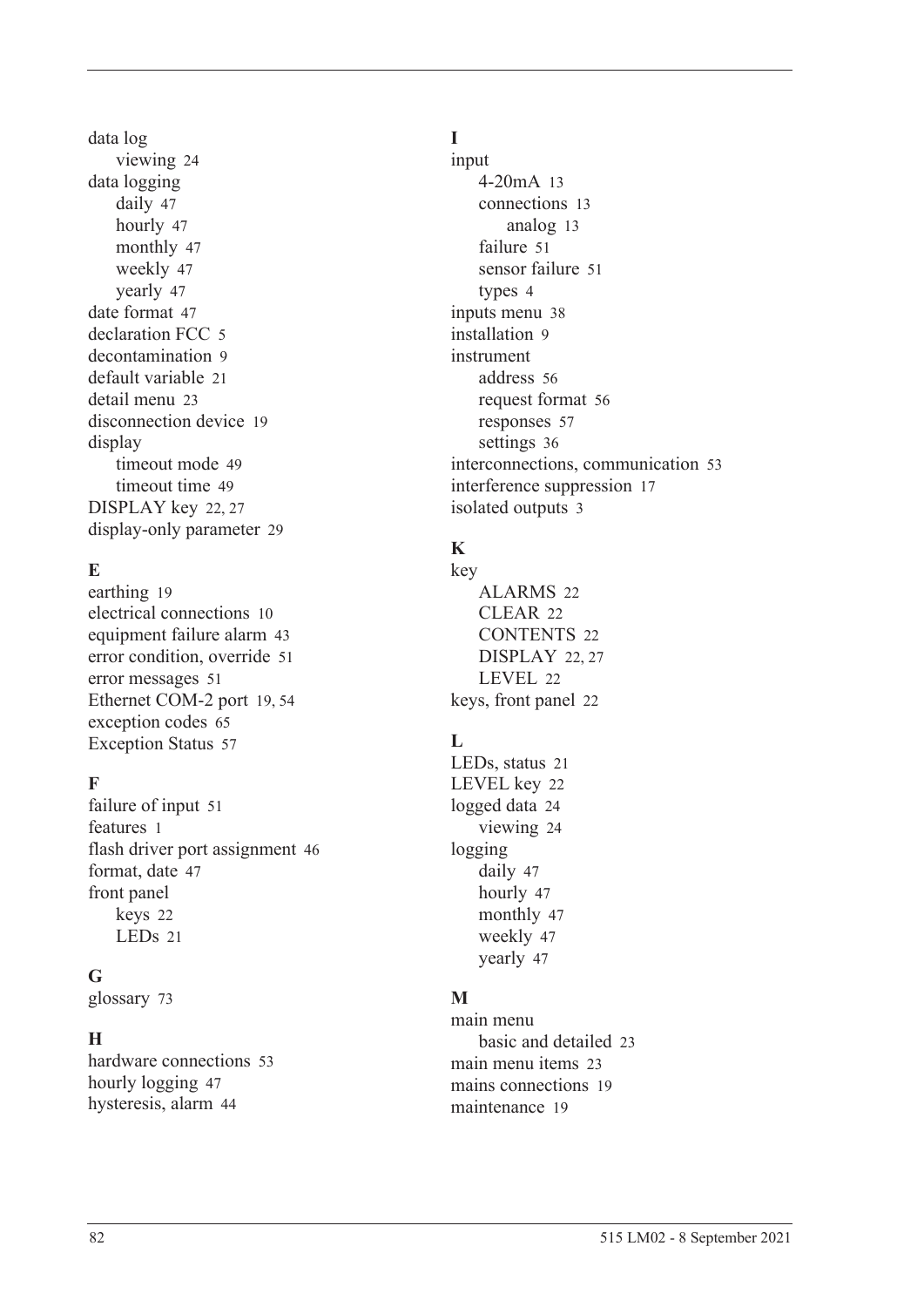menu alarm[s 43](#page-52-2) calibratio[n 34](#page-43-0) comms [45](#page-54-2) input[s 38](#page-47-0) output[s 42](#page-51-0) params [37](#page-46-0) setu[p 48](#page-57-0) test [50](#page-59-0) tm/lo[g 46](#page-55-3) unit[s 36](#page-45-1) messages alarm[s 52](#page-61-0) erro[r 51](#page-60-2) syste[m 51](#page-60-3) warnin[g 52](#page-61-2) Modbus data forma[t 46](#page-55-4) Modbus RTU protoco[l 61](#page-70-0) mode display timeou[t 49](#page-58-0) normal operatio[n 21](#page-30-2) process contro[l 28](#page-37-0) set calibration [30](#page-39-0) view calibration [30](#page-39-1) model number[s 75](#page-84-1) monthly logging [47](#page-56-3) mountin[g 9](#page-18-2)

### **N**

normal mode [21](#page-30-2) number mode[l 75](#page-84-1) seria[l 26](#page-35-1)

### **O**

operation, control modes [28](#page-37-0) operation, normal mod[e 21](#page-30-2) output connection[s 14](#page-23-1) 4-20m[A 14](#page-23-0) puls[e 14](#page-23-0) outputs men[u 42](#page-51-0) override error condition [51](#page-60-1)

### **P**

panel LED[s 21](#page-30-1) mountin[g 9](#page-18-2) rear [10](#page-19-0)

parameter CAL switch-protected [29](#page-38-0) display-only [29](#page-38-1) not visibl[e 29](#page-38-2) password-protected [29](#page-38-3) programmable [29](#page-38-4) parameters men[u 37](#page-46-0) parity bit[s 45](#page-54-3) password-protected parameter [29](#page-38-3) port assignment, flash driver [46](#page-55-2) COM-1 RS-232 [18,](#page-27-1) [45](#page-54-4) COM-2 Ethernet [19,](#page-28-3) [54](#page-63-1) COM-2 RS-485 [18,](#page-27-2) [45](#page-54-5) COM-[3 45](#page-54-6) flash driver assignment [46](#page-55-2) power supply interruption [46](#page-55-0) printer data control [71](#page-80-0) error messages [71](#page-80-1) protocol [67](#page-76-1) report types [67](#page-76-2) printer type[s 67](#page-76-3) printout configuration repor[t 33](#page-42-2) printouts individual logs [68](#page-77-0) live data [68](#page-77-1) log report [69](#page-78-0) type[s 68](#page-77-2) product number codes [75](#page-84-0) Program Manager [33](#page-42-1) programmable parameter [29](#page-38-4) protocol ASCI[I 56](#page-65-1) communication [55](#page-64-0) Modbus RT[U 61](#page-70-0) printer [67](#page-76-1) pulse output [14](#page-23-0)

## **R**

real-time cloc[k 46](#page-55-1) rear panel [10](#page-19-0) relay output[s 3](#page-12-2) relays, alarm [43](#page-52-1) responses, instrument [57](#page-66-1) RS-232 COM-1 por[t 18,](#page-27-1) [45](#page-54-4) RS-485 COM-2 por[t 18,](#page-27-2) [45](#page-54-5)